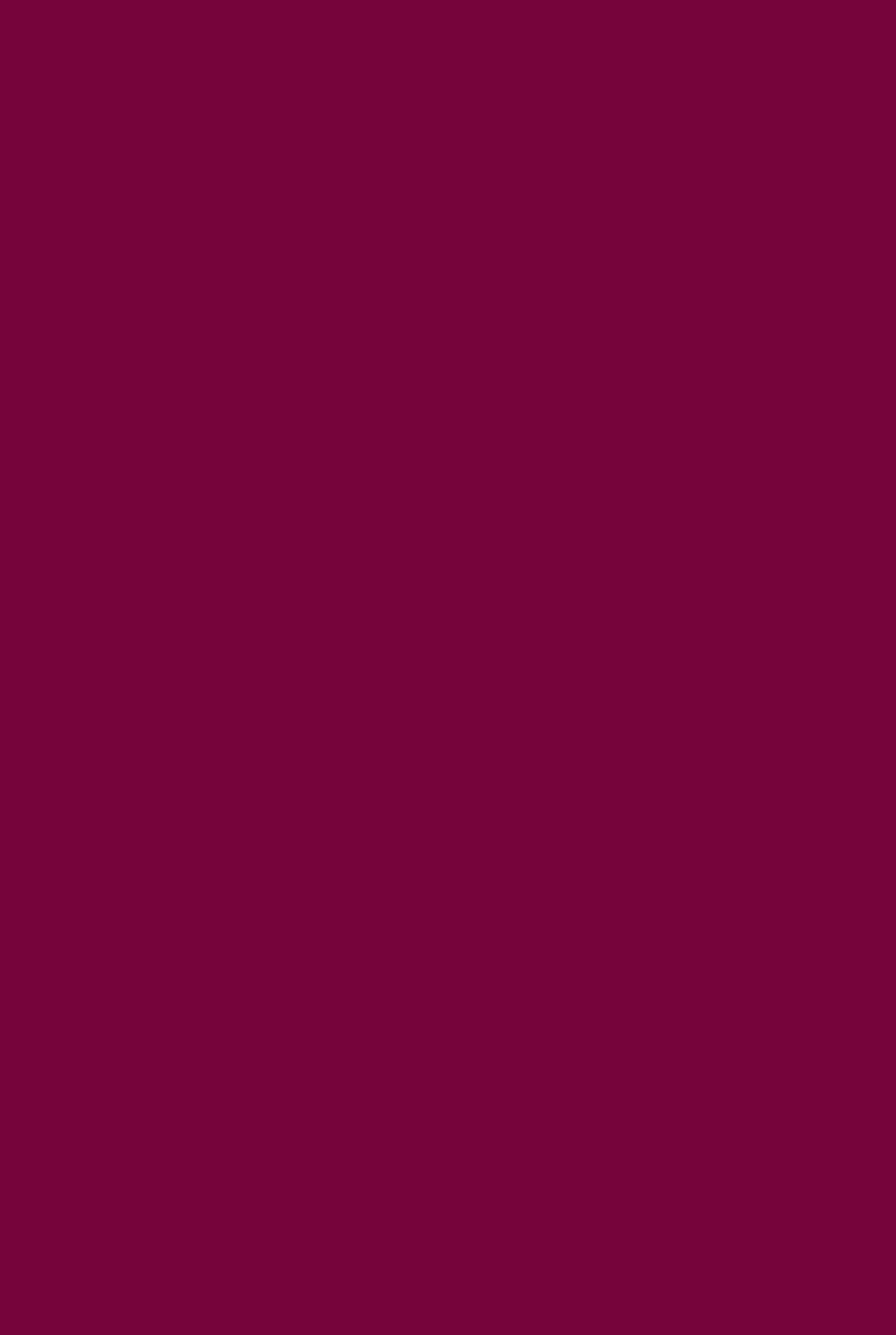# Peace, Justice, and Reconciliation in Africa

Opportunities and Challenges in the Fight Against Impunity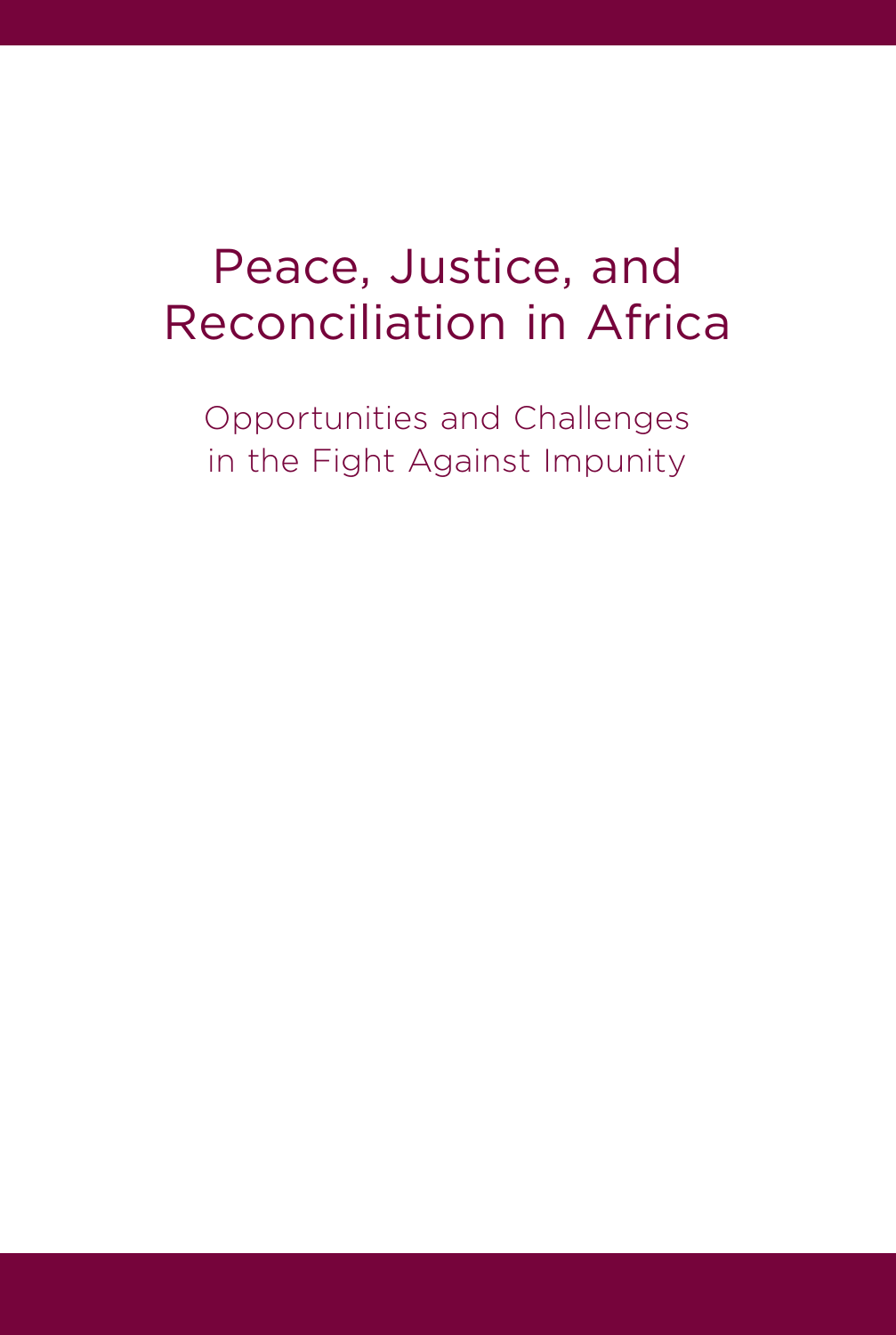

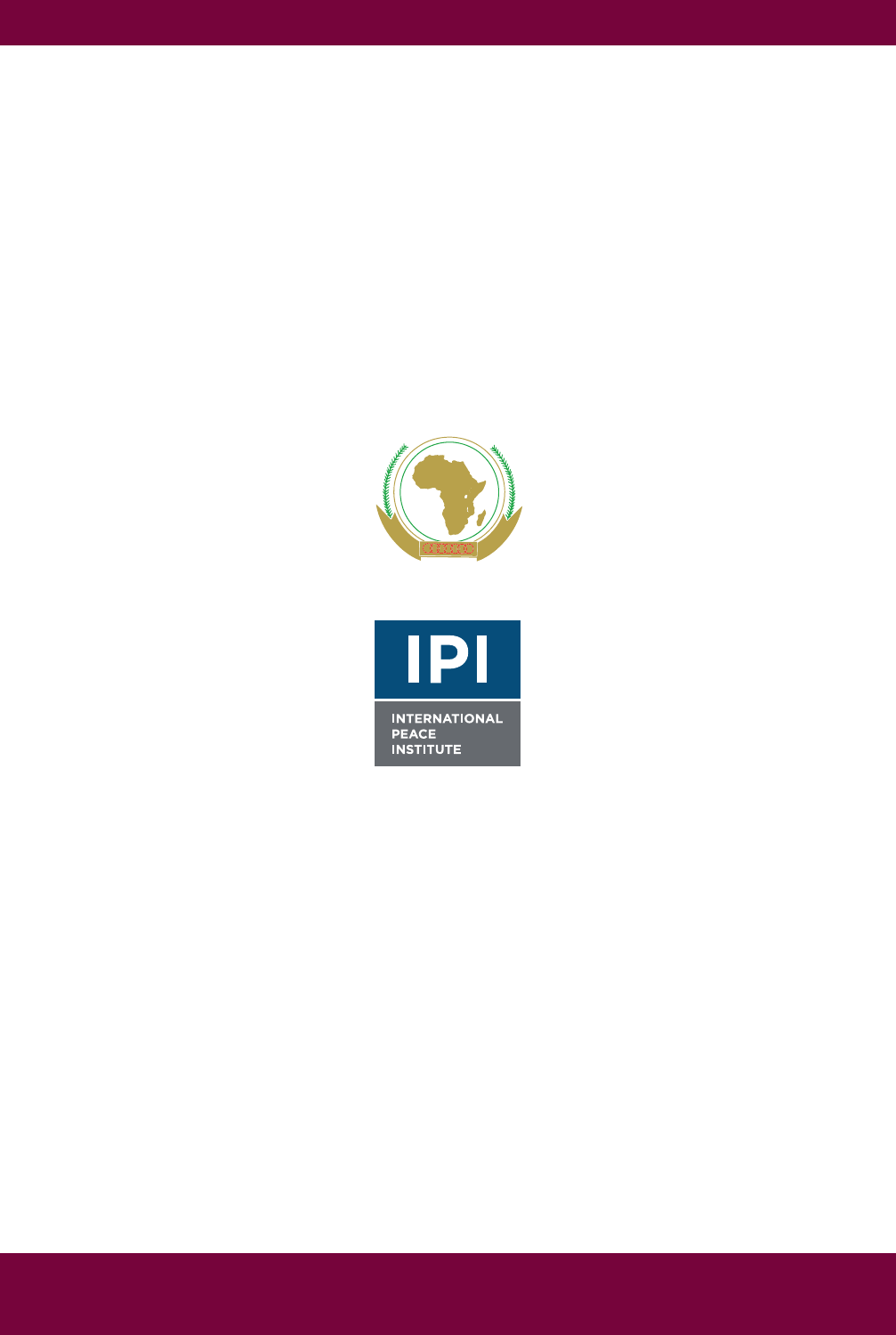### Peace, Justice, and Reconciliation in Africa

Opportunities and Challenges in the Fight Against Impunity

REPORT OF THE AU PANEL OF THE WISE

The African Union Series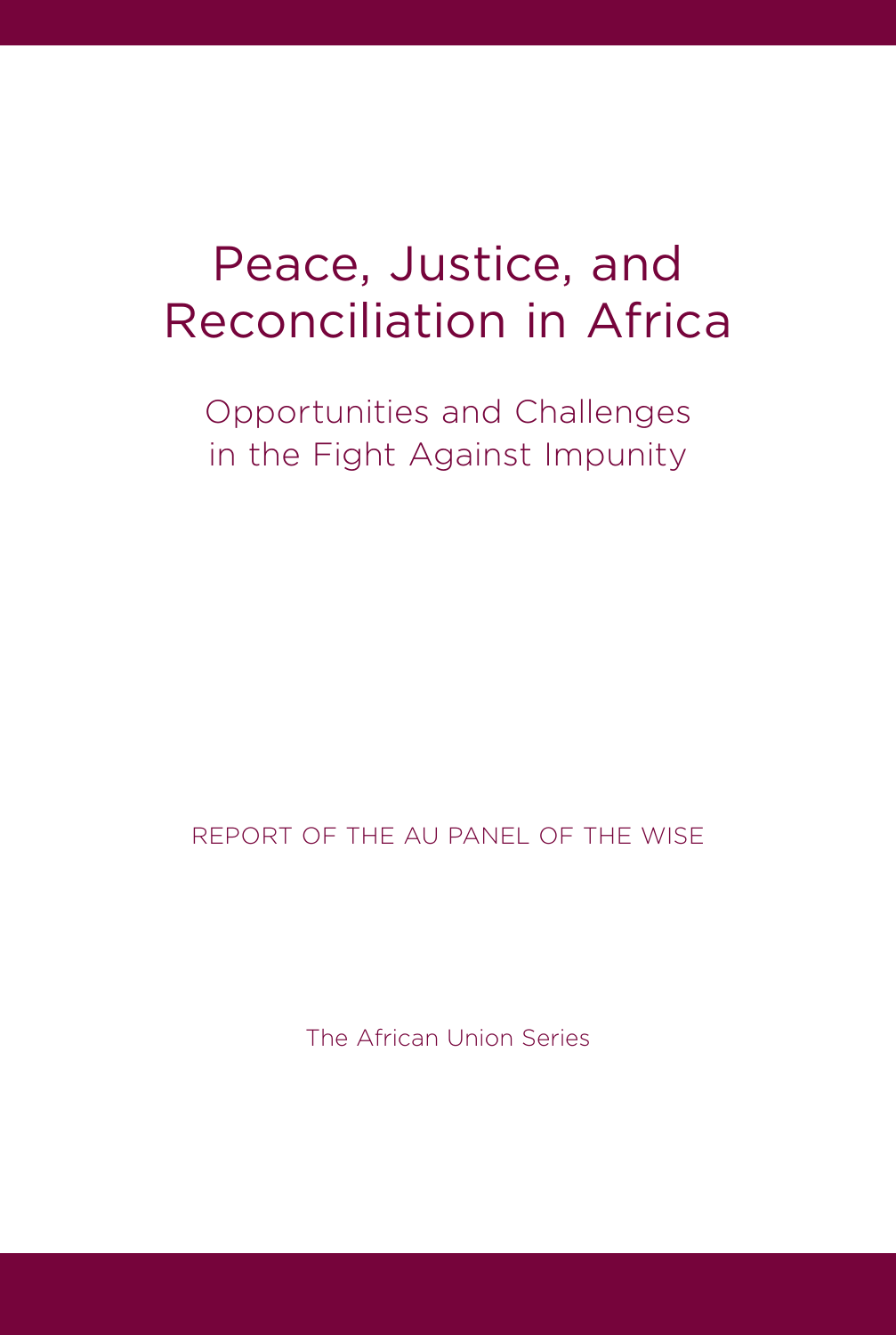#### ACKNOWLEDGEMENTS

This publication is the outcome of a joint collaboration between the African Union Commission and IPI. IPI owes special thanks to the drafters of the report, Professor Gilbert M. Khadiagla, Head of the Department of International Relations at the University of Witwatersrand, South Africa, and Dr. Comfort Ero, then Director of the South Africa Office of the International Center for Transitional Justice. IPI is also grateful for the support of Ramtane Lamamra, African Union Commissioner for Peace and Security; Wane El-Ghassim, Head of the Conflict Management Division and Director for Peace and Security; and Kapinga-Yvette Ngandu, Coordinator of the Secretariat of the African Union Panel of the Wise.

IPI owes a debt of thanks to its generous donors, in particular IPI would like to thank the government of Germany and the government of Finland for making this publication possible.

#### Suggested Citation:

African Union Panel of the Wise, "Peace, Justice, and Reconciliation in Africa: Opportunities and Challenges in the Fight Against Impunity," *The African Union Series*, New York: International Peace Institute, February 2013.

ISBN: 0-93722-86-3 ISBN-13: 978-0-93772286-2

© by The International Peace Institute, 2013

www.ipinst.org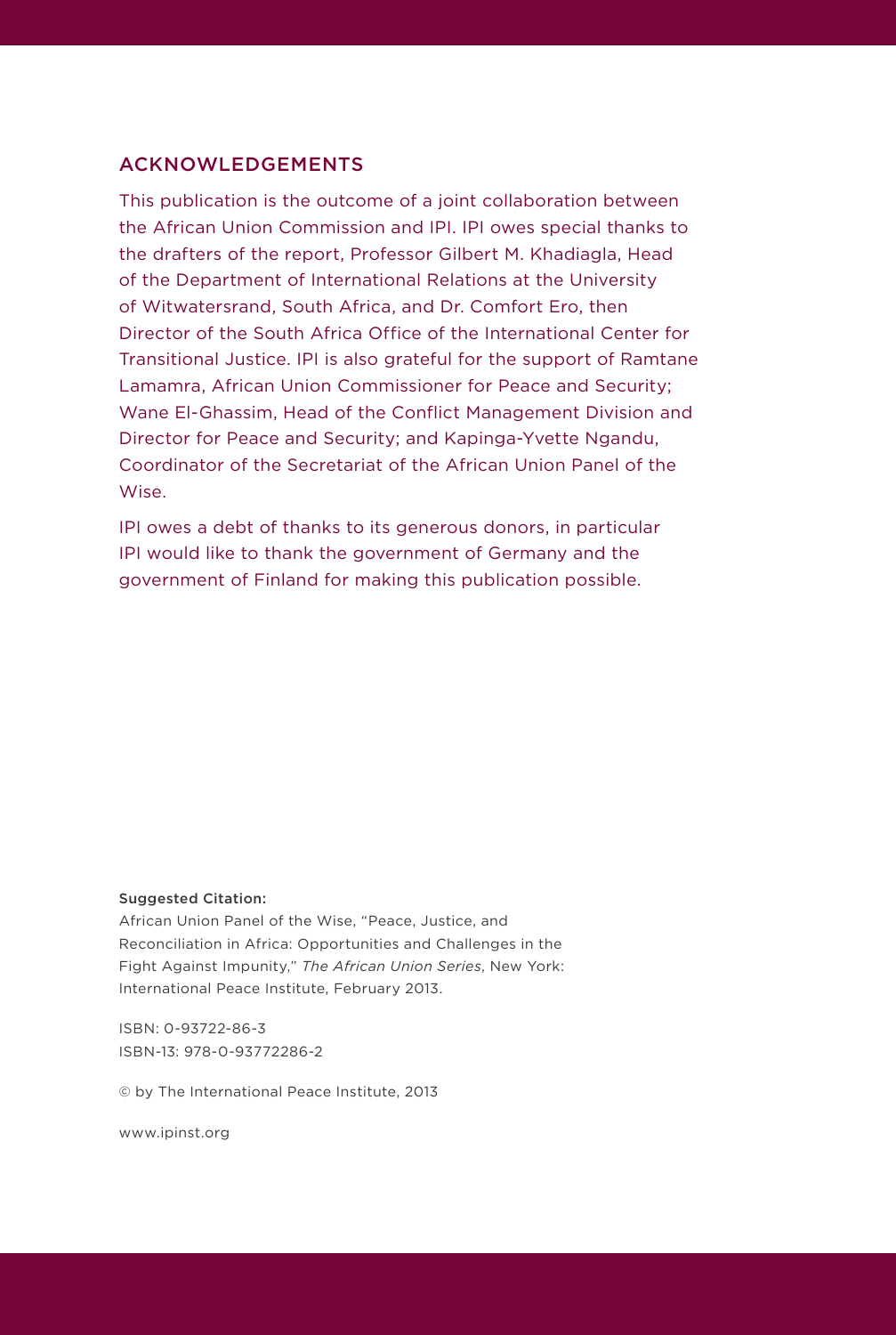### **CONTENTS**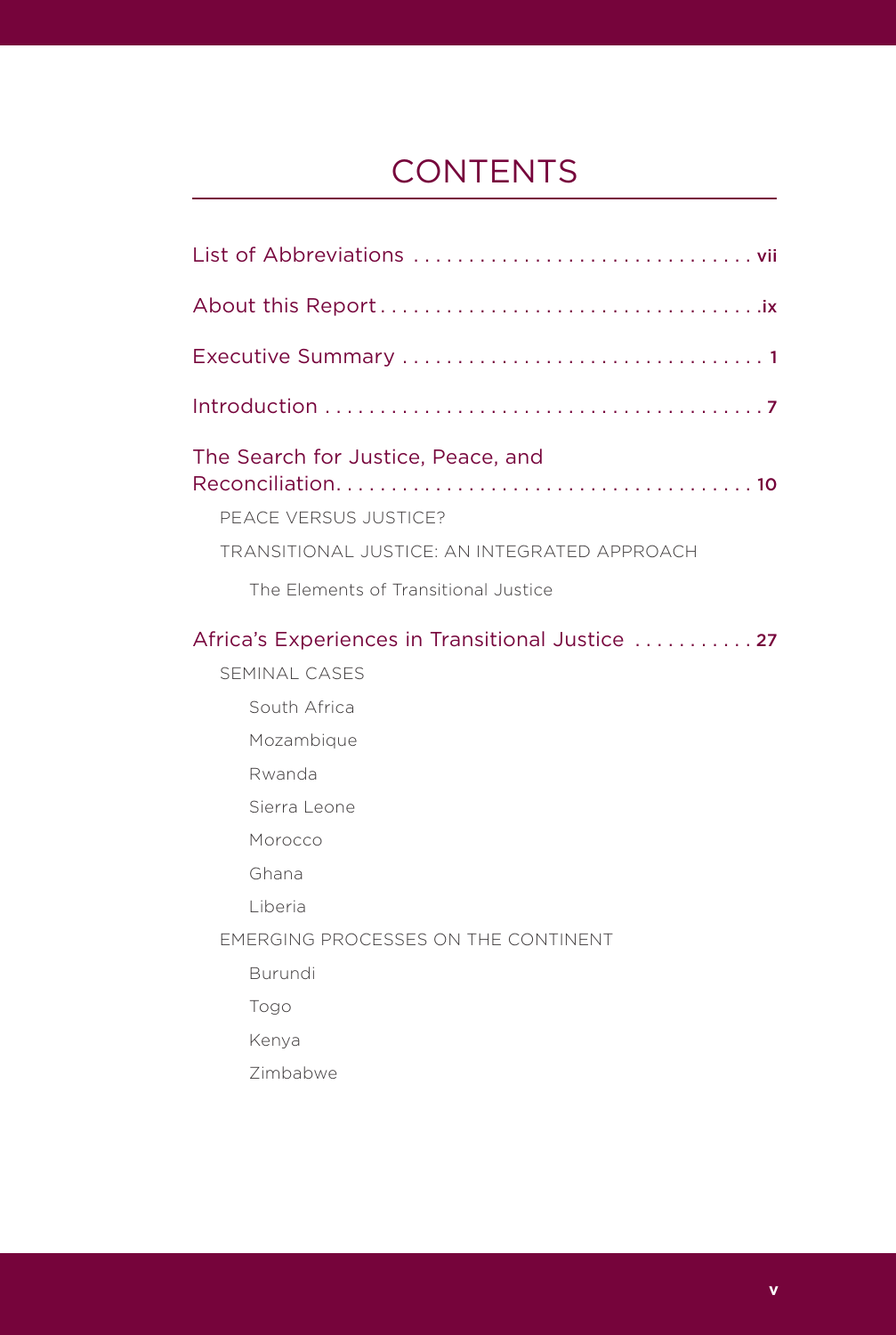| The International Criminal Court and Africa 47               |
|--------------------------------------------------------------|
| UGANDA                                                       |
| THE DEMOCRATIC REPUBLIC OF THE CONGO                         |
| THE CENTRAL AFRICAN REPUBLIC                                 |
| <b>SUDAN</b>                                                 |
|                                                              |
|                                                              |
|                                                              |
| AFRICAN UNION DRAFT TRANSITIONAL JUSTICE<br>POLICY FRAMEWORK |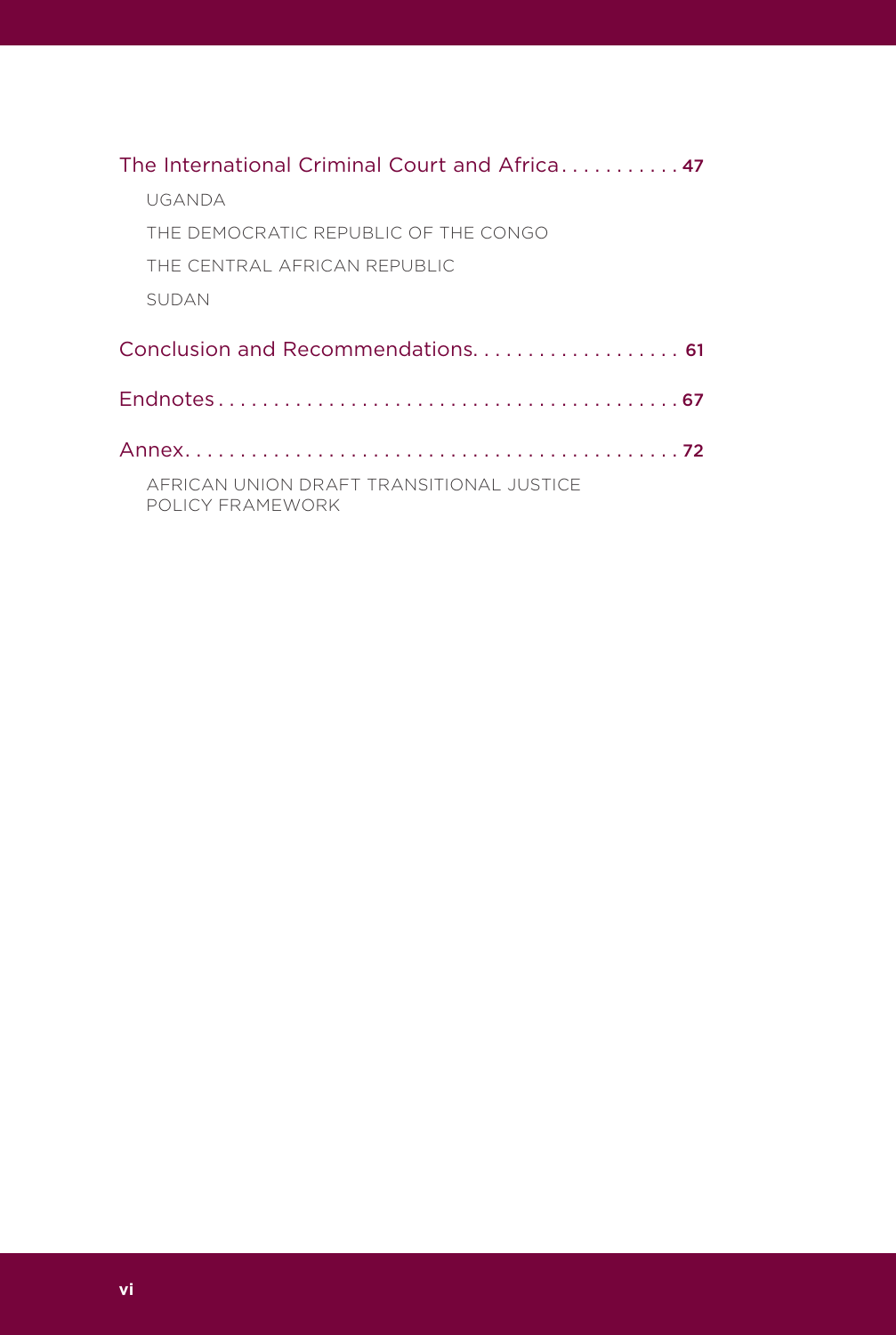### List of Abbreviations

| <b>ANC</b>    | <b>African National Congress</b>                                     |
|---------------|----------------------------------------------------------------------|
| <b>ATJF</b>   | African Union Policy Framework on<br>Transitional Justice in Africa  |
| AU            | African Union                                                        |
| <b>AUPD</b>   | African Union Panel on Darfur                                        |
| CAR           | Central African Republic                                             |
| <b>CAVR</b>   | Commission for Reception, Truth and<br>Reconciliation in Timor-Leste |
| <b>CIPEV</b>  | Commission of Inquiry on Post-Election<br>Violence                   |
| <b>CNDP</b>   | Congrès national pour la défense du peuple                           |
| <b>COH</b>    | <b>Cessation of Hostilities</b>                                      |
| <b>CPA</b>    | Comprehensive Peace Agreement                                        |
| <b>CSA</b>    | Comprehensive Security Arrangements                                  |
| CSC           | Comprehensive Solution to the Conflict                               |
| DDR           | Disarmament, Demobilization, and<br>Reintegration                    |
| <b>DOP</b>    | Declaration of Principles                                            |
| DRC           | Democratic Republic of the Congo                                     |
| <b>ECOWAS</b> | Economic Community of West African States                            |
| FARDC         | Forces armées de la République démocratique<br>du Congo              |
| <b>FCPA</b>   | Final Comprehensive Peace Agreement                                  |
| <b>FNI</b>    | Front national intégrationiste                                       |
| <b>FPLC</b>   | Forces patriotiques pour la libération du Congo                      |
| <b>FRPI</b>   | Force de résistance patriotique en Ituri                             |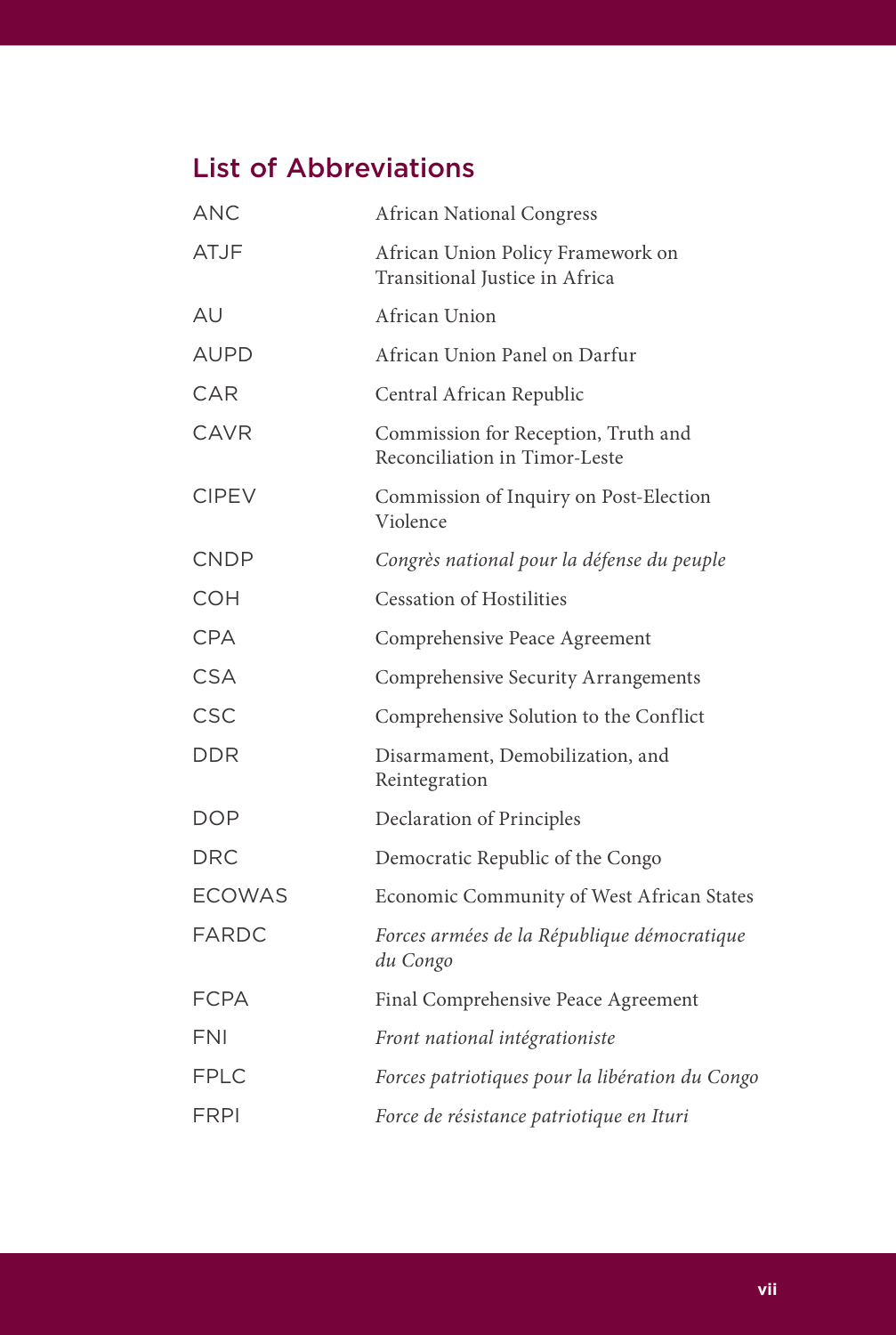| <b>GPA</b>   | Global Political Agreement                                                     |
|--------------|--------------------------------------------------------------------------------|
| <b>ICC</b>   | International Criminal Court                                                   |
| <b>ICTR</b>  | International Criminal Tribual for Rwanda                                      |
| <b>ICTY</b>  | International Criminal Tribunal for the<br>Former Yugoslavia                   |
| <b>IDP</b>   | <b>Internally Displaced Person</b>                                             |
| I RA         | Lord's Resistance Army                                                         |
| <b>MONUC</b> | United Nations Organization Mission in the<br>Democratic Republic of the Congo |
| <b>NRC</b>   | National Reconciliation Commission                                             |
| OAU          | Organization for African Unity                                                 |
| OHCHR        | Office of the United Nations High<br>Commissioner for Human Rights             |
| <b>PC</b>    | Permanent Ceasefire                                                            |
| <b>PCRD</b>  | Postconflict Reconstruction and Development                                    |
| <b>REC</b>   | Regional Economic Community                                                    |
| <b>RPF</b>   | Rwandan Patriotic Front                                                        |
| <b>RUF</b>   | Revolutionary United Front                                                     |
| <b>TRC</b>   | Truth and Reconciliation Commission                                            |
| UN           | <b>United Nations</b>                                                          |
| <b>UPC</b>   | Union des patriotes congolais                                                  |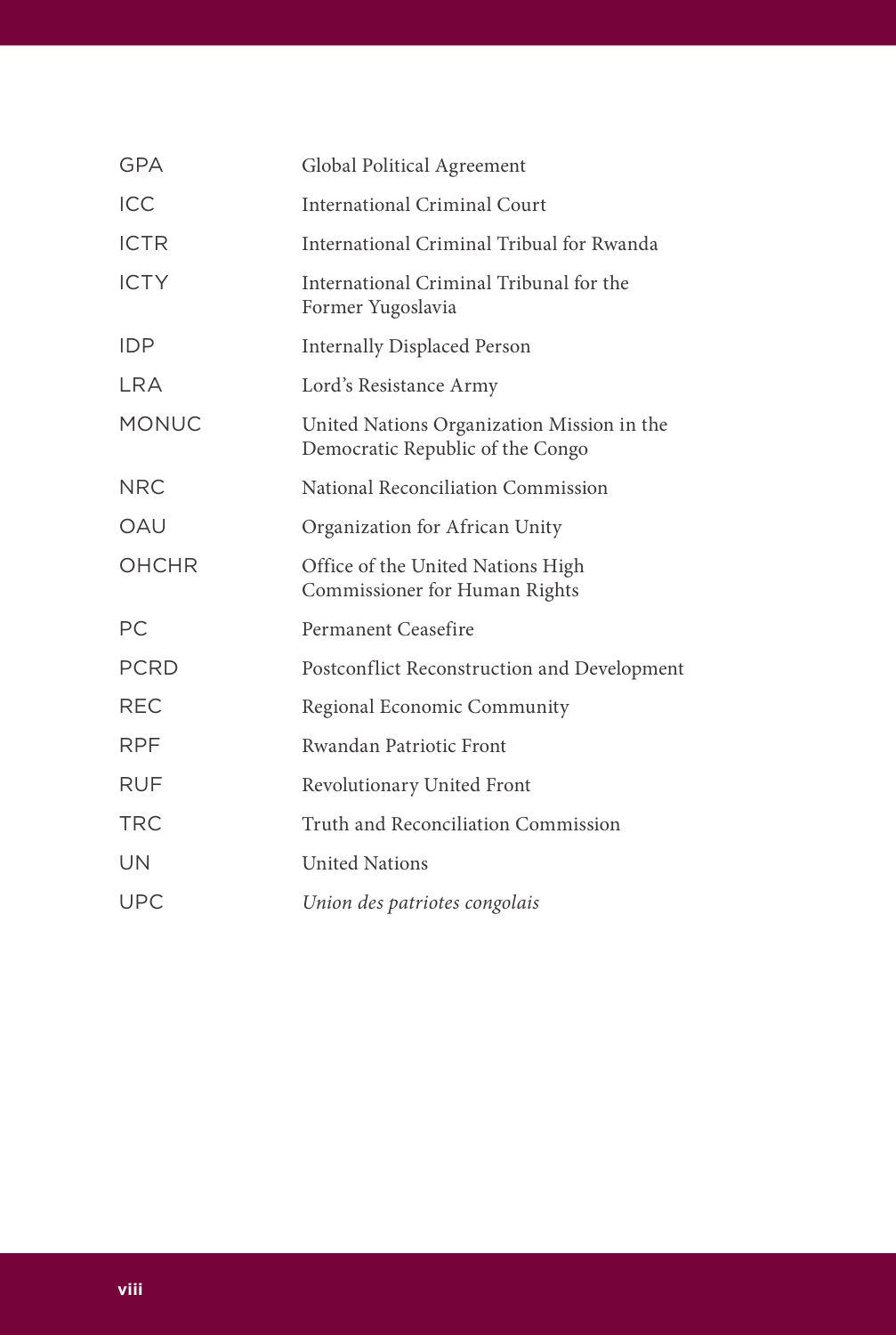#### About this Report

Amid renewed debate about justice and peace on the African continent, the African Union's Panel of the Wise chose the issue of non-impunity and its relationship with peace, justice, reconciliation, and healing as its thematic focus for the year 2009.

To this end, the International Peace Institute (IPI) and the African Union (AU) commissioned a paper on this topic from two experts: Dr. Comfort Ero, then Director of the South Africa Office of the International Center for Transitional Justice, and Dr. Gilbert Khadiagala, Professor of International Relations at the University of the Witwatersrand in Johannesburg, South Africa. IPI and the AU then convened an expert workshop in Monrovia, Liberia, in May 2009 to consider the consultants' report, make recommendations for improving it, and propose recommendations for the AU Panel of the Wise.

This report is the outcome of this research, analysis, and deliberation. Originally entitled "Non-Impunity, Truth, Peace, Justice, and Reconciliation in Africa: Opportunities and Constraints," it was adopted by the Panel of the Wise at its tenth meeting in May 2011 in Addis Ababa, Ethiopia.

The report proposes a draft Policy Framework on Transitional Justice for adoption by the relevant organs of the AU and recommends an advocacy role for the Panel of the Wise in promoting and reinforcing guiding principles on the rule of law and transitional justice across the African continent. Indeed, since the report was first drafted in 2009, the AU has started a process for developing a clear and more coherent understanding of the contemporary application of transitional justice in Africa.

It is hoped that the publication of this Panel of the Wise report will broaden regional and international access to this research and its accompanying recommendations, and contribute to efforts by African and international actors to address the issue of non-impunity and its relationship with peace, justice, reconciliation, and healing.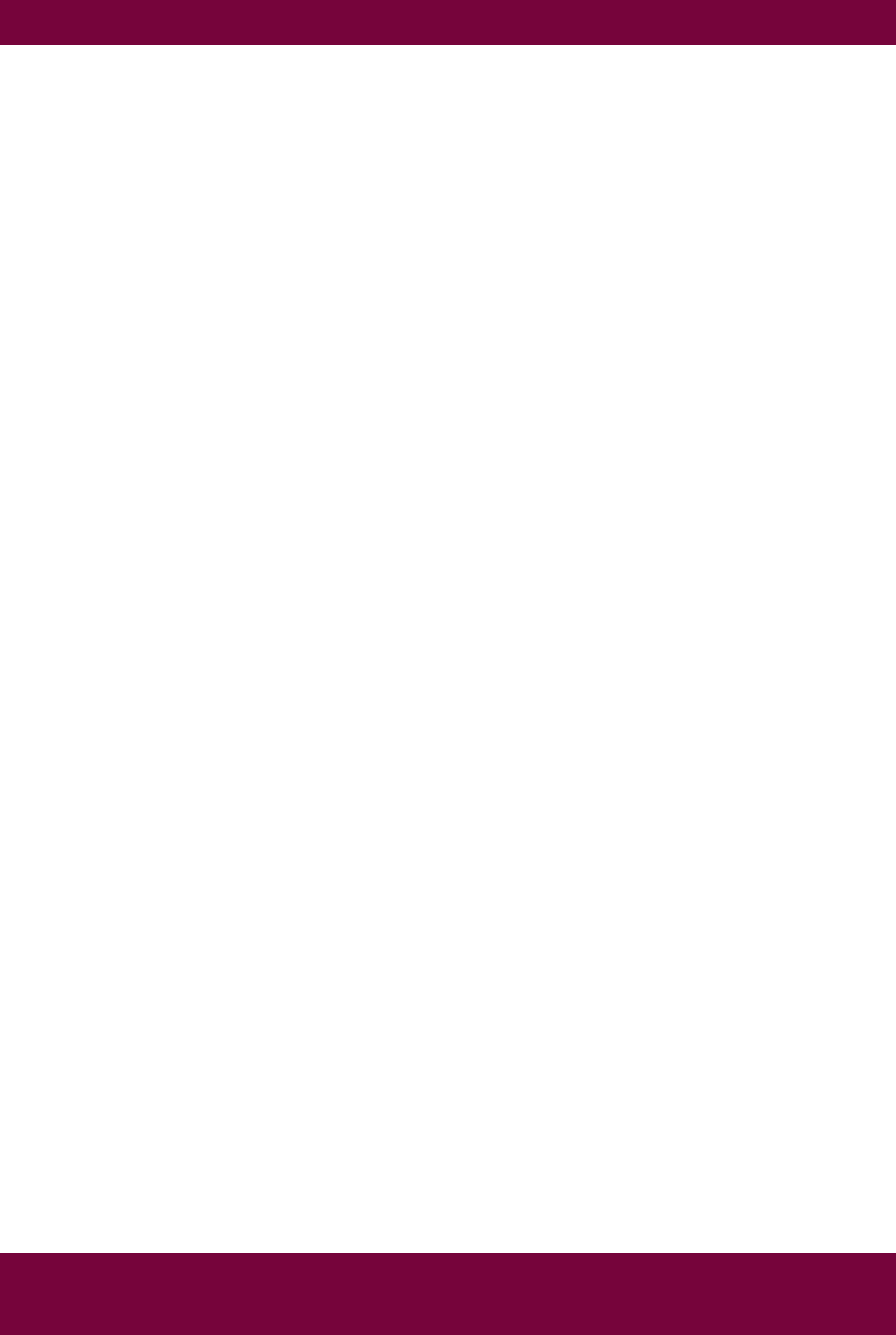#### Executive Summary

Justice and reconciliation are antidotes to impunity, the condition where powerful individuals and institutions act as they desire without fear of reprisals, reproach, retribution, or recrimination. Impunity inheres where there is a deficit of democratic structures of accountability, fairness, and impartiality. Egregious crimes against humanity are in part the result of perceptions of impunity, hence the momentous global efforts against impunity and its manifestations. Justice, peace, good governance, and reconciliation, on the other hand, thrive where sturdy and stable democratic values and impulses prevail, and where there is a culture of constitutionalism to constrain arbitrariness and abuse of power. Africa has contributed significantly to global ideas and norms that have informed international practices to end impunity and promote justice and reconciliation. Africa has also witnessed efforts to incorporate these norms and ideals into national, regional, and continental structures, but there is a need for more efforts to domesticate, monitor, and implement them.

The African Union's (AU) Panel of the Wise commissioned this report to highlight the importance of the fight against impunity and enhance justice and reconciliation—all part of reversing the deleterious effects of conflict and intolerance in Africa. Ending impunity and promoting justice and reconciliation in Africa reflect the core objectives that underpinned the formation of the Organization of African Unity (now the AU) and its embodiment of international human rights institutions and conventions in its constitutive instruments. The opportunities for deepening these objectives have accrued from the spread of democratic values, promotion of the culture of constitutionalism, and the conclusion of most of the civil conflicts that have afflicted African countries since the early 1990s. Equally vital, the new norms of international justice encapsulated in the principle of a responsibility to protect and institutions such as the International Criminal Court (ICC) have refocused attention on ways to manage and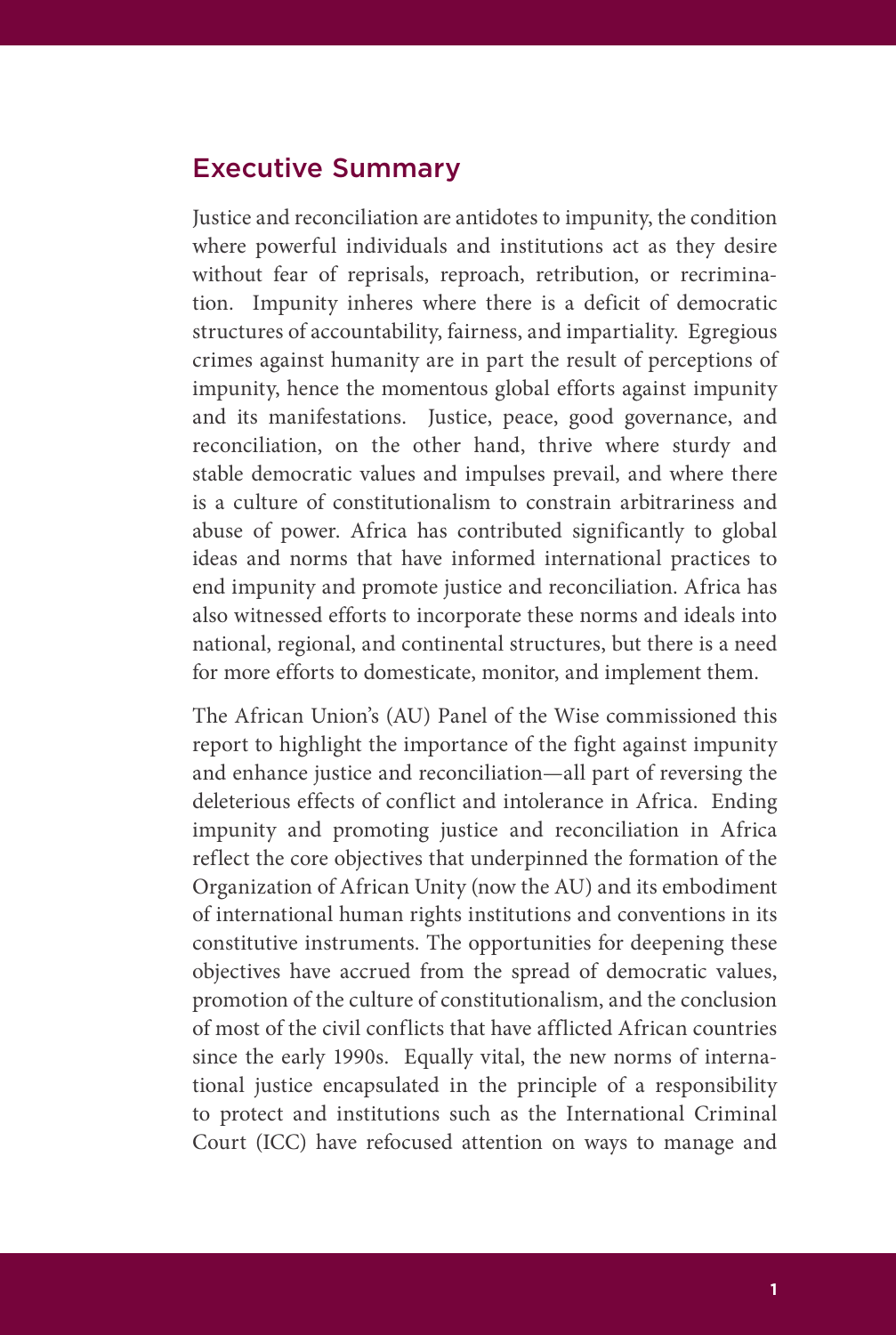end impunity. Yet these principles and instruments have also occasioned dissent in Africa stemming from the perception of threats to sovereignty, the intrusiveness of international legality on weak states, and the fear of the selective application and implementation of these principles. This is all despite the fact that Africa represents a majority of signatory states to the Rome Statute of the ICC and three of the four cases before the ICC were referred to it by three African states. The contention over contemporary implementation of international justice initiatives in Africa therefore must not be construed as blanket opposition to justice but rather as recognition that imposing justice while ignoring legitimate African concerns may be detrimental to justice. At the same time, however, constraints on ending impunity and forging justice and reconciliation persist where African states have been unable to create meaningful national political frameworks that build the rule of law, restrain the abuse of power, and produce socioeconomic development policies that reduce profound social inequities and contribute to sustainable peace.

#### RECOMMENDATIONS

The recommendations in this report are based on two assumptions. First, impunity is a manifestation of the absence of institutions that promote pluralism, participation, impartiality, accountability, and fairness. As Africa has progressed in building democratic institutions, more countries have paid attention to stopping the prevalence of impunity and enshrining values that underscore justice and reconciliation. Creating spaces for social and political contestation has provided the basis for vibrant discourse on how to end the spates of impunity that have characterized most African countries. While sometimes reconciliation trumps justice in deeply divided societies, stable peace ultimately hinges on finding a judicious balance between the two objectives. Even where deeply divided countries have made short-term pragmatic concessions that privilege reconciliation and peace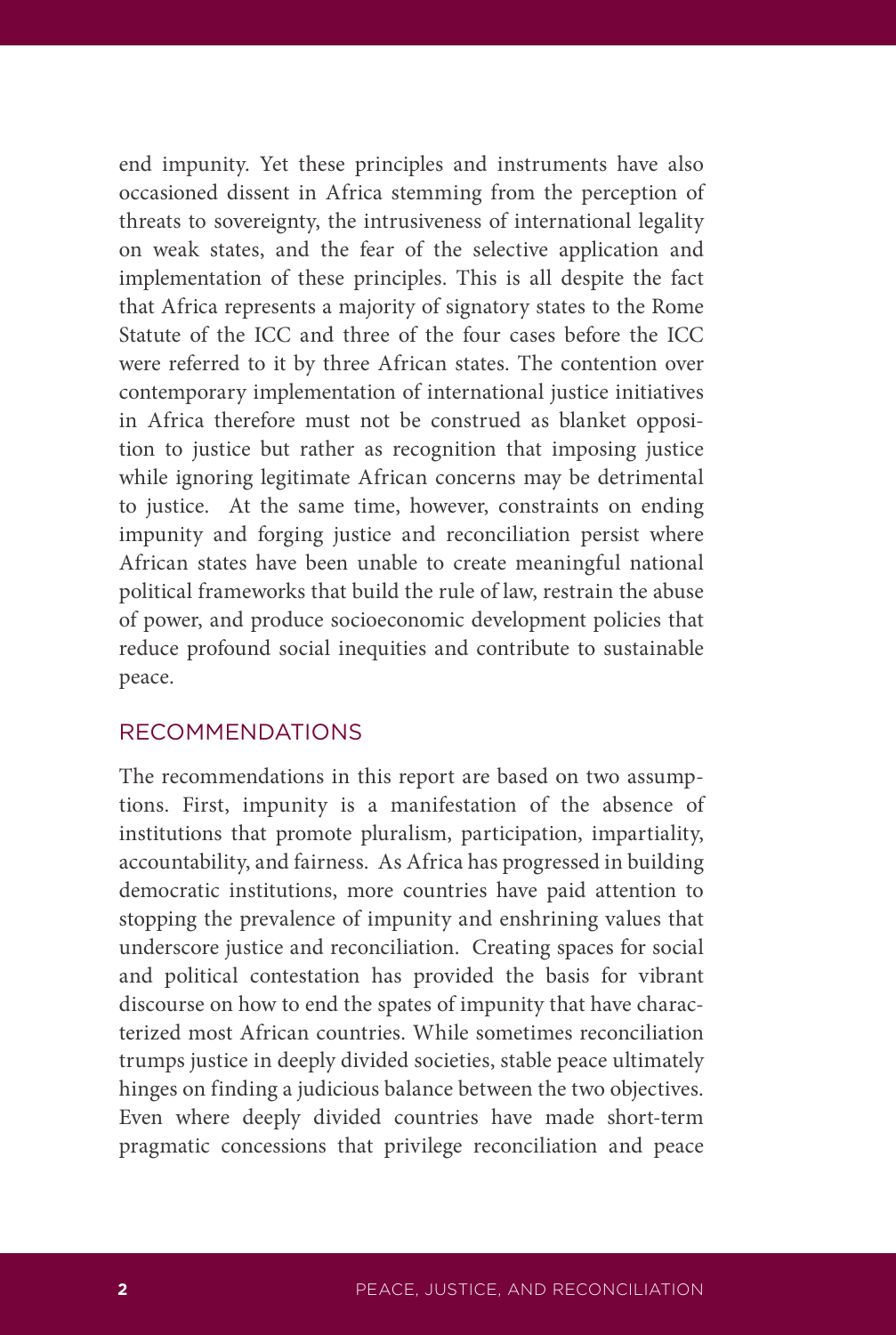at the expense of justice, the purpose has ultimately been to strengthen institutions that diminish the persistence of impunity. In countries emerging from civil conflicts, wide-ranging and open discussions have been held across communities about the vital nature of institutions that enable consensus building and collective problem solving, and that confront the scourge of impunity. Reconciliation and justice have benefitted as a result.

Second, since Africa is a critical author of and participant in the emerging international human rights regime, it is important for African countries to deepen their commitments to these instruments. This remains true despite the instruments' current flaws, especially their slow and slanted implementation. In the international search for mechanisms to reverse the patterns and practices of impunity, Africa as a whole benefits from adherence to these norms. In addition, since the AU Constitutive Act of 2000 expressly condemns and rejects impunity and pledges to take practical measures against it, discordant voices that cast aspersions on the legitimacy of international judicial institutions only serve to weaken these institutions. By the same token, Africa's collective voice on the credibility of international norms and institutions helps to strengthen the case for national, regional, and continental indigenous instruments that meet the broader objectives of mitigating impunity and serve the ends of justice and reconciliation. Africa has legitimate concerns and reservations about the modalities of implementing some provisions of the international criminal justice system today, but improving these mechanisms requires adherence to the core principles that undergird international law. In the increasingly fragmented and divisive atmosphere that characterizes the current debates on impunity, striking an appropriate balance between the demands of international law and those of national sovereignty will be one of the hallmarks of African statesmanship.

With these assumptions in mind, this report offers two broad recommendations: (1) the Panel of the Wise should play an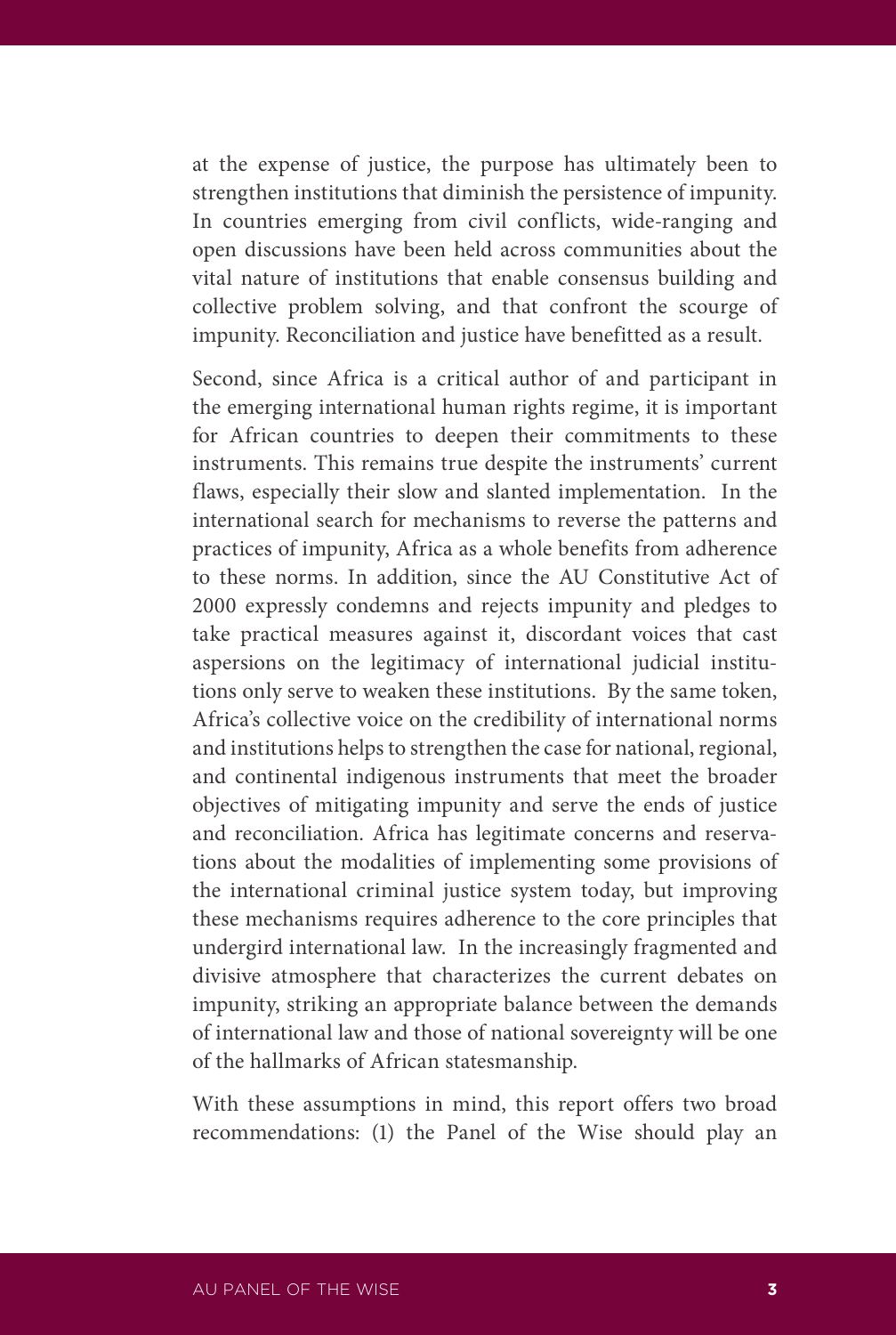advocacy role in promoting core guiding principles and (2) it should contribute to the development of an AU continental framework on transitional justice, based on African initiatives in this area. These recommendations draw from several sources: analysis conducted by the authors; deliberations reached during the May 2009 Experts' Workshop in Monorovia, Liberia; and perspectives from a July 2010 joint meeting involving the AU, the Finland-based Crisis Management Initiative, and the International Center for Transitional Justice.

#### 1. The AU Panel of the Wise should adopt an advocacy role to promote and reinforce guiding principles.

As a major institution in Africa's leadership structures, the Panel of the Wise is well placed to promote wider acceptance of common values and systems that enshrine rule of law, respect for human rights, and the gradual domestication of these norms. Such advocacy for the implementation of international and AU agreements played a large role in the Monrovia workshop's recommendations. The experts envisioned the panel using its influence to help enforce these agreements and monitor the progress of transitional justice mechanisms. In essence, the AU needs to revisit its core guiding principles and underscore its commitments to those principles by urging member states to ratify and implement instruments such as the *African Charter on Human and Peoples' Rights*, its protocol on the rights of women in Africa, and the new African Court on Human and Peoples' Rights. Working with civil society organizations, particularly legal institutions, the AU should guarantee that transitional justice issues are at the center of the new continental legal architecture, with special attention focused on the right to truth, justice, and reparation.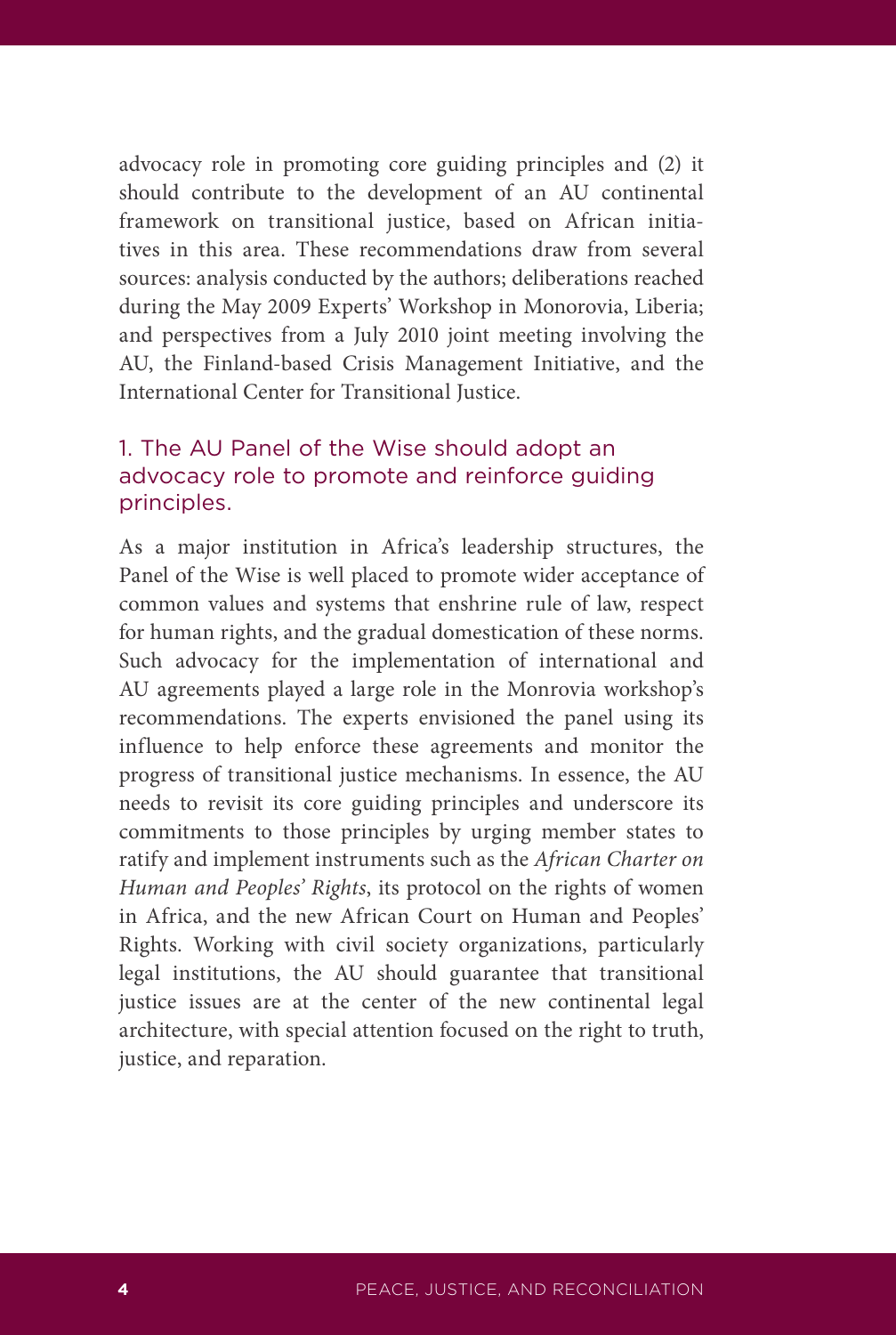#### 2. The AU should develop a Transitional Justice Policy Framework and strengthen instruments for justice and reconciliation on the continent.

Looking beyond international agreements, the report recommends that the Panel of the Wise, alongside other prominent Africans and institutions, begin to draw lessons from the various experiences across Africa in the articulation of a set of common concepts and principles that would guide consensus on continental and subregional instruments. These efforts could culminate in an AU continental-wide strategic policy framework on transitional justice that balances the imperatives of peace and justice in conflict and postconflict contexts, and is based on Africa's rich and diverse experiences. Popularizing credible indigenous justice institutions to deal with impunity and enhance reconciliation in a way that is consistent with acceptable international standards may be one way of sidestepping the polarizing debates about the legitimacy of international justice instruments. The development of a transitional justice policy framework for the AU would provide the continental body with an occasion to respond judiciously and expeditiously to the difficult dilemmas of balancing the immediate need to secure peace with the longerterm importance of establishing the rule of law and preventing future conflicts. More vital, it would send an unambiguous message to opponents of justice that the pursuit of justice is an inevitable and necessary element of achieving reconciliation and stability in Africa.

One experience the Panel of the Wise could draw from is outlined in the October 2009 report of the AU Panel on Darfur (commonly known as the Mbeki Panel after its chair, former South African president Thabo Mbeki), which offers the contours of a policy framework. Entitled "Darfur: The Quest for Peace, Justice and Reconciliation," the report outlines the challenge of finding an effective and comprehensive approach to the issues of accountability and impunity on the one hand, and to peace,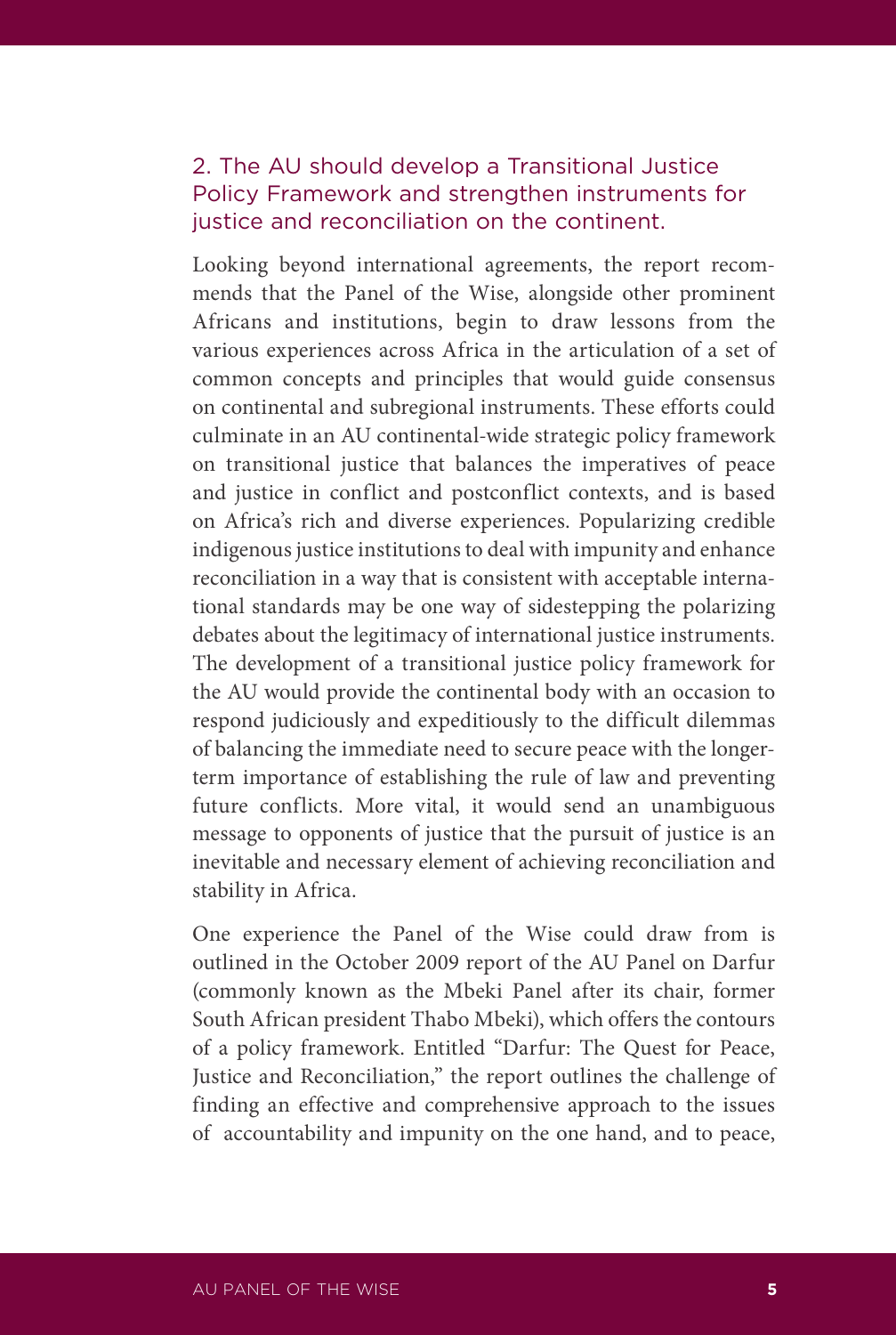healing, and reconciliation on the other. It also elaborates a set of overarching recommendations appropriate for transitional justice in Africa as a whole. The recommendations in the Mbeki Panel report were adopted by the AU Peace and Security Council in its 207th meeting at the level of the heads of state and government on October 29, 2009, in Abuja, Nigeria.

The present report includes a proposed AU Transitional Justice Policy Framework (see Annex) for use by the Panel of the Wise as part of its advocacy. In addition to drawing on the Mbeki Panel report, this framework complements existing AU policy guidelines, such as the Framework for Post-Conflict Reconstruction and Development.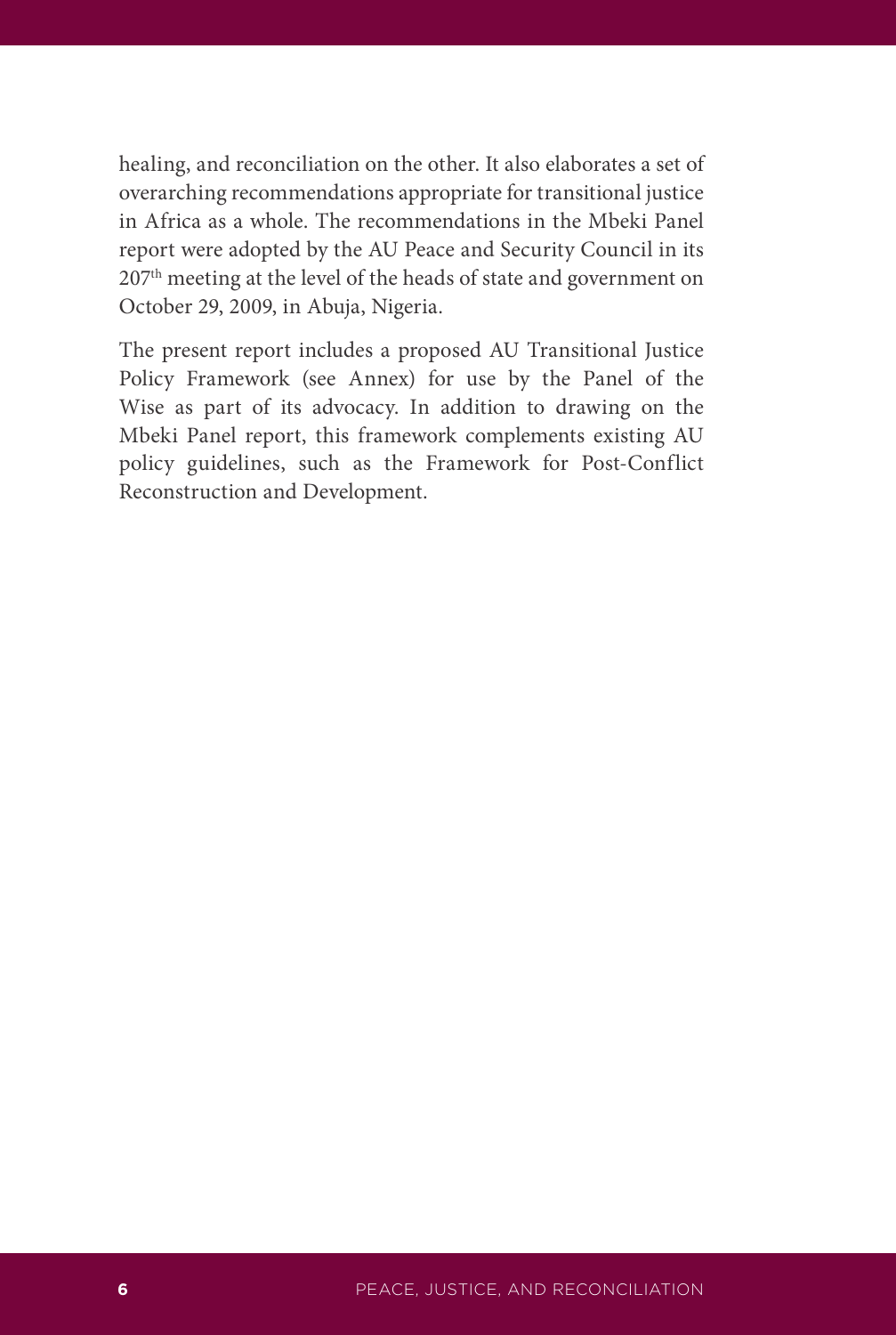#### Introduction

Sound national and international laws are considered universal instruments for managing impunity and promoting justice and reconciliation. Nationally, states have attempted to develop constitutional structures with provisions for respecting human rights and dignity, and that acknowledge political and economic inclusiveness as the first lines of defense against abuses of power. Internationally, the United Nations Charter, the Geneva Conventions, and multiple instruments on human rights serve to underwrite the international human rights order. Since the end of the Second World War, the universality of rights-based strictures against impunity proceeded from the assumption that national actors with sovereign responsibilities would be the principal defenders of these rights, with international actors only playing secondary and supplementary roles.

In postcolonial Africa, most states built on these universal norms and enshrined them in domestic legislation and practices as they attempted to reconcile the imperatives of national independence with adherence to international law. But Africa also witnessed the prevalence of undemocratic and dictatorial regimes that were characterized by gross violations of human rights, extrajudicial executions, and violent change of power. Undemocratic regimes wavered on the domestication of rights-based conventions, barely building institutions that would respect international consensus on impunity and justice. Most of these regimes institutionalized impunity, borrowing from the previous colonial regimes where repression, dispossession, and oppression were standard practices. During the era of the Cold War, the invocation of sovereignty and blanket support by various external actors strengthened dictatorial regimes that ignored the rule of law. For the most part, these regimes successfully manipulated ethnic diversity and economic underdevelopment to maintain power. Generalized impunity by governments in turn fostered the conditions for state weakness and the civil wars that engulfed Africa in the 1990s.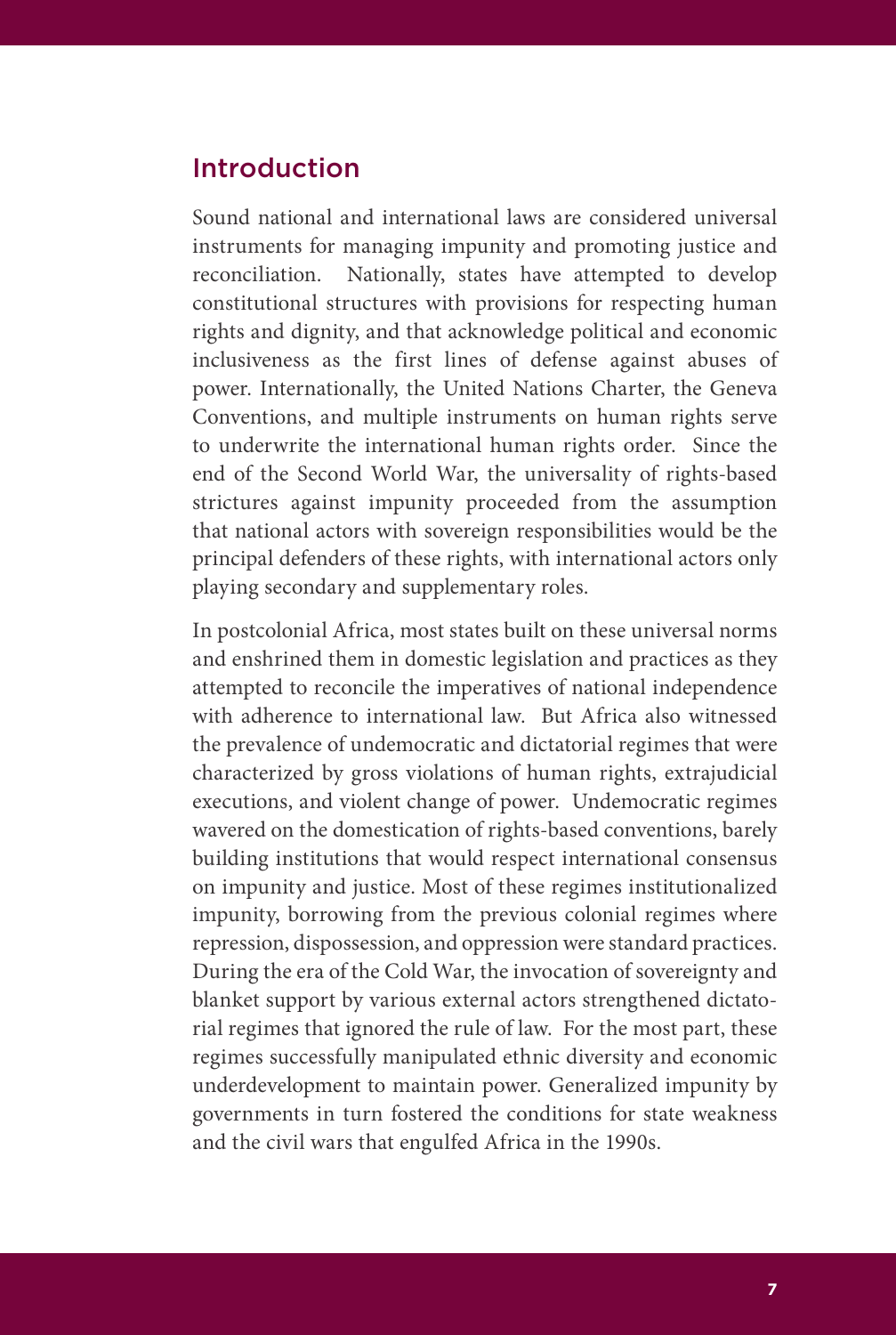The pressure to democratize in the post–Cold War context of the 1990s generated momentous change in African governance structures, which had implications for strategies to manage impunity and foster justice and national unity. The majority of countries made tentative steps to build participatory institutions by expanding the space for multiple actors to coalesce around national concerns and by effecting peaceful changes in leadership. In these instances, questions of impunity, justice, and reconciliation were for the most part addressed through national conventions and other internal constitutional processes that sought to legitimatize the new political order. However, this was much more difficult for countries engulfed in civil strife before or after the onset of the democratization process. As both causes and consequences of impunity, African civil wars saddled local and international actors with the challenges of achieving peace, justice, and reconciliation on the basis of weak and dysfunctional institutions, and in the absence of national consensus on how to find enduring solutions to these conflicts.

Civil wars added a new layer of complexity to the existing culture of impunity. They created new opportunities for the wanton plunder of national resources, recruitment of child soldiers, mass rape, and sexual violence, as well as reprisals against defenseless populations by rebel groups. In addition to such widespread violations of human rights, the fragmentation of state power during civil wars produced multiple actors, particularly rebel armies and militias, who destroyed the socioeconomic fabric of the continent and compromised the search for justice and reconciliation. Civil wars unleashed cycles of violent confrontation and revenge that legitimized armed mobilization as a means to redress grievances. By decimating the previous communal and ethnic bonds that held societies together, the conflicts of the 1990s laid the foundations for crimes against humanity perpetrated by diverse actors with assorted grievances.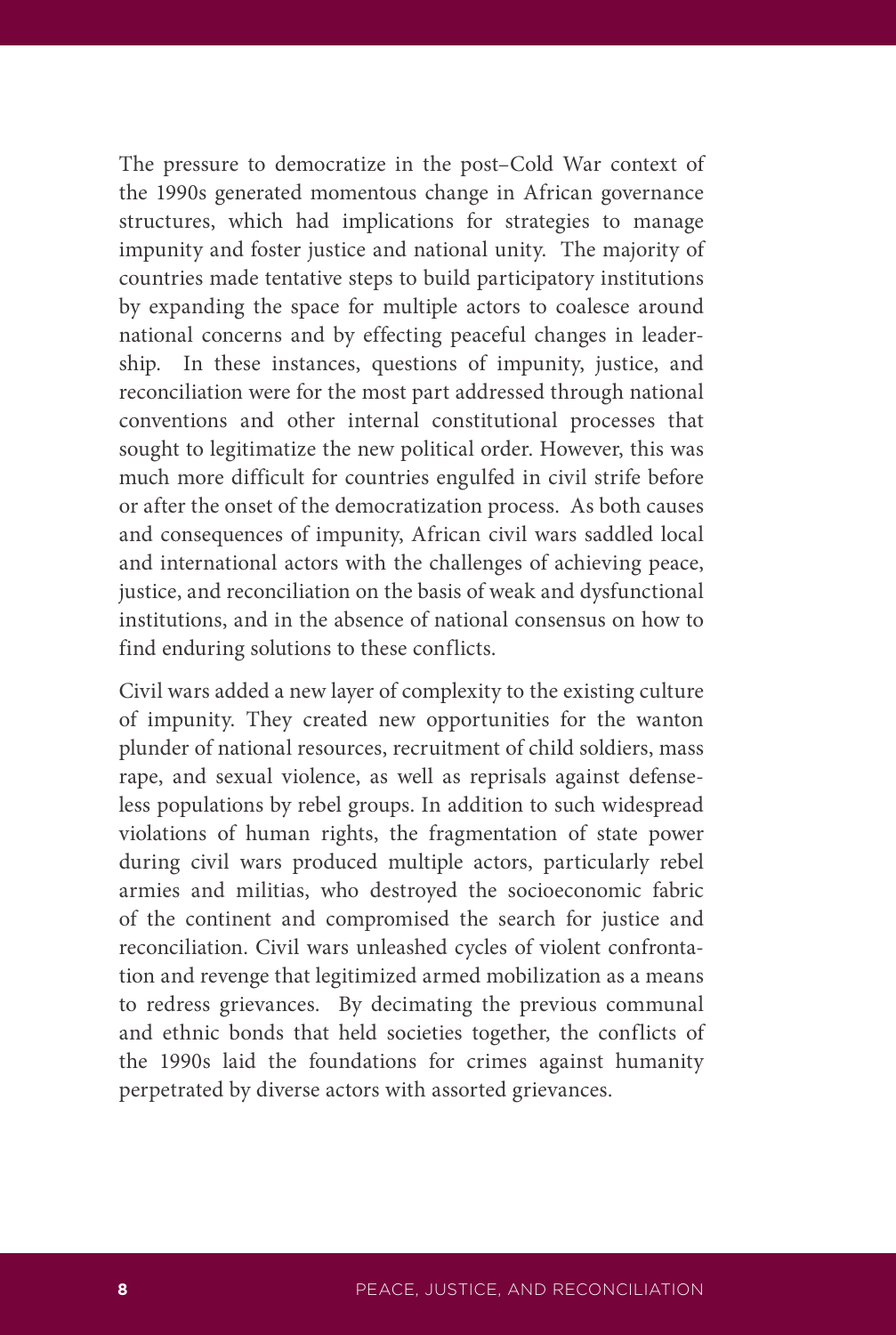The devastating effects of civil wars on African institutions in the mid-1990s meant that regional and international actors assumed disproportionate roles in national reconstruction and invariably in momentous decisions about impunity, reconciliation, and justice. In the absence of functional states and coherent leaderships with elaborate programs for national reconstruction, the international community has become a critical player in shaping parameters to end these wars and build postconflict institutions, including justice and reconciliation systems. The search for durable solutions to civil conflict has also occasioned widespread discussion about whether there is a trade-off between justice and reconciliation during national reconstruction.

As this report shows, national, regional, and international actors striving to help parties end wars have agonized over whether crimes committed during conflict ought to be de-emphasized to expedite political reconciliation or whether justice and reconciliation need to be pursued together to preempt the consolidation of impunity. Underlying these concerns are the various state interests at play, which often impact these issues. Weighing the benefits of peace against the costs of impunity is at the core of the transitional justice debates and institutions, as this report demonstrates. In addition, the report argues that the recent global impetus to reinvigorate the instruments that undergird the *Universal Declaration of Human Rights* has furnished new momentum in the fight against impunity and promotion of justice and reconciliation. New global institutions such as the International Criminal Court have emerged to lend voice and teeth to efforts to end the culture of impunity and force national actors to be more responsive to international norms and structures. The report concludes that the new international norms are a double-edged sword: creating vistas for underwriting international human rights while also potentially redefining the principles and practices of national sovereignty.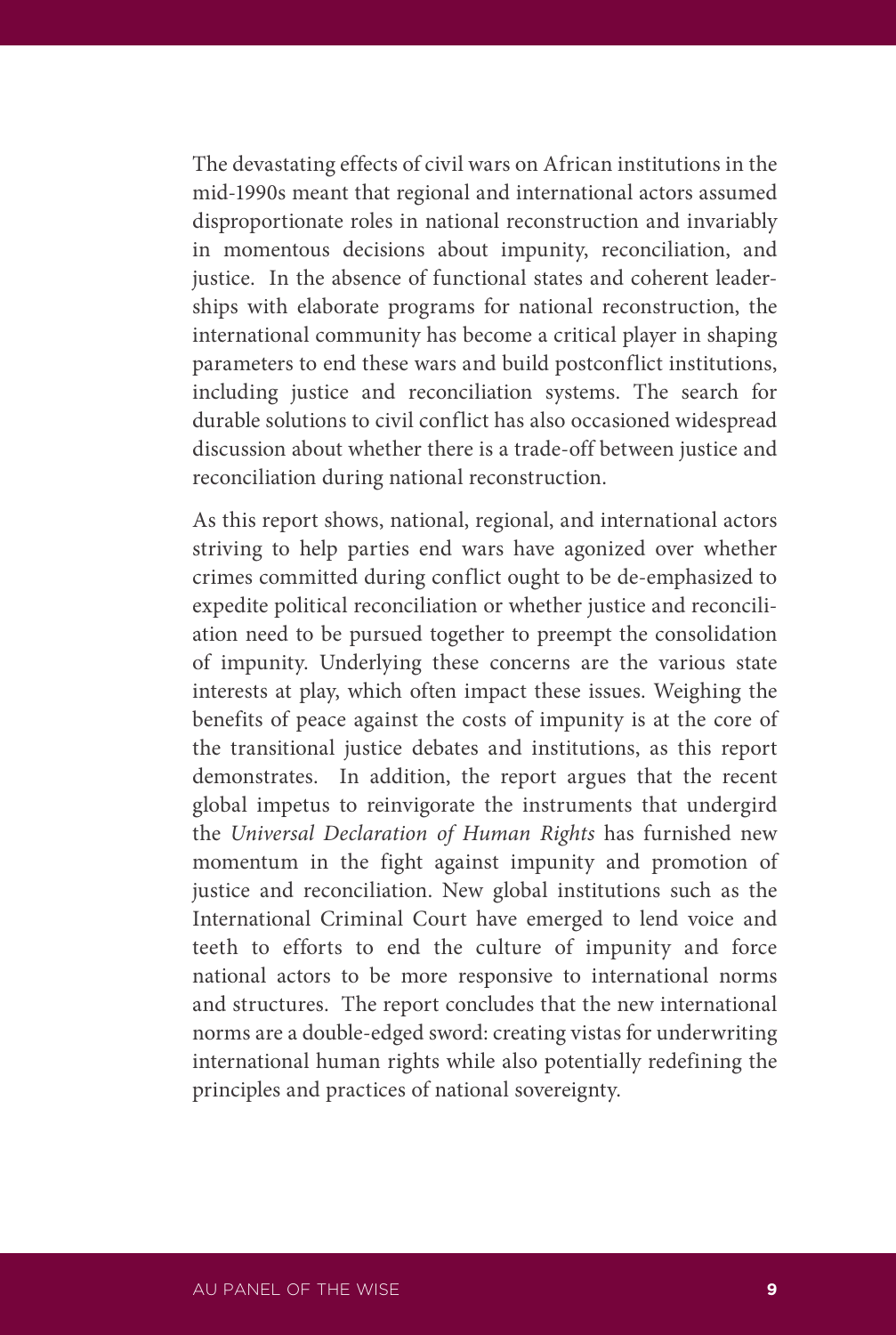#### The Search for Justice, Peace, and Reconciliation

Questions of responding to legacies of past and current injustices by repressive governments and individuals are at the center of contemporary policy and academic debates. In the 1990s, in the wake of increased civil conflict characterized by systematic and massive violations of human rights and international humanitarian law, consensus evolved about stopping atrocities and bringing those responsible for such acts to justice. Since the Nuremberg and Tokyo trials after the end of the Second World War, there have been relentless attempts to achieve justice for human rights violations. In recent years, ending conflicts through negotiation has raised difficult questions of whether peace and justice are competing goals, or whether peace precedes justice. This dilemma implies, of course, that peace and justice are incompatible and cannot be pursued at the same time. Human rights perpetrators often enter negotiations and demand immunity as a guarantee before they sign agreements. In most instances, perpetrators see accountability as an obstacle to peace and hold their societies hostage by threatening to continue violence if there is no guarantee of immunity. Proponents of human rights, however, recognize that reconciliation is critical to the attainment of lasting peace, political stability, and a just society governed by the rule of law.

Human rights practitioners face the challenge of finding a way to confront past human rights violations, punish those who committed heinous crimes, and seek redress for victims without undermining the peace process or recreating conditions for instability. The question of whether peace should take precedence over justice where human rights violations and war crimes have taken place constitutes the core of the debates in the growing field of "transitional justice," which includes the complex ethical, legal, and political choices that various actors confront to end conflict, restore peace, and prevent the recurrence of conflict. Africa's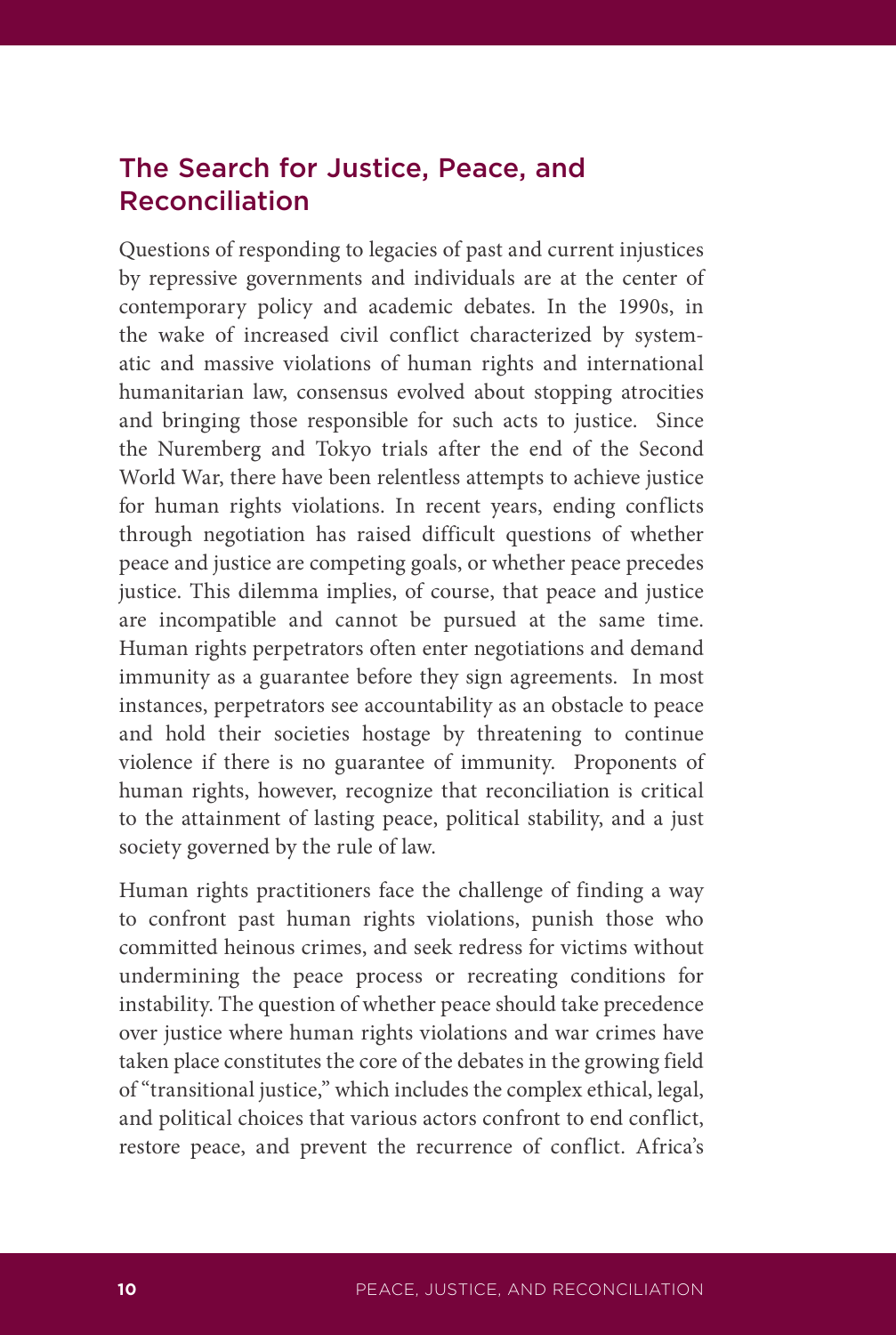multiple conflicts have underscored the dilemma between peace and justice, and have challenged local and international actors to craft solutions that sometimes compromise these values. In recent years, the ability of mediators and other interveners in conflicts to grant immunity has been curtailed by the evolving international legal obligations and the international justice architecture, including the *Rome Statute of the International Criminal Court* (ICC), which prohibits amnesty for crimes against humanity, war crimes, and genocide. Despite these international norms, African states confront difficult choices in the task of balancing the imperatives of justice and reconciliation with the political realities of managing impunity.

#### PEACE VERSUS JUSTICE?

Discussions of transitional justice in Africa often focus on how to attain peace and ensure accountability during negotiations, raising the controversial question of whether peace and justice are competitive or complementary goals. Two incorrect assumptions underlie these discussions. First is the narrow view that assumes that peace processes are solely about ending violent conflicts. Second is the tendency to perceive justice in terms of retributive justice—that is, prosecution or criminal accountability. These extreme positions ignore the intimate links between peace and justice. A more accurate conception treats peace and justice as fundamental to ending violence and preventing its recurrence. Most mediators recognize that building a durable peace involves addressing the underlying causes and sources of violent conflict. Along with concerns about competition for power, marginalization, and identity, most conflicts are outcomes of the flagrant injustices and human rights abuses committed by elites and state institutions. Although there are examples of indictments and prosecutions helping secure peace by removing spoilers from the peace process, such as in the former Yugoslavia, often both peace and justice cannot be achieved at the same time. In most instances, there is a need to stop the fighting, seek a ceasefire,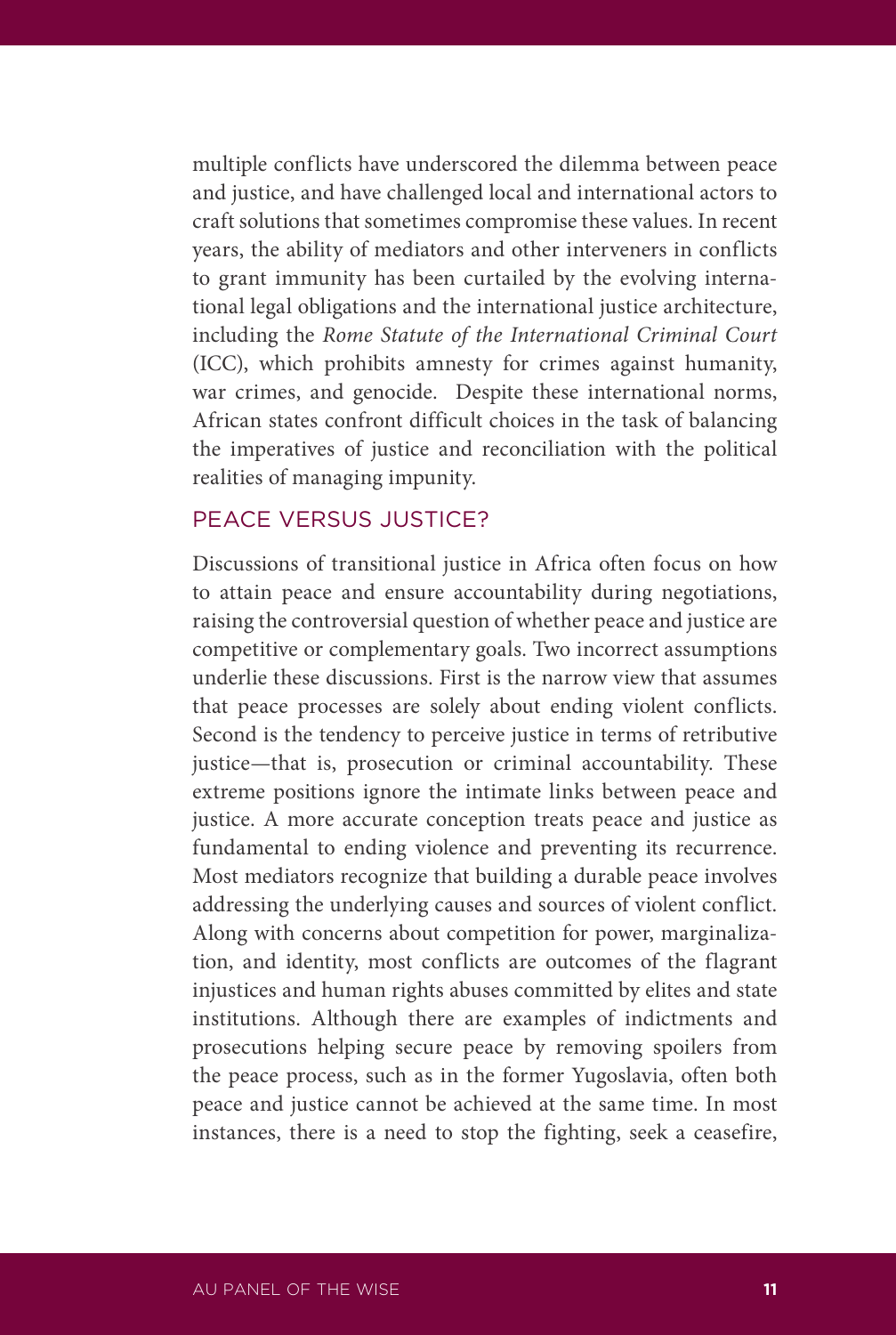and encourage perpetrators to negotiate. But with advances in international legal obligations and an increasingly sophisticated international justice architecture, mediators can no longer ignore questions of justice. In the quest for justice, the UN has established a binding rule prohibiting its officials from granting amnesties for crimes against humanity, war crimes, and genocide. It was for this reason that the UN envoy to Sierra Leone, at the time of the 1999 Lomé Peace Accord, appended the UN's refusal to accept the amnesty clause to the accord that the government and rebels signed. This gesture paved the way for a policy that has influenced subsequent mediation by national, regional, and international actors.

Overcoming the tensions between peace and justice entails sequencing justice activities, as demonstrated in Argentina in the 1980s. Although it was not facing ongoing armed conflict, Argentina confronted the dangers of a transition from military dictatorship to democracy. Successive democratic governments from 1983 took gradual steps in building peace and justice that involved a mixture of punishment of and amnesty for military officers implicated in human rights abuses during the period of military rule. The Argentinean experience reveals that while political realities complicated the search for accountability, multiple truth-seeking initiatives continually exposed perpetrators, and a vigilant array of victims' groups and civil society organizations kept the demand for justice alive. In addition, Argentina's victims' groups used international and regional instruments at critical moments to pressure their government to act. In the end, receptive governments and a conducive political climate made the pursuit of justice possible. Similarly, Argentina's neighbors—Uruguay and Chile—set justice aside temporarily when their militaries, including previous dictators, threatened reprisals against civilian governments that tried to pursue accountability. But these actions did not lessen public demands for justice, and as the case of General Augusto Pinochet in Chile illustrates, justice finally prevailed. These Latin American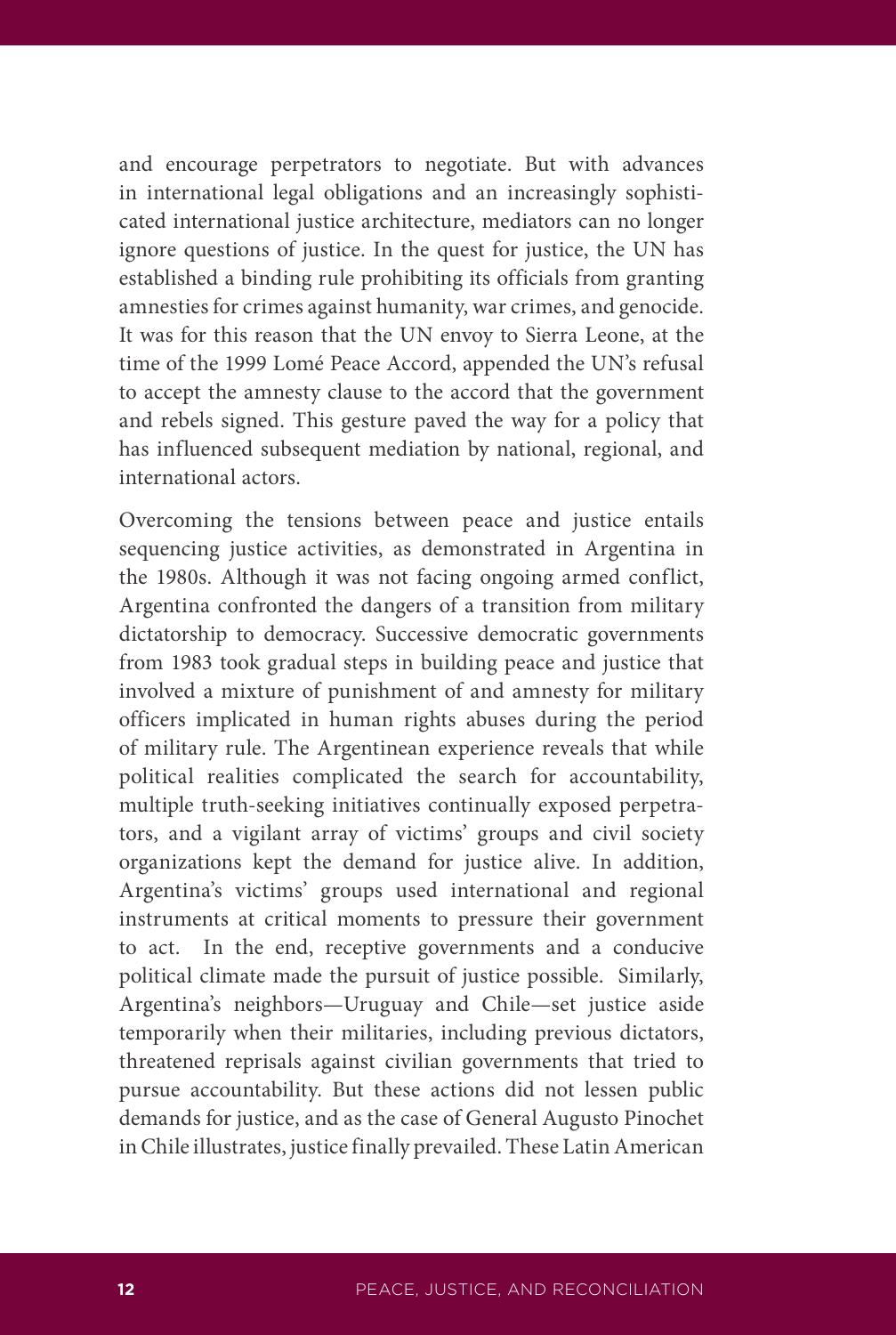experiences demonstrate that peace and justice are compatible and that a variety of accountability mechanisms can be pursued over time in the search for sustainable peace. In a seminal report to the UN Security Council in August 2004, the then Secretary-General Kofi Annan articulated the importance of sequencing and strategic planning when he asserted that "justice, peace and democracy are not mutually exclusive objectives, but rather mutually reinforcing imperatives. Advancing all three in fragile postconflict settings requires strategic planning, careful integration, and sensible sequencing of activities."**<sup>1</sup>** In response to these considerations, the field of transitional justice has developed a range of judicial and non-judicial processes to meet the complex challenges facing many countries in varying types of transitions.

#### TRANSITIONAL JUSTICE: AN INTEGRATED APPROACH

The concept of transitional justice is problematic since there is often no clarity regarding the nature or length of the transition. This problem stems in part from the fact that a number of countries with transitional justice mechanisms are usually in situations of ongoing armed conflict. In addition, transitional justice is no longer limited to moments of transition from authoritarianism to democracy or war to peace. Although transitional justice can be pursued in various contexts, the underlying objective is to find formulas that strengthen stability and diminish opportunities for impunity. Transitional justice has several overlapping goals: to establish the truth about the past; end impunity for past (and sometimes continuing) human rights violations; achieve compensation for the victims of those violations; build a culture of the rule of law; lay the foundation for long-term reconciliation and political transformation; and prevent the recurrence of such abuses in the future. These goals correspond to numerous obligations on states contained in domestic constitutions, international human rights law, international humanitarian law, international criminal law, and international refugee law, as well as the *Charter*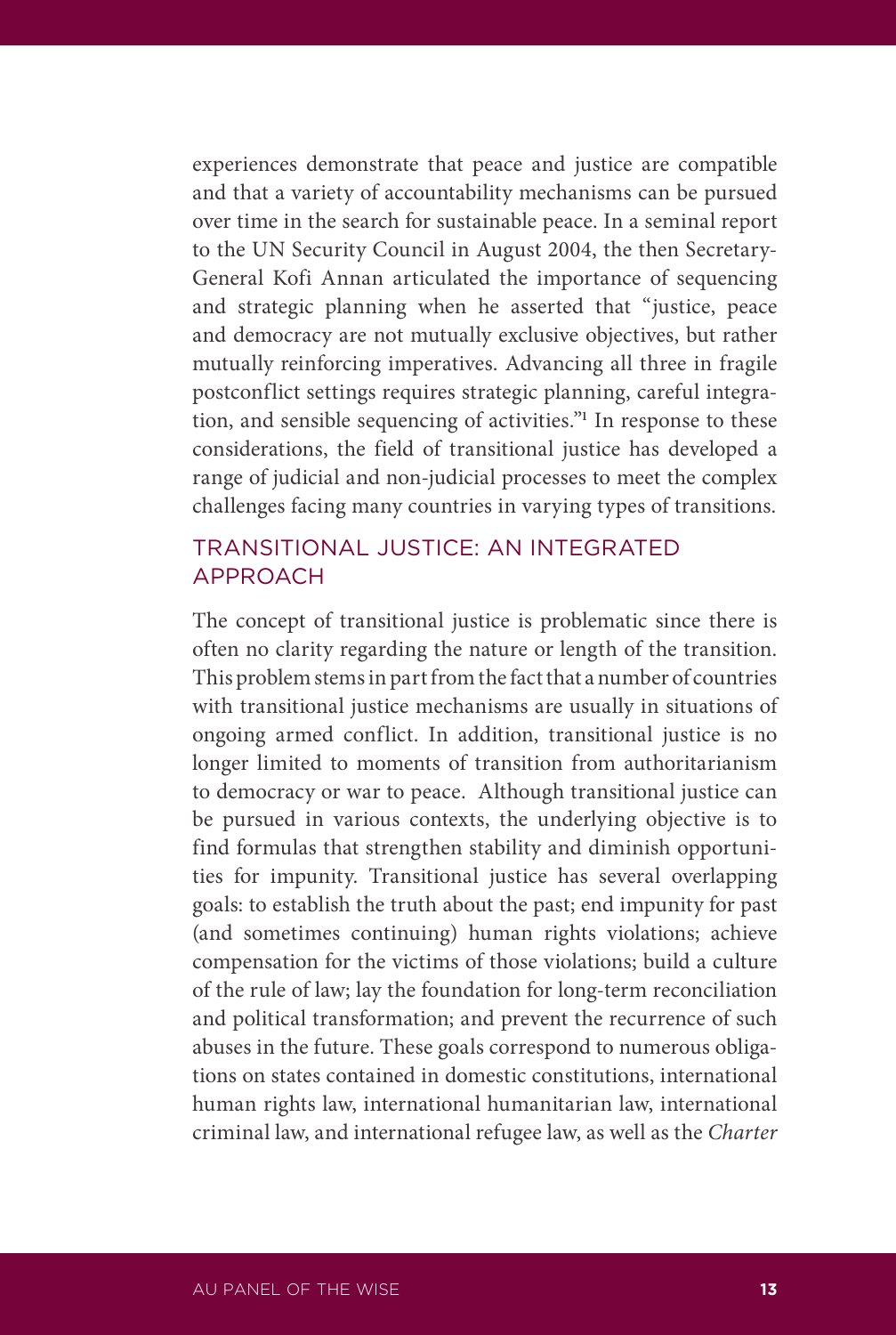*of the United Nations*, the *African Charter on Human and Peoples' Rights*, and other regional instruments. These instruments together form the core norms and standards of transitional justice, including the duty to prosecute, the right to the truth, and the right to remedy and reparations.

Based on more than twenty years of experience, transitional justice practitioners have begun to emphasize the following lessons that have been learned:

- No single mechanism is capable of sufficiently addressing huge justice demands: transitional justice mechanisms are most effective when implemented as part of a holistic strategy.
- In some situations, not all transitional justice mechanisms can be pursued at the same time. For this reason, careful sequencing, planning, and timing is imperative. The design of transitional justice mechanisms must carefully balance the demands for justice with the realities of what can be achieved in the short, medium, and long term.
- • Since transitional justice often occurs within a larger context of peacebuilding, trade-offs are often required. Aside from addressing the immediate concern of maintaining peace and restoring security, which frequently entails disarming and disbanding armed groups, new governments must address deep societal cleavages and rebuild public institutions, not least by restoring democracy, service delivery, and economic development. The magnitude and extent of the crimes may make investigation, prosecution, and reparations very difficult where there is a need to rebuild the judicial system. In addition, states may lack the resources needed to implement human rights policies. The implementation of transitional justice mechanisms, therefore, calls for difficult and unavoidable trade-offs.
- There is no model transitional justice approach or package that can easily be transferred from one situation to another.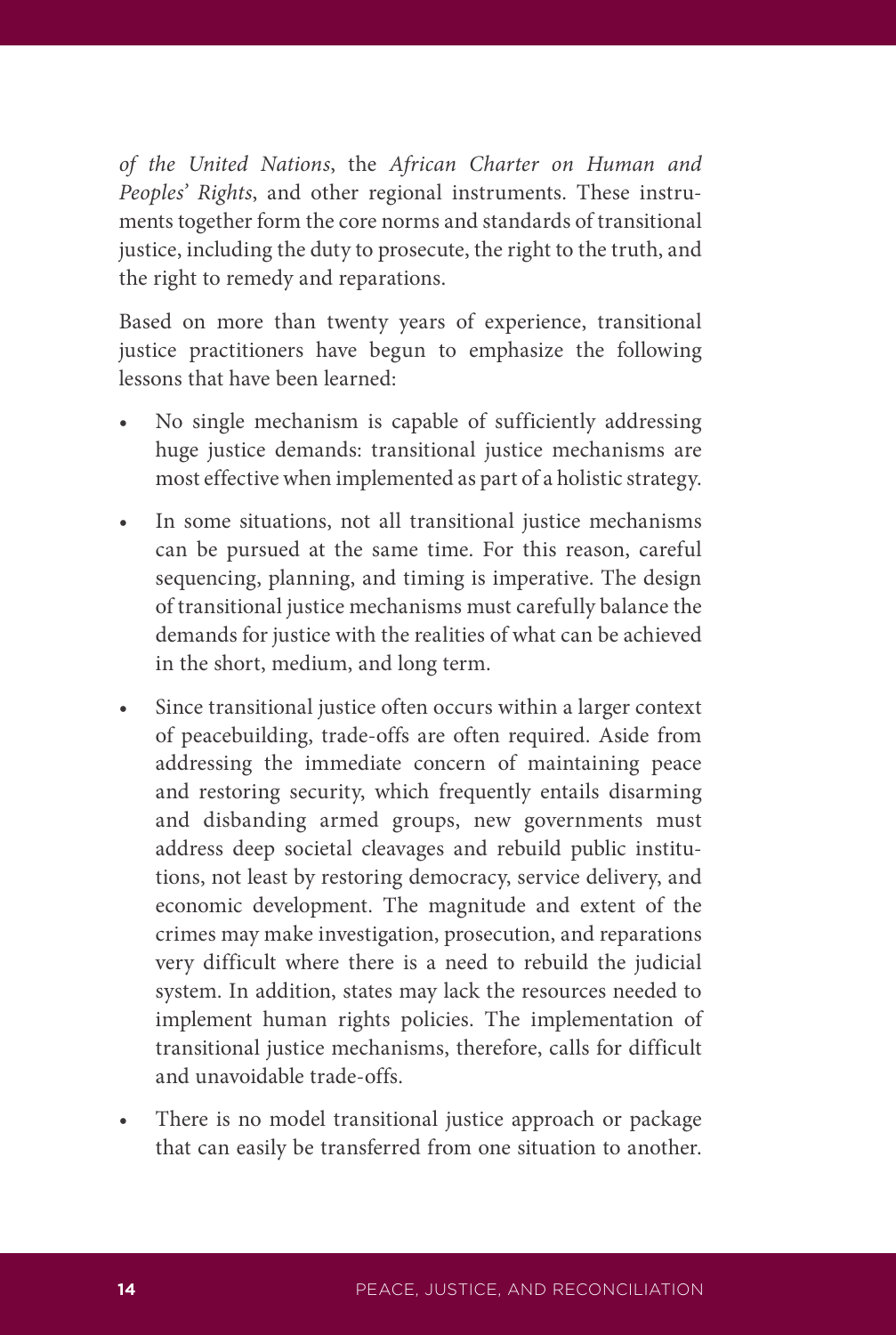Lessons can be gleaned from various country experiences, but each situation requires that the parties to the conflict, civil society, and victims' groups negotiate the parameters for their situation.

- • It is important for a country's transitional justice policy to be locally owned and based on extensive public consultations with all interested actors.
- The design and processes pursued must be gender sensitive and pay due attention to the particular harms that women suffer, as they are disproportionately affected in conflicts.
- • The independence of those carrying out transitional justice processes must be assured. A critical aspect of the process is to rebuild public trust in the rule of law and institutions.

The UN Secretary-General's 2010 guidance note on the United Nations' approach to transitional justice recognizes the daunting challenge of assisting societies devastated by conflicts or emerging from repressive rule to re-establish the rule of law and come to terms with large scale human rights violations.**<sup>2</sup>** Citing UN experiences and the importance of transitional justice in UN work, the note stipulates that the UN approach to transitional justice shall follow its guiding principles and framework. Nonetheless, the note also calls for taking into account the political and country contexts and ensuring the centrality of victims in the design and implementation of mechanisms. It emphasizes that, whatever combination of judicial and non-judicial processes and mechanisms, they should always conform to international legal standards and obligations. Furthermore, it states that UN transitional justice activities should be strengthened by "adopt[ing] an approach that strives to take into account the root causes of conflict or repressive rule, and addresses the related violations of all rights; tak[ing] human rights and transitional justice considerations into account during peace processes; [and] coordinat[ing] disarmament, demobilization, and reintegration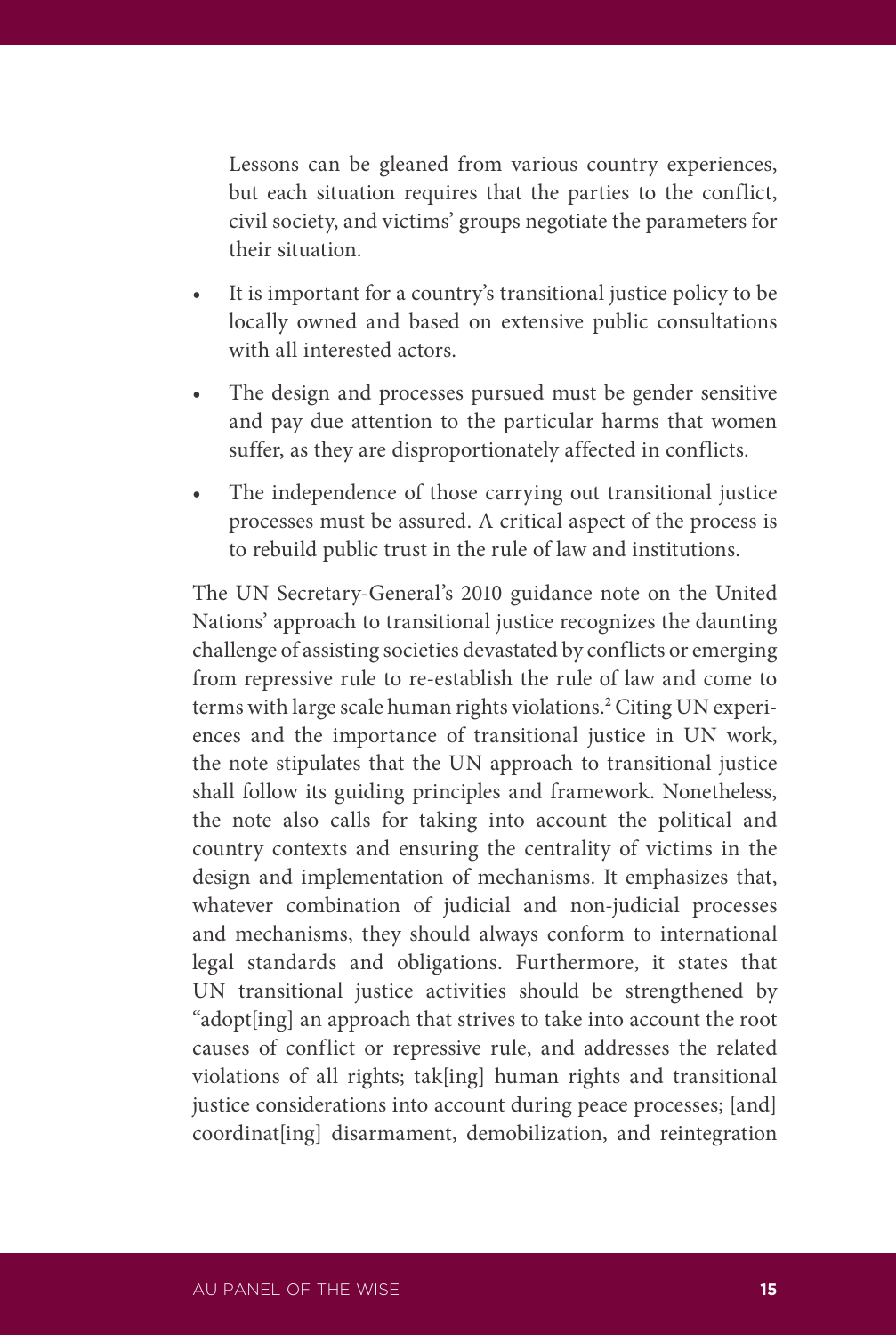(DDR) initiatives with transitional justice activities in a positively reinforcing manner."**<sup>3</sup>**

#### The Elements of Transitional Justice

The range of transitional justice methods includes individual prosecutions; truth seeking; reparations (including work on memory, memorials, and memorialization); and institutional reform (including vetting and dismissal of staff). In addition, local, community-based, traditional, and indigenous types of justice form a significant and growing area in this field.

#### **Criminal Prosecutions**

The advancement of international law has entailed unrelenting pressure from concerned citizens and human rights groups to ensure that individuals responsible for grave human rights violations face the possibility of prosecution and punishment. Prosecution has often been part of efforts to close the impunity gap, restore the rule of law, and build a culture of human rights. The evolution of international justice has led to the creation of a complex set of strategies to deal with massive human rights violations in political environments where actors are either not prepared to confront them or are resistant to punishment.

Perpetrators' preferred response is amnesty, or immunity from prosecution. As noted already, international law is clear about the category of crimes for which there can be no amnesty. In addition, there may be domestic legal constraints, such as constitutional provisions, that may make it difficult to secure amnesty. This is certainly true for those countries that have domesticated a plethora of international and human rights treaties, including the more than 100 countries that are now party to the ICC's Rome Statute. Regardless of what national provisions are adopted, international law precludes amnesty for the most serious international crimes, defined as crimes against humanity, war crimes, and genocide. The UN has added to this list by issuing guidelines that prevent its representatives from supporting gross violations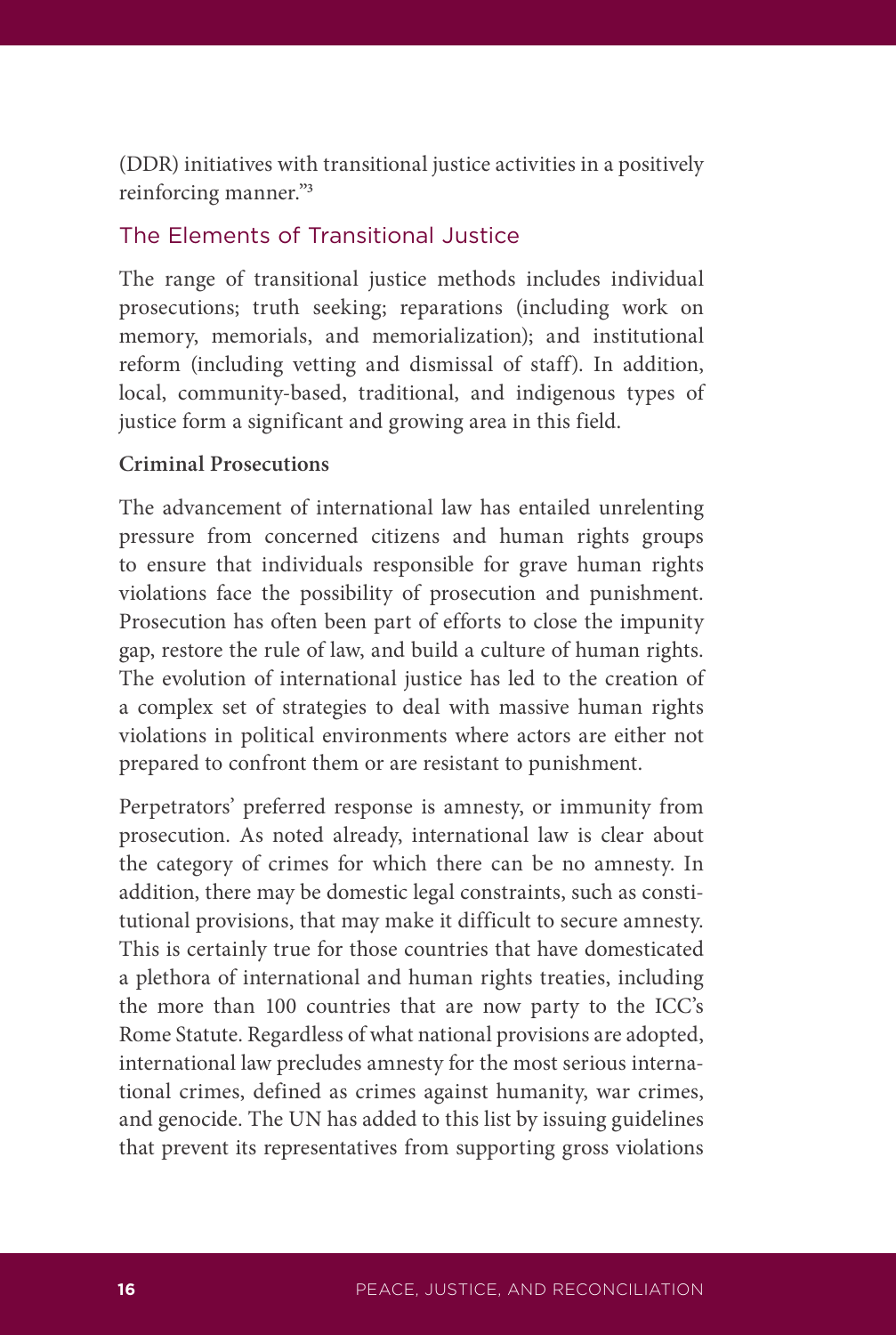of human rights, including individual acts of torture, extrajudicial execution, slavery, enforced disappearance, systematic racial discrimination, or deliberate and systematic deprivation of essential food, healthcare, or shelter, even when these crimes do not rise to the level of crimes in the above category.

The conditional amnesty offered by South Africa's Truth and Reconciliation Commission—the truth for amnesty formula—is often cited to illustrate how transitional justice accommodates a degree of pragmatism to secure peace. The negotiated settlement between the African National Congress (ANC) and the white nationalist government to secure a peaceful transition from apartheid rule was premised on this precondition. Amnesty can also be granted under international law as specified in Protocol II of the Geneva Conventions, which grants possible amnesty to persons who have participated in armed conflict or who have been deprived of their liberty for reasons related to armed conflict, whether they are interned or detained.**<sup>4</sup>** Recent developments in international law distinguish war crimes and crimes against humanity from the "political crimes" addressed in Protocol II. But while international law recognizes such provisions, it may not be appropriate to grant immunity wholesale, hence the need to consider the context and circumstances in which these political crimes took place.

In most postconflict contexts, there is also the dilemma of securing accountability without impeding the disarmament, demobilization, and reintegration (DDR) of ex-combatants. The danger comes when blanket amnesties are awarded as carrots to persuade fighters to disarm. Although such measures may be seen as attractive options, they undoubtedly cause resentment among victims' groups and are a violation of international law. The UN attempts to offer a practical option when it suggests that "carefully crafted amnesties can help in the return and reintegration [of former fighters] and should be encouraged."**<sup>5</sup>** Because no national or international court will ever have the capacity to prosecute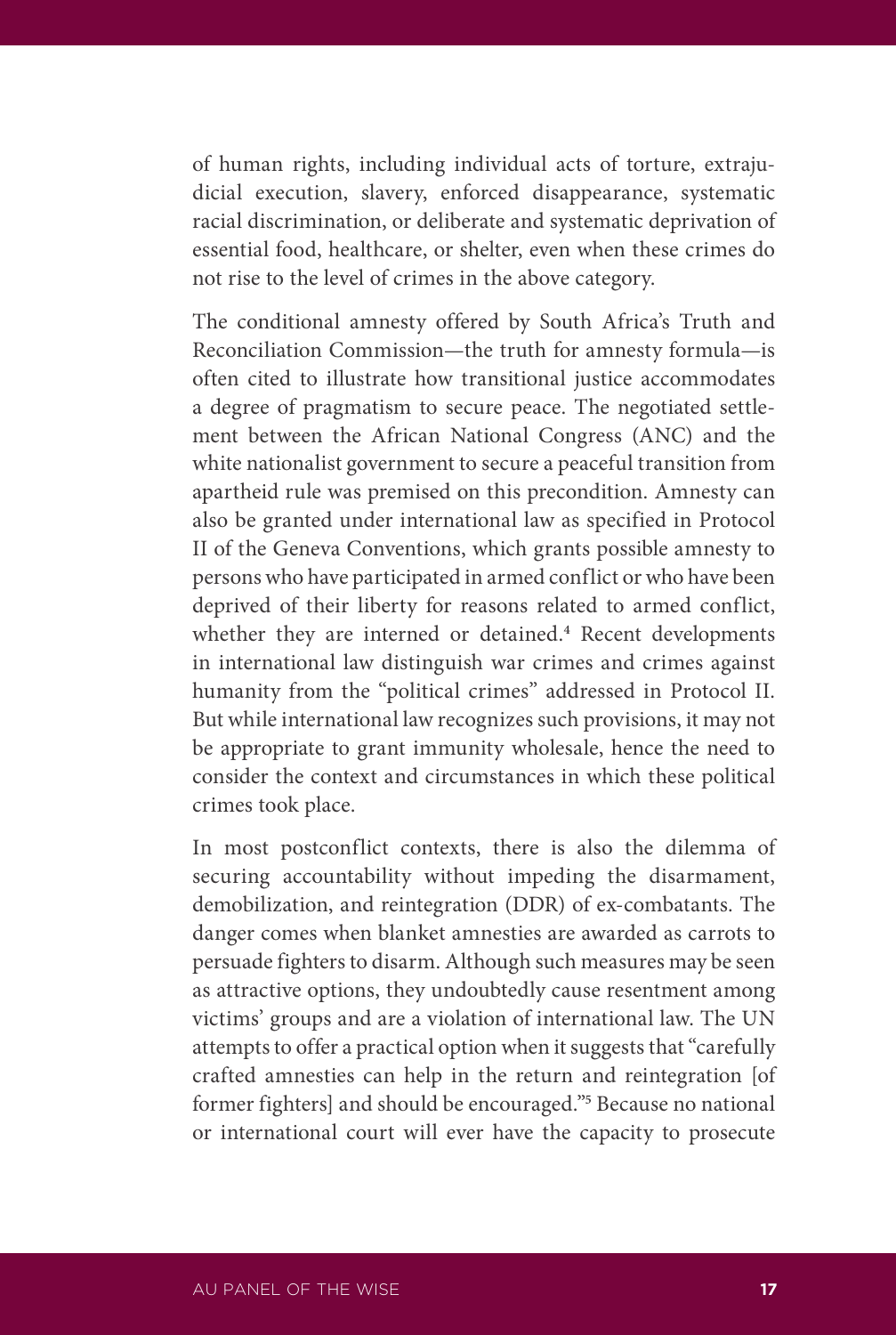all persons responsible for widespread human rights violations, practitioners have to look for creative ways to address this issue within the limitations of the international law on amnesty. In grappling with a large caseload of perpetrators, Rwanda (discussed in pages 32–35 below) and Timor-Leste established mechanisms whereby lower-level perpetrators confessed their involvement in crimes and reached an agreement with victims on compensation as a condition for avoiding criminal liability. In Timor-Leste, for example, serious crimes such as rape and murder were referred to the Special Panels for Serious Crimes.

Domestic and international criminal prosecutions have occurred where amnesty is not permissible or is strongly repudiated. Trial under domestic jurisdictions is preferable if it is a viable option. In April 2009, a domestic court observing international practices and standards convicted former Peruvian president Alberto Fujimori for kidnapping, murder, and other human rights crimes. The general pattern, however, is that domestic criminal prosecutions are not a viable option because domestic criminal justice settings are not designed to deal with serious crimes committed in war or armed internal conflicts. Part of the difficulty of prosecuting torture, crimes against humanity, and genocide is that such crimes are rarely defined in domestic law, although the domestication of the ICC provisions by states parties to the Rome Statute was supposed to address this problem. More importantly, in many societies affected by political upheaval or conflict, the justice system is often among the first public institutions to crumble. In the aftermath of conflict, the justice system is an immediate priority for rebuilding state institutions.

International courts, including international ad hoc tribunals, hybrid courts, and the ICC, have therefore become important justice instruments for states that are unable or unwilling to fulfill their obligation to address legacies of massive human rights violations. Regional courts such as the European Court of Human Rights and the Inter-American Court of Human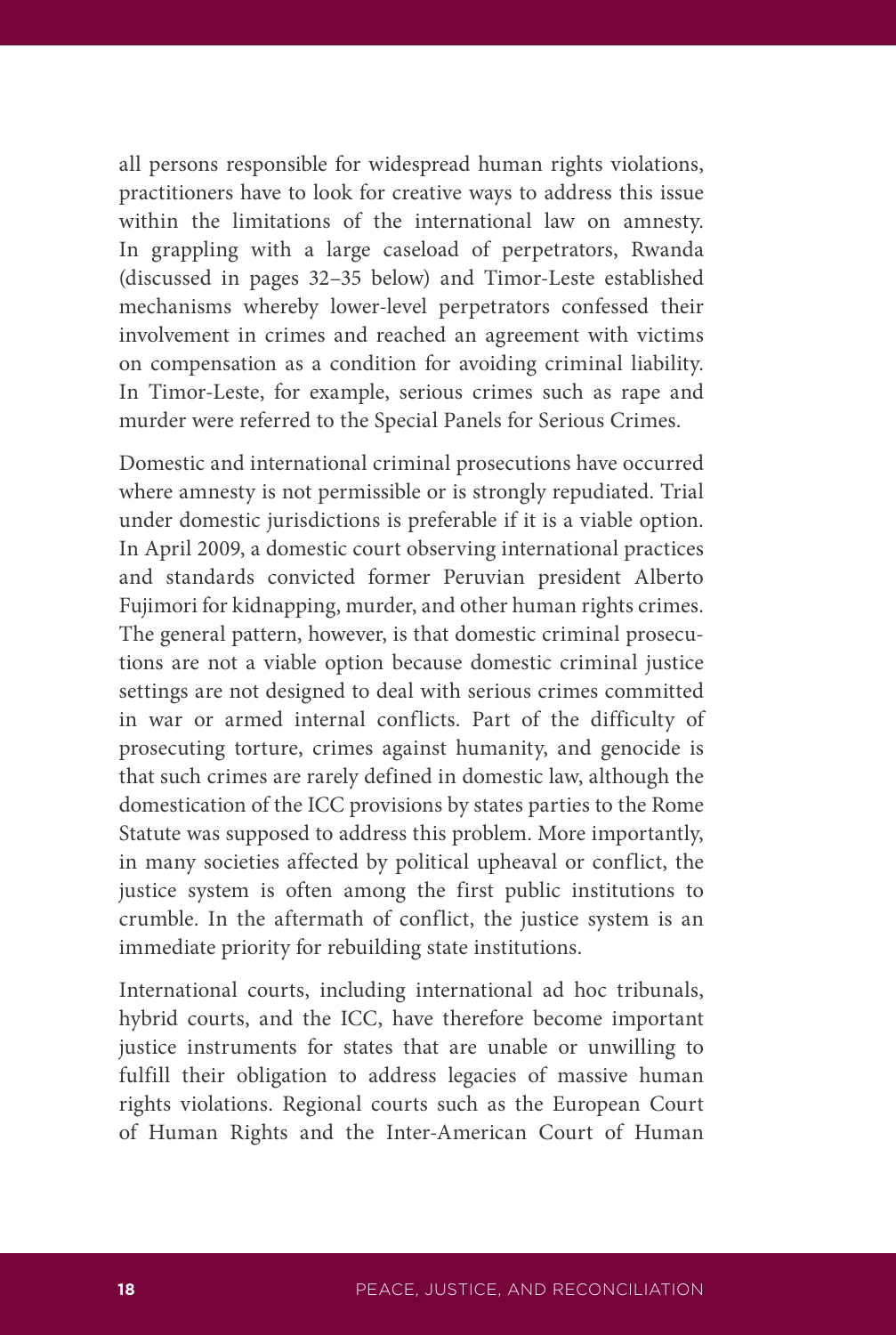Rights have contributed to significant changes at domestic and international levels with regard to accountability for past crimes. Since the 1990s, a series of ad hoc international tribunals and hybrid courts, as well as the ICC, have initiated prosecutions in many conflict-ridden states. Courts such as the International Criminal Tribunal for the former Yugoslavia (ICTY) have aimed to prosecute those most responsible for massive violations of rights. They have ended impunity for high-ranking state officials but also expended massive resources to secure relatively few convictions.

Hybrid courts that combine domestic and international law aim to build the capacity of the local judiciary while securing accountability. They allow an international institution to work within local law, use local experts, and operate on the scene of human rights violations. Although the assumption is that such courts cost less than international tribunals and have a lasting impact on domestic judicial systems, hybrid courts have faced objections similar to those leveled at the ad hoc international tribunals. The Special Court for Sierra Leone, for example, has met with charges of inefficiency, poor investigative procedures, and lack of engagement. There are also serious doubts about how much it has contributed to enhancing the capacity of the Sierra Leonean judicial system.

The establishment of the ICC has had a dramatic impact on international law. When the Rome Statute came into effect on July 1, 2002, the ICC became the first permanent independent international criminal tribunal with jurisdiction over individuals for genocide, war crimes, and crimes against humanity. The ICC's jurisdiction is non-retroactive, and it can only prosecute violations occurring after its establishment or after the date of ratification by states that joined since 2002. It is a court of last resort; the complementarity provision gives states primacy in initiating prosecutions. The Rome Statute allows the court to intervene when a country is unwilling or unable to investigate or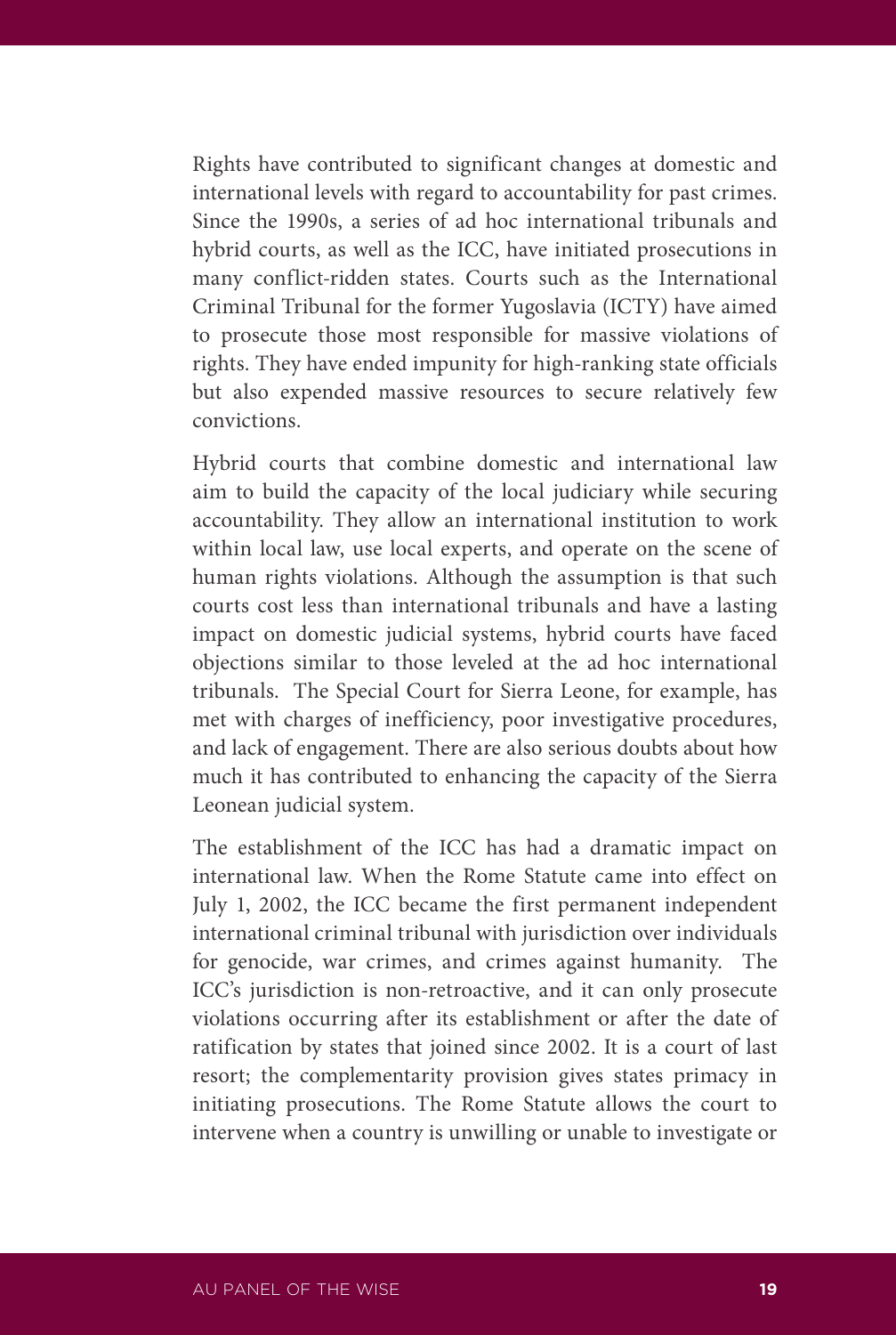prosecute. There are three ways a situation can be referred to the ICC:

- A state party to the Rome Statute may refer its own situation to the ICC, as Uganda, the Democratic Republic of the Congo (DRC), and the Central African Republic (CAR) have done.
- The UN Security Council may refer a case to the ICC, as it did in the case of Darfur, Sudan (the legality of the referral has been challenged as Sudan is not party to the ICC's Rome Statute).
- The Office of the Prosecutor may open a case, as it did in Kenya, although the prosecutor is required to obtain authorization from the court's Pre-Trial Chamber before commencing investigations and must be able to show that he or she has sufficient grounds to pursue such investigations.

The UN Security Council has the power to suspend any case for a renewable twelve-month period,<sup>6</sup> and the prosecutor may lift an indictment if he or she judges that such an action is not inimical to the "interest of justice." Again, the prosecutor must seek prior authorization from the court's Pre-Trial Chamber. The advent of the ICC has raised the bar for what international justice can deliver. It remains a contentious instrument, particularly on the African continent, where it has sharpened the debate around peace and justice (see pages 47–60).

International criminal tribunals have contributed to efforts to deliver justice and have broken new ground. They do, however, suffer from several shortcomings. Critics often note that they suffer from a lack of local ownership and usually contribute little to building the capacity of the domestic judiciary. These criminal tribunals have also been criticized because they target a small number of perpetrators who have committed the most heinous of crimes. But these mechanisms are being used more frequently because the international community is only willing to devote limited resources to this justice endeavor.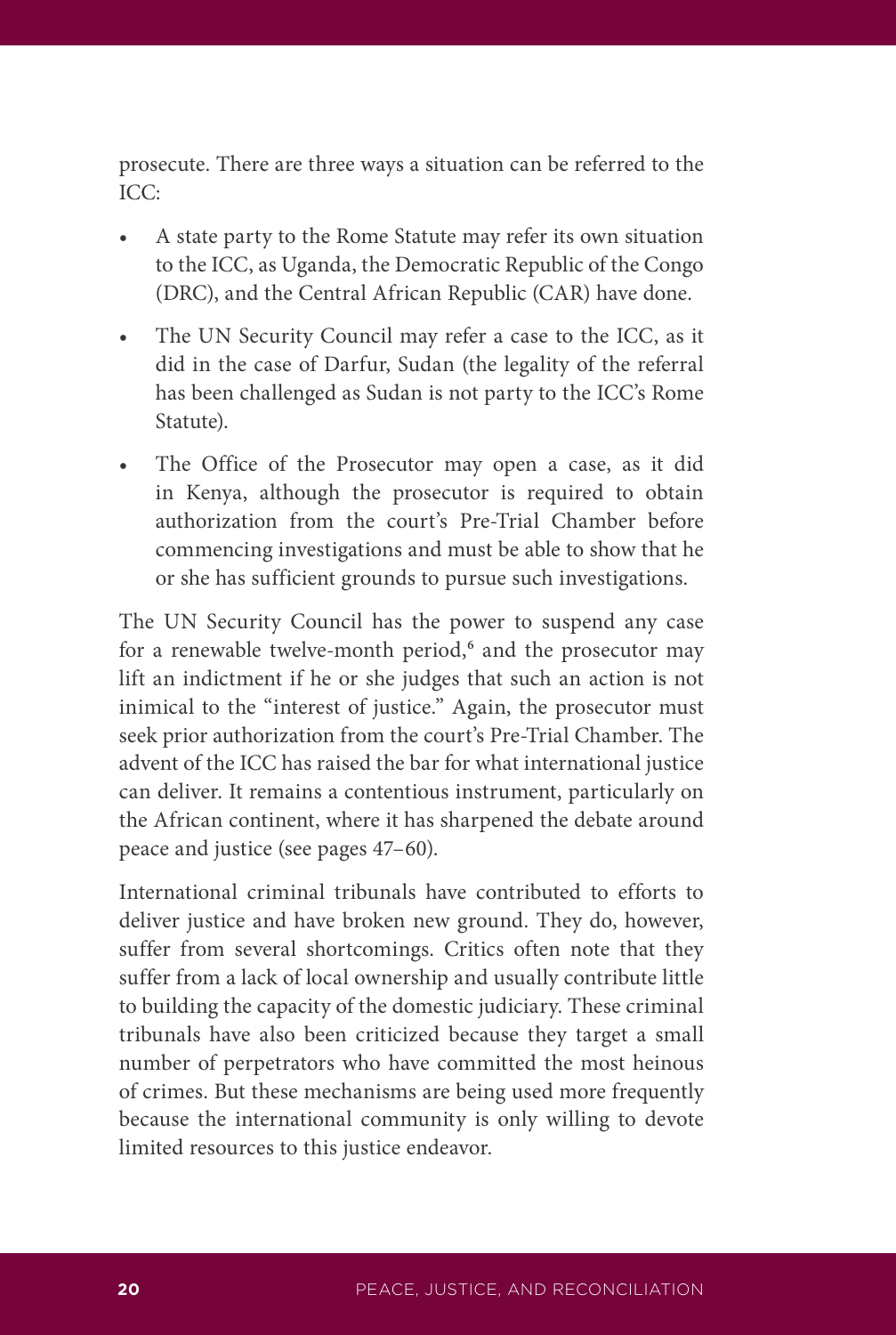#### **Truth Commissions**

Truth commissions are justice mechanisms that address the root causes of conflict and offer recommendations for dealing with impunity. The first recognizable truth commission was established in Uganda in 1974 by President Idi Amin to investigate enforced disappearances under his own government. Since then, truth commissions have become a means to investigate past human rights violations, uncover the repressive machinery of authoritarian regimes, and identify systemic socioeconomic injustices. Since 1991, about twenty-five truth commissions have been established—more than twice as many as in the preceding two decades. These commissions have approached truth seeking in various ways that are frequently influenced by their institutional design. Those endowed with subpoena power and a large staff are typically more able to access information, while those empowered to name perpetrators are more likely to secure at least a symbolic measure of accountability. If they have the power to grant amnesty, they risk devolving into institutions that actually support impunity. South Africa's Truth and Reconciliation Commission offered a conditional amnesty in exchange for full disclosure of crimes, but the power to grant amnesty has historically been rare among truth commission.

Truth commissions have their limitations. They require sustained funding and political support to be effective, and there is a real danger that they are increasingly seen as a panacea, inserted into peace agreements in order to provide options for leaders seeking to avoid criminal accountability. Overall, truth commissions can have a powerful effect when used appropriately and effectively. When conducted in consultation with local actors, they have the potential to contribute to stability, building a just society, and laying the foundations for deepening the rule of law. At their best, truth commissions can produce influential investigative accounts of human rights violations while providing victims with at least symbolic reparations and accountability. They can support wider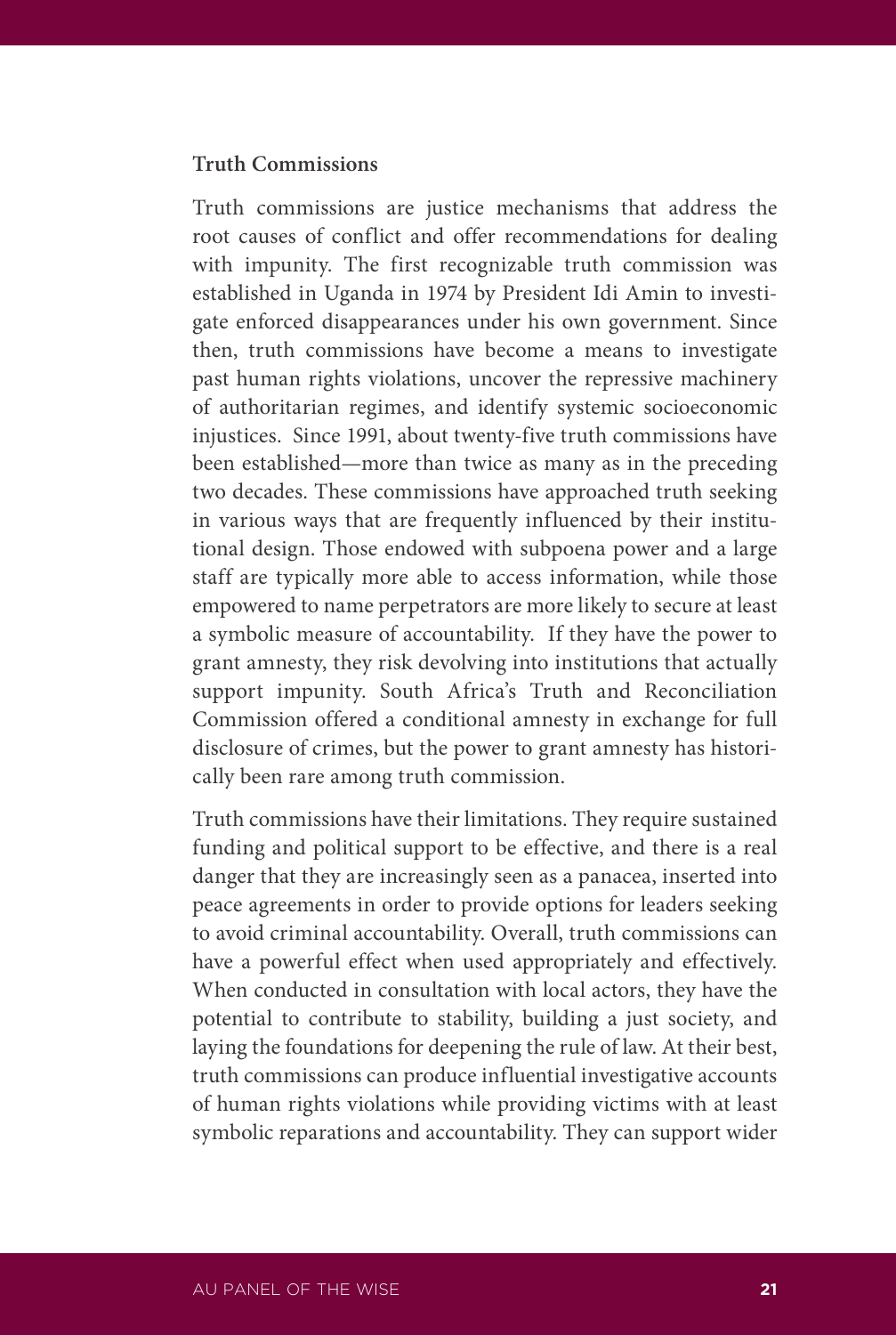peacebuilding efforts (e.g., in Sierra Leone), strengthen human rights standards, and propose recommendations that address critical issues of institutional reform (e.g., in South Africa). Their findings may not lead to criminal accountability, but if they name perpetrators, human rights activists can campaign to prevent these perpetrators from taking up future positions in government. Thus, when properly executed, truth commissions can be one among a host of mechanisms for restoring the rule of law.

#### **Reparations, Memory, and Memorials**

Reparations focus on victims and form a critical transitional justice mechanism for repairing relations between national actors and victims. The UN Office of the High Commissioner for Human Rights (OHCHR) accords reparations a special place among transitional justice measures, even as it recognizes the necessary interconnectedness of those measures. The right to reparation is well established in international law; it is found in several multilateral treaties and is now accepted as part of customary international law.**<sup>7</sup>** The United Nations General Assembly, in a resolution outlining principles on the right to remedy and reparation, named five components of the right to reparation:

- **restitution** (returning the victim to his or her situation before the crime was committed);
- **• compensation** (payment for economically measurable damage);
- **rehabilitation** (more general medical or social assistance);
- **satisfaction** (a broad group of measures that includes access to justice and truth seeking); and
- **• guarantees of non-repetition**. **8**

Just as they are most useful when paired with other truth and accountability mechanisms, reparations are a step toward truth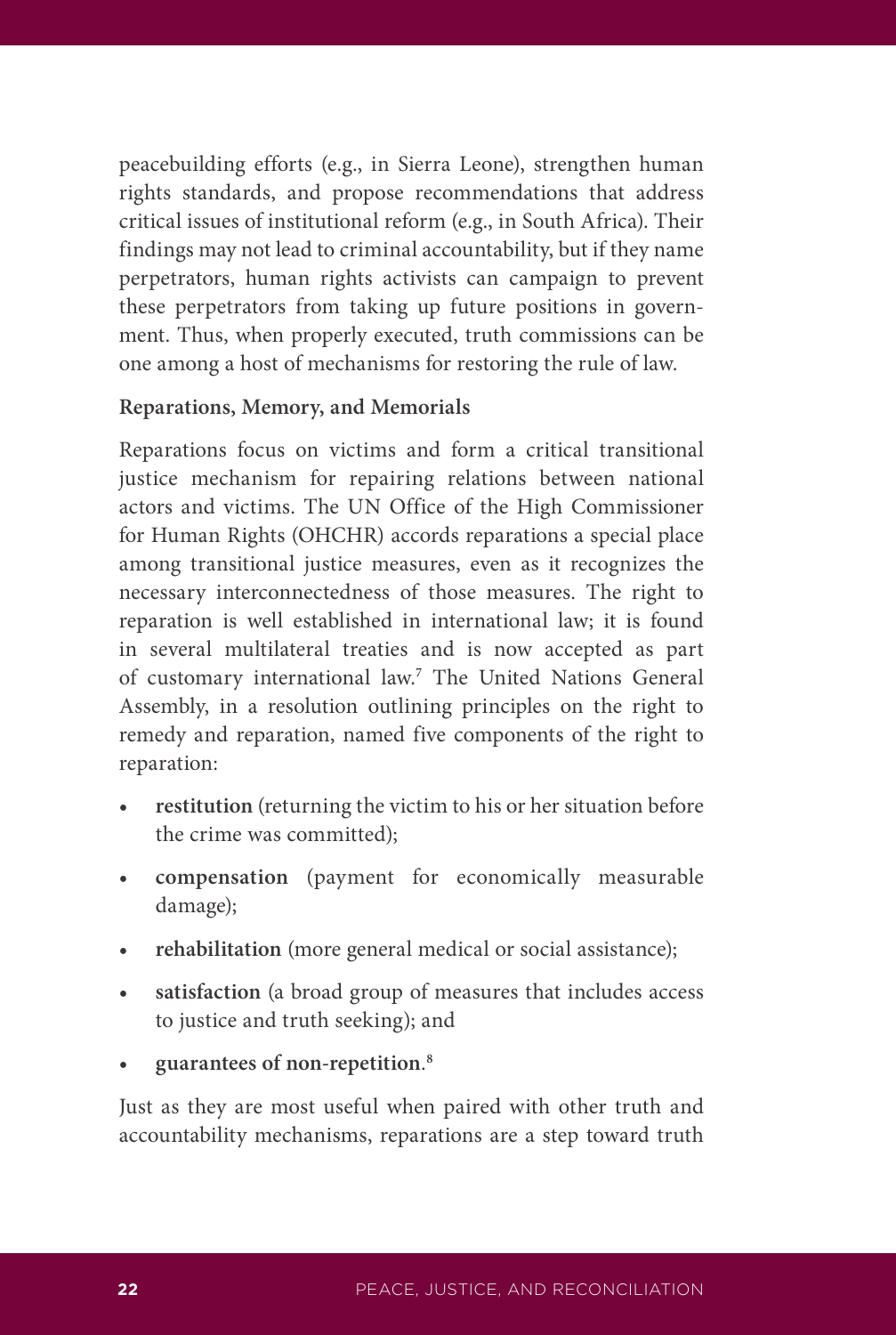and justice for victims: they recognize victims as persons unfairly harmed and entitled to compensation. The recognition of victimhood is an important symbolic component of any reparations program. In this sense, truth commissions and prosecutions are also agents of symbolic reparations.

There has been an international trend in recent years toward a role for truth commissions in reparation policies: truth-seeking bodies in South Africa, Haiti, Guatemala, Sierra Leone, Peru, and, more recently, Liberia, all made recommendations on reparations, with varying effects. Other states have created dedicated institutions for reparations (Morocco, Brazil, and Malawi), and still others have depended on a patchwork of legislation and institutions (Argentina). One state—Morocco—also gave its truth commission the power to grant reparations directly (see pages 39–40).

The implementation of reparation regimes raises fundamental institutional, practical, and political questions. Whatever institution is chosen, reparation regimes must balance demands for completeness (every victim receives reparation) and depth (victims receive an adequate level of reparation) with recognition that in postconflict societies reparation policies compete with other peacebuilding priorities. One way to balance these objectives is to institute what the OHCHR has called a "complex" reparations regime, one that combines several forms of reparation, including pensions, symbolic reparations, and rehabilitation measures (such as medical services). Governments must also set levels of compensation, keeping in mind the implied hierarchy of crimes that accompanies such a classification. In any case, reparations are most likely to be effective when they are part of a package of measures that recognize past violations. For example, it is important that reparation initiatives are properly married with DDR programs: it is likely to inflame tensions if perpetrators receive disproportionately more than victims.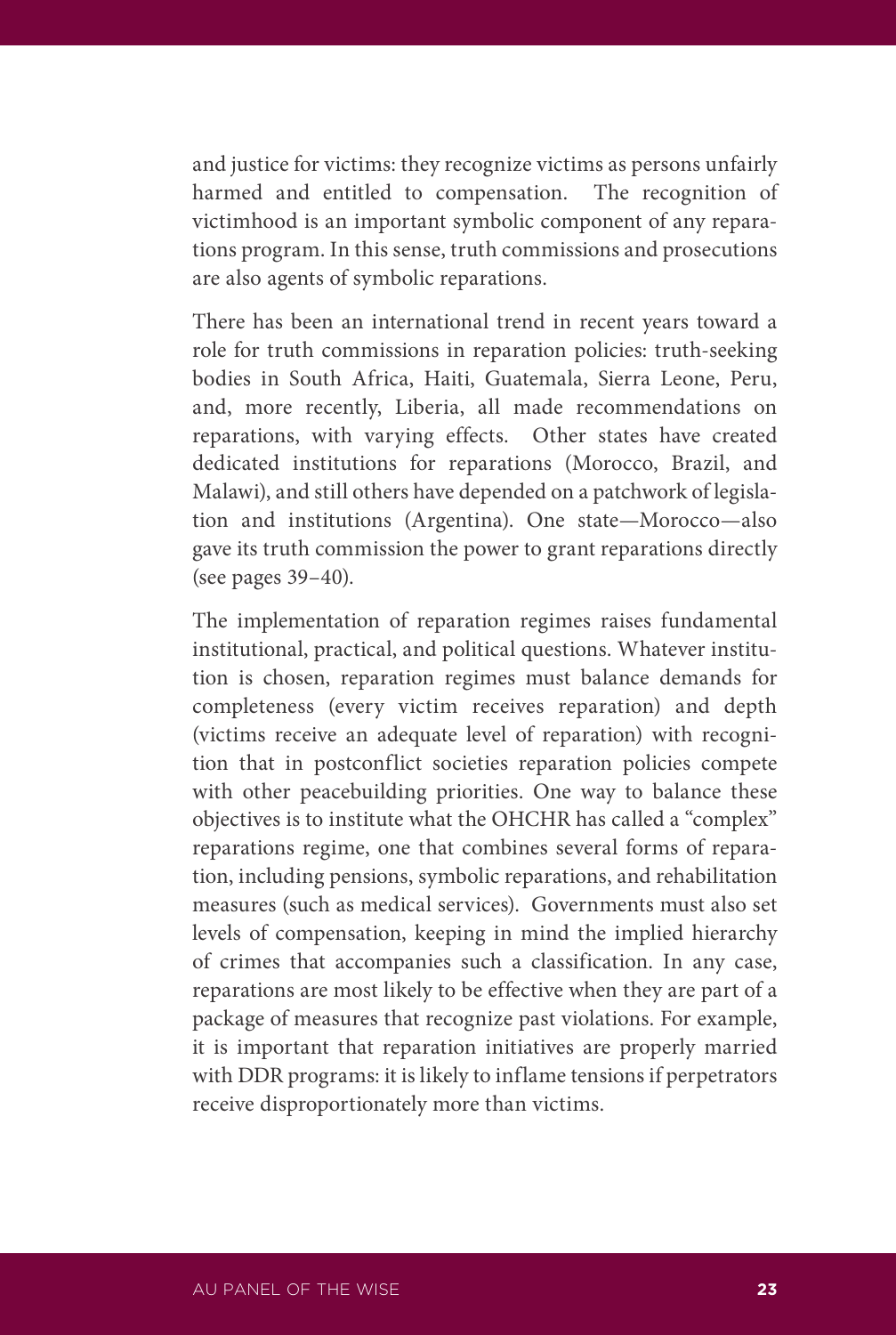Memorialization efforts are symbolic acts of reparation. They seek to preserve public memory of victims, usually through a yearly day of commemoration or through museums and monuments. The idea is to keep the memory of past abuses alive to prevent recurrence of similar violence.

#### **Institutional Reforms**

A comprehensive transitional justice approach both identifies individual perpetrators and looks closely at structural deficiencies in institutions that allow for human rights abuses. Institutional reform refers to a broad range of initiatives that aim to re-establish the rule of law, a functioning state bureaucracy, and democratic norms in post-authoritarian or postconflict countries. Common reforms encompass both non-criminal forms of accountability (vetting and lustration programs) and the re-establishment of the rule of law (judicial and constitutional reform). Both types of activity serve the same purpose, or are at least mutually reinforcing: vetting civil service officials reinforces the rule of law, and judicial reforms may facilitate accountability for officials complicit in corruption or human rights violations.

Vetting and lustration programs provide one direct way to purge public administrations of officials responsible for crimes or those associated with a past regime. The most comprehensive examples of lustration programs emerged from the former communist countries of Central and Eastern Europe, where large public administrations kept good records. In the former East Germany, tens of thousands of public employees were fired for involvement in the communist government, and in Czechoslovakia, newspapers published the names of more than 100,000 people suspected of collaborating with the previous regime.

While these initiatives may be effective in establishing an institutional blank slate for new regimes, they also carry risks. Vetting or lustration programs must be handled in a judicious manner to ensure that the weeding out of public officials on a large scale does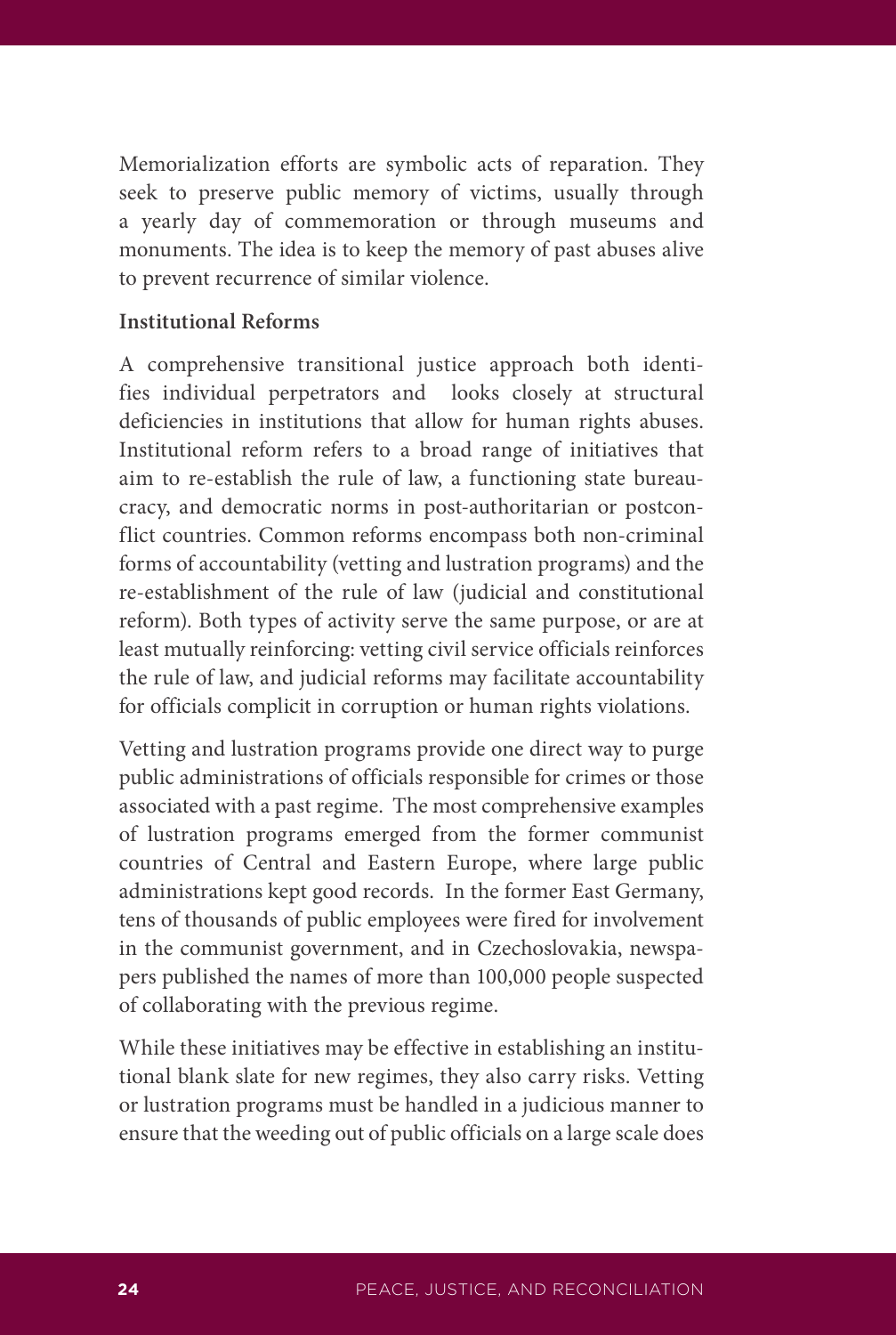not penalize innocent civil servants along with those responsible for serious crimes. Other institutional reforms—including police and land reforms—may involve a much larger set of activities, including training programs, oversight bodies, and dedicated commissions of inquiry.

#### **Local or Community-Based Justice**

Drawing on traditional structures, local initiatives may avoid some of the pitfalls of international institutions imposed from above, particularly the lack of ownership and consultation. They shift attention from state-level to community-level processes of accountability. One such example is the Community Reconciliation Process of the Commission for Reception, Truth and Reconciliation in Timor-Leste (CAVR). Timor-Leste had to grapple with a huge caseload of perpetrators, many of whom committed less serious crimes, in the absence of a judicial system. The CAVR offered a process "from below" that sought reconciliation without losing sight of justice. It complemented the Special Panels for Serious Crimes (often referred to as a hybrid tribunal because of the mix of national and international staff) by referring cases of serious crimes to that body. In Rwanda, the government implemented the *Gacaca* court system to address the problem of trying more than 120,000 people accused of genocide (see pages 34–35).

Local justice initiatives offer rich possibilities and by their nature are closer to victims' groups. But in most instances they work well when they are part of a holistic strategy to seek and publicize the truth, restore broken relations, and pursue justice for serious crimes. They are also increasingly being offered as solutions in peace agreements, such as in Uganda (discussed in pages 48–50).

The international, regional, and national human rights instruments enumerated above represent more than sixty years of experience and advocacy in the struggle against impunity. While

\*\*\*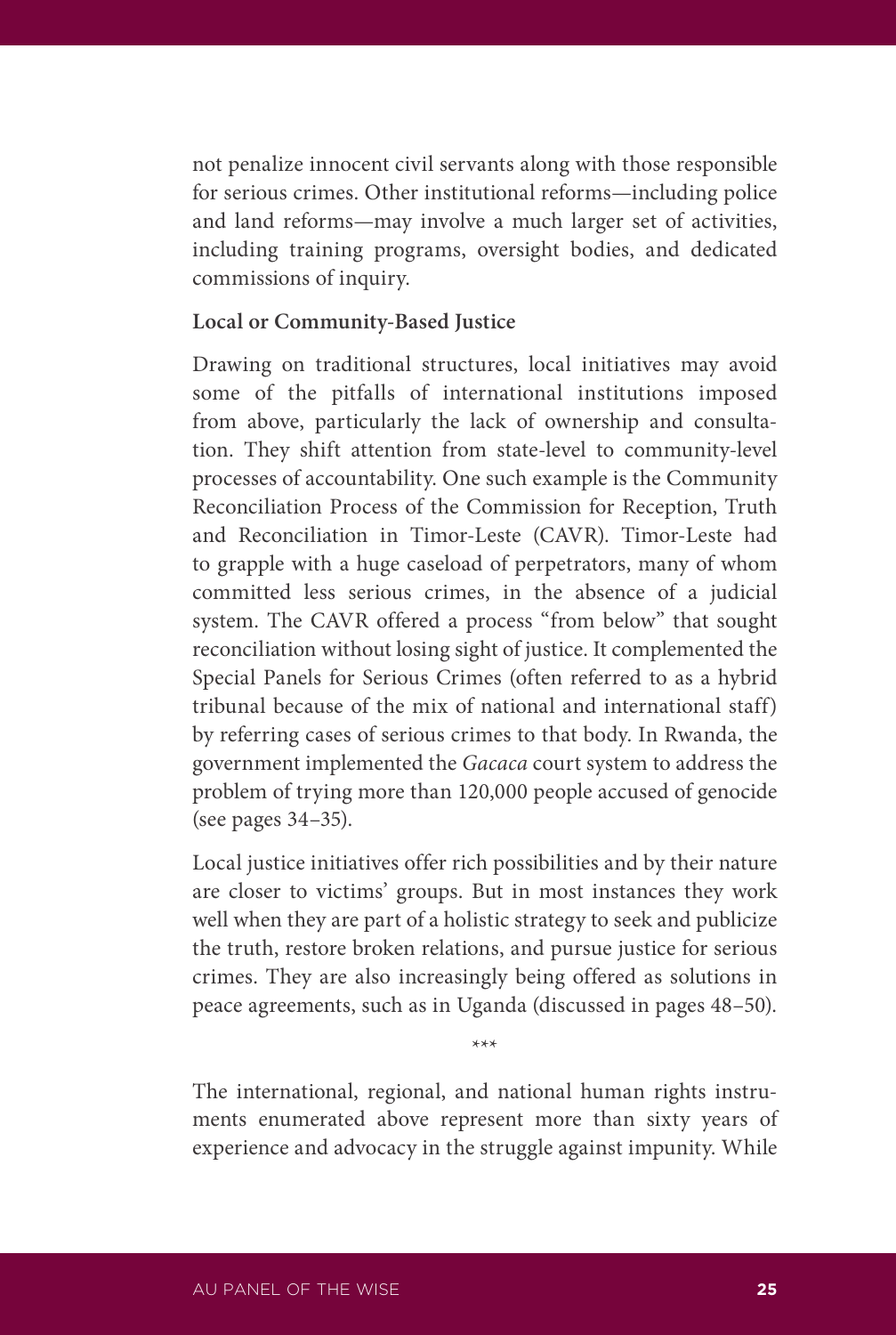there is an array of options available to address accountability, every society has to find its own formula that adheres to international standards and best practices. The important lesson is that no mechanism can work in isolation. Material reparations are most effective when paired with the symbolic reparations offered by victims' hearings before a truth commission. In turn, truth commissions can be a critical first step in the search for justice by ensuring that rigorous documentary evidence is preserved for future prosecutions. Similarly, prosecutions are unlikely to end impunity if they are not accompanied by serious institutional reform efforts. For all parties involved in the search for justice and reconciliation, the challenge is to find responses that address the root causes of conflict and prevent its recurrence.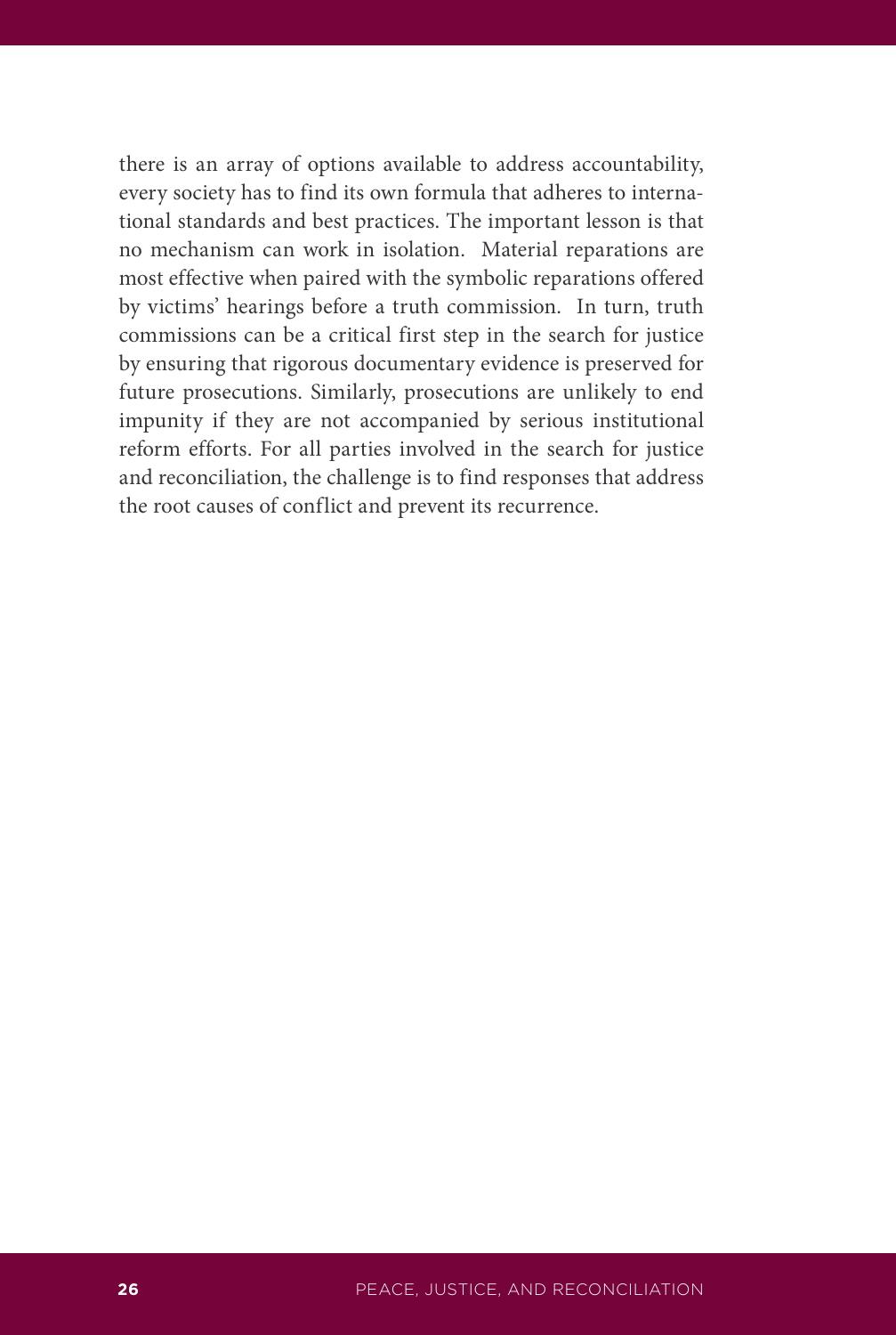# Africa's Experiences in Transitional Justice

Since the early 1990s, Africa has served as a vast testing ground for new policies to address impunity, seek truth and justice, and enable reconciliation in fractured societies. Although the results of these accountability efforts have been mixed and uneven, African experiences have contributed to advancing a plethora of domestic and international transitional justice initiatives. Africa's response to justice mirrors the upheavals of Latin America, which also suffered from false starts and political manipulation before building innovative and dynamic accountability mechanisms. Approaches have ranged from judicial mechanisms, such as international tribunals, hybrid courts, and domestic trials, to non-judicial mechanisms like truth commissions, reparations, and traditional or community-based processes. Various African countries have experimented with truth commissions with mixed success. For instance, Uganda had two separate truth commissions in the 1970s and 1980s to investigate the past; the first commission's report was released in 1975, but the later commission's report was never made public. Similarly, the reports of truth commissions in Zimbabwe (1985) and Nigeria (1999) were never officially released (because the governments perceived them to be too critical). In Ghana, a truth commission was used relatively successfully in a non-conflict setting almost a decade after the transition to constitutional rule and democratic consolidation. Finally, Rwanda and Mozambique undertook traditional community-based processes to foster reconciliation.

In other cases, external actors have weighed in to reinforce accountability measures that started at a domestic level. For example, eight years after the work of the commission to inquire into the crimes and misappropriations of former Chadian president Hissène Habré and his accomplices, indictment proceedings began against the exiled former leader who has lived in Senegal since his overthrow in 1990. Following international pressure from human rights groups and notably Belgium, which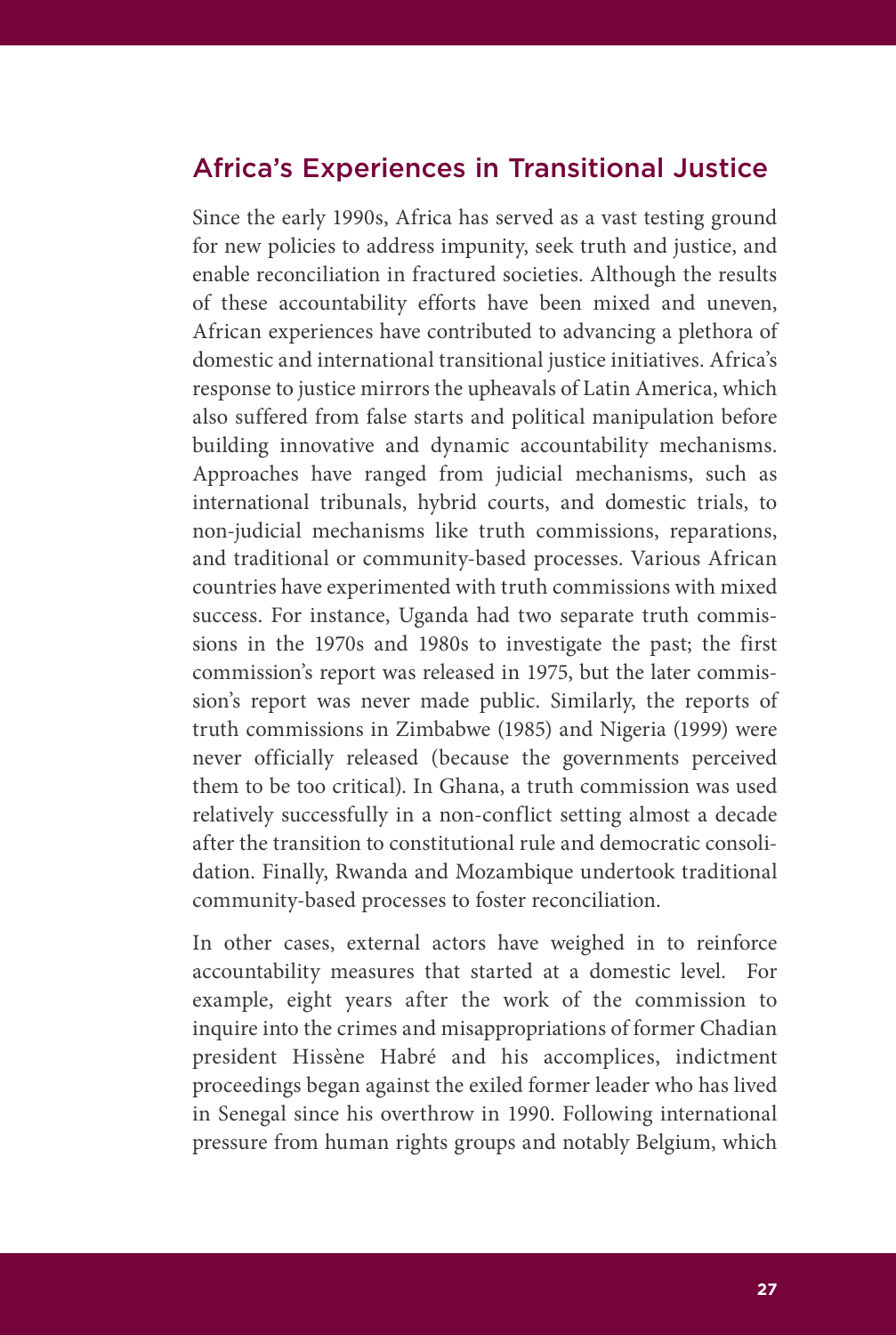sought his extradition to face prosecution for torture and crimes against humanity under its universal jurisdiction law, in July 2006 the AU requested that Senegal prosecute Habré.**<sup>9</sup>** Senegal's constitution was subsequently amended, the required legislation adopted, and judicial appointments made, but the court appeared unlikely to commence work before securing sufficient funds estimated at \$36 million.**<sup>10</sup>** Contributing to this delay was the lack of clear policy guidelines for the AU on transitional justice in Africa, which would set benchmarks for progress and compliance and identify sources of funding to implement similar cases. Such a framework would garner international support, demonstrate commitment, and consolidate existing AU aspirations to combat impunity, promote justice, and foster peace and reconciliation, as enshrined in Article 4 of the 2000 *Constitutive Act of the African Union,* which calls for peaceful resolution of conflicts, respect for the sanctity of human life, and the condemnation and rejection of impunity.

It is important to note that the AU has a number of policy documents that seek to address impunity that are instructive for current efforts to evolve ways of combating impunity and promoting peace and justice in Africa. In addition to the Constitutive Act, the following are worth noting:

- Articles 6 and 14 of the *Protocol Relating to Establishment of the Peace and Security Council of the African Union* on peacemaking and peacebuilding with respect to restoration of the rule of law and establishment of conditions for rebuilding society after conflict.
- Articles 31, 32, and 33 of the AU's Policy Framework for Post-Conflict Reconstruction and Development (PCRD) address human rights, justice, and reconciliation, and explicitly recognize the need to protect human rights in any PCRD efforts. Article 33 recommends a number of activities to this end: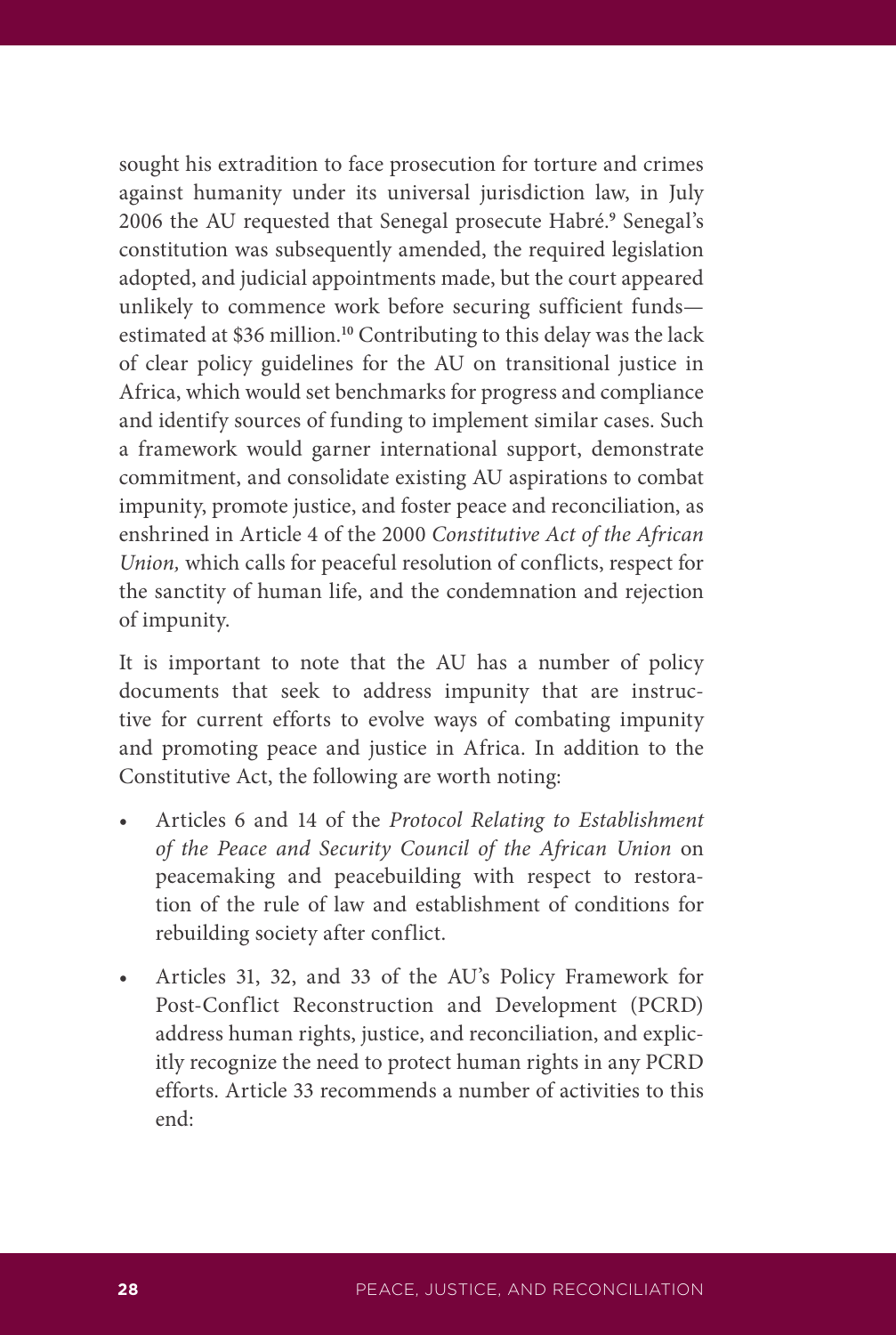- º provide for the development of context-based mechanisms to deal with past and ongoing grievances;
- º mobilize society to ensure the legitimacy and relevance of the model adopted;
- º address the tension between impunity and reconciliation;
- º encourage and facilitate peacebuilding and reconciliation activities from the national to the grassroots levels;
- º allow for opportunities to invoke traditional mechanisms of reconciliation and/or justice, to the extent that they are aligned to with the *African Charter on Human and Peoples' Rights*; and
- º establish efficient justice sectors and provide for the use of AU structures and other international instruments to reinforce human rights, justice, and reconciliation.
- • Articles 16, 28, and 39 of the *African Charter on Democracy, Elections and Governance* enjoins African countries to consolidate democracy through exchange of experiences; strong partnerships; and dialogue between governments, civil society, and the private sector. It promotes a culture of respect, compromise, consensus, and tolerance to mitigate conflict, promote political stability and security, and harness the creative energies of the African people.
- The Mbeki Panel report on Darfur outlines generic recommendations on integrated justice and reconciliation responses, and highlights the utility of comprehensive national processes and principles for the establishment of hybrid courts in parallel with truth-telling and reconciliation process.

# SEMINAL CASES

In societies emerging from armed conflict or authoritarian rule, a key objective is to manage the demand for retribution.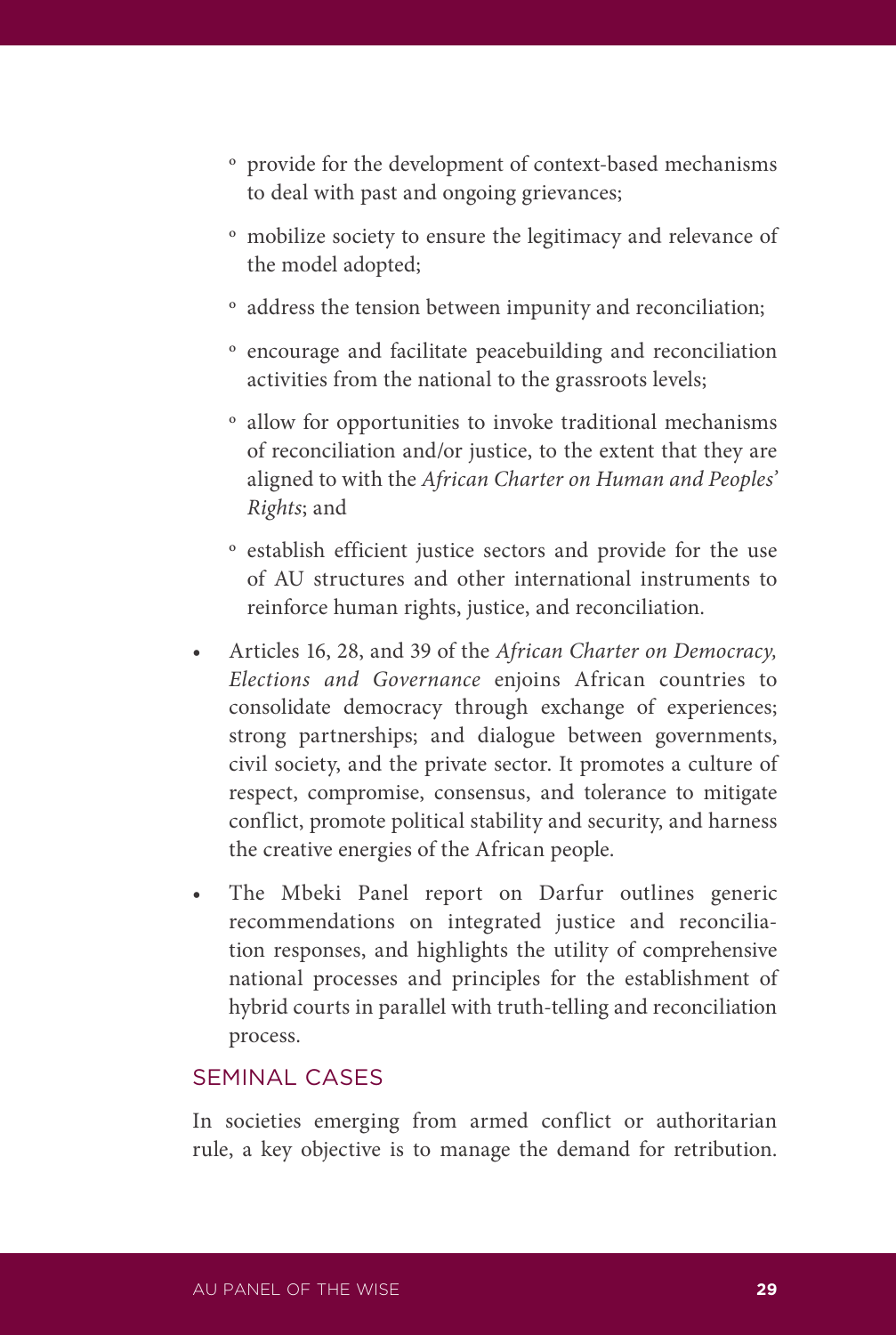Reconciliation and forgiveness—which can also be understood as attempts to maintain the status quo—are often hard to consider, particularly where hatreds run deep. In such situations, domestic criminal justice mechanisms are unable to provide justice and heal the wounds of war. Furthermore, states and international tribunals are unable to prosecute the huge number of perpetrators who need to be held accountable.

In such situations, complex and strategic sets of processes are required to respond to victims' demands for redress, including accountability. Four African cases—South Africa, Rwanda, Sierra Leone, and Morocco—provide compelling insights into how domestic mechanisms were deployed to pursue justice. At the other end of the spectrum, some countries opted to forget and avoid truth-seeking efforts by granting a blanket amnesty. In this respect, the case of Mozambique is instructive: after years of civil war, the country adopted no official accountability mechanism, but local efforts were initiated to reconcile divided communities. In other instances, even after many years have passed and states have evolved democratic practices, victims still demand redress for various historical grievances. Ghana provides such an insightful case: after the successful consolidation of democratic rule, Ghana embarked on a truth-seeking exercise to address crimes committed under military rule.

## South Africa

South Africa's transition remains sui generis in the annals of transitions from repressive to democratic regimes. It provides not only a vivid example of the public role that a truth commission can play in reconciliation, but also offers a cautionary tale about the usefulness of amnesty powers. During the transition from apartheid in 1995, the South African government passed the *Promotion of National Unity and Reconciliation Act*, which provided for the creation of a truth and reconciliation commission tasked with establishing an authoritative narrative of human rights violations committed between 1960 and 1994.**11** The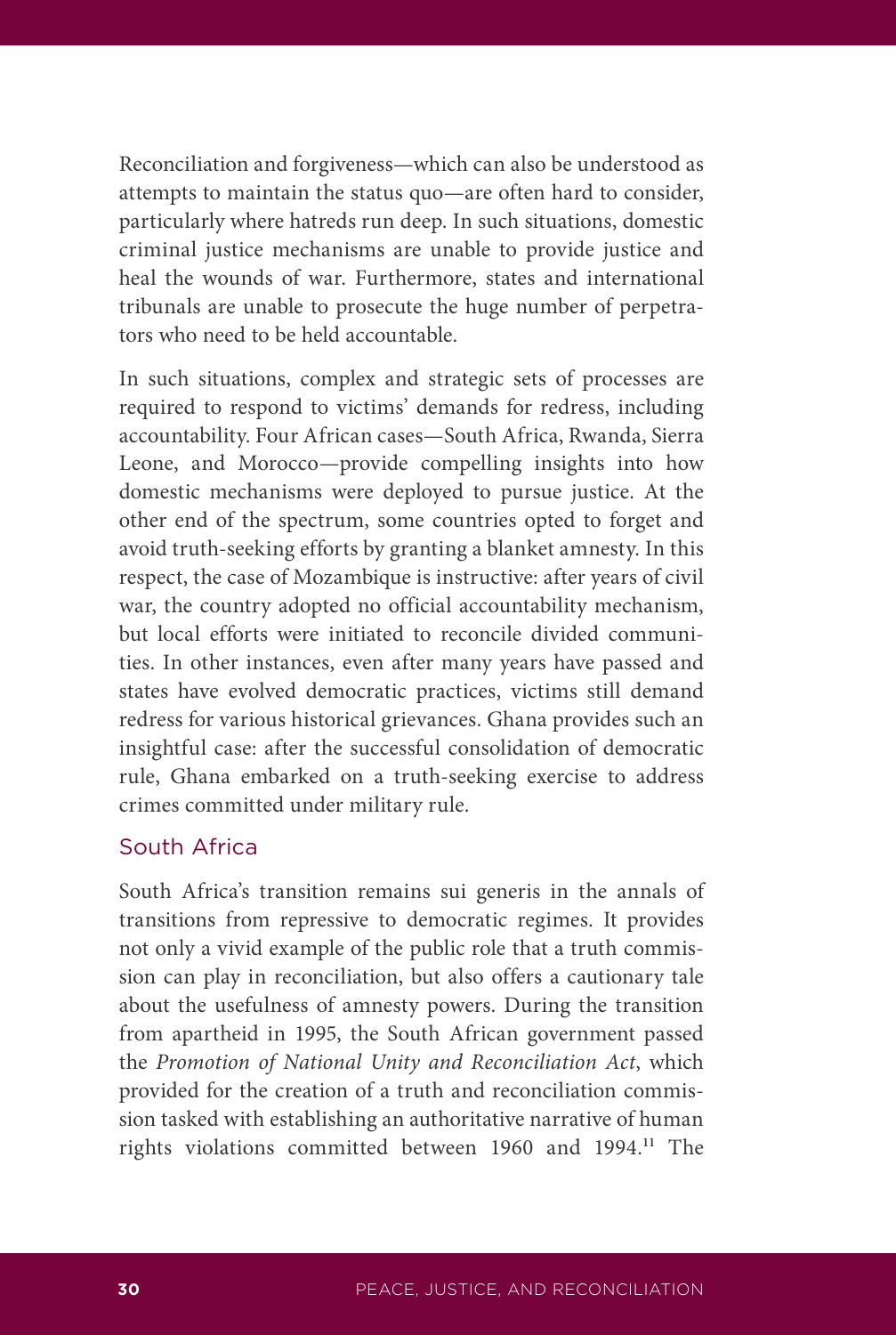price for peace and democracy was amnesty, a compromise to balance the political realities with the desire to uncover crimes committed and hold to account those who ordered these crimes. By offering amnesty in exchange for full disclosure, the South African Truth and Reconciliation Commission (TRC) hoped to provide an incentive for perpetrators to come forward of their own accord. The commission released its final report in 1998, which not only found that the prior government had committed the majority of human rights abuses, but also found the African National Congress (ANC) and other liberation movements guilty of gross human rights violations.

The South African TRC process sought to lay the foundation for a strong democracy. It was an important vehicle for achieving national reconciliation and accountability, setting the standard in Africa. The commission also recommended institutional reforms to ensure that such crimes were never repeated, and the process reinforced critical norms of public participation and local ownership.

Nonetheless, the commission was criticized for failing to address the socioeconomic effects of apartheid and failing to hold individual and institutional beneficiaries of apartheid accountable. It was also widely criticized for raising expectations about its ability to foster individual reconciliation, when at best it was set up to contribute to national and political reconciliation. Lacking in South Africa were comprehensive reparations and redress, which continue to elude many victims of apartheid government policies. In addition, the threat of prosecution for those who did not testify—the crucial incentive for perpetrators to seek amnesty—proved to be limited in terms of effectiveness. Indeed, there have been few prosecutions of those who did not receive amnesty. In 2005 and 2007, the ANC government instituted two policies: a set of amendments to the National Prosecuting Authority's policy and the Pardons Reference Group, respectively. Both policies paved the way for a second chance at amnesty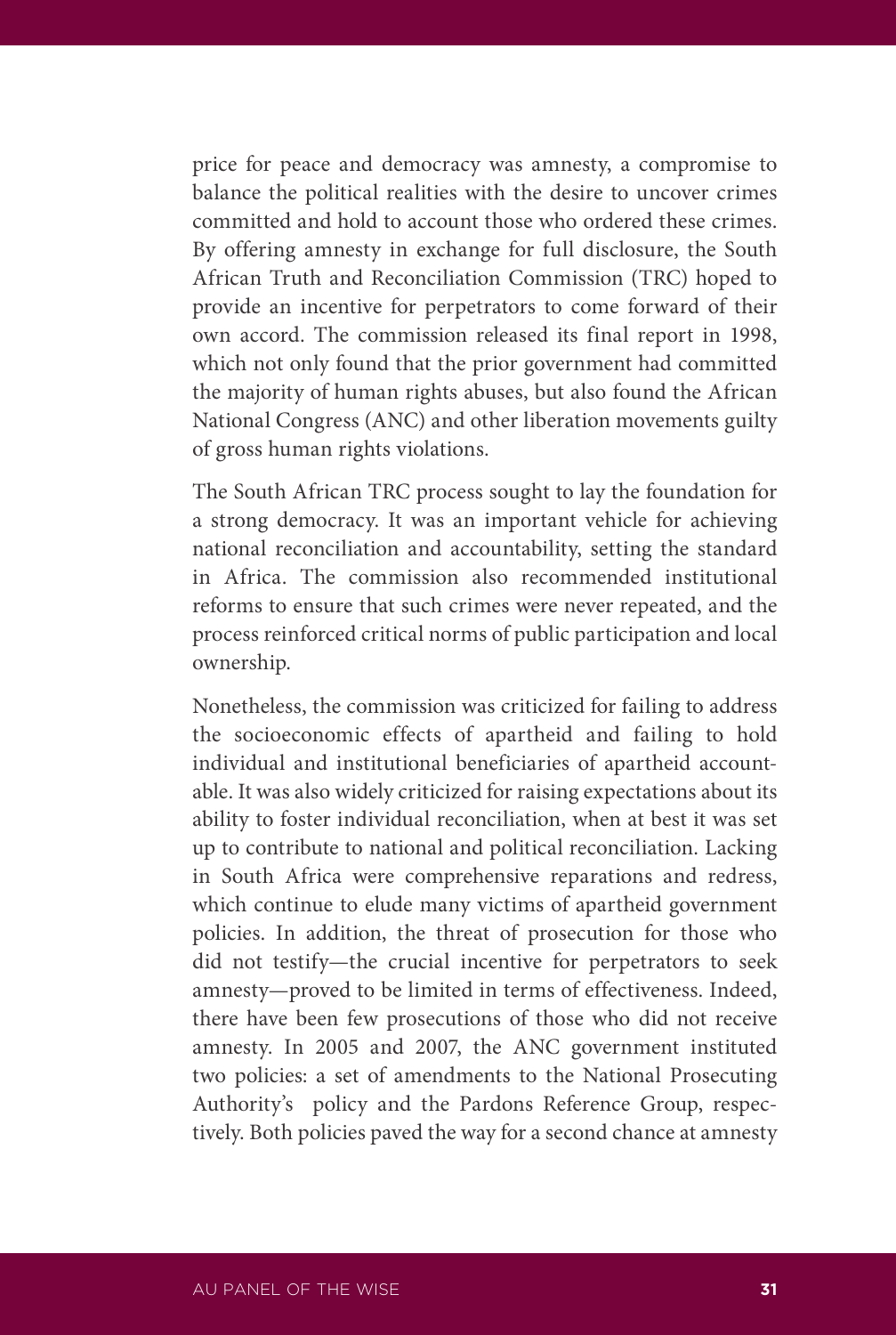for perpetrators of apartheid crimes. In both cases, a coalition of local and international civil society groups, working in concert with victims' groups, sought to reverse these policies. In doing so, they secured a legal victory that ruled that the state should be compelled to fulfill its constitutional obligation to investigate cases from the apartheid era, including compliance with the TRC principle of victims' participation in the granting of pardons.

## Mozambique

Critics of transitional justice often cite Mozambique to support the argument that formal accountability mechanisms for reconciliation and stability after conflict are insignificant or unnecessary. After years of war, Mozambican parties signed a peace agreement in 1992 that provided amnesty to all combatants for crimes committed between 1979 and 1992. However, informal mechanisms to deal with issues of reconciliation have flourished in Mozambique. Civil society organizations have engaged in peacebuilding activities that have reintegrated former combatants and trained rural communities in dispute resolution and various methods of reconciliation and healing.

### Rwanda

Rwanda provides a far-reaching example of experiments in justice and reconciliation. It also reveals how the combination of international, national, and traditional criminal prosecutions can both facilitate and limit justice and reconciliation.

## **International Criminal Tribunal for Rwanda**

The United Nations created the International Criminal Tribunal for Rwanda (ICTR) in November 1994 to prosecute the masterminds of the genocide and other serious violations of international humanitarian law. The ICTR has been plagued by charges of inefficiency. Since its inception and with 800 staff, the ICTR has indicted ninety-two persons and managed to arrest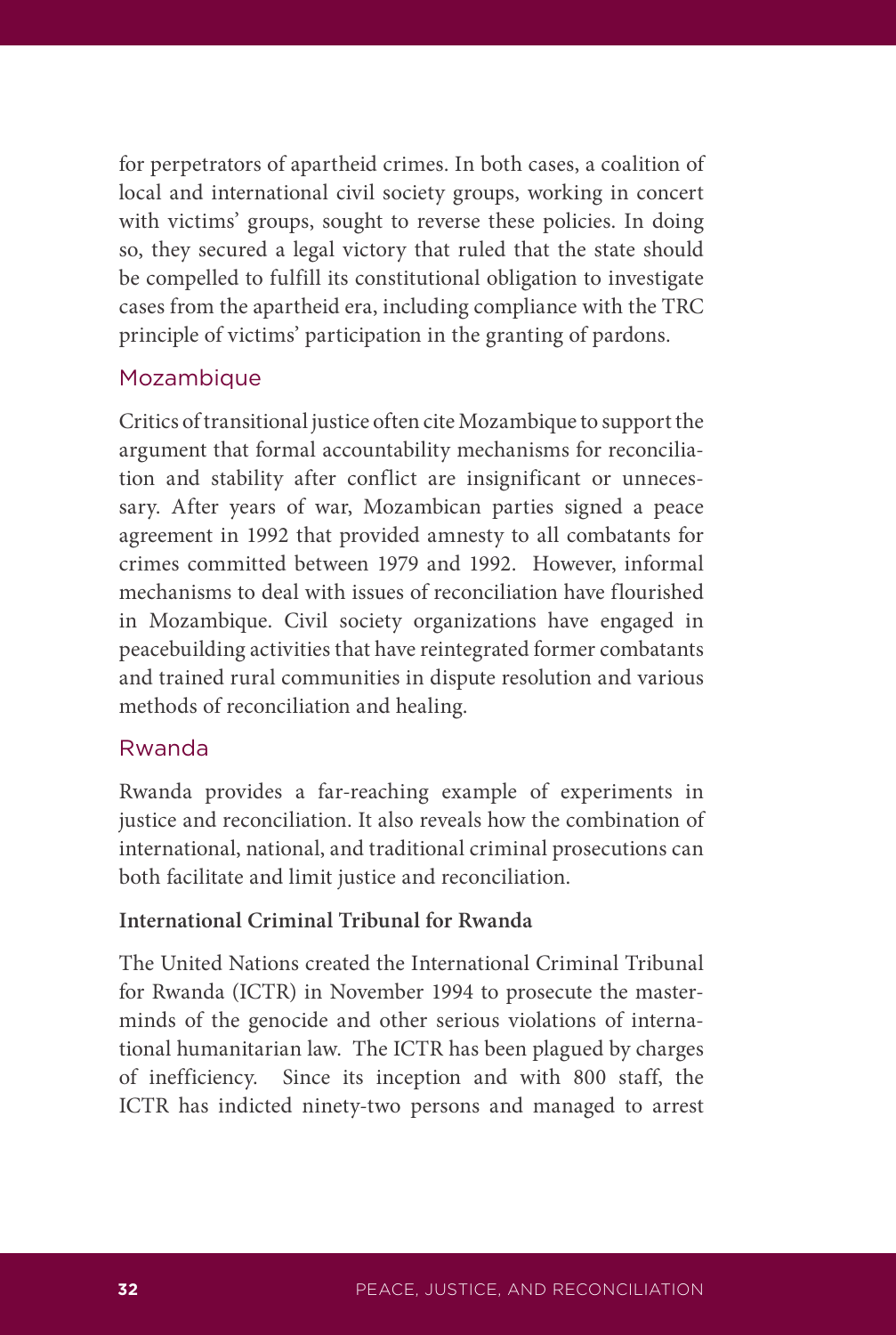seventy-eight of them. By May 2009, forty-four cases had been completed and twenty-four were ongoing.**<sup>12</sup>**

The tribunal was scheduled to conclude trials of first instance by 2008 and complete its work by 2010. However, periodic reassessments of the workload led to the postponement of the date of the closure, probably until the end of 2010 for the first-instance trials and 2012 for the appeals.**13** A critical component of the completion strategy of the ICTR includes referral of cases to Rwanda for prosecution. Initially, the tribunal denied motions filed by the prosecutor to that effect, because of issues linked to possible difficulties upholding the fairness of trials for the defense. Since then, however, Rwanda has been adapting its legal framework to meet the exigencies of the ICTR.**<sup>14</sup>**

Despite its limitations, the establishment of the tribunal (along with the ICTY, the tribunal for the former Yugoslavia) was a defining moment that altered international justice and the international response to mass violence in postconflict societies. The tribunal's jurisprudence has contributed to the development of international criminal law by setting various legal precedents.

### **Domestic Trials**

When it came to power in 1994, the Rwandan Patriotic Front (RPF) government announced that it would not extend amnesty to the perpetrators of the genocide. Consequently, the government arrested and detained suspects of the genocide and other serious violations of international human rights and humanitarian law. In 1996, the Rwandan National Assembly adopted the Organic Law creating four categories of crime and associated punishments, ranging from particularly cruel behavior (Category I) to simple property offences (Category IV). These were later reduced to three categories. This law was created because, although the country was party to the 1948 Genocide Convention, its penal code was never extended to genocide.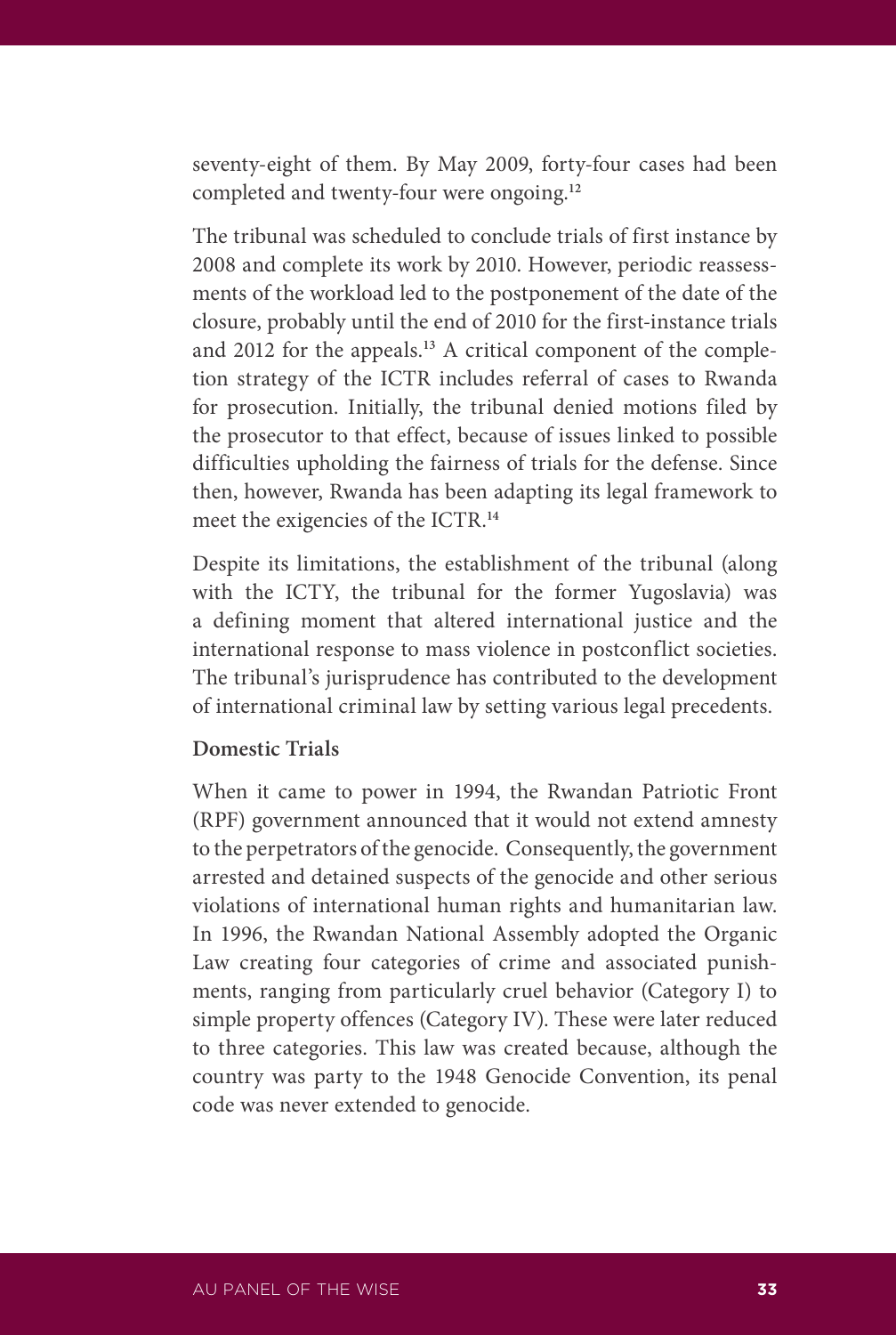The first genocide trials began by the end of that year, however, they severely exposed the weaknesses of the country's judicial system that had been decimated by war and the genocide. In addition, the sheer numbers of those arrested overburdened the nascent justice system. Several criticisms were made about the domestic trial process, in particular that it lacked fairness. Criticisms about the quality of the trials and the capacity of the judicial system to deliver justice effectively placed the government at loggerheads with the international community, with the former accusing donors of pursuing an expensive tribunal in the form of the ICTR while failing to invest in the domestic judicial system. These criticisms, in part, led the government to search for alternative means to deal with genocide suspects. It was also clear that prosecution alone would not address the full extent of the genocide nor promote reconciliation.

#### *Gacaca* **Tribunals**

As the alternative judicial process, the *gacaca* had two primary objectives: to alleviate prison overcrowding and to address a range of problems at the community level, such as rebuilding group relationships and reconstructing Rwandan society. The *gacaca* was a dispute-resolution mechanism used in precolonial Rwanda to adjudicate communal disputes often linked to property issues, personal injury, or inheritance problems. During the proceedings, respected community figures served as "judges" who involved the entire community in the process. Sanctions usually took the form of compensation and not imprisonment, allowing the accused to appreciate the gravity of the damage caused before his or her reintegration into the community. The main aims of the proceedings were restitution and reconciliation. In October 2000, the Transitional National Assembly of Rwanda adopted the *Gacaca* Law (modified in June 2001), which established *gacaca* jurisdictions to adjudicate genocide suspects. Elections for approximately 255,000 *gacaca* judges took place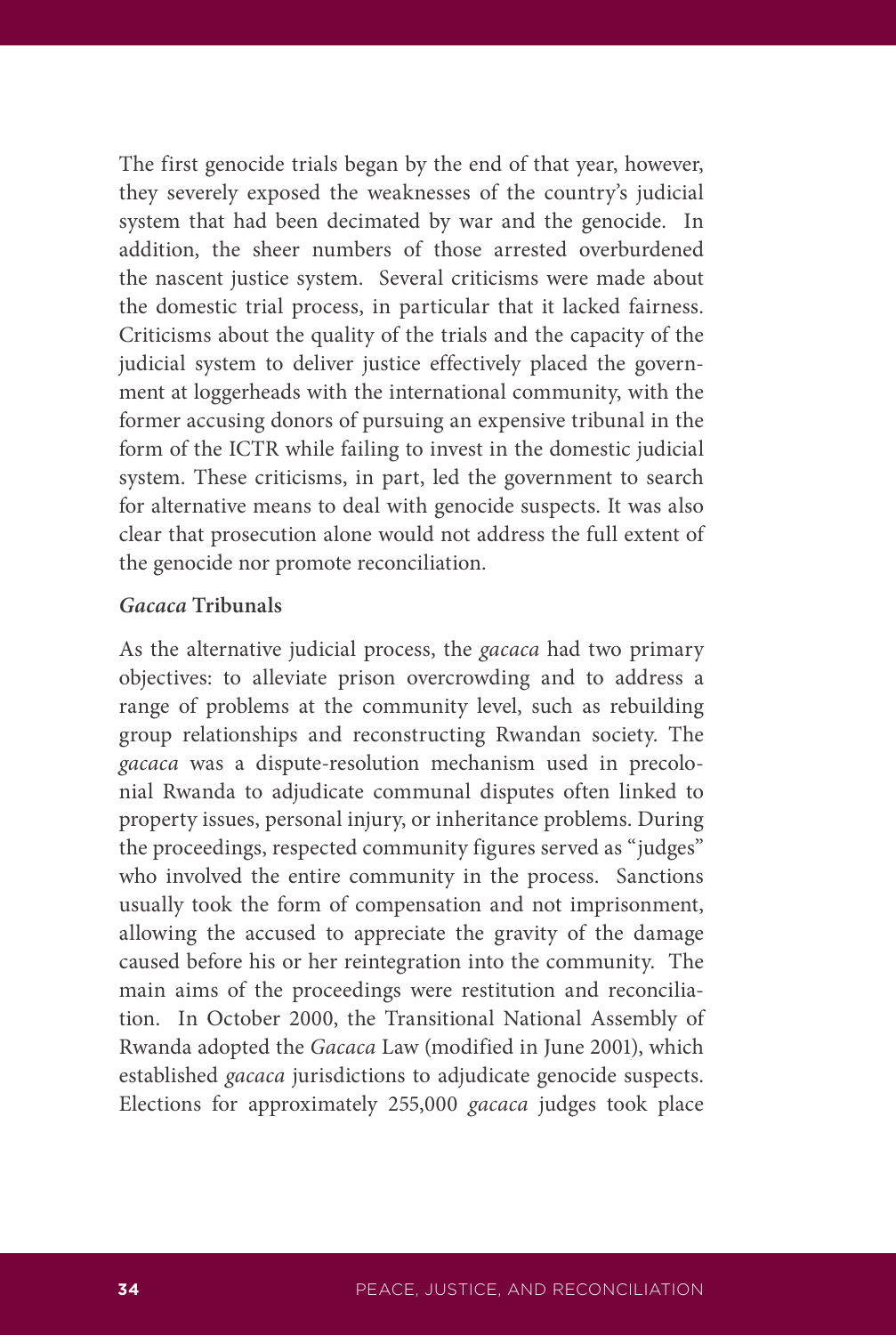in October 2001, with an estimated 90 percent of the electorate casting their votes, the majority in favor of the system.

The Rwandan government has justified the *gacaca* process as a way to facilitate truth telling about the genocide, promote reconciliation, eradicate impunity, accelerate the trial of genocide suspects, and demonstrate Rwanda's ability to address its own problems. With an estimated 12,000 community-based courts and 1,545 courts to hear appeals, the *gacaca* process sought to alleviate the pressure on the formal domestic judicial system. It focused on crimes that led to serious assaults against a person and property-related offences. Nonetheless, the system has been criticized for failing to meet international standards for fair trials. Critics have charged that the *gacaca* system provides inadequate guarantees for impartiality, defense, and equality before the law. The *gacaca* process has also had uneven results in facilitating justice and reconciliation in some communities, while increasing tensions in others.**<sup>15</sup>**

Despite these criticisms, it is important to note that the *gacaca* idea was a compromise that recognized the inability of the country's judicial system to deal with trials after mass atrocities. The *gacaca* tribunals should, therefore, be seen as a locally appropriate and pragmatic mechanism to address impunity and contribute to reconciliation. The *gacaca* experience illustrates the possibilities of using a nuanced approach to combine customary African values with international criminal law and human rights practices to overcome intractable conflict.

#### Sierra Leone

Along with Rwanda, Sierra Leone's experience provides novel insights into the problems of combining several mechanisms to address accountability and reconciliation. In Sierra Leone, a truth commission has coexisted with a hybrid domestic and international court. Following a period of protracted civil war, the government in Sierra Leone and the Revolutionary United Front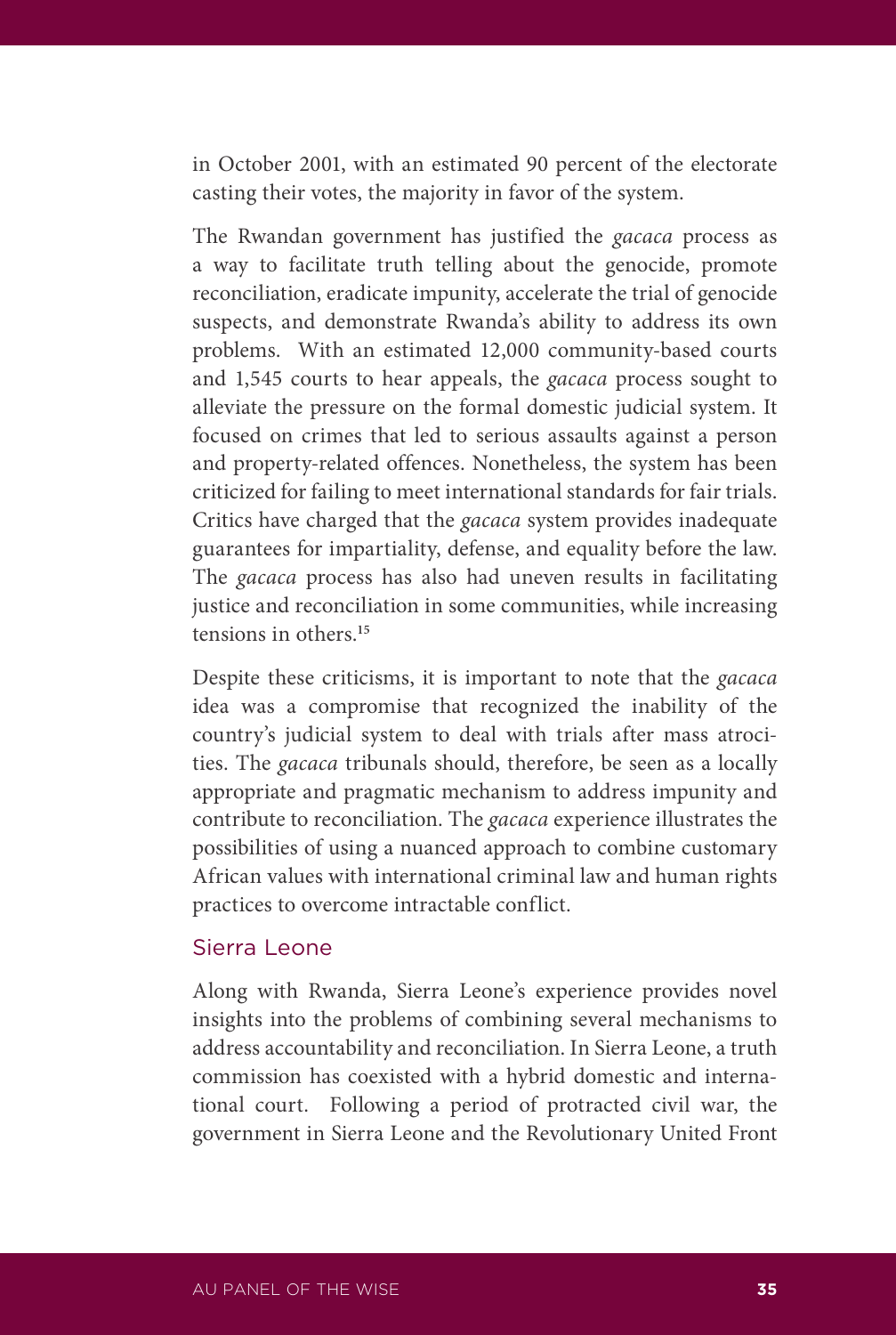(RUF) rebel group signed the Lomé Peace Accord in July 1999. The agreement granted a controversial blanket amnesty to all the rebels, to the consternation of the international community. The amnesty provision was based on the assumption that the RUF would not sign the agreement if there were prospects of legal action. As previously mentioned, the special representative of the UN Secretary-General inserted a disclaimer in the agreement noting that in the UN's understanding, such an amnesty could not extend to genocide, crimes against humanity, war crimes, and other serious violations of international law. Alongside this blanket amnesty was a provision for the creation of a Truth and Reconciliation Commission for Sierra Leone. The dual presence of an amnesty clause and a truth commission led warring parties to envision the truth-telling process as an alternative to justice and accountability.

With the failure of the RUF to fully implement the agreement, civil society and donors demanded accountability of those responsible for renewed tension. In June 2000, President Tejan Kabbah wrote a letter to the UN Secretary-General requesting the assistance of the UN in bringing RUF fighters to justice, pleading that the country did not have the resources or a capable judicial system to ensure due process. In response, the Security Council passed Resolution 1315 establishing the Special Court for Sierra Leone. By agreeing to the creation of the court, the government effectively repudiated the amnesty. The establishment of the special court changed the dynamics of Sierra Leone's peace process, which had already mandated a truth commission. Delays in getting the truth commission started meant that it had to operate simultaneously with the special court, causing confusion among the victims. The court's mandate did not mention how it would cooperate with the existing Truth and Reconciliation Commission. Both should have played complementary roles, with the court trying and convicting only the masterminds of the conflict, and the Truth and Reconciliation Commission providing a more complete record of the conflict. As a result, the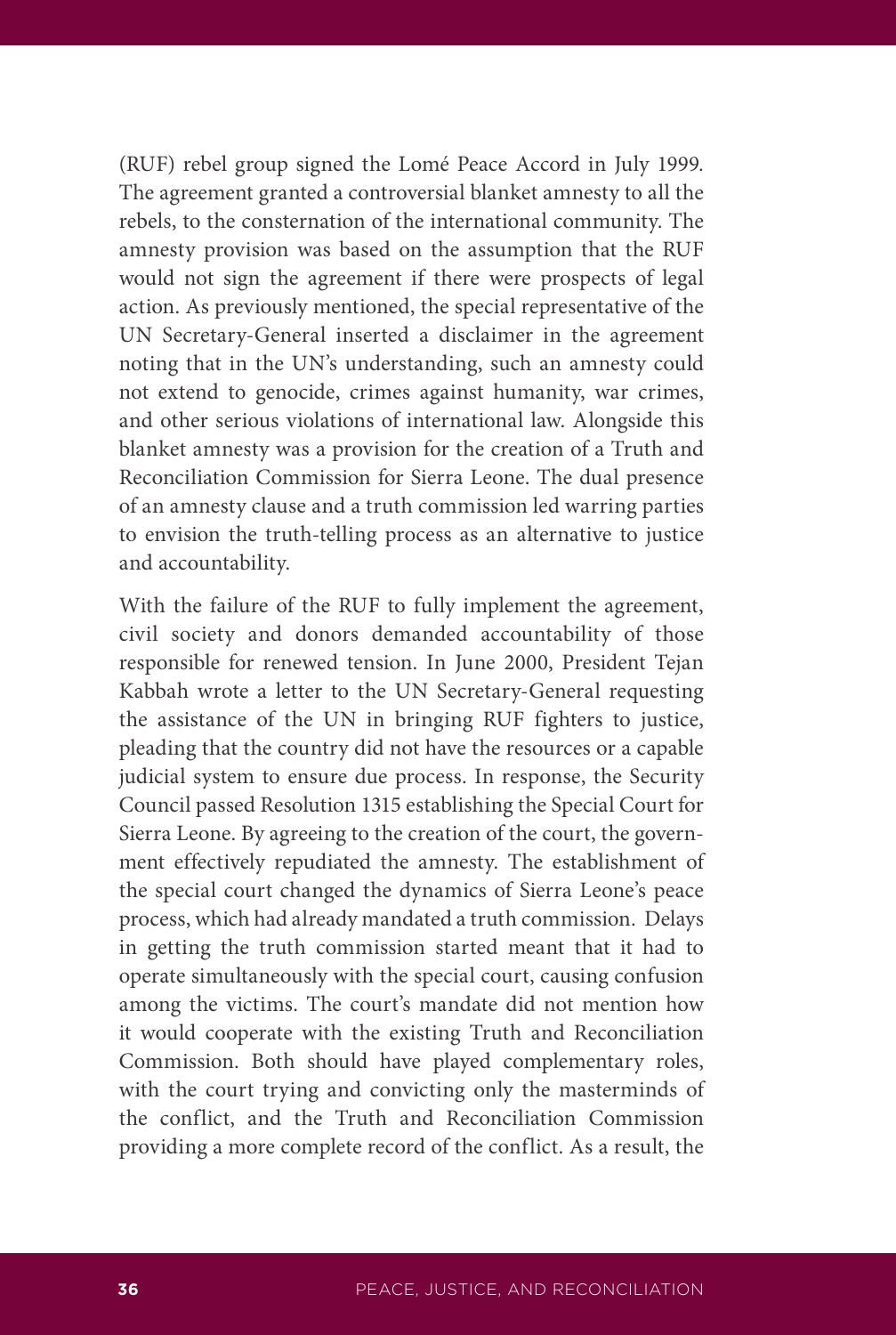creation of the Special Court for Sierra Leone essentially relegated the Truth and Reconciliation Commission to second-class status, with donors increasingly diverting funds to the court. Moreover, the two institutions clashed over access to detainees.

#### **The Truth and Reconciliation Commission**

Despite these problems, the mandate of Sierra Leone's Truth and Reconciliation Commission and its implementation set several precedents and contained groundbreaking achievements. The mandate of the commission called upon it to give "special attention to the subject of sexual abuses and to the experiences of children within the armed conflict."**<sup>16</sup>** The commission's report went on to reveal the use of children and women as combatants, laborers, and sex slaves. In addition, the commission mainstreamed gender issues in its work. The body also pioneered critical work on the role of external forces, including transnational corporations and governments, in the nefarious "blood diamond" industry, although some critics charge that it did not properly investigate the role of these corporations in fueling the conflict.

Sierra Leone's Truth and Reconciliation Commission organized reconciliation ceremonies with the participation of traditional and religious leaders and with the consent of victims and alleged perpetrators. Further, the commission initiated a nationwide project before the end of its mandate that allowed all chiefdoms in the country to organize reconciliation activities according to the needs of their communities. The commission approved its final report in March 2004, but it was not made public or delivered locally until July 2005. The report is credited with documenting human rights violations and creating an authoritative historical record. The government has made substantial progress in implementing recommendations to date, particularly with the establishment of a reparations program in early 2009. The Truth and Reconciliation Commission for Sierra Leone is generally seen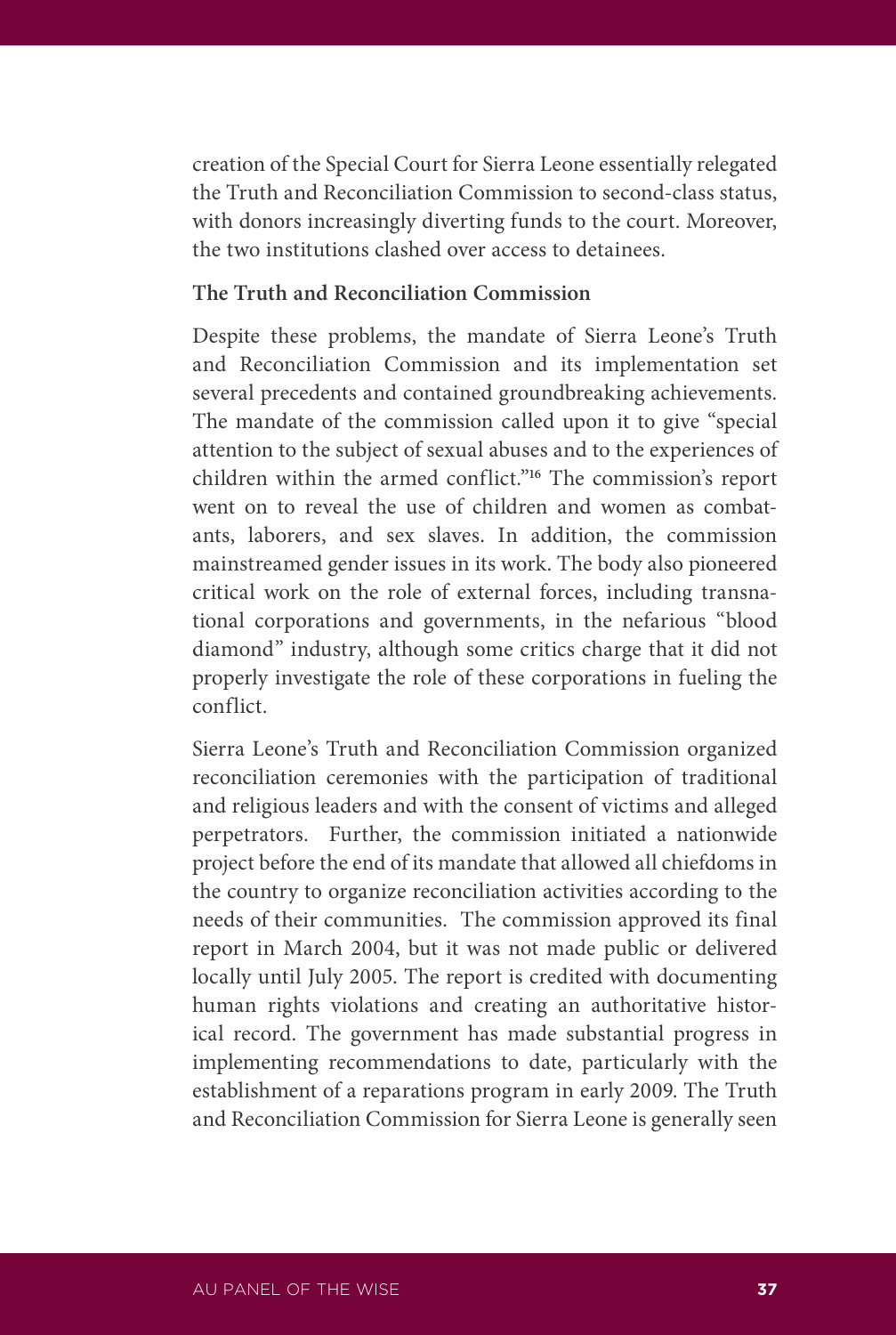to have left a positive legacy and created an advocacy tool for transformation in Sierra Leone.

#### **The Special Court for Sierra Leone**

The Special Court for Sierra Leone was created to "prosecute persons who bear the greatest responsibility for serious violations of international humanitarian law and Sierra Leonean law committed in the territory of Sierra Leone since 30 November 1996."**<sup>17</sup>** As the first international tribunal to sit in the country where war crimes occurred, the Special Court for Sierra Leone was expected to make justice more locally relevant. The court's first indictments and arrests targeted top commanders of all fighting groups, but its major success has been in the indictment of former Liberian president Charles Taylor for his alleged role in facilitating and fueling the Sierra Leone conflict by supporting the RUF rebels. Although indicted when he was still serving as head of state in 2003, Taylor was not arrested until later, after he had sought refuge in Nigeria. His trial began in The Hague in 2008.**<sup>18</sup>**

The Special Court for Sierra Leone has made final judgments in three out of the four cases before it, contributing to the development of international criminal law. The court rendered the first sentence in history for the crime of the recruitment and use of child soldiers in hostilities, secured the first conviction for "forced marriage" as a crime against humanity, and the first conviction for "attacking peacekeepers" as a war crime. The court is widely recognized for contributing to democratic consolidation in Sierra Leone and to peacebuilding in West Africa, as well as helping to address the culture of impunity by holding top perpetrators accountable. There have been questions about the tangible benefits of the court's pursuit of justice, and it has also been criticized for prosecuting only a small number of perpetrators while mid- and lower-level officials who perpetrated abuses have not faced justice. Additionally, the court has been criticized for not paying sufficient attention to building capacity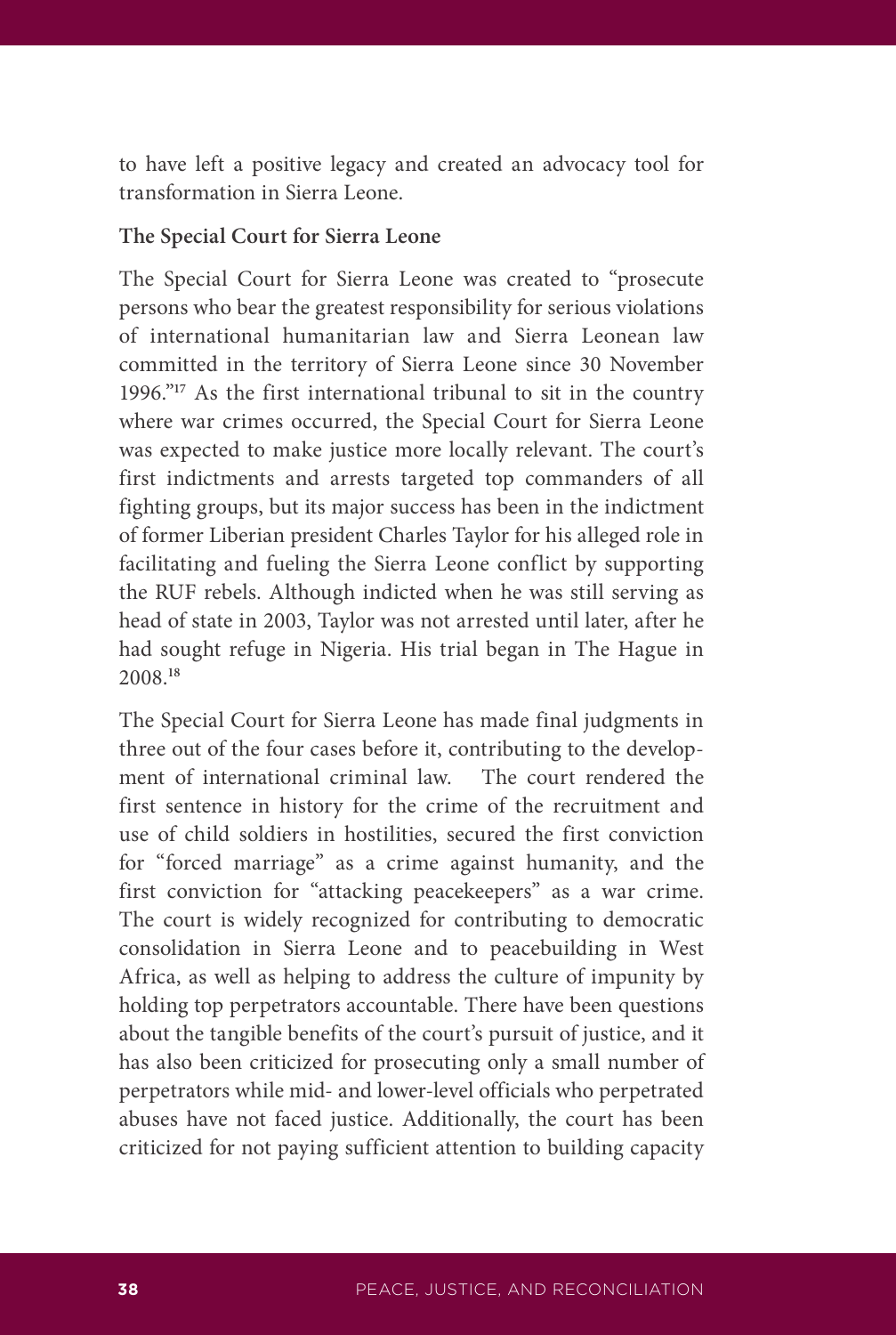of the national judiciary. Finally, the court lost an opportunity to shape national jurisprudence by failing to bring any charges under Sierra Leonean law. Nonetheless, the example the court has set may contribute to substantive legal reform in Sierra Leone, particularly with respect to witness protection and indigent defense.

### Morocco

Morocco's transitional justice experience yields important lessons about the integration and interdependence of various mechanisms. The ascension to the throne in 1999 by King Mohammed VI led to gradual political liberalization, including a landmark decision to establish a truth and reconciliation commission. The Moroccan Equity and Reconciliation Commission was the world's first truth commission with the power to grant reparations directly. It was established by royal decree on January 7, 2004, to investigate instances of enforced disappearance and arbitrary detention between 1956 and 1999, issue reparations to victims, provide recommendations on other measures for victims, and establish a good historical record of abuses. The commission began its operations in the aftermath of the work of the Independent Arbitration Panel (1999), which had awarded reparations to 3,681 people but faced criticism for arbitrariness and lack of transparency in its operations. The commission therefore used high-profile public hearings to give victims a voice, pairing material reparations with symbolic reparations in the form of public recognition of victims' suffering. The combination of truth-seeking and reparation powers proved useful.

The Moroccan process, however, suffered from some limitations, among them the government's unwillingness to put in place a complementary process to secure prosecutions of past human rights abuses. The commission did not have subpoena or search-and-seizure powers, nor did it name perpetrators. Morocco's truth-seeking process is the product of a carefully crafted political compromise between the monarchy and some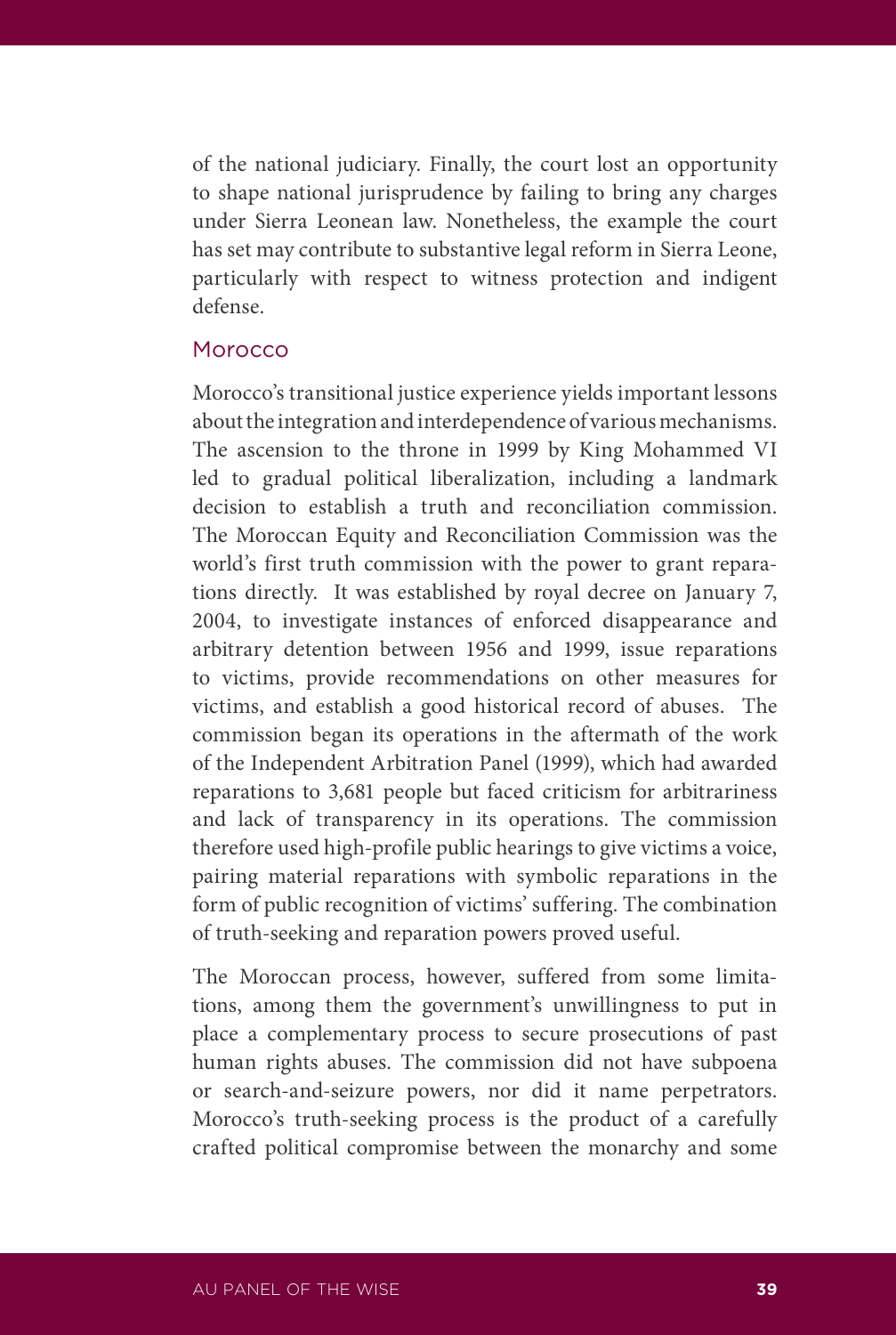civil society actors to secure political liberalization. For most of its supporters, the truth commission was about the pursuit of democratization and other institutional reforms. Nonetheless, the Moroccan truth commission was groundbreaking in its gender-sensitive work on reparations, despite the fact that only one of the seventeen commissioners was a woman. The gender sensitive reparations included payments for victims' wives and daughters equal to those of victims' male relatives. This measure challenged the existing Moroccan inheritance law. Also, in calculating the reparations, the commission took into account the additional harm that women suffered because of their status in the patriarchal society. Both of these measures served to advance women's positions under Moroccan law.

### Ghana

Ghana's transitional justice process stands out among Africa's cases for establishing a truth-seeking process years after its transition to democratic rule. The desire to address the historical wrongs under military rule remained strong ten years after the end of that rule. Although the 1992 constitution had a provision that absolved military personnel from judicial inquiry and prosecution, President John Kufuor established the National Reconciliation Commission (NRC) in 2002 to investigate human rights violations during the period of military rule and encourage national reconciliation. The commission's mandate covered human rights violations—including illegal detention, torture, killings, and disappearances under military governments—between 1966 and 1992. The commission achieved notable successes: its public hearings garnered massive attention from the media, and victims turned out in large numbers to make statements and testify. Reflecting this attention, victims had a generally positive view of the commission's work, which publicized the magnitude of the historic violations. Although fraught with problems, the reparations process recommended by the commission was at least implemented in some form; by June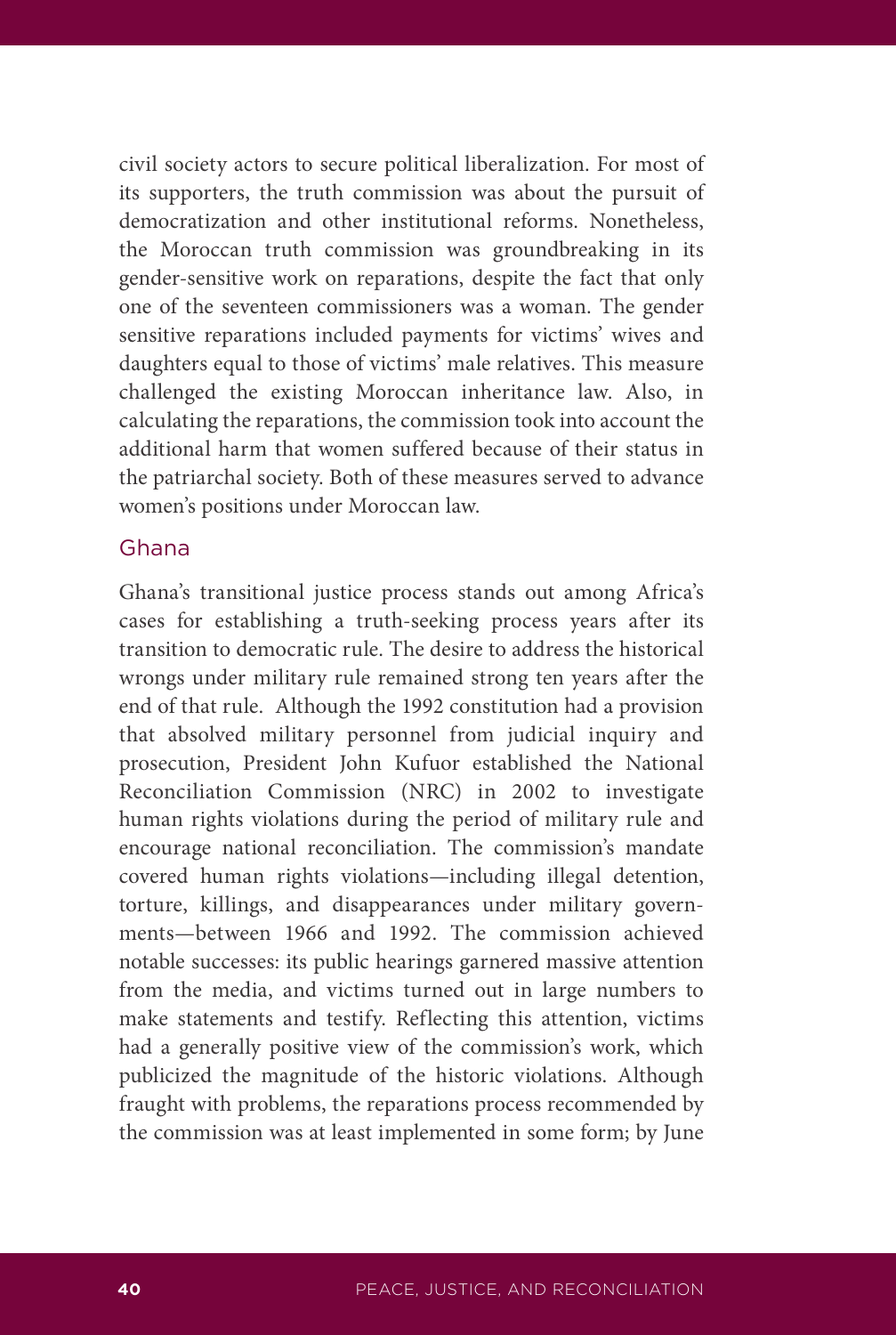2008, the government had paid more than \$1 million to victims of human rights violations.

## Liberia

In the aftermath of a devastating conflict, the Comprehensive Peace Agreement (CPA) signed in Accra in August 2003 called for the creation of a truth and reconciliation commission for Liberia. During the negotiations, Liberia's three warring factions agreed to a truth commission as a compromise to appease some civil society groups at the peace talks who were demanding a war crimes tribunal. The CPA did not provide a general amnesty for warring factions and left the issue of accountability open. It did, however, provide for the reform of the security forces in Liberia. Both the army and the police were disbanded, and extensive vetting of new recruits followed. The Liberian Truth and Reconciliation Commission was formally inaugurated in February 2006, but it confronted serious fiscal, administrative, logistical, management, and human resources difficulties during its first year of operation.

By 2008, the commission had undergone significant restructuring. It submitted its final report to the national legislature in December 2009 (it had initially submitted an "unedited" final report in June 2009). The commission elaborated a number of recommendations, the most salient being for prosecution and lustration. It called for the establishment of an extraordinary tribunal to prosecute 124 individuals and a domestic criminal court to prosecute 58 individuals for gross violations of human rights, violations of international humanitarian law, and egregious domestic crimes. However, it recommended a reprieve for 38 individuals who had cooperated with the commission but had nonetheless admitted to committing heinous crimes. The commission's report recommended that 49 individuals be lustrated and banned from public office for thirty years.**<sup>19</sup>** In addition, the report called for the government to create a reparations trust fund to "provide reparations for all of those individuals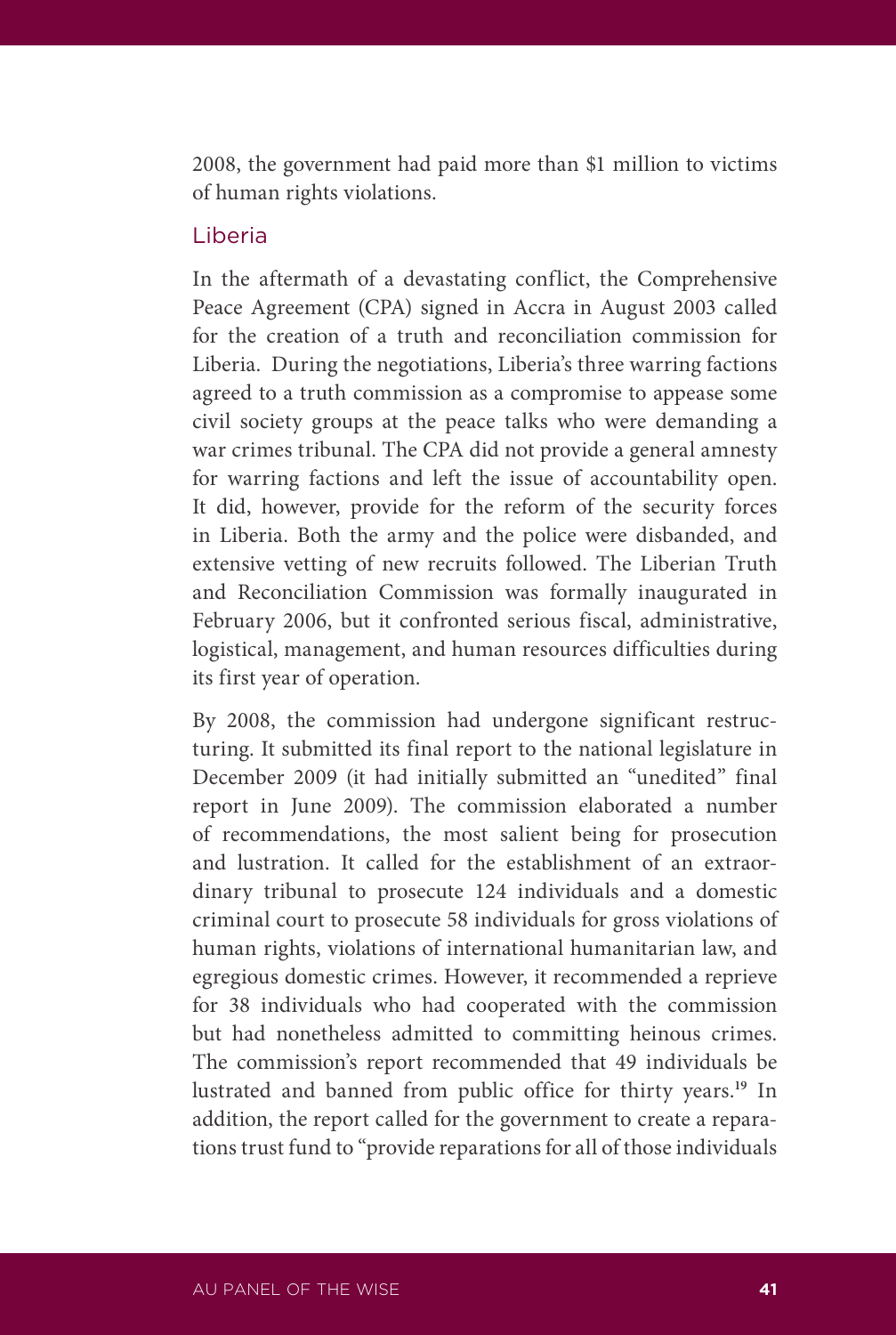and communities victimized by the years of instability and war," as well as the establishment of traditional truth-seeking and reconciliation processes through a "palava hut" system.

The recommendations for prosecution and lustration met with controversy both inside and outside of Liberia. While the standard of proof used to generate the lists is mentioned in the report, the commission did not detail the steps it went through to reach its conclusions. Furthermore, a number of the people listed for prosecution and lustration are not mentioned in the body of the report. As a result, it is unclear what evidence many of the commission's recommendations are based on.

## EMERGING PROCESSES ON THE CONTINENT

This section briefly discusses some of the key recent developments to address impunity, justice, and reconciliation in Africa. It highlights the emerging processes in Burundi, Togo, Kenya, and Zimbabwe.

## Burundi

The August 2000 Arusha Peace and Reconciliation Agreement for Burundi and the so-called Kalomoh report conducted by experts sent by the UN provide the basis for dealing with issues of reconciliation and justice for mass atrocities of the past in Burundi. The Kalomoh report assessed the feasibility of the mechanisms proposed in the agreement. The report recommended the creation of a truth and reconciliation commission in accordance with the agreement and, instead of the special tribunal provided for in the agreement, a special chamber within Burundi's court system staffed by national and international members and personnel. The Security Council approved the Kalomoh report in Resolution 1606 (2005). Since then, the UN and the government have been engaged in protracted negotiations regarding the operational framework for the proposed mechanisms.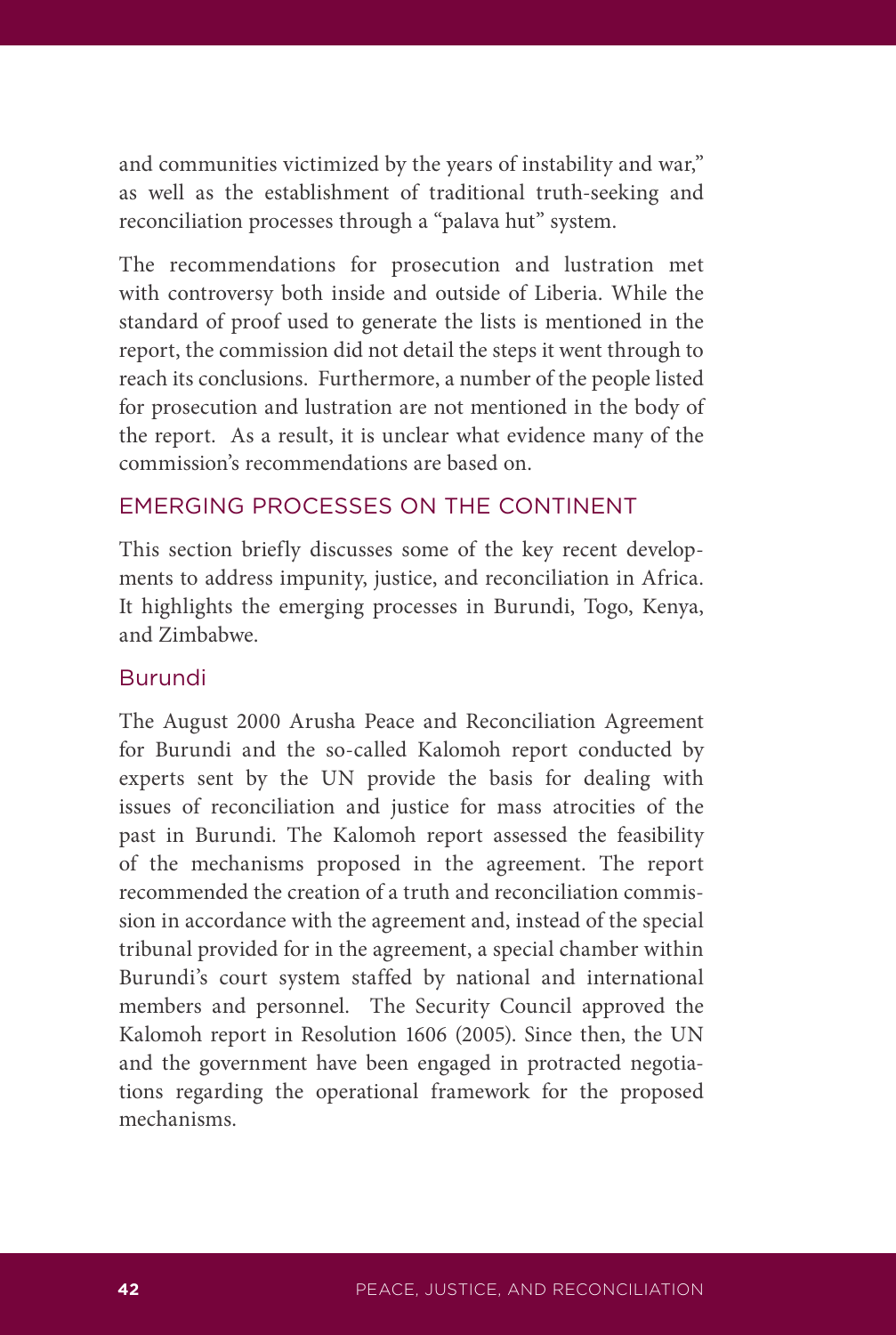Although there is a consensus on the hybrid composition of the truth and reconciliation commission and the special chamber, two rounds of negotiations failed to secure an agreement between the government and the UN on the operational framework. The points of contention relate to the relationship between the truth and reconciliation commission and the special chamber, the independence of the chamber's prosecutor, and the power of the truth and reconciliation commission to grant amnesty. In November 2007 the government of Burundi and the UN agreed on the creation of a tripartite (UN, government, and civil society) steering committee to lead national consultations on transitional justice mechanisms. The six-member committee was tasked with collecting Burundians' perceptions of the twin transitional justice mechanisms to be created. While this process is vital in a context where the mechanisms proposed were designed without sufficient input from the public and civil society, it created conflict between the government and the UN over the outcome. The UN wanted to embark on consultations with the aim of collecting public views on the modalities of both mechanisms, whereas the government considered consultations as an opportunity to marshal popular support for the exclusive creation of a truth and reconciliation commission, and rejection of the mechanism for setting criminal accountability. All sides in the conflict had previously agreed on some form of de facto amnesty to avoid prosecution. Although the Arusha agreement prohibited amnesty for serious international crimes, subsequent peace agreements provided "provisional immunity," to rebel groups to facilitate their return to the country and participation in the political process. A number of constraints have inhibited efforts to address issues of impunity and reconciliation. In August 2010, the six-member committee produced the results of the consultation, but the report has yet to be released to the public.**20**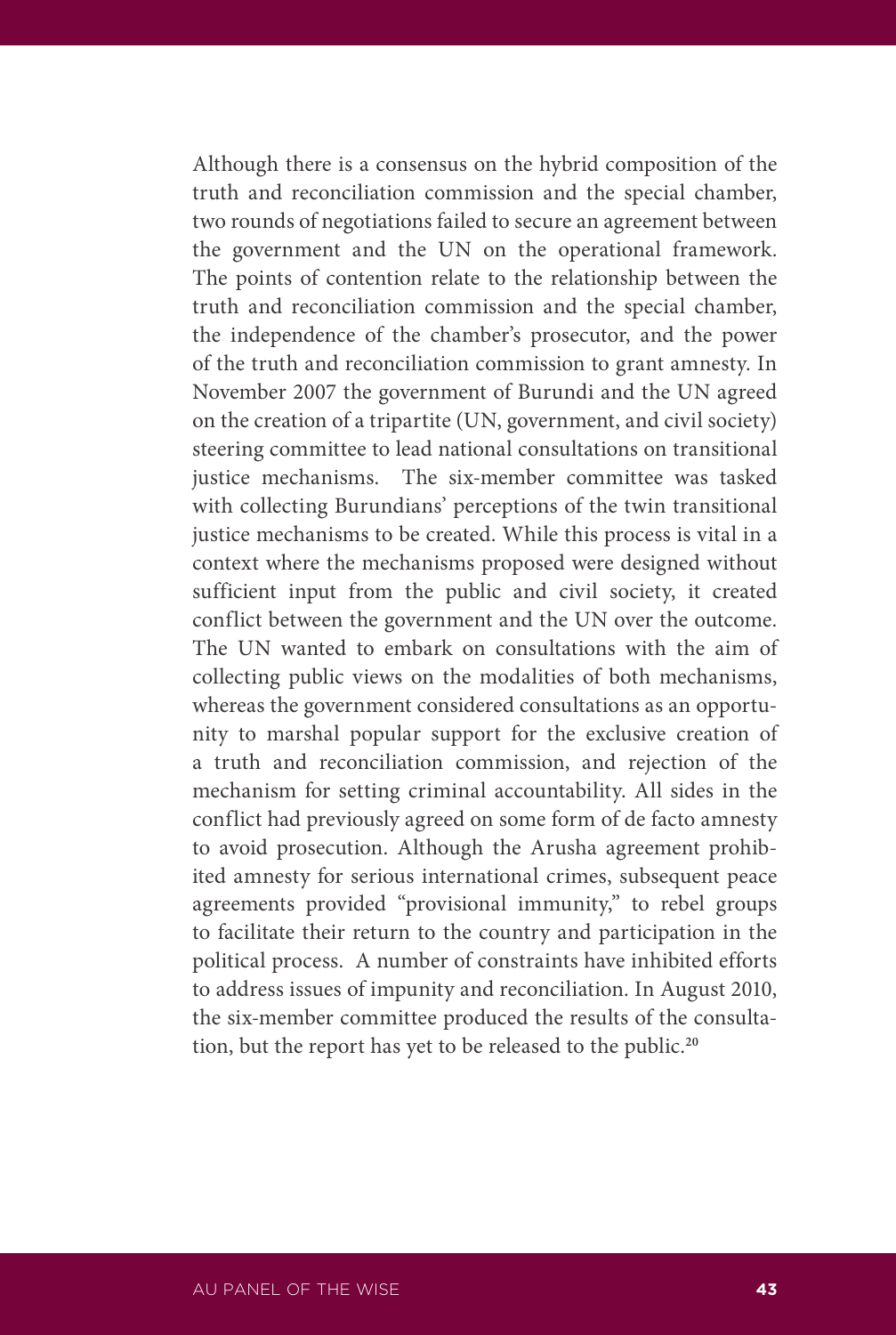## Togo

Togo went through a constitutional crisis following the death of President Gnassingbé Eyadéma in February 2005. Presidential elections were organized for April 2005, which Mr. Faure Gnassingbé eventually won with 60 percent of the ballot. But with violence gripping the country, the Economic Community of West African States (ECOWAS) mediated a settlement in August 2006 that paved the way for the Global Political Agreement (GPA) signed by Togo's political parties, leading to a government of national unity. The GPA also provided for the creation of a truth commission intended to establish the truth about past and post-electoral violence, promote forgiveness, and facilitate national reconciliation. After consultations, a presidential decree in February 2009 established a truth, justice, and reconciliation commission ("Commission Vérité, Justice et Réconciliation") to be chaired by a religious authority. The consultations produced a bill, which was criticized by local and international civil society organizations because it provided an unreliable process for nominating commissioners, lacked a witness protection program, and failed to provide a guarantee that the commission's work would be made public.**<sup>21</sup>**

### Kenya

In Kenya, the violence and political unrest that threatened the country's stability following its contested presidential elections in late December 2007 led to a round of negotiations beginning in January 2008. The talks, led by former UN Secretary-General Kofi Annan in his capacity as chairman of the AU Panel of Eminent African Personalities, resulted in a power-sharing deal between the two parties and a set of institutions to address impunity, including the Commission of Inquiry on Post-Election Violence (CIPEV); the Truth, Justice, and Reconciliation Commission; and the Independent Review Committee charged with investigating all aspects of the 2007 elections. Subsequently, Parliament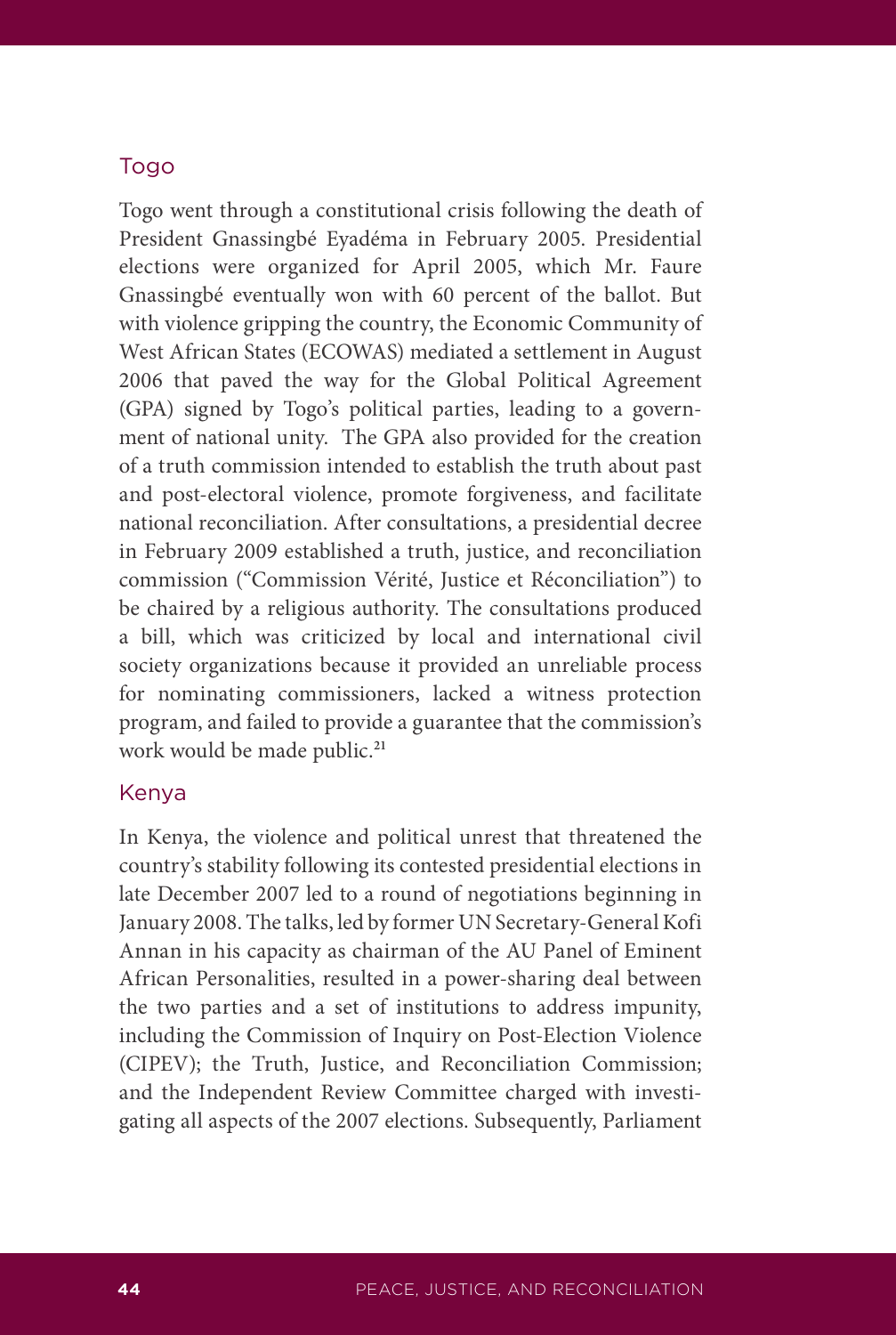passed legislation establishing a truth, justice, and reconciliation commission on October 23, 2008.

Judge Philip Waki, who headed the CIPEV report on the post-election violence, released in October 2008, began a discussion around prosecutions in Kenya. By asking Kofi Annan to forward a secret list of suspected perpetrators to the International Criminal Court (ICC) if a special tribunal was not established before meeting several deadlines, Waki took a bold step. Following the failure of Parliament to find constitutional measures that would have laid the groundwork for a domestic tribunal, the government agreed to cooperate with the ICC in prosecuting major figures involved in the electoral violence in August 2009. During a visit to Kenya by the ICC Prosecutor Luis Moreno-Ocampo in November 2009, the government reiterated its commitment to both the ICC process and the establishment of a local tribunal that would prosecute low-level officials implicated in the violence, although progress on the latter remains uncertain.

In March 2010, the prosecutor handed over a list of twenty senior political and business leaders to judges at the ICC, noting that these individuals "bear the gravest responsibility for organising, enticing and financing attacks against the civilian population on account of perceived ethnic or political affiliation pursuant of a state or organisational policy."**<sup>22</sup>** The court's judges granted the prosecutor's request to launch an investigation into crimes against humanity in Kenya.**<sup>23</sup>**

### Zimbabwe

Following protracted mediation by the Southern African Development Community, a shaky political agreement was signed between Zimbabwe's three political protagonists in September 2008, which began to restore some stability. A power-sharing transitional government was formed in February 2009. The September 2008 power-sharing agreement made mention of a mechanism to "advise on measures of national healing, cohesion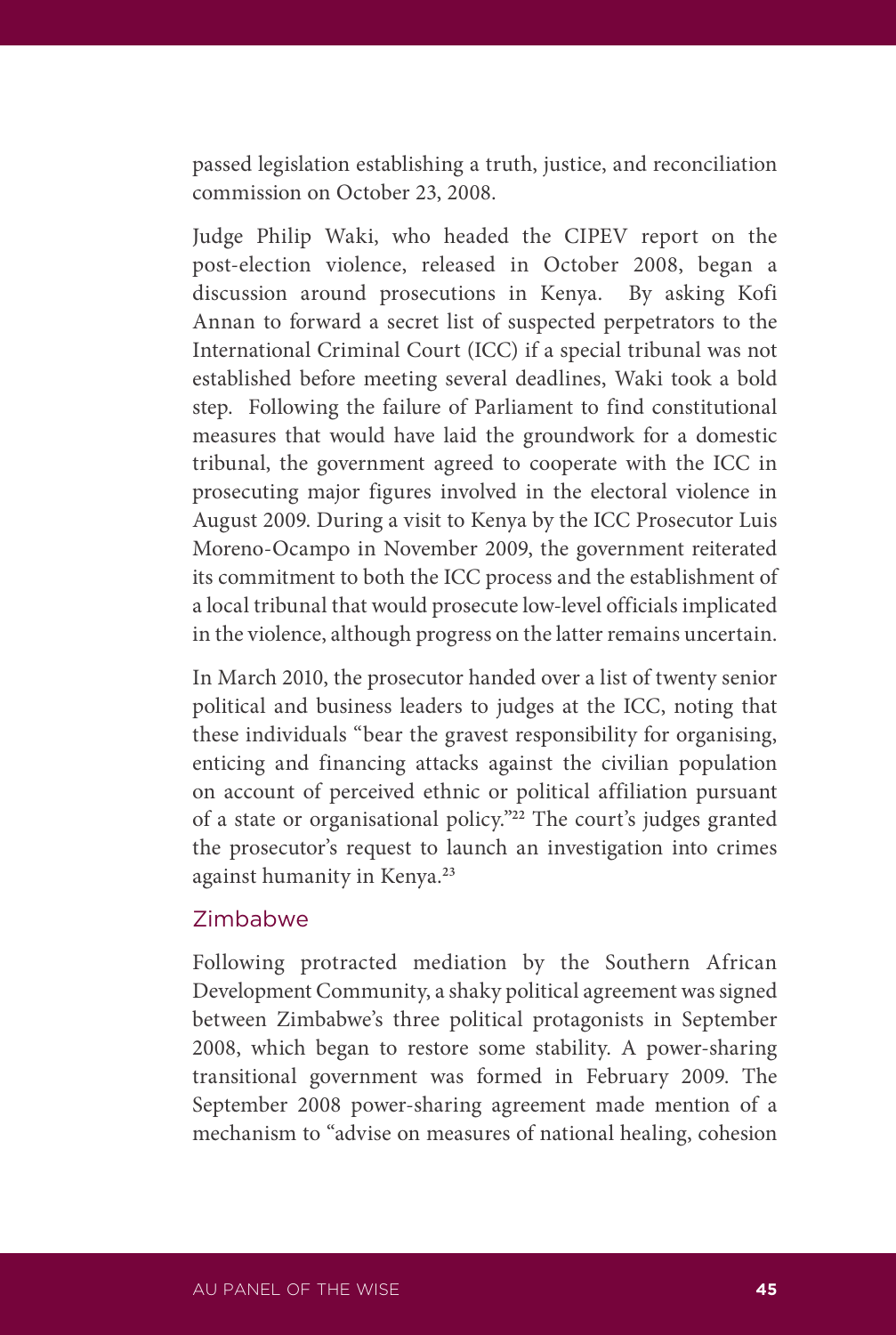and unity in respect of victims of pre- and post-independence political conflicts." The unity government also created a ministry for national healing to deal with issues of forgiveness and accountability.**24**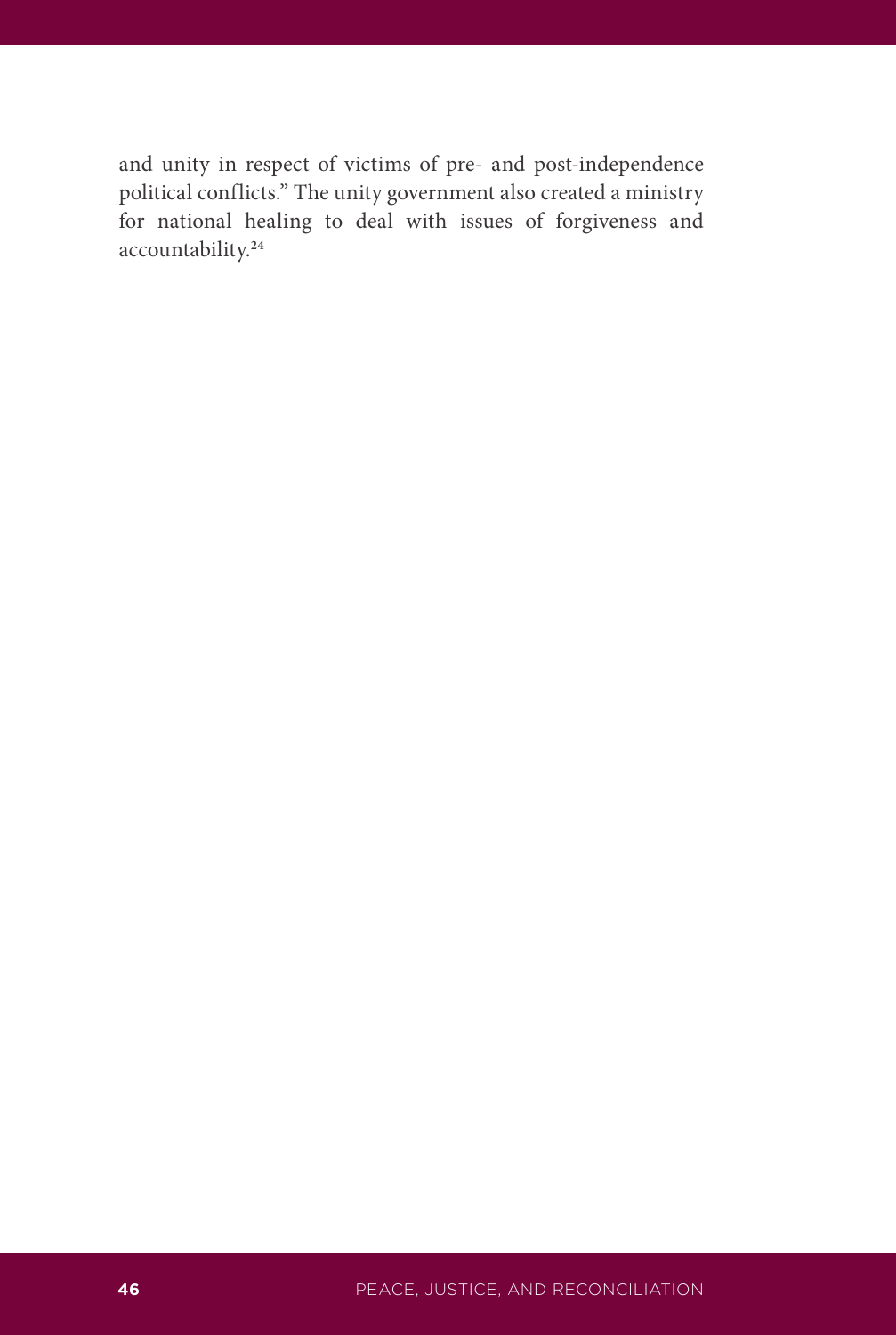# The International Criminal Court and Africa

The International Criminal Court (ICC) has emerged as a key part of the international justice mechanisms for combating impunity in Africa. By 2009, 30 of the 110 states parties to the ICC were African states, more than from any other continent. Of these African states, five countries—Burkina Faso, Kenya, Senegal, South Africa, and Uganda—had domestic implementing legislation that incorporated the provisions of the court's Rome Statute into domestic law. The continent was also home to all five situations before the ICC—the Central African Republic, Democratic Republic of the Congo, Sudan, Uganda, and Kenya yielding twelve indictments against alleged war criminals and the detention of four suspects in The Hague.**<sup>25</sup>** These cases have provoked both positive and negative reactions in Africa. After the initial embrace by some of African leaders, the relations between the ICC and African states have become increasingly strained by concerns that it has pursued a selective approach to justice by primarily targeting Africans while ignoring other international crimes perpetrated by powerful nations or their allies. These have opened the court to allegations of neocolonialism; in fact, the court's main detractors in Africa see it as a tool of Western hypocrisy and double standards. Other critics charge that the court's retributive justice devalues traditional methods of dispute resolution that emphasize restorative justice.

These criticisms have coincided with growing disillusion about the workings of the court among the court's key allies in Africa's civil society and victims' groups. Although strongly supportive of the ICC—they were part of the global campaign to strengthen international justice—these actors have been frustrated by the court's direction, prosecutorial policies and strategies, excessive procedural delays, and insufficient evidence for charges, as well as the inadequate participation of victims. The procedural and policy issues raised by victims' groups and their supporters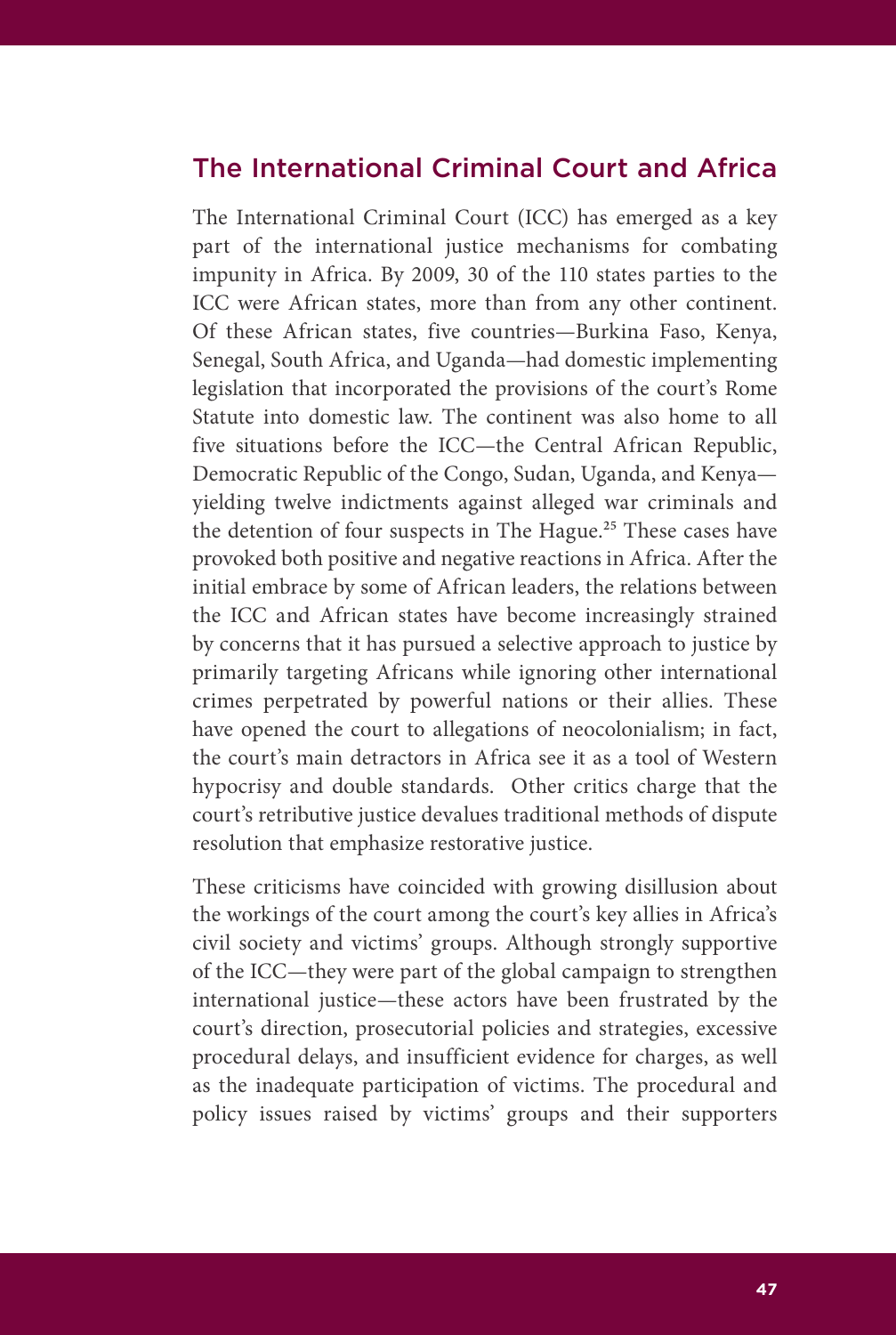in civil society do raise concerns and require further analysis beyond the scope of this report.

This report is concerned with the criticisms leveled against the court by several African states, criticisms that culminated in the decision by the African Union (AU) not to cooperate with the ICC with regard to Sudan's indicted president, Omar al-Bashir. The international justice architecture is thus perceived to be at loggerheads with Africa in a manner that may potentially threaten the pursuit of peace and justice.

## Uganda

Following almost two decades of fighting between the Lord's Resistance Army (LRA) and government forces in a conflict characterized by horrific suffering and human rights violations, Ugandan President Yoweri Museveni referred the situation to the ICC in December 2003, the first time a head of state had referred a conflict to the court. But the invitation coincided with the government's new effort to engage the rebels in formal peace talks. The timing of the invitation—extended as the talks were facing difficulties—seemed to complicate the peace process. The ICC's investigations proved controversial and brought to the fore tensions between the pursuit of peace and demands for justice. There were concerns raised about the court's impartiality. More importantly, some critics asserted that the ICC's intervention undermined the indigenous justice initiatives that had been used previously to integrate former rebels into society.

The talks were halted temporarily in October 2005 after the ICC prosecutor issued indictments against five LRA leaders, including Joseph Kony. But they resumed in Juba under Southern Sudanese leadership in early 2006. During the talks, the LRA demanded the withdrawal of the ICC arrest warrants as a precondition to signing a peace agreement. The Ugandan government promised a blanket amnesty and claimed that it could request that the ICC lift the warrant. Although the Juba talks culminated in the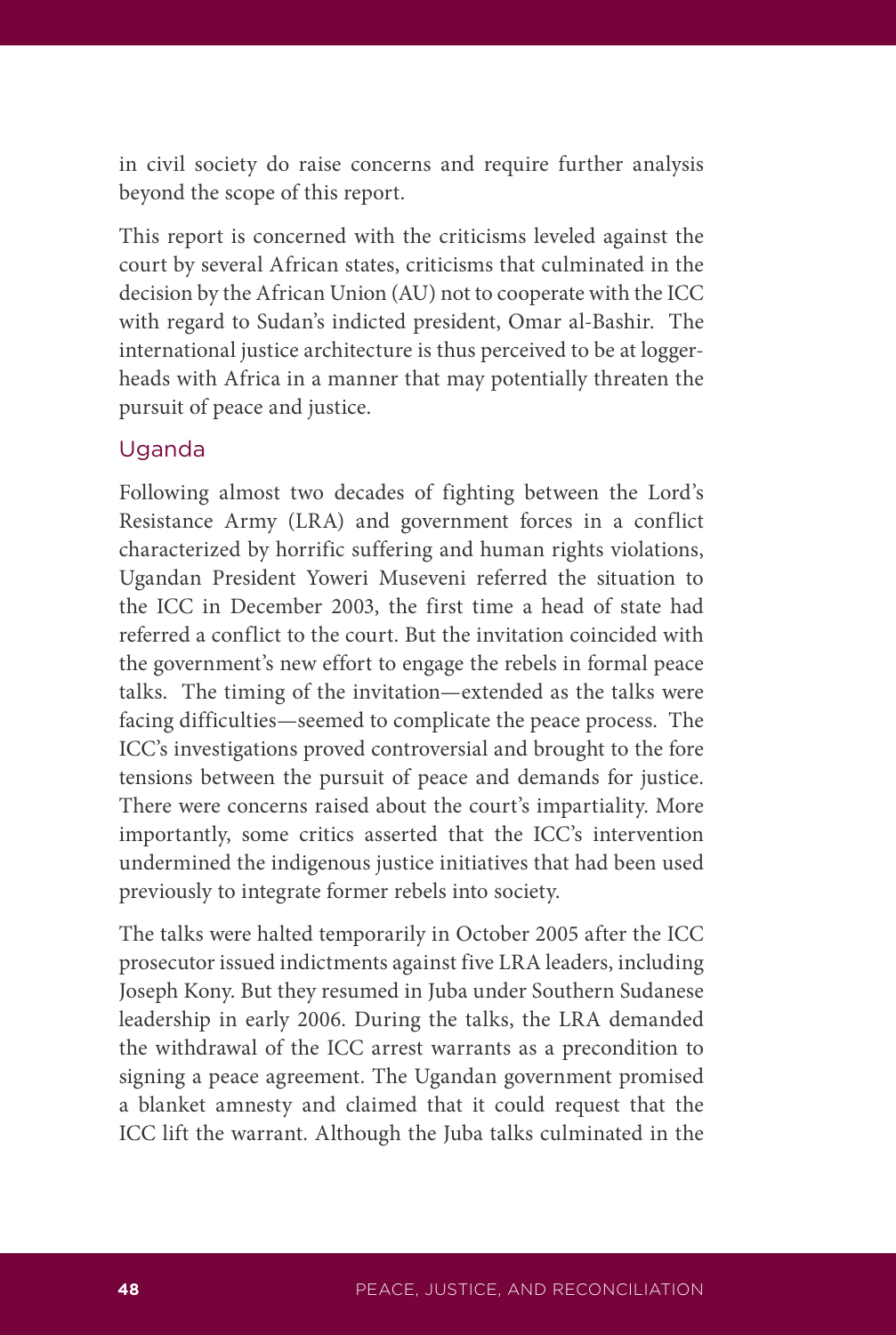Cessation of Hostilities Agreement in August 2006, Kony did not sign the agreement. By 2008, the protracted peace process came to an end without a final peace agreement after the LRA leader, despite adopting all five agenda items (including item III, the Agreement on Accountability and Reconciliation), repeatedly failed to sign the final peace agreement citing the ICC indictment and warrants. Overall, the agreement paved the way for the gradual return to stability in northern Uganda, even though the LRA rebels continued to cause mayhem in Southern Sudan, eastern DRC, and the Central African Republic. Despite criticisms of the court's intervention, the indictment had a constructive effect by propelling both parties to explore an extensive array of national accountability and reconciliation options that could serve as alternatives to the ICC.

The Agreement on Accountability and Reconciliation contained specific commitments to establish a special war crimes division within Uganda's High Court, promote truth telling, and use traditional justice mechanisms such as *mato oput, kayo cuk, ailuc,* and *tonu ki coka,* which focus on cleansing and reintegration rituals to bring about reconciliation. The LRA insisted that the government should also accept responsibility for crimes through these mechanisms, including truth commissions and compensation. In addition to the traditional structures, parties agreed that other national approaches to accountability and reconciliation should be pursued, particularly the Amnesty Law of 2000, the Uganda Human Rights Commission, and the Ugandan constitution. The parties signed an annex to the agreement in February 2008, specifying the transitional justice structures to be adopted in Uganda, particularly the establishment of a special division of the High Court, which would commence criminal investigations against LRA leaders while calling upon the UN to defer all investigations and prosecutions against the LRA leadership. These provisions gave primacy to traditional methods.**<sup>26</sup>** A special war crimes division was established and three judges appointed to staff the court, all with previous experience in other war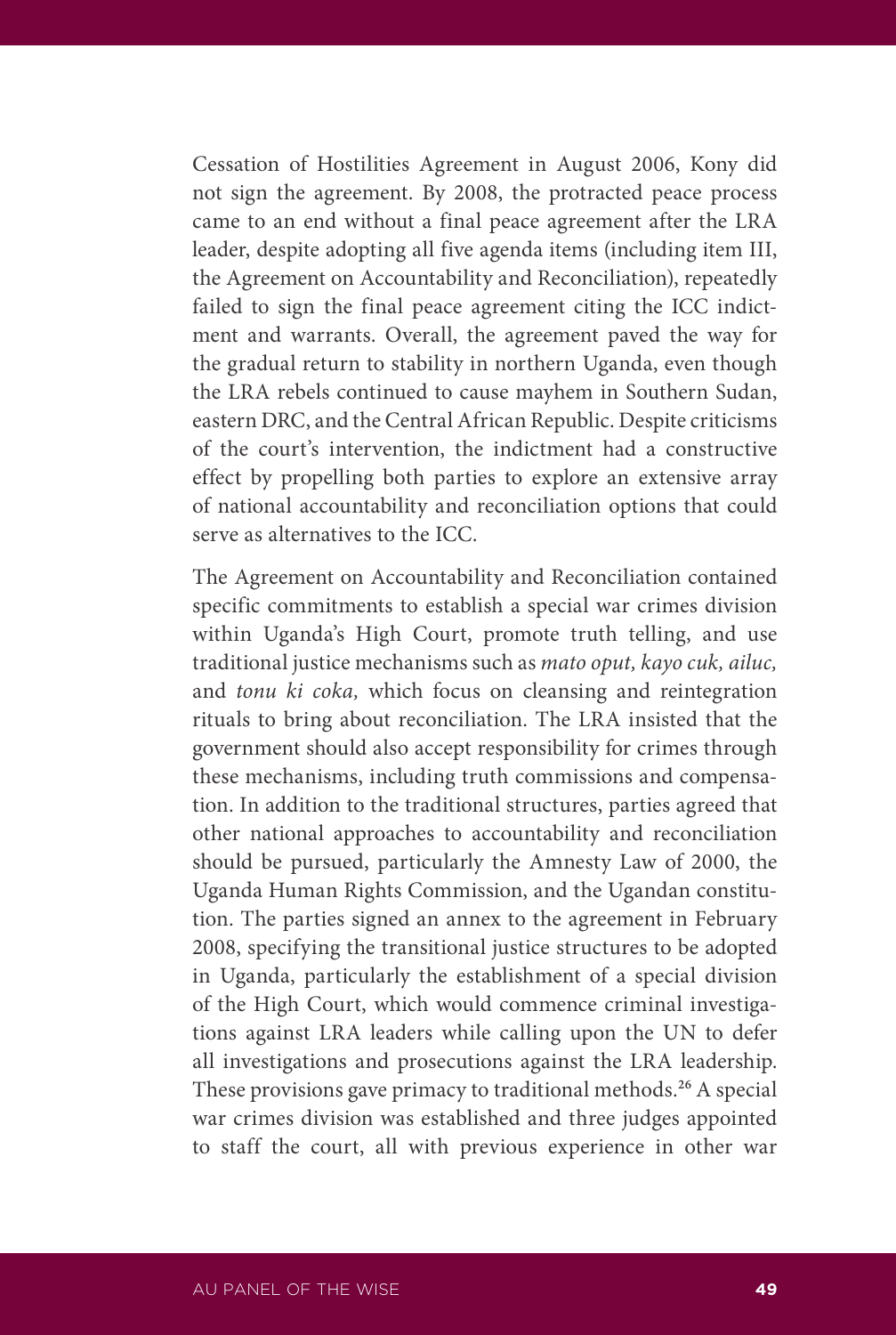crimes tribunals. At the same time, Uganda domesticated the Rome Statute, giving the war crimes division powers to try the cases that are before the ICC.

In light of the annex, the ICC's Pre-Trial Chamber II re-examined the admissibility of the Kony et al. case under Article 19(1) of the Rome Statue, beginning in October 2008. In March 2009, the chamber ruled that the international court did continue to have jurisdiction over the proceedings. It considered the Ugandan government's explanation of how the peace agreement and the annex were to be implemented "ambiguous…as to where and by whom the alleged perpetrators of atrocities should be tried." Additionally, the chamber noted that the peace agreement remained unsigned, and that any attempts at implementing the agreement had been "preliminary and partial."**<sup>27</sup>**

As the defense appealed the ruling,**<sup>28</sup>** the government appointed the Justice, Law and Order Sector's Technical Committee on Transitional Justice to seek mechanisms to harmonize and implement the various transitional justice components agreed in the annex, including those establishing a special tribunal, truthtelling forum, and the use of traditional justice mechanisms. In addition, a subcommittee on truth telling adopted a proposed national reconciliation bill largely drafted by civil society actors.

## The Democratic Republic of the Congo

The holding of national elections in 2006 was a significant turning point in the tumultuous history of the Democratic Republic of the Congo (DRC), but the country has struggled to bring closure to an era of protracted civil conflict marked by vast human rights violations. Since President Joseph Kabila won the elections, several transitional justice initiatives have been undertaken but have not successfully established accountability for past crimes. At the heart of the debate is the role of the ICC. President Kabila referred the situation to the ICC in 2004. Since then, the ICC has issued four arrest warrants for suspected Congolese war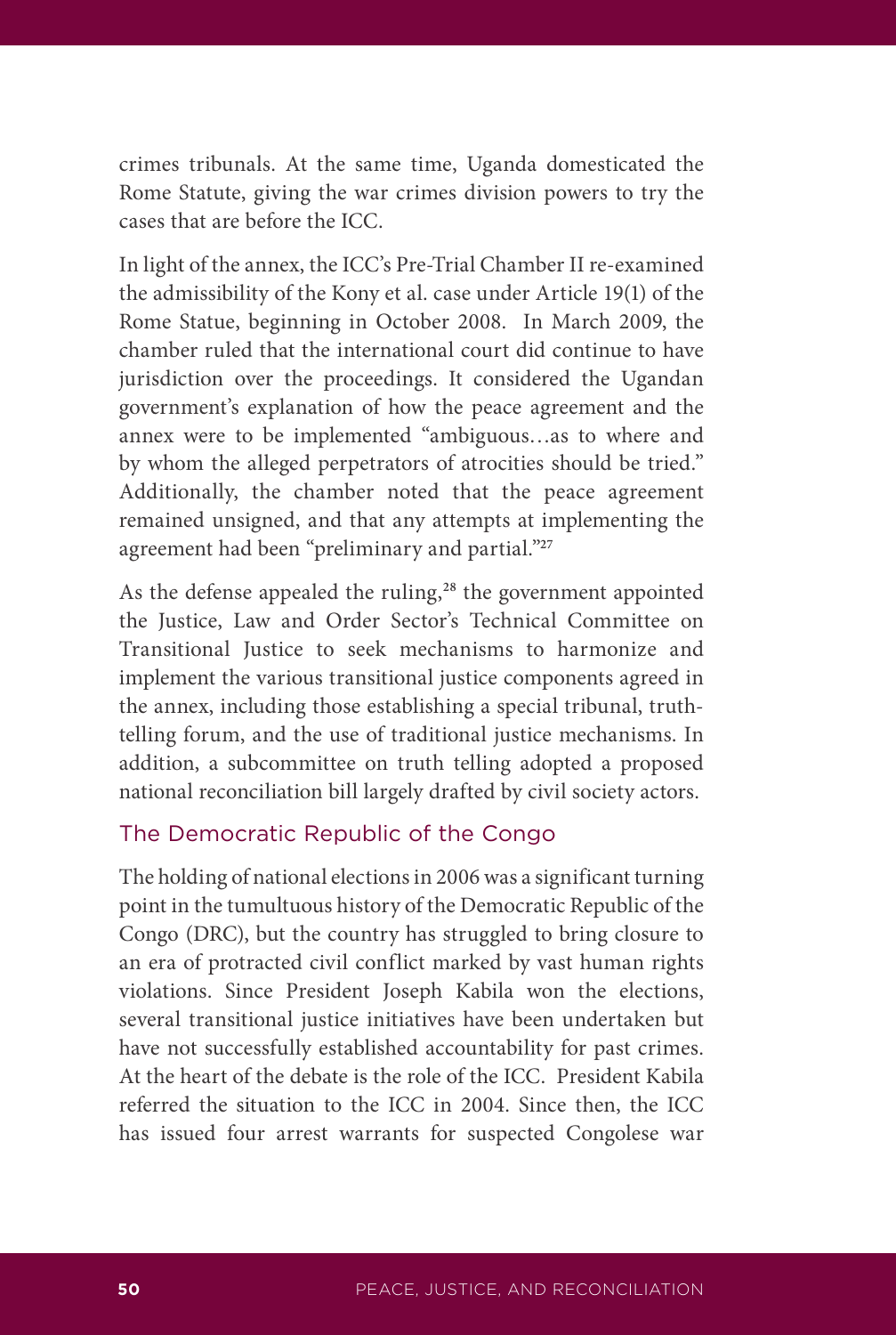criminals, mainly in the Ituri district of the DRC, and three have been arrested and transferred to The Hague:**<sup>29</sup>**

- Thomas Lubanga Dyilo, alleged leader of the *Union des patriotes congolais* (UPC) and commander-in-chief of its military wing, the *Forces patriotiques pour la libération du Congo* (FPLC). The prosecutor accused Lubanga of conscripting and enlisting child soldiers from September 2002 to August 2003. Lubanga was transferred to ICC custody in 2006. His was the first case before the ICC. In 2008, the court stopped proceedings against Lubanga, citing the prosecutor's failure to turn over potentially exculpatory materials to the defense. The matter was resolved, but the trial continued to pose challenges to the ICC.**<sup>30</sup>**
- Germain Katanga, alleged commander of the *Force de résistance patriotique en Ituri* (FRPI). The ICC charged Katanga with multiple counts of war crimes and crimes against humanity. Katanga has been in ICC custody since 2007. In June 2009, the court's Trial Chamber III dismissed the argument by Katanga's defense that his case was inadmissible because of failure to respect the principle of complementarity. The judge explained that the DRC referred the case to the court under the complementarity provision.
- Mathieu Ngudjolo Chui, alleged former leader of the *Front national intégrationiste* (FNI) and a colonel in the DRC's national army (FARDC). The ICC charged Ngudjolo with multiple counts of war crimes and crimes against humanity in Ituri. Ngudjolo was transferred to ICC custody in February 2008. The ICC has joined Ngudjolo's case with that of Germain Katanga. Their trial was marred by postponement and procedural delays.**<sup>31</sup>**
- Bosco Ntaganda, alleged former deputy chief of the general staff of the FPLC and alleged current chief of staff of the *Congrès national pour la défense du peuple* (CNDP). The ICC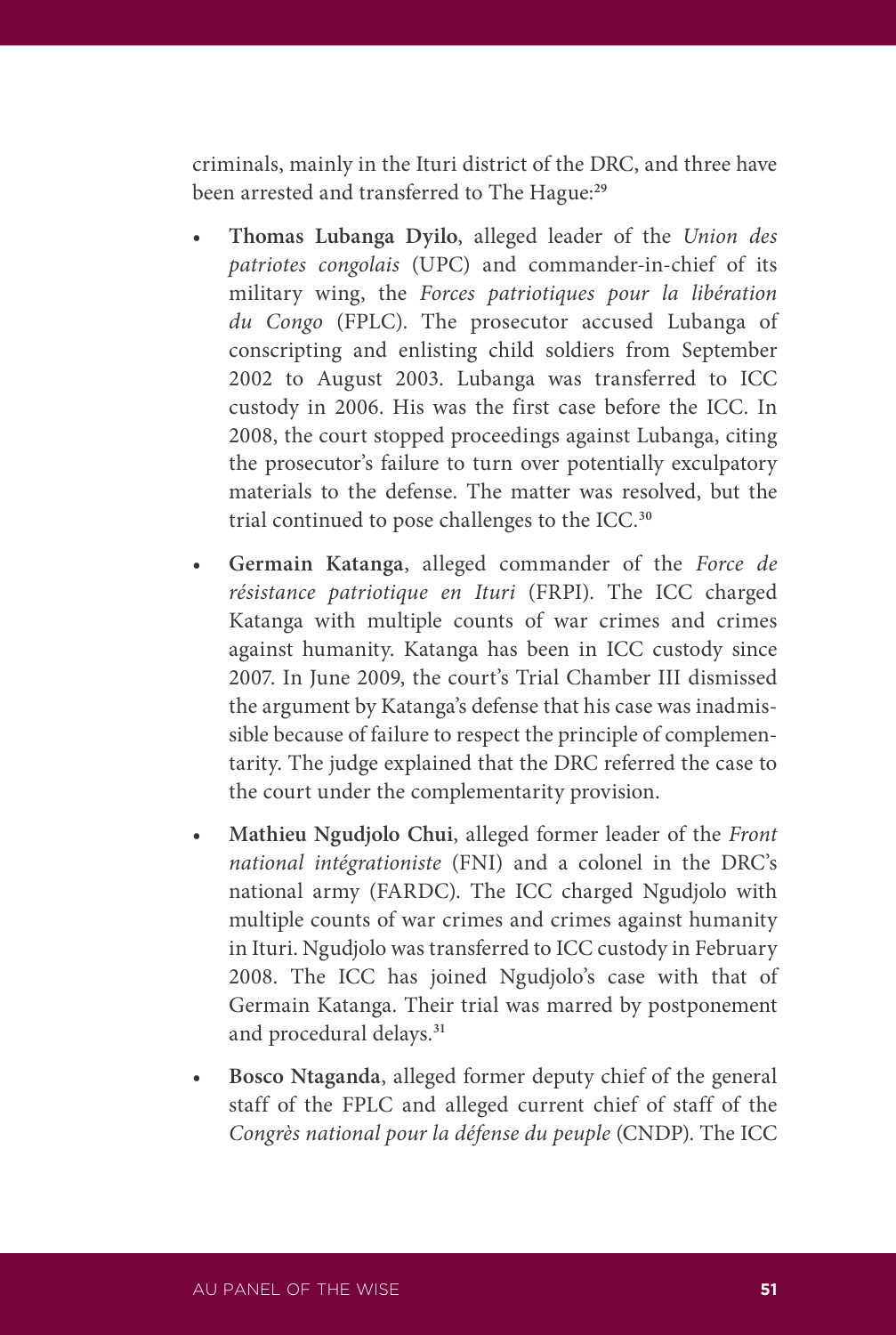unsealed an arrest warrant for Ntaganda on charges focusing on the recruitment of child soldiers. Ntaganda remains at large. He was appointed as military commander of the joint military operations in eastern DRC, and in February 2009 a circular was issued to the Office of the Military Prosecutor ordering that no prosecution or investigation should be pursued against any CNDP member and that all current investigations against the group be suspended.**<sup>32</sup>**

As in Uganda, some have questioned the one-sided nature of the ICC's indictments in the DRC. In addition, it remains to be seen how the court's prosecutions interact with various national accountability processes that are also unfolding. At the national level, several trials for serious international crimes have been brought before the military justice system, resulting in convictions and orders to pay damages to the victims. However, most of those convicted have escaped from jail, and no victim has received payment. In these instances, the military courts invoked and applied the Rome Statute—notably referring to the jurisdiction of the ICC—in the absence of proper integration of the latter within the Congolese legal framework. While the military courts claimed primacy over the international treaty ratified by the Congolese government, they have limited knowledge of international criminal law. In all instances in which the Rome Statute was applied, international organizations (e.g., *Avocats sans frontières*) and the United Nations Mission in Congo (MONUC) substantially assisted the proceedings. That said, implementing elements of the Rome Statute within the Congolese legal system may ensure that Congolese magistrates are trained in international criminal law and could enable civilian courts to be seized on the subject matter of the ICC, which falls under the exclusive jurisdiction of military courts.

Alongside this, mention should be made of the work of the Congolese Truth and Reconciliation Commission (TRC), which envisioned a truth-for-amnesty process akin to that of South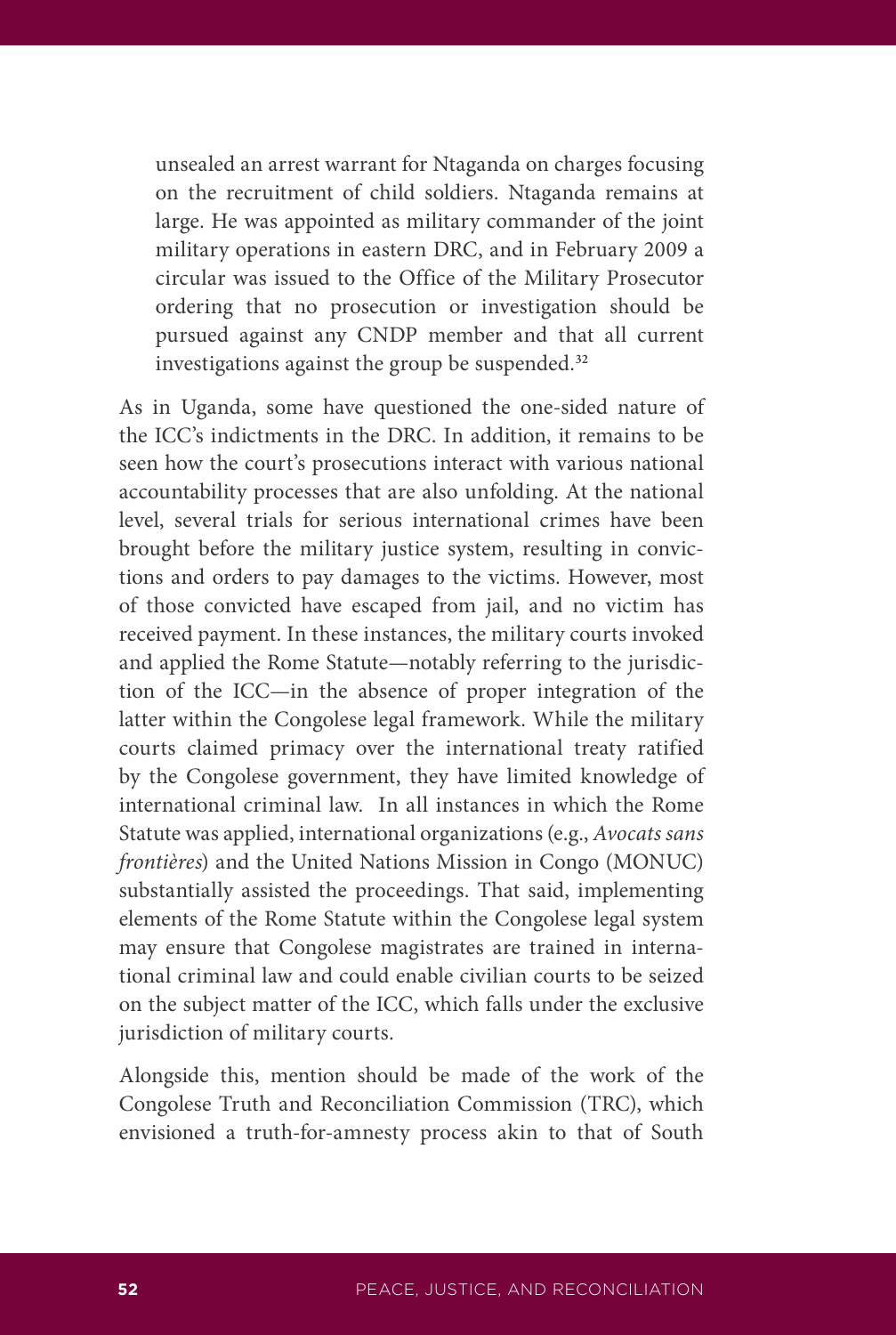Africa's process. Its mandate called for commissioners from all four factions to the December 2002 power-sharing agreement, including former armed belligerents. However, the TRC's mandate was too vast, appropriate rules were not adopted, and no investigations of human rights violations took place. In May 2009, the Congolese Parliament passed an amnesty law for limited use in connection with acts of war and insurrection committed by Congolese in North and South Kivu between June 2003 and May 2009. The law is the outcome of various efforts to bring an end to fighting in this region of the DRC. It does not offer amnesty to those accused of war crimes.

## The Central African Republic

The Central African Republic (CAR) referred the situation of crimes in CAR territory to the ICC in July 2005, but formal investigations did not begin until May 2007. These investigations concerned the atrocities committed by government and rebel forces from October 2002 to March 2003 that precipitated the coup against then President Ange-Félix Patassé. Jean-Pierre Bemba Gombo, a former vice president and rebel leader in the DRC, allegedly assisted Patassé and allegedly committed war crimes and crimes against humanity. In a major move in May 2008, Bemba was arrested in Belgium on an ICC arrest warrant charging him with war crimes, including rape, torture, and murder, as well as crimes against humanity committed in the CAR. Arrested on a visit to Belgium, Bemba was later transferred to The Hague. The CAR government used the provisions contained in Article 16 of the Rome Statute, which allows the UN Security Council to suspend the action of the court, and asked the Security Council to suspend the ICC's investigations of crimes that may have been committed by its troops in the CAR. In a letter to the UN Secretary-General, the government also insisted that the ICC's intervention was not necessary because the country's justice system was capable of pursuing national prosecutions for international crimes and that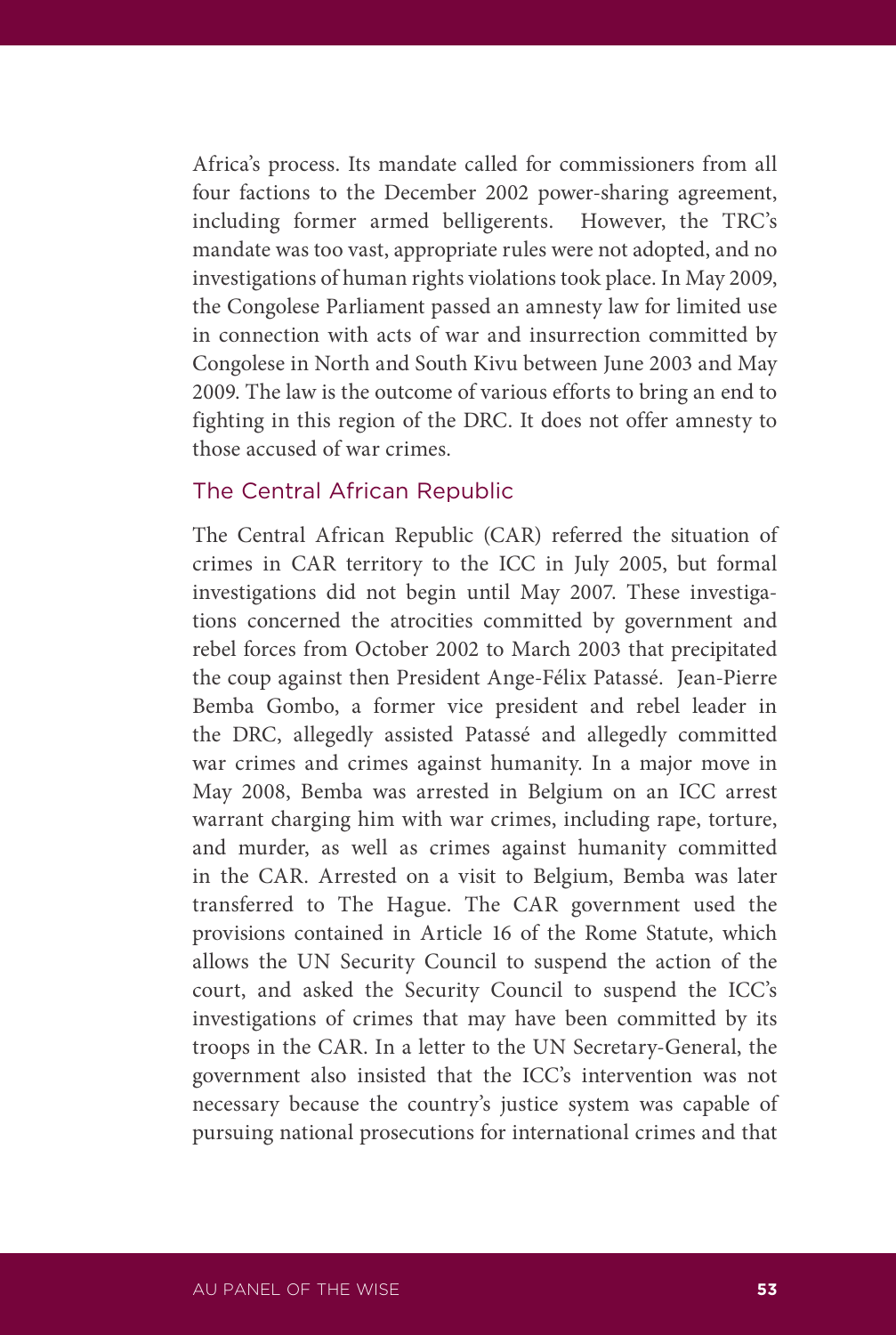the process of national reconciliation was underway. In October 2008, the government promulgated an amnesty law that excluded international crimes as defined by the ICC but granted extensive amnesty for some serious crimes. In addition, the recommendations from a national dialogue forum held in December 2008 called for the establishment of a truth and reconciliation commission. Although the ICC's involvement may have triggered the start of domestic processes to address impunity, there have been concerns that the invocation of truth commissions and reparation measures to compensate victims serve to avoid confronting criminal accountability.

The case of the CAR may, however, pave the way for a groundbreaking move by the ICC. The prosecution of Bemba for crimes committed by his Congolese militia forces in the CAR marked the ICC's first formal recognition of the regional nature of African conflicts.**<sup>33</sup>** Bemba's arrest for human rights crimes committed in a neighboring country raises some challenging issues about how transitional justice mechanisms can address the complex regional conflicts in Central Africa and the Great Lakes region, where several leaders have been implicated in atrocities committed by their armies. Since Africa's conflicts are rarely confined within national boundaries, the case of the CAR is instructive in sending an important message about the need to ensure that accountability efforts include the culpability of neighboring states in conflicts. In addition to the indictment of Charles Taylor by the Special Court for Sierra Leone, Bemba's indictment provides another legal innovation in the fight against impunity.**<sup>34</sup>**

### Sudan

Unlike previous ICC interventions in Africa, the situation in Darfur was referred to the ICC by the UN Security Council under Resolution 1593 of March 2005. The basis of that referral was the findings of the January 2005 UN International Commission of Inquiry into Darfur, which concluded that the crimes committed by the government and its militia, the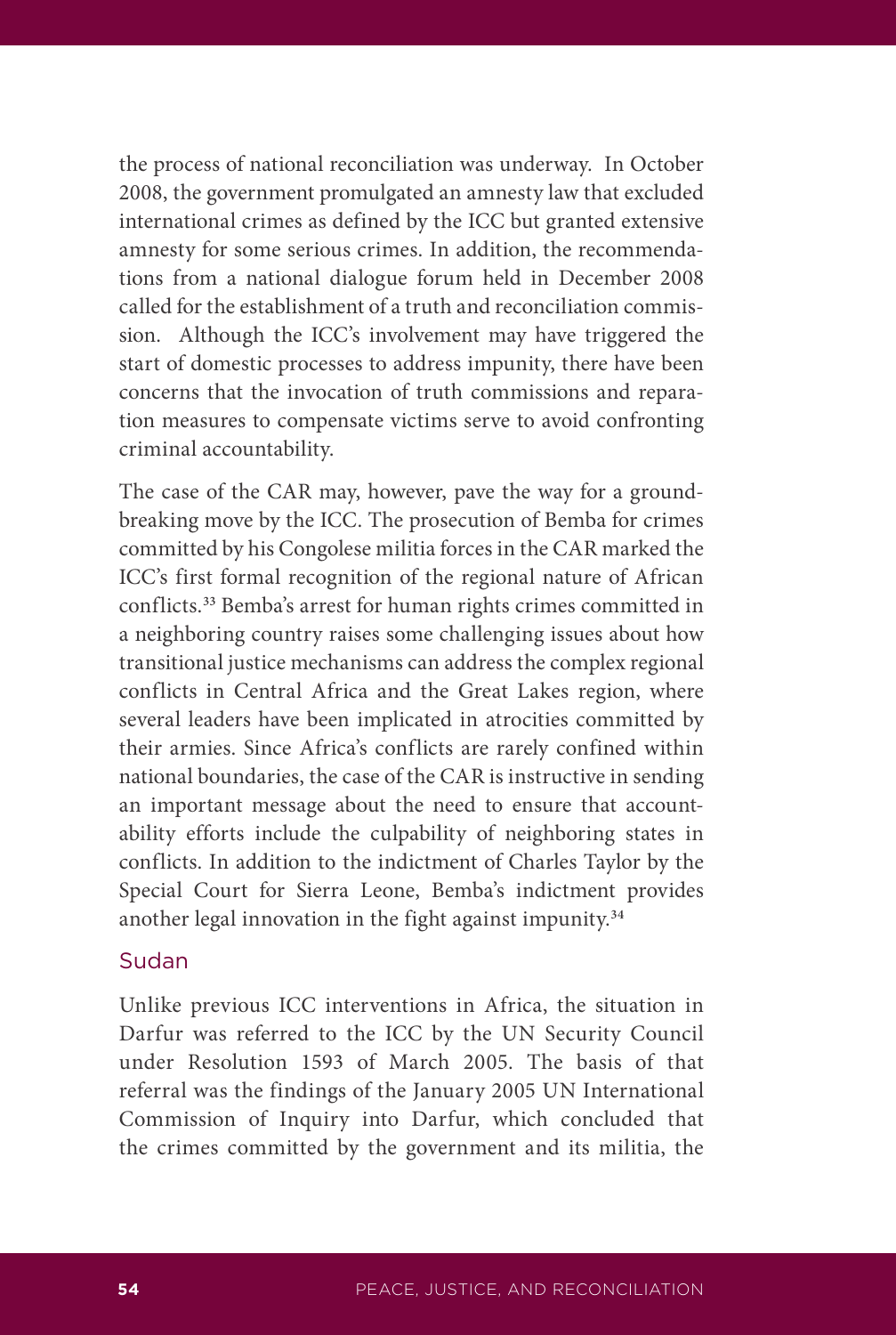Janjaweed, did amount to "violations of international human rights and humanitarian law" and that some of the crimes "very likely to amount to war crimes" and "crimes against humanity."**<sup>35</sup>** In May 2007, the ICC issued arrest warrants for Ahmad Haroun and Ali Mohammed Ali Abd-al-Rahman (Ali Kushayb), individuals who were engaged in the Darfur conflict in key positions. Although the government has failed to arrest Haroun, it arrested Kushayb—the Janjaweed militia leader—in 2009 on charges of war crimes and promised to prosecute him domestically.**<sup>36</sup>**

The Sudanese government's limited cooperation with the ICC ended in early 2007, as Khartoum challenged the jurisdiction of the ICC on the grounds of sovereignty. The Sudanese government argued that its domestic judiciary was capable of handling prosecutions of crimes committed in Darfur. To counter the ICC, the government came up with efforts to address impunity in Sudan, including commissions of inquiry, courts, and special prosecutors. For example on June 6, 2005, the government announced the creation of a Special Criminal Court on Events in Darfur. Similarly, the government appointed a prosecutor general for Darfur in August of 2008, who committed himself to re-examining previously blocked cases. Critics have questioned the credibility of these national initiatives, arguing that the judiciary has limited independence and the numerous immunity provisions have impeded the prosecution of members of security agencies for serious crimes.**<sup>37</sup>**

Most of the controversy in the Darfur case has centered on the indictment of Sudan's President Omar al-Bashir. In June 2008 the ICC prosecutor applied for an arrest warrant for the president, and in March 2009 the Pre-Trial Chamber of the ICC issued an arrest warrant for him. The prosecutor initially charged Bashir with war crimes, crimes against humanity, and genocide in Darfur. The court upheld the first two charges, but rejected the charge of genocide. In July 2010, however, the ICC's Pre-Trial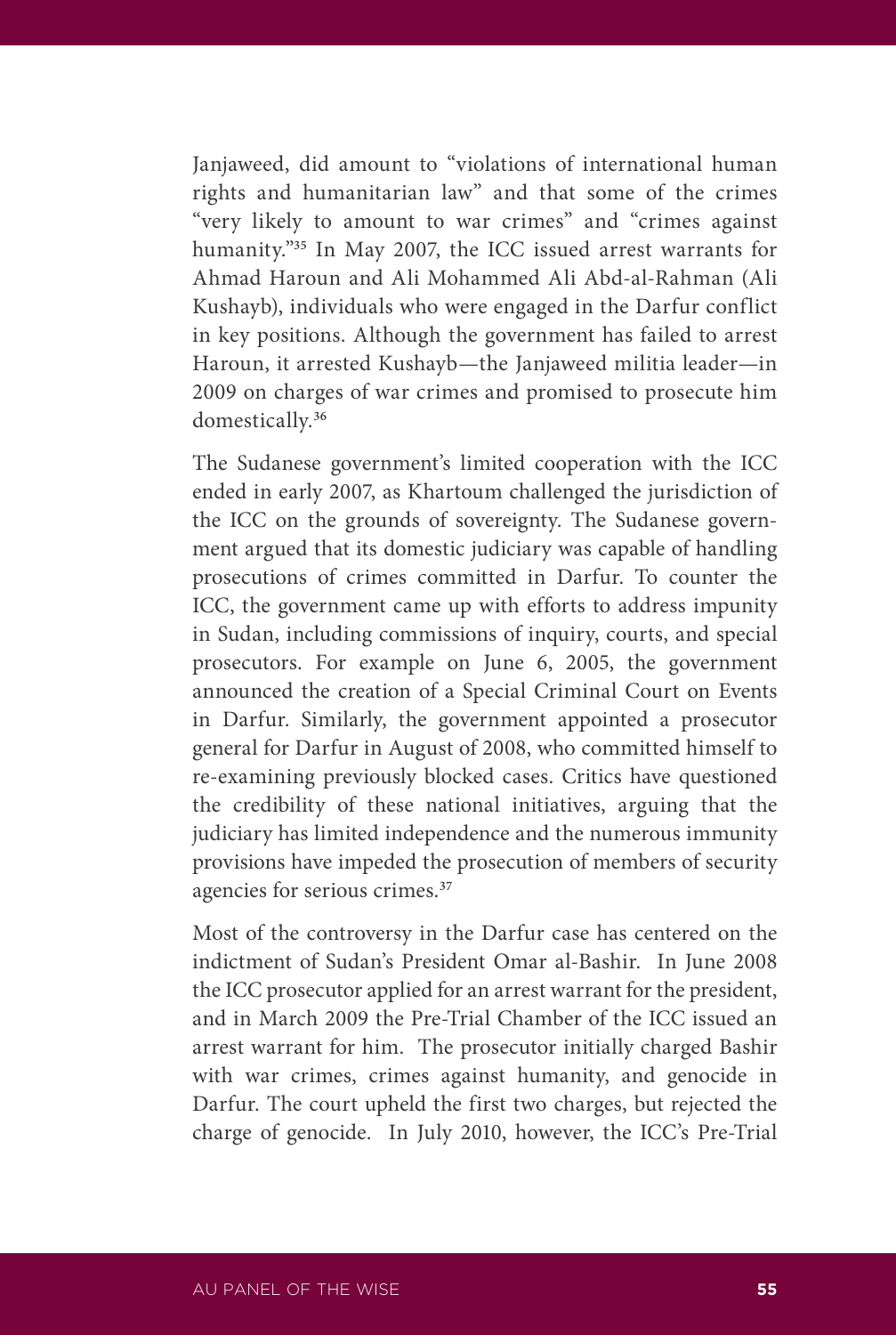Chamber issued a second arrest warrant for President Bashir for the crime of genocide. The chamber argued that there were reasonable grounds to believe that he is responsible for three counts of genocide committed against the Fur, Masalit, and Zaghawa ethnic groups, including killing, causing serious bodily harm, and deliberately inflicting conditions of life calculated to bring about the physical destruction, in whole or in part, of a particular group.

Several critics have challenged the decision of the ICC. They highlight the conflicting goals of pursuing peace and justice, raise questions about whether justice should be pursued at all costs, and articulate concerns that the arrest warrant poses risks for the fragile peace and security in Sudan. While the ICC prosecutor's mandate is to pursue justice for serious international crimes, the prosecutor is also supposed to consider the interests of victims when bringing a prosecution. Critics therefore argue that the prosecutor could have delayed the arrest warrant until a later date, or simply not have issued one, as he has done in other situations rather than further exacerbate the heightened state of insecurity and uncertainty in Darfur.

After the prosecutor requested an arrest warrant for Bashir, the AU Peace and Security Council issued a communiqué reiterating its commitment to "combating impunity," stating its concern with the "double standard" and "misuse of indictments against African leaders," and expressing its conviction that the arrest warrant "could seriously undermine the ongoing efforts at facilitating the early resolution of the conflict in Darfur and the promotion of a long-lasting peace."**<sup>38</sup>** The communiqué requested that the UN Security Council invoke Article 16 of the Rome Statute that grants the Security Council the power to suspend an indictment for up to one year. The AU Peace and Security Council argued that such a move was necessary because under "the current circumstances, a prosecution may not be in the interest of victims and justice," or peace.**39** Following issuance of the arrest warrant, the Peace and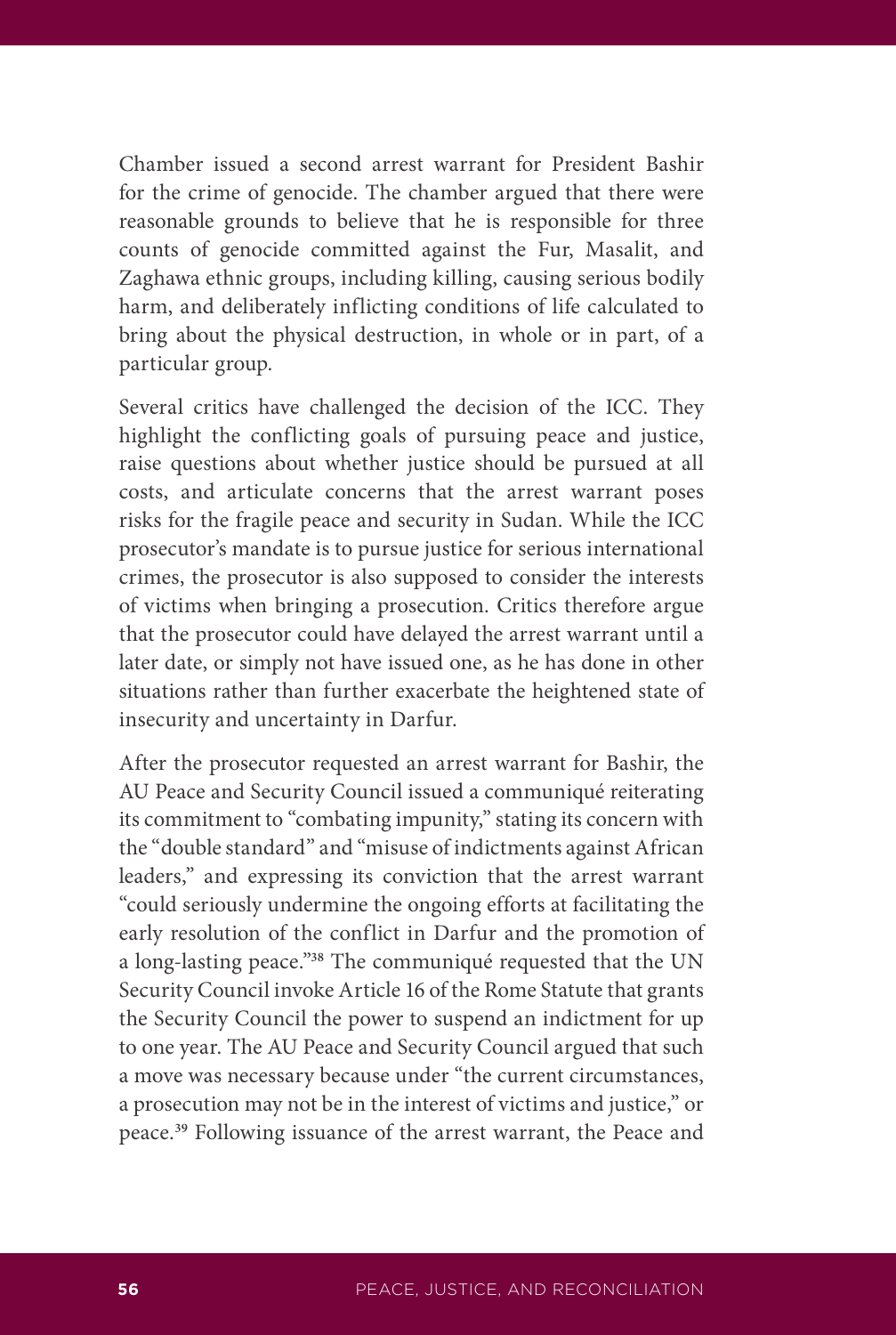Security Council released another communiqué regretting the decision, urging Sudan to exercise restraint, appealing once again to the UN Security Council to defer the prosecution, and urging it to give the situation the serious attention it deserved.**<sup>40</sup>**

The prospects of arresting and transferring President Bashir to The Hague are remote. With no enforcement powers of its own, the ICC is dependent on states parties to the Rome Statute to arrest him if he steps on their territory. Two states parties—Chad and Kenya—have already received President Bashir without taking action.

Nonetheless, the indictment has drawn attention to debates about the importance of peace and justice working in tandem. When the UN Security Council referred the Darfur case to the ICC in 2005, it recognized that lasting peace requires justice and that any comprehensive solution in Darfur must entail justice. The indictment also propelled the AU to craft responses to the abuse of human rights. For instance, after the application request for Bashir's arrest by the ICC prosecutor in July 2008, the AU created a High-Level Panel on Darfur (AUPD) chaired by former South African president Thabo Mbeki. The establishment of the panel underscored the AU's determination to map out alternative approaches and responses to the ICC on Sudan. In the July 2008 AU Peace and Security Council communiqué establishing the AUPD, the AU called on the UN Security Council to defer the ICC's proceedings for twelve months under Article 16 of the Rome Statute. The Peace and Security Council urged the AUPD to examine the situation in Sudan and submit recommendations to the council on effective and comprehensive means to address issues of accountability and combat impunity on the one hand, and promote reconciliation and healing, on the other. It also called upon "the Sudanese parties to ensure that issues of impunity, accountability, and reconciliation and healing are appropriately addressed during the negotiations aimed at reaching a comprehensive peace agreement." Recognizing the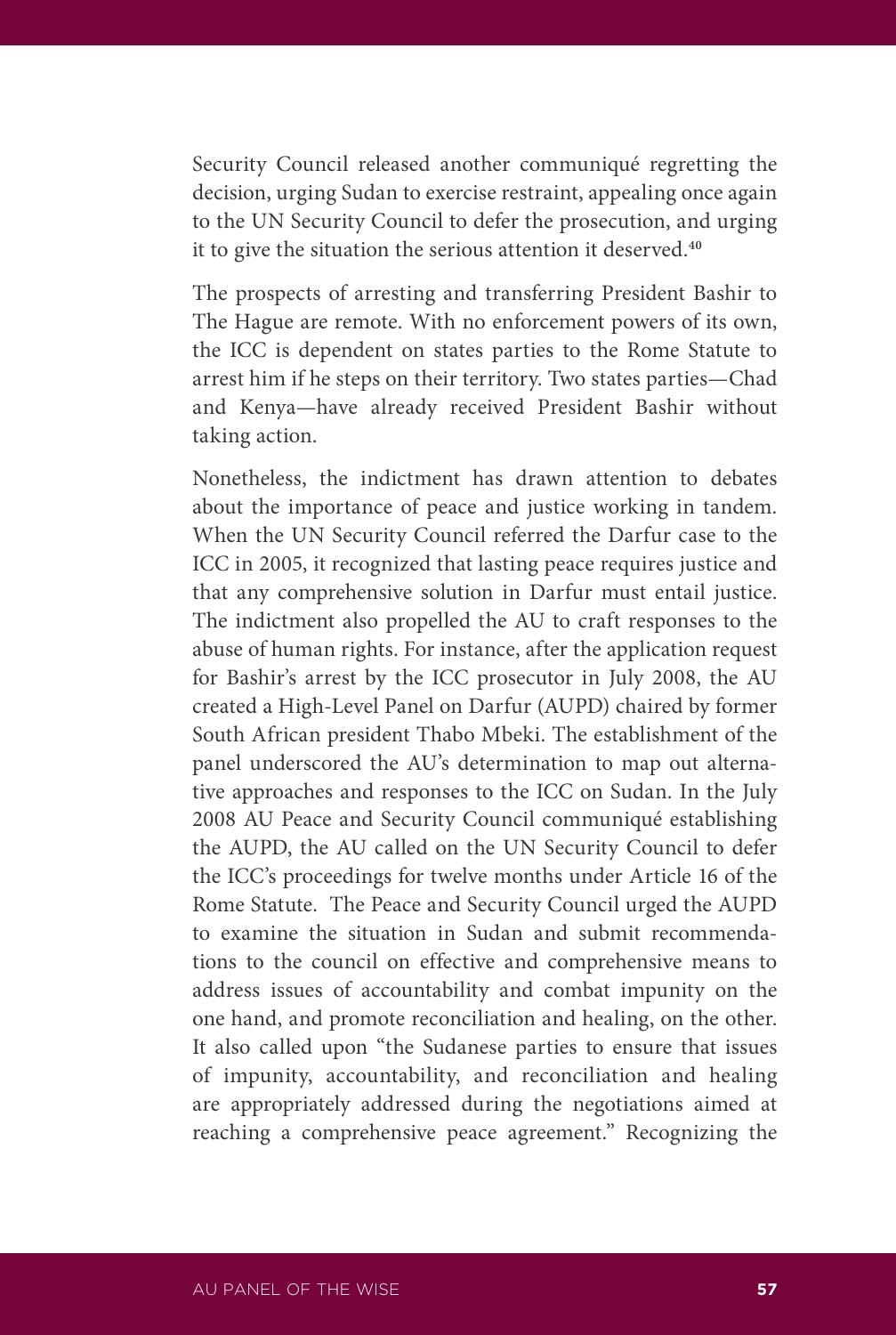ICC's principle of complementarity, it also urged the Sudanese government "to take immediate and concrete steps to investigate human rights violations in Darfur and bring to justice their perpetrators and to keep the AU fully and continuously informed of progress made in this respect."**<sup>41</sup>**

The formation of the AUPD underscored Africa's determination to seek a balance between justice and peace. In attempting to straddle the polarization occasioned by the ICC process, the formation also sought to forge a position that recognized the need to address concerns about human rights violations in Darfur and Sudanese complaints about the overreaching arm of international justice. In the midst of the AUPD's deliberations and hearings, the AU heads of state and government reached a decision in July 2009 urging member states not to cooperate with the ICC, "pursuant to the provisions of Article 98 of the Rome Statute of the ICC relating to immunities, for the arrest and surrender of President Bashir."**<sup>42</sup>** The decision, which came after the July 2009 AU Summit in Sirte, Libya, created further tensions between Africa and the ICC.

The AUPD submitted its report in October 2009, which recommended balancing the need for justice, peace, and reconciliation in Darfur through the establishment of a hybrid court constituted by Sudanese and non-Sudanese judges and legal experts to deal with the most serious crimes. In addition, it recommended the introduction of legislation to remove all immunities of state actors suspected to have committed crimes in Darfur and the establishment of a truth, justice, and reconciliation commission to promote truth telling and suitable acts of reconciliation, and to grant pardons where appropriate. In endorsing the recommendations of the AUPD at its meeting in Abuja in October 2009, the Peace and Security Council reaffirmed the AU's commitment to combating impunity, condemned human rights violations in Darfur, and reiterated its call for the deferral of the ICC's indictment against President Bashir in the interest of peace, justice, and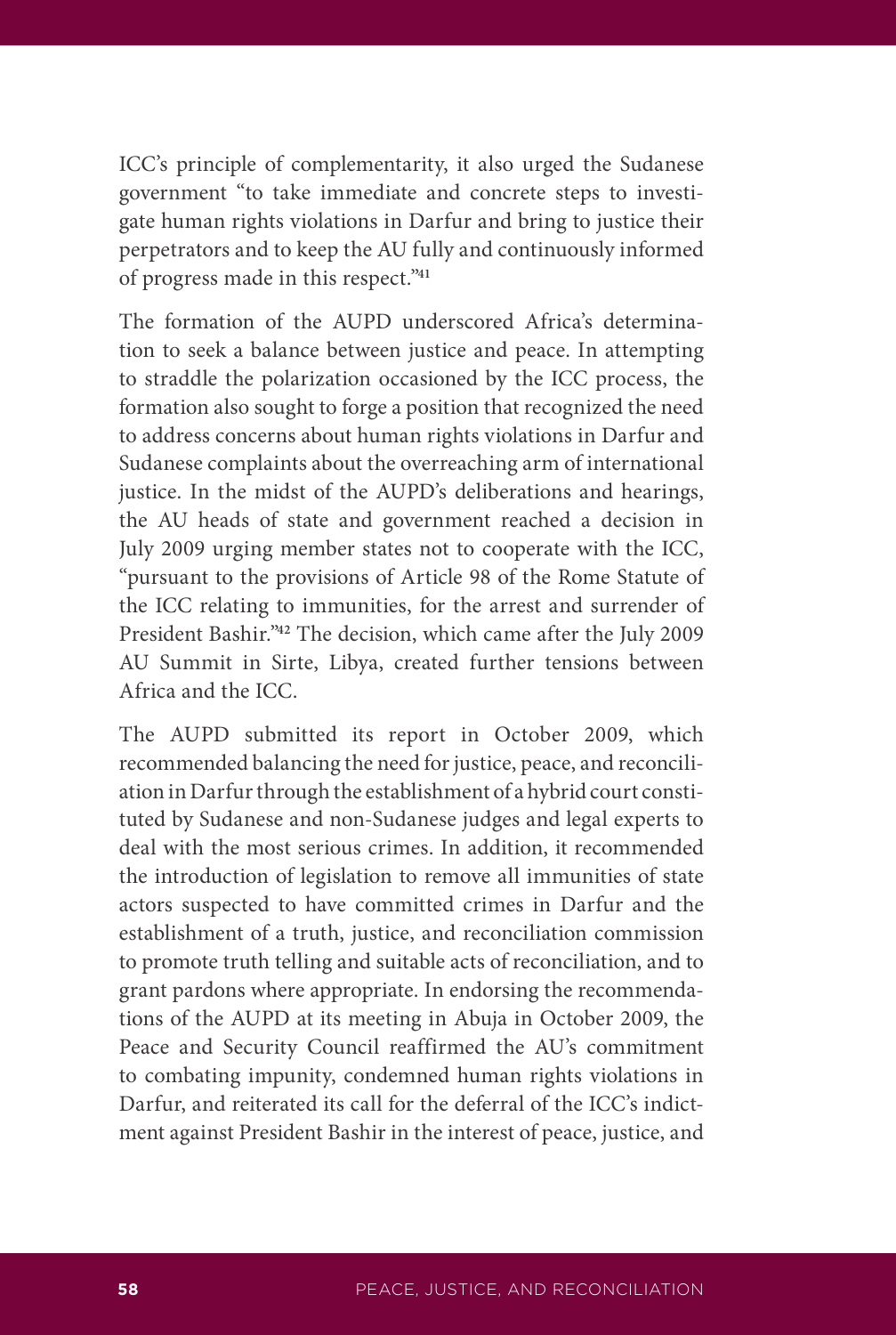reconciliation. Ultimately, as the AUPD's chair, Thabo Mbeki, observed: "Whatever the ICC might have done does not absolve Sudan from acting on crimes that might have been committed. So it is still the responsibility of the Sudanese state to act on those matters."**<sup>43</sup>** The panel's report is now an official AU policy toward Sudan. At the same time, the panel was renamed the AU High-level Implementation Panel with a mandate to facilitate the implementation of its recommendations.

At a 2009 meeting on the role of the ICC in Africa, African states parties to the Rome Statute proposed a number of measures that, if properly implemented, would consolidate efforts since the 2000 Constitutive Act to end impunity on the continent. These measures included continued "commitment of AU Member States to combating impunity…in conformity with the Constitutive Act of the African Union,"**<sup>44</sup>** as well as the following recommendations:

- Concurrence with the AU Assembly that the AU Commission "examine the implications of the [African] Court [on Human and Peoples' Rights], being empowered to try serious crimes of international concern such as genocide, crimes against humanity and war crimes, which would be complementary to national jurisdiction and processes."
- The initiation of "programmes of cooperation and capacity building to enhance the capacity of legal personnel in their respective countries regarding the drafting and security of model legislation dealing with serious crimes of international concern, training of members of the police and the judiciary, and the strengthening of cooperation amongst judicial and investigative agencies."**<sup>45</sup>**

Both proposals need to be properly examined as they provoke an important conversation on complementarity. The ICC's Rome Statute is premised on the understanding that the court is a court of last resort and will only step in when national authorities are unable or unwilling genuinely to investigate and prosecute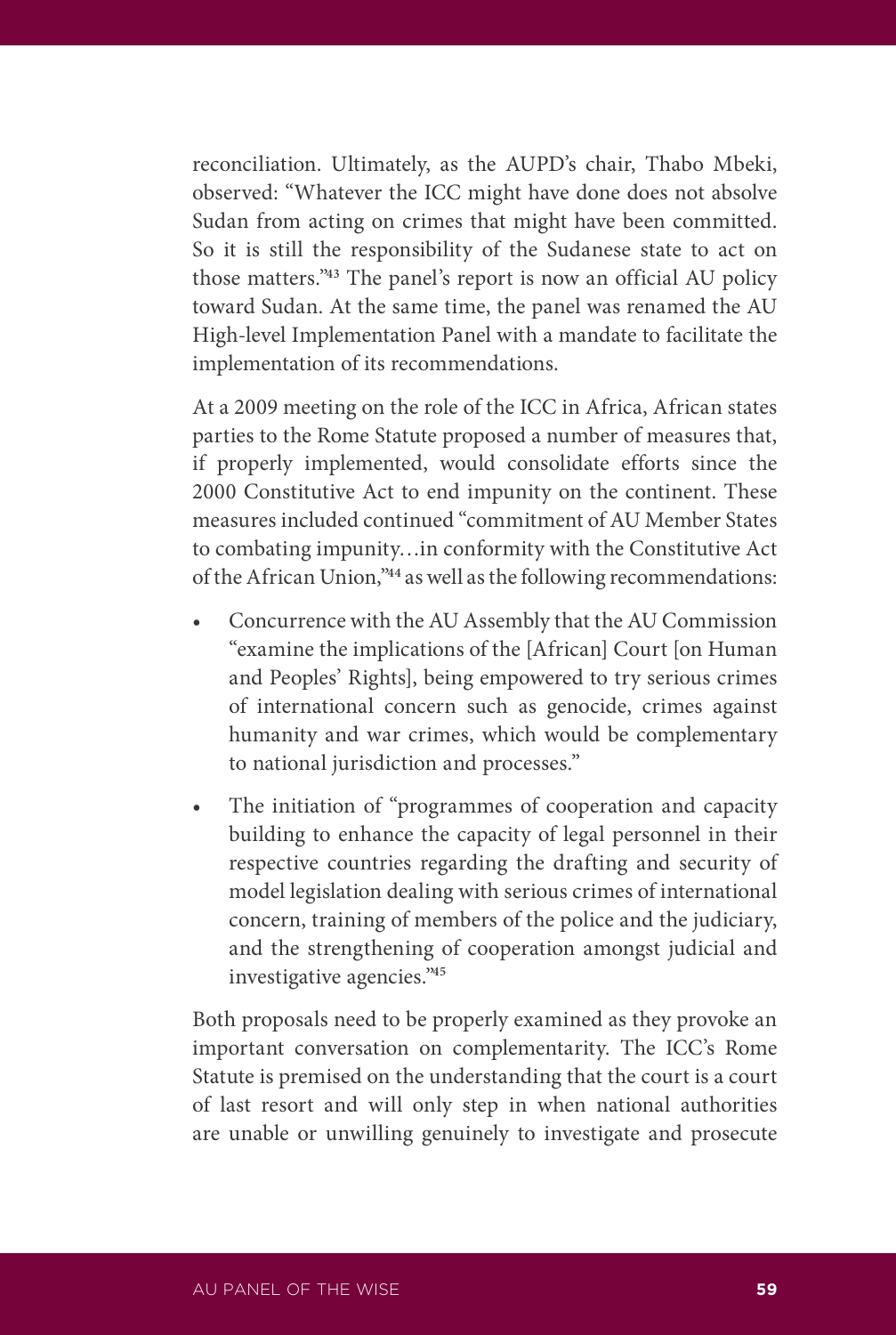mass atrocities—i.e., the principle of complementarity.**<sup>46</sup>** The onus is therefore on national criminal jurisdictions to initiate investigations and prosecutions. The AU's above proposal to cooperate with its member states to put in place programs aimed at enhancing the capacity of domestic judicial systems to deal with international crimes is in line with the Rome Statute. The AU's proposal therefore offers some possibilities for realizing the principle of complementarity and lends further weight to efforts to strengthen domestic measures for accountability in Africa.

At the July 2010 AU Summit of Heads of States and Governments in Kampala, the AU reiterated its refusal to cooperate with the ICC on Sudan and made further calls for termination of outstanding indictments. The AU summit recognized the need for ICC members to balance AU obligations with obligations under the court's Rome Statute. Echoing its previous requests to the UN Security Council to suspend the ICC indictments against President Bashir, the AU expressed its displeasure with the ICC chief prosecutor's approach and rejected the ICC's request to establish a liaison office at the AU. In addition, in defending Kenya's decision not to arrest President Bashir, the AU Commission urged its members to vote against any UN resolution condemning Kenya and disclosed the steps it had taken to restrict the work of the ICC in Africa.**47**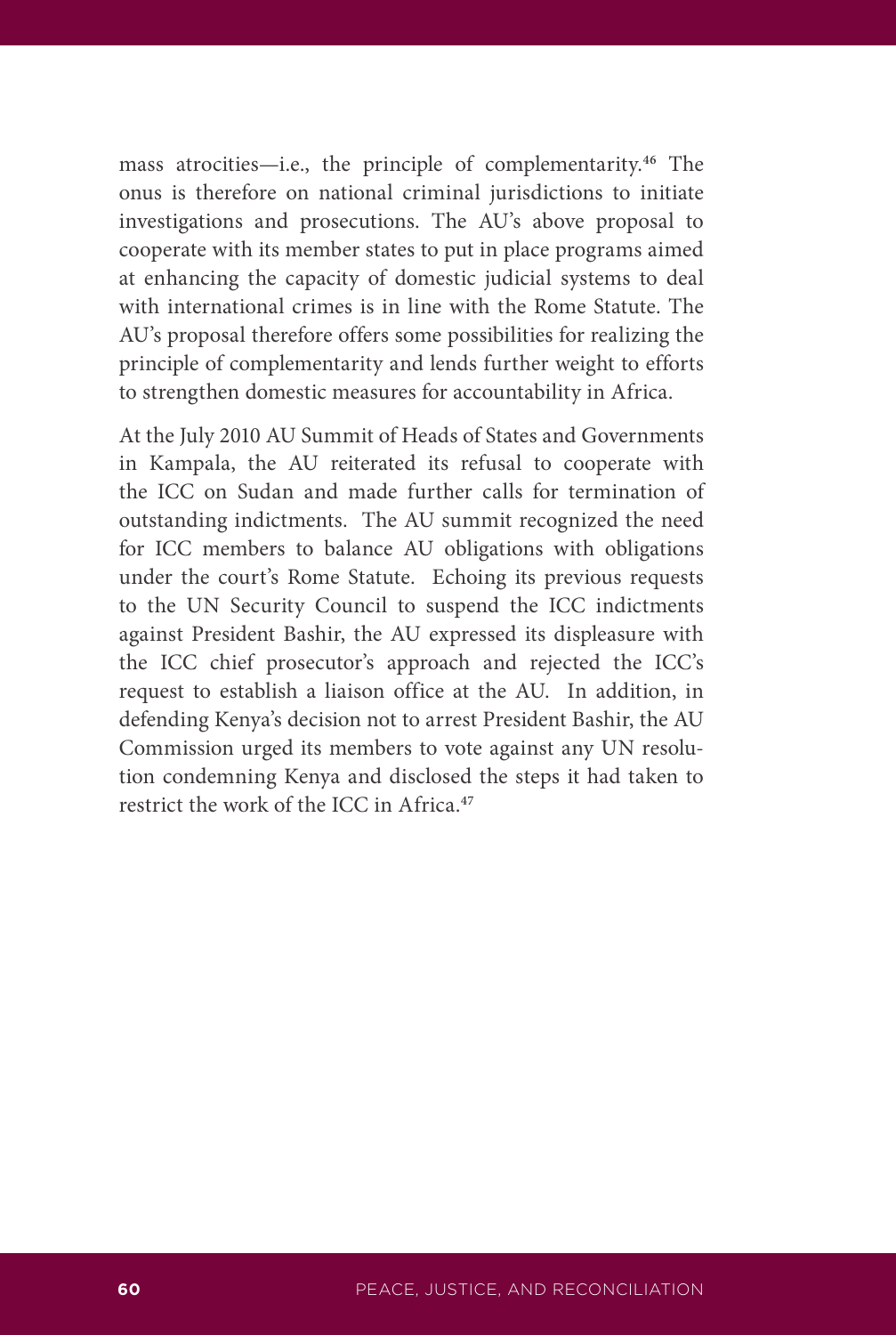## Conclusion and Recommendations

Ending impunity has become a collective international enterprise to promote justice, reduce human suffering, and foster amity within and across societies. Yet, as this report has shown, international instruments to deal with impunity have evolved alongside the gradual diminution of sovereign rights of states, raising profound questions about the locus of action and responsibility that have blurred the traditional division of labor between national and the international actors. Thus, the consensus on fighting impunity has, in part, been stymied by the competing claims about the boundaries between national and international legality, morality, and rights. Despite these tensions, there is a growing realization that solid institutions that undergird justice and reconciliation within the broader framework of democracy and the rule of law are the weapons for fighting impunity across nations. International instruments against impunity have become blunt because of the escalation of atrocities and in circumstances where civil wars have ravaged the institutions of justice and reconciliation.

Afflicted for a long time with wars and violence, Africa has made strident attempts to remedy the culture of impunity at the national, regional, and continental levels. As one of the cornerstones of the AU's principles of democracy, human rights, and the rule of law, the battle against impunity has been enshrined in the organization's charter and the AU Constitutive Act to give moral and political weight to Africa's collective efforts. For the most part, the AU's human rights crusade—reflected in the struggle against impunity—and the quest for justice and reconciliation seek to legitimize various national efforts that have grappled with building democracies, the rule of law, and functional judicial systems with a semblance of impartiality. Equally vital, the AU has embraced declarations against impunity to propagate this norm of justice and reconciliation within its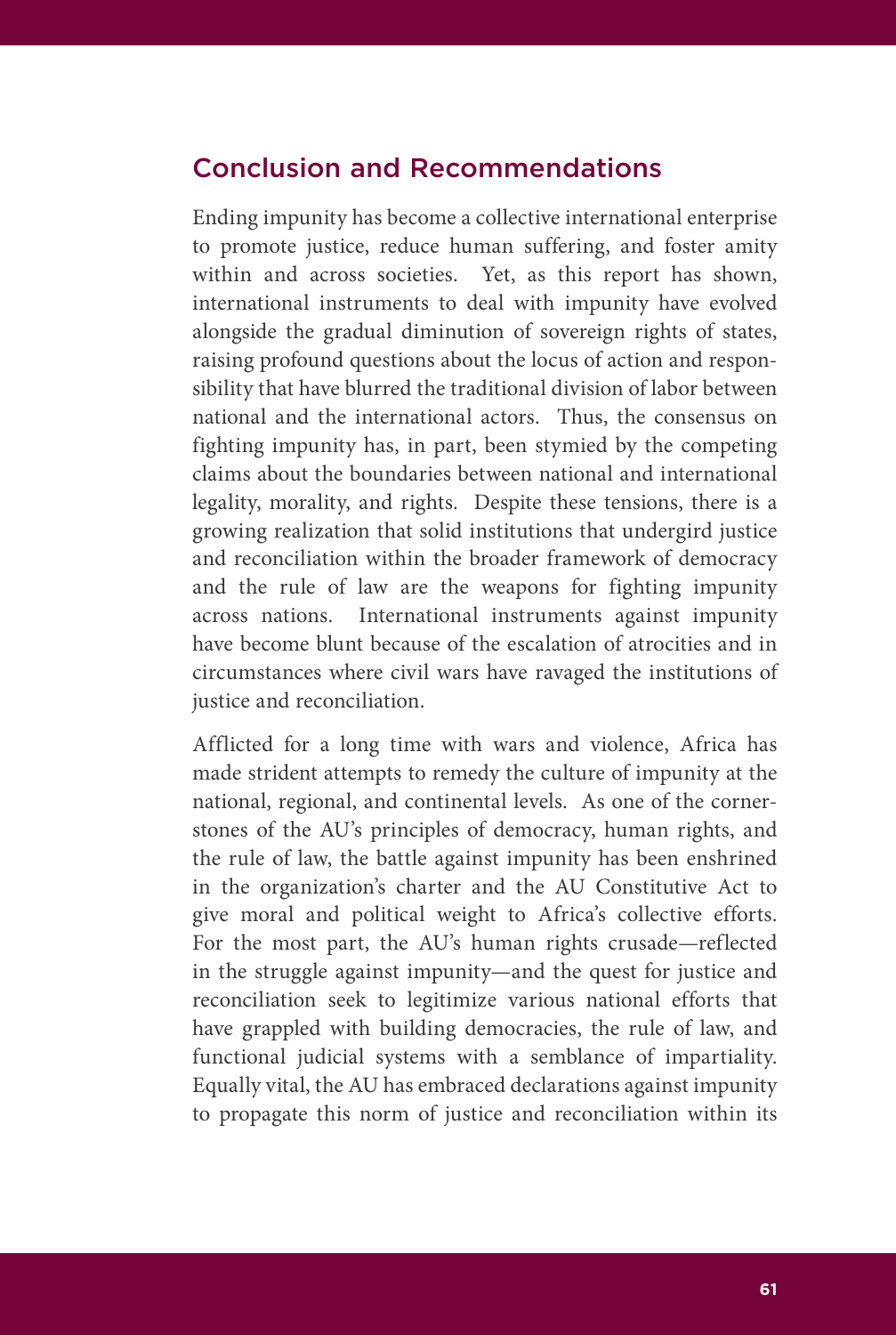multiple institutions and subregional bodies, such as the Regional Economic Communities (RECs).

African experiences of managing impunity via justice and reconciliation reveal the importance of institutional innovations that give prominence to participation, impartiality, and the search for truth and healing. National transitional justice institutions, such as truth and reconciliation commissions, have worked where there is a decisive departure from institutions and practices that underwrite impunity and criminalize organized dissent. Impunity that stems from the absence of the rule of law often impedes reconciliation in the long run precisely by reproducing the conditions that breed violence and injustice.

The challenge in Africa has been to create stable institutions that balance reconciliation with justice in the context of broadening political, social, and economic freedoms. African attempts to deal with justice and reconciliation have reinforced significant principles and norms, in particular the importance of public participation, public hearings, and the restoration of civic trust; the right to the truth and reparations for victims; and the centrality of institutional reforms. Furthermore, these experiences have established some important precedents for the international justice regime. These include the recognition of rape as an instrument of war punishable under international law, the recruitment and use of child soldiers as a criminal offence, "forced marriages" as a crime against humanity, and attacks against peacekeepers as a war crime. If Latin American experiences in the 1980s provided the groundwork for the field of transitional justice, Africa's vast experiences have considerably advanced the field into the twentyfirst century.

For Africa, questions of impunity, justice, and reconciliation have been increasingly mediated by international actors and institutions, some of which are not perceived to be fair, impartial, and just. The emergence of the ICC as the epitome of international legality on impunity has occasioned deep debates about the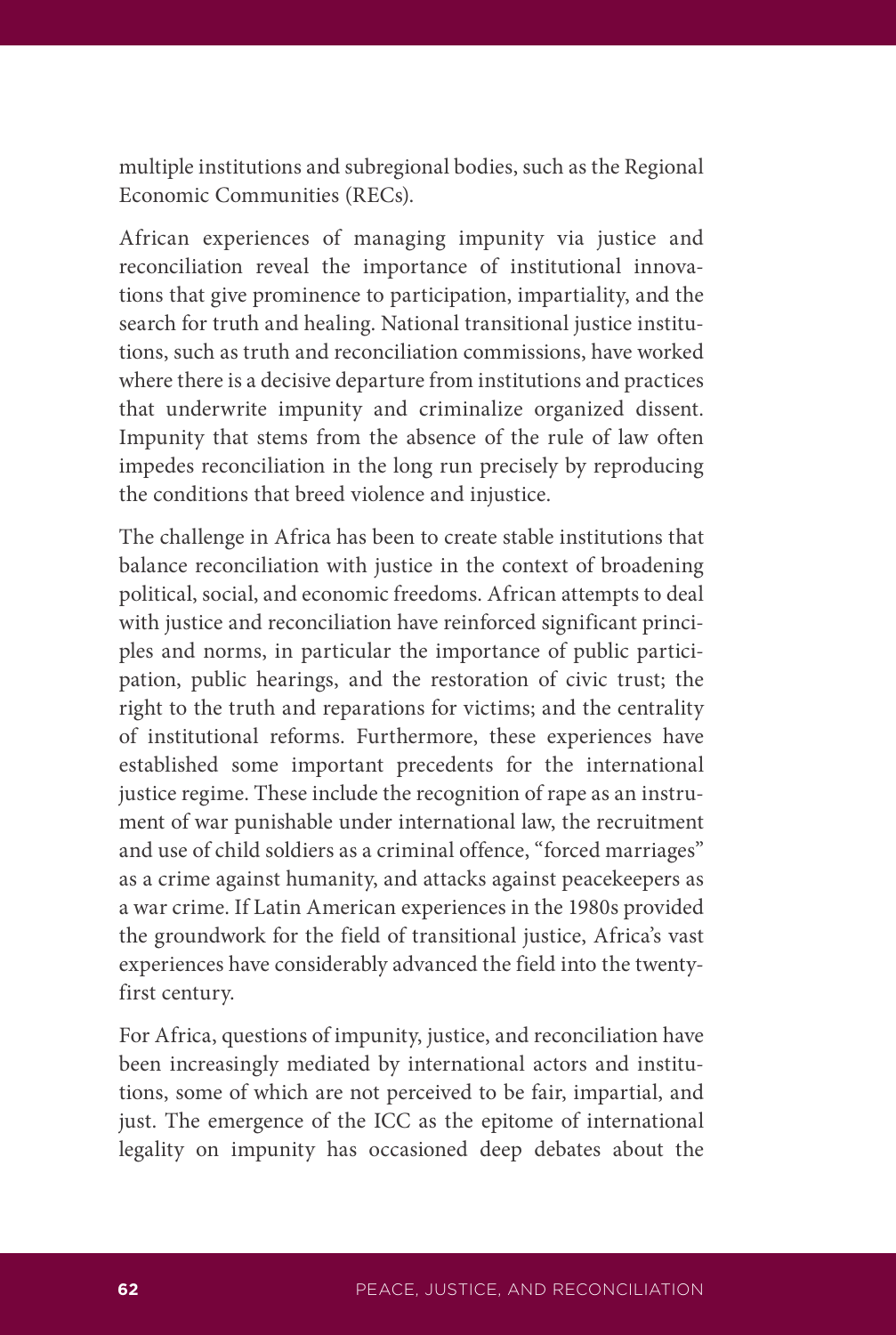prosecution of crimes and atrocities by individuals, irrespective of status and standing. More than thirty African states are signatories to the Rome Statue that created the ICC and some have made efforts to establish enabling legislation to implement its provisions. Although the concerns of some African states about the selective application of international justice will not diminish, there is widespread consensus, especially among the citizens of the continent, on the core underpinnings in the fight against impunity. The results of the ICC's judicial intervention both positive and negative—are reverberating across Africa. The impact of the ICC, under its complementarity clause, has propelled some innovative domestic judicial and non-judicial approaches to dealing with impunity. In the same vein, it is apparent that international justice is at a crossroads in Africa.

To overcome this polarizing debate about international justice in Africa, this report concludes with two sets of recommendations that seek to resolve these tensions; entrench African values in international accountability mechanisms; and harmonize the global search for peace, justice, and reconciliation. The first recommendation relates to the advocacy of the Panel of the Wise and the second to African initiatives for strengthening instruments of justice and reconciliation.

## Recommendation 1: The AU Panel of the Wise should adopt an advocacy role to promote and reinforce guiding principles.

As a major institution in Africa's leadership structures, the Panel of the Wise plays a critical role in promoting wider acceptance of common values and rules that enshrine rule of law, respect for human rights, and the dissemination and domestication of these norms. As such, the panel should

dedicate itself to the ratification and implementation of AU and international agreements that could help strengthen justice in Africa, including the *African Charter on Human*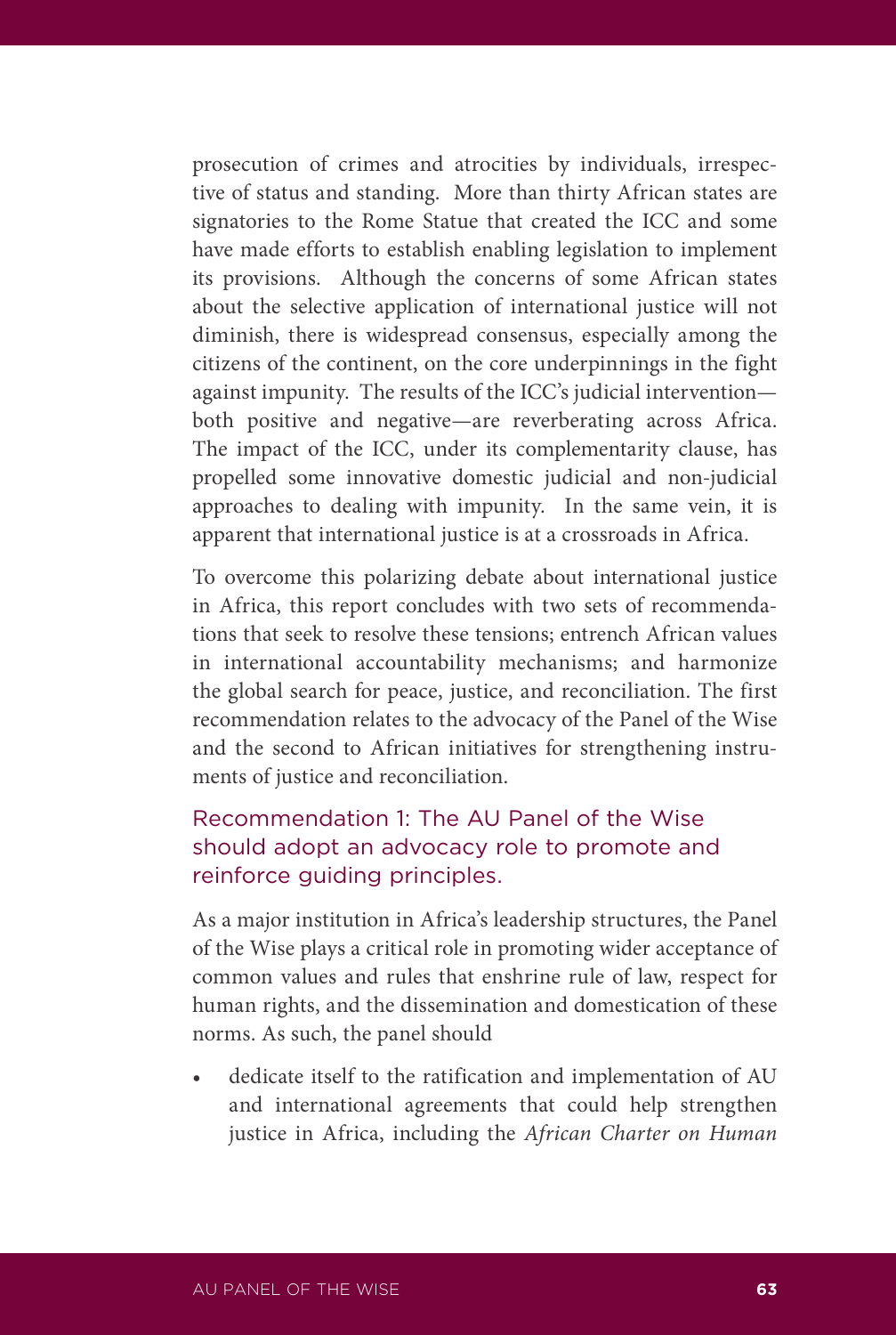*and Peoples' Rights*, its protocol on the rights of women in Africa, and the new African Court on Human and Peoples' Rights;

- ensure mediators and peacemakers throughout Africa are aware of relevant norms and institutions as they set up transitional justice mechanisms;
- advocate for full implementation of existing transitional justice mechanisms in Africa, most of which have yet to have their intended effect;
- monitor transitional justice initiatives across Africa, including tracking the implementation of recommendations from truth commissions and ensuring decisions by courts and tribunals are enforced;
- • work with civil society organizations and legal institutions to guarantee that transitional justice issues are at the center of the new continental legal architecture, with the right to truth, justice, and reparation being indispensible.

The panel will also have a strategic role in mediating between African interests and the concerns of the international community. This role will become significant as more cases of impunity and gross violations of human rights are brought before the ICC.

In this context, the panel may wish to

- work with the Regional Economic Communities (RECs) to sensitize them to the need to provide support to their member states' efforts in combating all forms of impunity;
- be involved in the selection mechanism regarding the participation of NGOs and civil society at large in the process of transitional justice;
- establish mechanisms of consultation with victims' groups;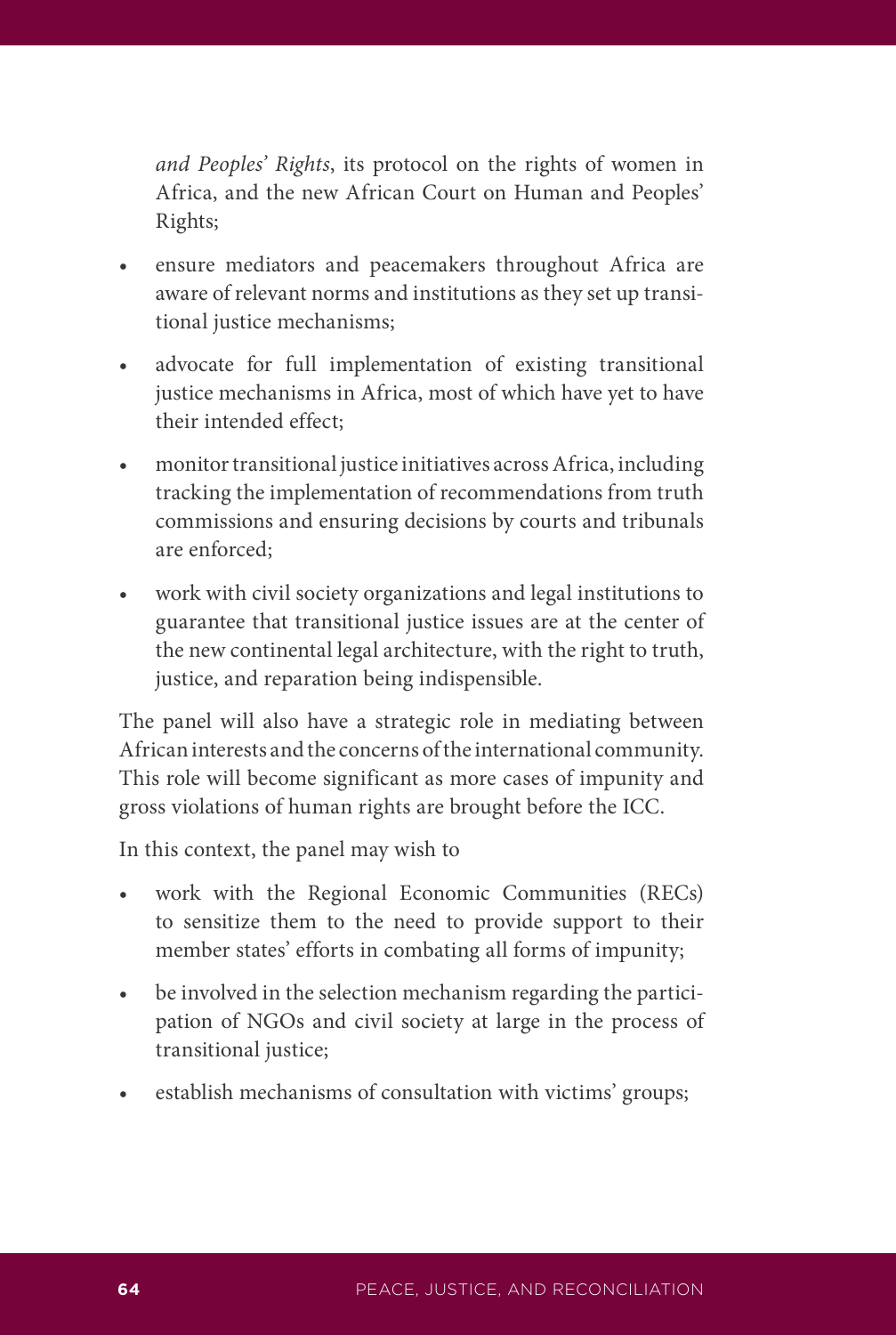- recommend measures to enhance postconflict reconstruction and development activities to better the lives of victims;
- recommend measures for strengthening the capacity of national judicial systems to complement the activities of both traditional and international processes;
- • assist in the articulation of early-warning mechanisms at the continental level and among RECs. Such early-warning mechanisms would identify vulnerabilities in weak states and bring these vulnerabilities to the attention of the AU and relevant authorities in such member states.

## Recommendation 2: The AU should develop a Transitional Justice Policy Framework and strengthen instruments for justice and reconciliation on the continent.

The AU Constitutive Act pledges to fight impunity, but there is a need to draw lessons from the various experiences across Africa in the articulation of a set of common concepts and principles that would guide consensus on continental and subregional instruments. Part of these initiatives would entail exploration of measures to develop and deepen the AU's capacity for assessing the goals and limitations of various accountability measures to respond to impunity. These efforts could culminate in a continental strategic policy framework on transitional justice that balances the imperatives of peace and justice in conflict and postconflict contexts. Such a policy would provide the AU with the occasion to respond appropriately to the difficult dilemmas of balancing the immediate need to secure peace with the longerterm importance of establishing the rule of law and preventing future conflicts. More vital still, it would send an unambiguous message to opponents of justice that the pursuit of justice is an inevitable and necessary element for achieving reconciliation and stability in Africa. Since Africa has been at forefront of innovative experiments around accountability and reconciliation,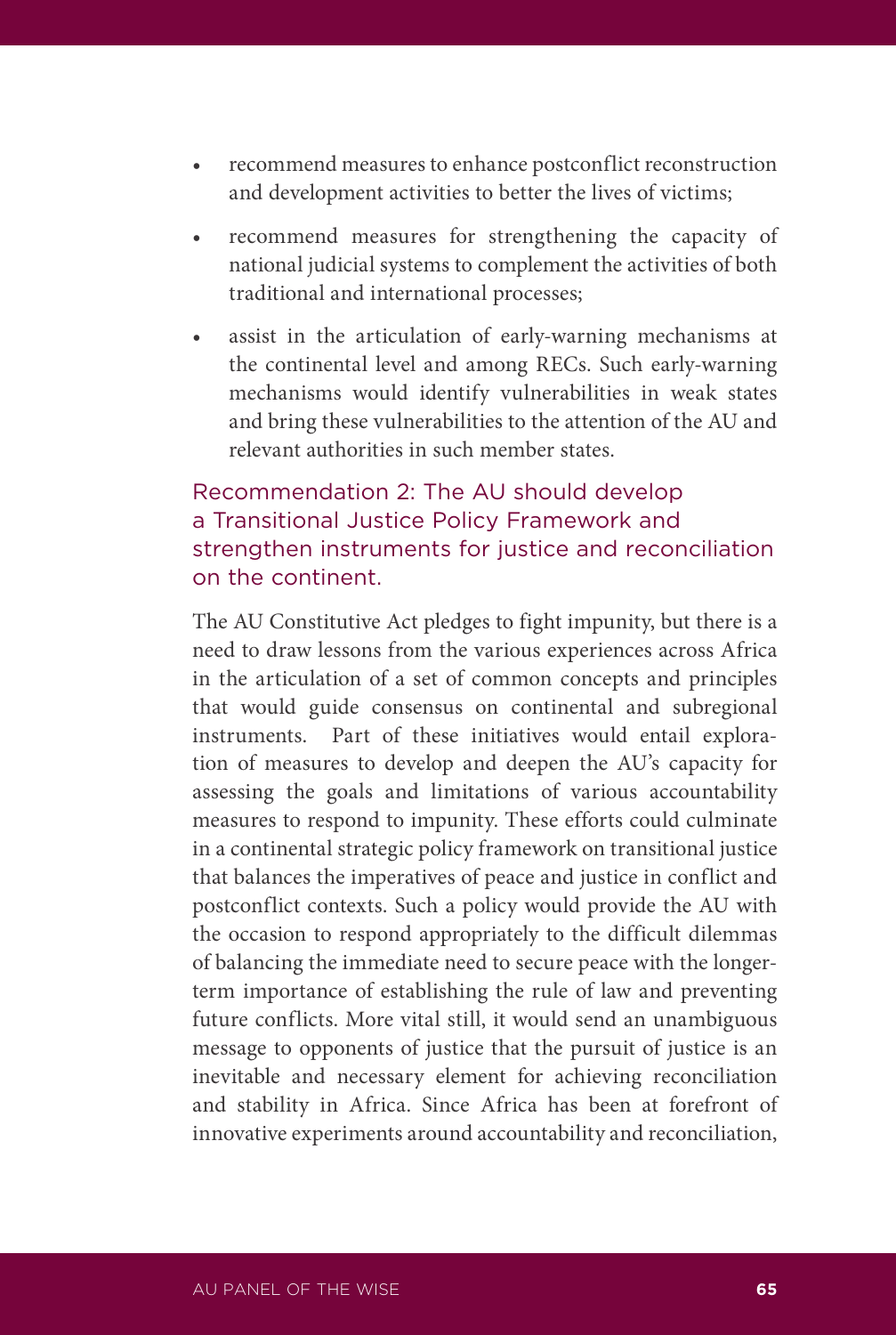documentation of these practices is critical to the accumulation of knowledge about these experiences.

The Panel of the Wise could draw on the October 2009 Report of the African Union Panel on Darfur (commonly known as the Mbeki Panel after its Chair, former South Africa President Thabo Mbeki). The report and its recommendations offer the contours of a policy framework. Entitled "Darfur: The Quest for Peace, Justice and Reconciliation," the report focuses on Darfur and outlines the challenges of effective and comprehensive approaches to issues of accountability and combating impunity on the one hand, and peace, healing, and reconciliation on the other. More importantly, it also elaborates a set of overarching recommendations appropriate for transitional justice in Africa as a whole. The recommendations in the Mbeki Panel report were adopted by the AU Peace and Security Council in its 207<sup>th</sup> Meeting at the level of the heads of state and government on October 29, 2009, in Abuja, Nigeria. To add details to this recommendation the annex to this report a provides a detailed proposal for an AU Transitional Justice Policy Framework for use by the Panel of the Wise as part of its advocacy. In addition to drawing on the Mbeki Panel report, the framework draws from existing AU policy guidelines, such as the Framework for Post-Conflict Reconstruction and Development.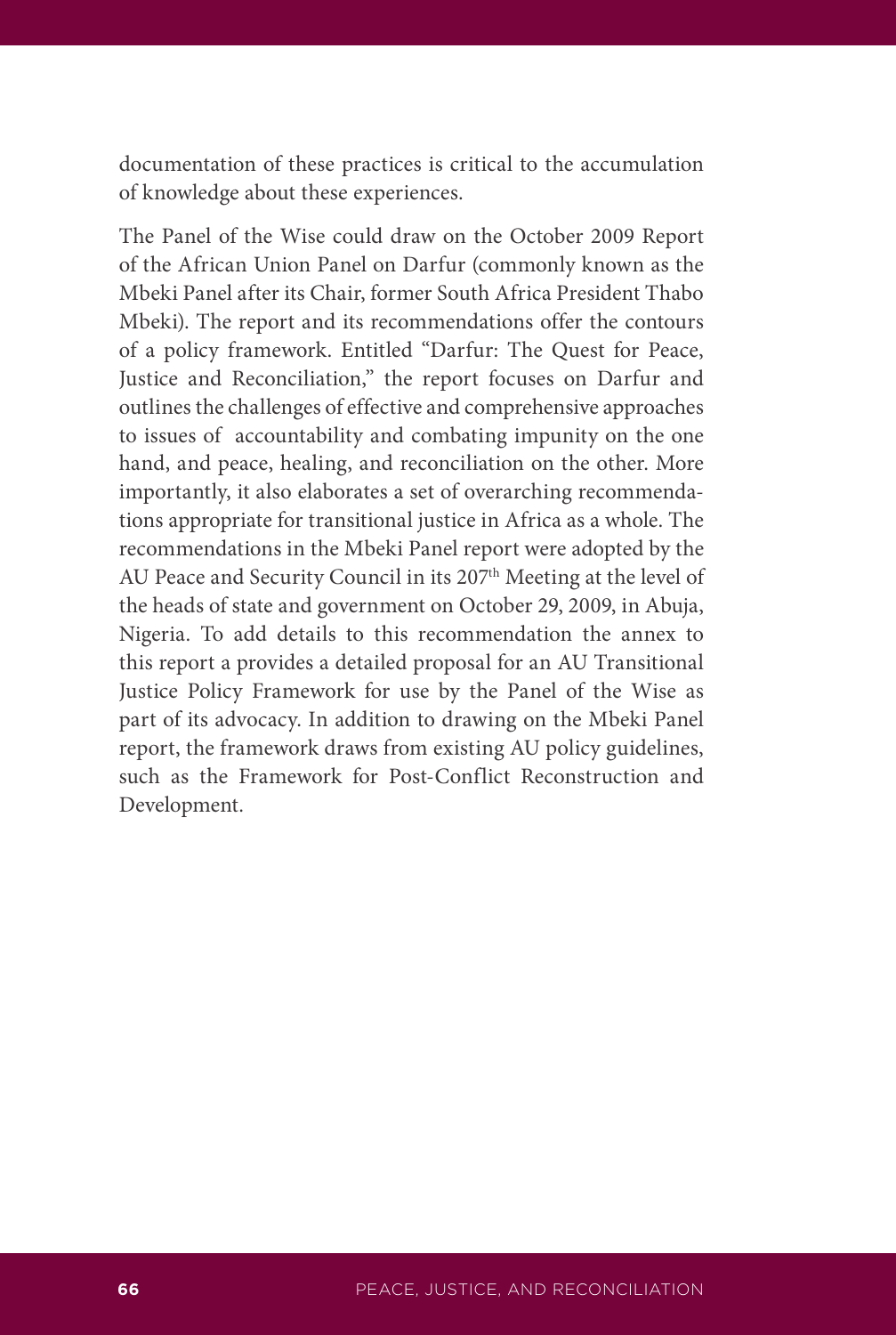# Endnotes

- 1. United Nations Secretary-General, *The Rule of Law and Transitional Justice in Conflict and Post-Conflict Societies*, UN Doc. S/2004/616, August 23, 2004, p. 1.
- 2. United Nations, "Guidance Note of the Secretary-General: United Nations Approach to Transitional Justice," March 2010.
- 3. Ibid., p. 2.
- 4. *Protocol Additional to the Geneva Conventions of 12 August 1949, and relating to the Protection of Victims of Non-International Armed Conflicts* (Protocol II), June 8, 1977, Article 6 (5).
- 5. United Nations Secretary-General, *The Rule of Law*, p. 11, para. 32.
- 6. UN General Assembly, *Rome Statute of the International Criminal Court*, July 17, 1998, Article 16.
- 7. Office of the United Nations High Commissioner for Human Rights (OHCHR), "Rule of Law Tools for Post-Conflict States: Reparations Programs," New York and Geneva: United Nations, 2008, pp. 5–6.
- 8. UN General Assembly Resolution 60/147 (December 16, 2005), UN Doc. A/RES/60/147.
- 9. An international arrest warrant was issued by a Belgian judge in September 2005.
- 10. In July 2012 the International Court of Justice ordered Senegal to either prosecute Habré "without further delay" or extradite him. Shortly thereafter, the AU and Senegal agreed to establish a special court to try Habré in the Senegalese justice system with African judges appointed by the AU. The court was scheduled to be operational by the end of 2012.
- 11. *Promotion of National Unity and Reconciliation Act*, South Africa, July 19, 1995.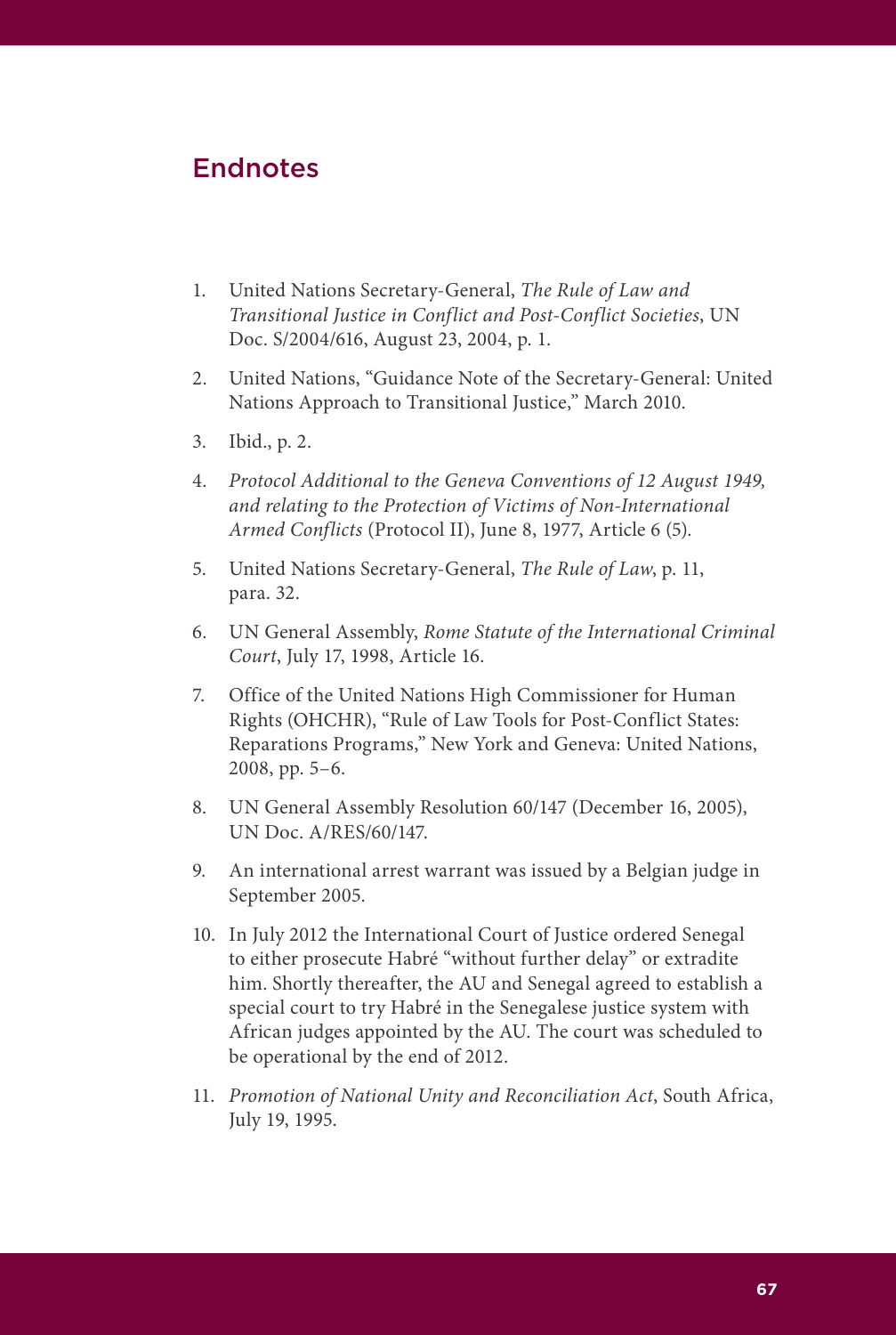- 12. In late 2012, seventy-two cases had been completed, of which seventeen were pending appeal. One case was ongoing.
- 13. As this report was going to press, the first instance trials were due to be completed at the end of 2012 and the appeals in 2014.
- 14. Eight cases were subsequently transferred to Rwanda for trial.
- 15. See Philip Clark, "The Rules (and Politics) of Engagement: The *Gacaca* Courts and Post-Genocide Justice, Healing and Reconciliation in Rwanda," in *After Genocide: Transitional Justice, Post Conflict Reconstruction and Reconciliation in Rwanda and Beyond*, edited by Philip Clark and Zachary Kaufman (New York: Columbia University Press, 2009).
- 16. *The Truth and Reconciliation Commission Act 2000*, February 10, 2000, Part III, 6 (2b).
- 17. *Agreement Between The United Nations and The Government of Sierra Leone on the Establishment of a Special Court For Sierra Leone*, January 16, 2002.
- 18. In April 2012, Charles Taylor was found guilty of crimes against humanity and war crimes, including murder, rape, slavery, and the use of child soldiers. He was then sentenced to fifty years in prison.
- 19. The Republic of Liberia Truth and Reconciliation Commission, "Final Report," available at http://trcofliberia.org/reports/ final-report .
- 20. As this report went to press, a truth and reconciliation commission had not yet been established in Burundi.
- 21. The Truth, Justice and Reconciliation Commission of Togo submitted its final report to the Togolese government in April 2012.
- 22. International Criminal Court, "ICC Prosecutor to Judges: Kenya Crimes Resulted From a Policy by Identifiable Leaders," press release, March 3, 2010, ICC Doc. ICC-OTP-20100303-PR501.
- 23. International Criminal Court, "ICC Judges Grant the Prosecutor's Request to Launch an Investigation on Crimes Against Humanity with Regard to the Situation in Kenya," press release, March 31,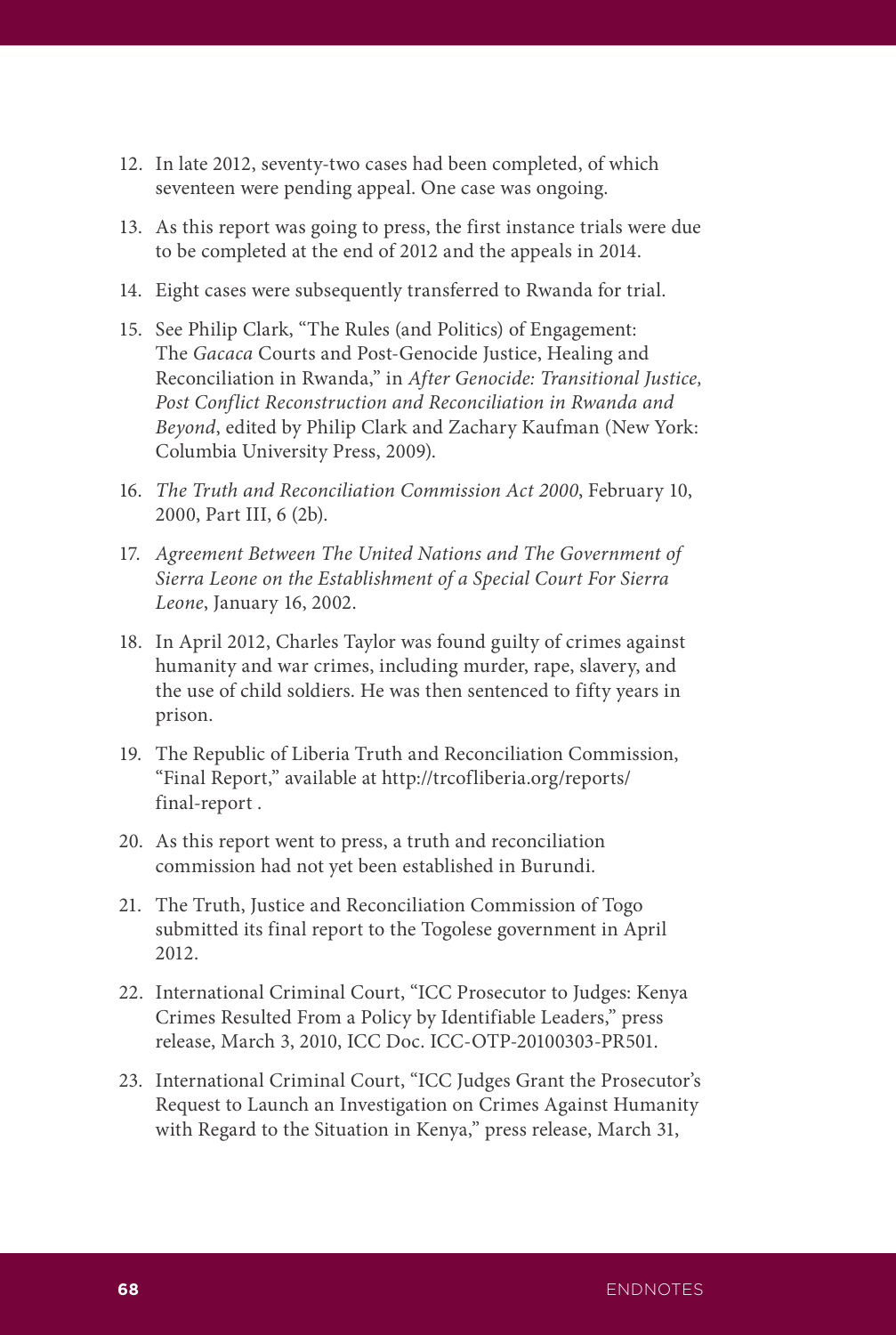2010, ICC Doc. ICC-CPI-20100331-PR512. At press time, the opening of the trial of four suspects was scheduled for 2013.

- 24. As of 2012, the Organ for National Healing, Reconciliation and Integration had proposed the establishment of an independent "National Peace and Reconciliation Council."
- 25. As of 2012, all eight situations before the ICC were on the African continent, with the addition of Libya, Côte d'Ivoire, and Mali. Preliminary investigations were also underway in Afghanistan, Georgia, Guinea, Colombia, Honduras, Korea, and Nigeria.
- 26. *Agreement on the Implementation and Monitoring Mechanism*, Juba, Sudan, February 29, 2008.
- 27. Decision of the ICC's Pre-Trial Chamber II cited in Women's Initiative for Gender Justice, "Legal Eye on the ICC," May 2009, available at www.iccwomen.org/news/docs/LegalEye\_May09/ index.html .
- 28. Their appeal was ultimately dismissed. As this report was being published, Kony remained at large.
- 29. As of 2012, one had been convicted and the verdicts were pending from the trials of two others. An arrest warrant had also been issued for a Rwandan citizen, Sylvestre Mudacumura, the alleged supreme commander of the *Forces démocratiques pour la libération du Rwanda* who is allegedly criminally responsible for committing nine counts of war crimes in the context of the conflict in the Kivus.
- 30. Ultimately, Lubanga became the first person convicted by the ICC in 2012. He was found guilty of conscripting and enlisting children under fifteen years old and using them to participate in hostilities.
- 31. The trial of Germain Katanga and Mathieu Ngudjolo Chui commenced in November 2009 and closing statements were made in May 2012. At press time, the verdict was pending.
- 32. A second arrest warrant for Ntaganda was issued by Pre-Trial Chamber II in July 2012.
- 33. On March 4, 2009, judges at the Pre-Trial Chamber adjourned the confirmation of charges hearing against Bemba and requested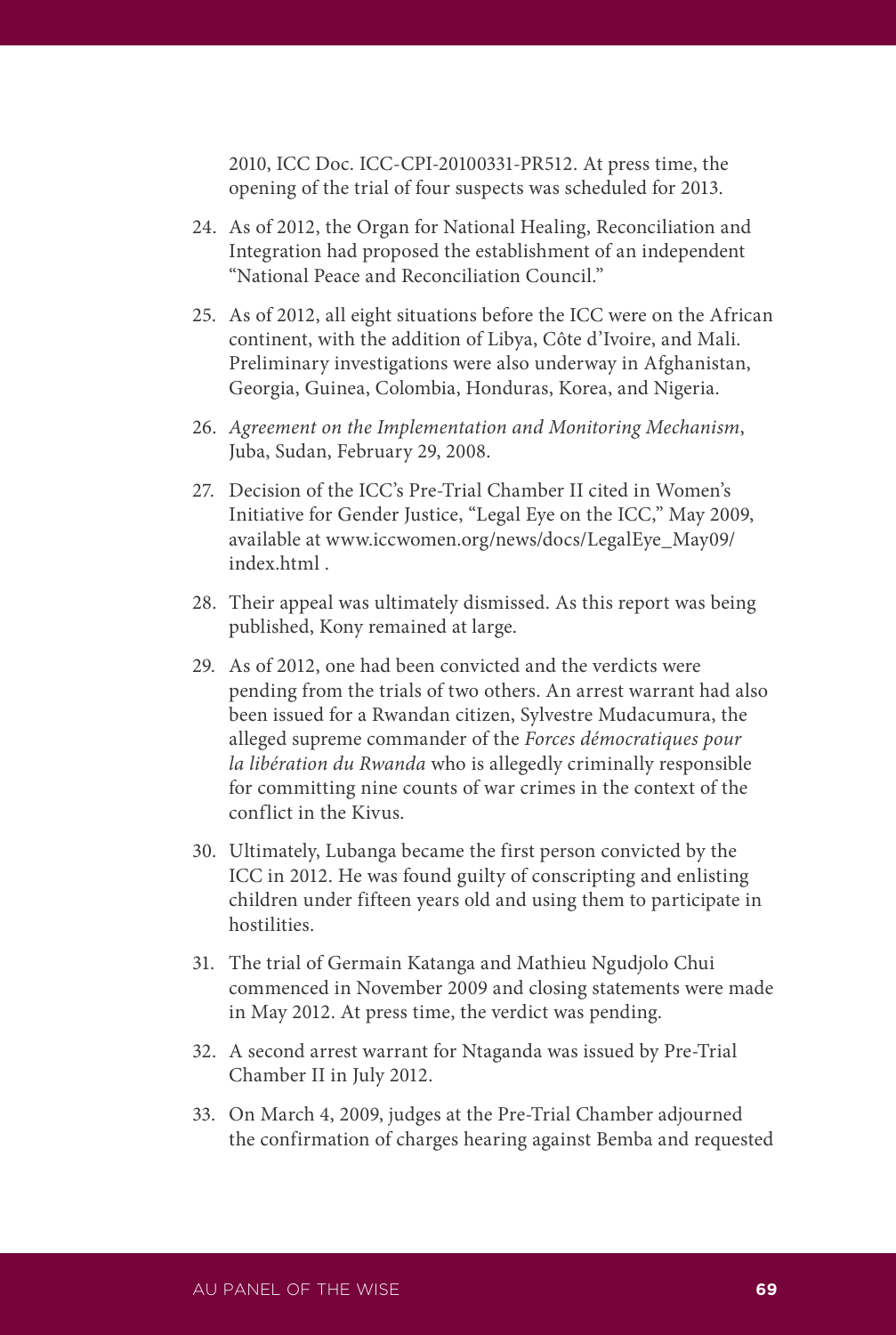the prosecutor to consider amending the charges to show that he had commander responsibility for the crimes committed. See International Criminal Court, "The Judges Ask the Prosecutor to Submit an Amended Document Containing the Charges," press release, March 5, 2009, ICC Doc. ICC-CPI-20090305-PR395.

- 34. Bemba's trial commenced in November 2010. In 2012, the last of forty prosecution witnesses was presented and the defense called its first witnesses.
- 35. International Commission of Inquiry on Darfur, "Report of the International Commission of Inquiry on Darfur to the United Nations Secretary-General," Geneva, January 25, 2005.
- 36. Haroun remained at large as this publication went to press, and it appeared that Kushayb had neither been tried domestically nor handed over to the ICC.
- 37. For example, *The Criminal Act* (1991) creates a defense of "performance of duty or exercise of right," and the *People's Armed Forces Act* amended in 2005 enshrines immunity for members of the armed forces disallowing any proceedings for an act that may constitute a crime while executing his duties except upon approval of the "General Commander." The latter law also protects the *janjaweed*.
- 38. African Union Peace and Security Council, "Communiqué of the 142nd Meeting," July 21, 2008, AU Doc. PSC/MIN/Comm.(CXLII), paras. 2, 3, 7, and 9.
- 39. Ibid., para. 11 (i).
- 40. African Union Peace and Security Council, "Communiqué of the 175th Meeting," March 5, 2009, AU Doc. PSC/PR/C Comm. (CLXXV), paras. 1–3, 5, and 6.
- 41. African Union Peace and Security Council, "Communiqué of the  $142<sup>nd</sup> Meeting, "para. 11 (i–vi), pp. 2–3.$
- 42. African Union, *Decision on the Meeting of African States Parties to the Rome Statute of the International Criminal Court*, AU Doc. Assembly/AU/13(XIII), July 3, 2009.
- 43. "AU panel submits report on Darfur but kept confidential," *Sudan Tribune*, October 9, 2009.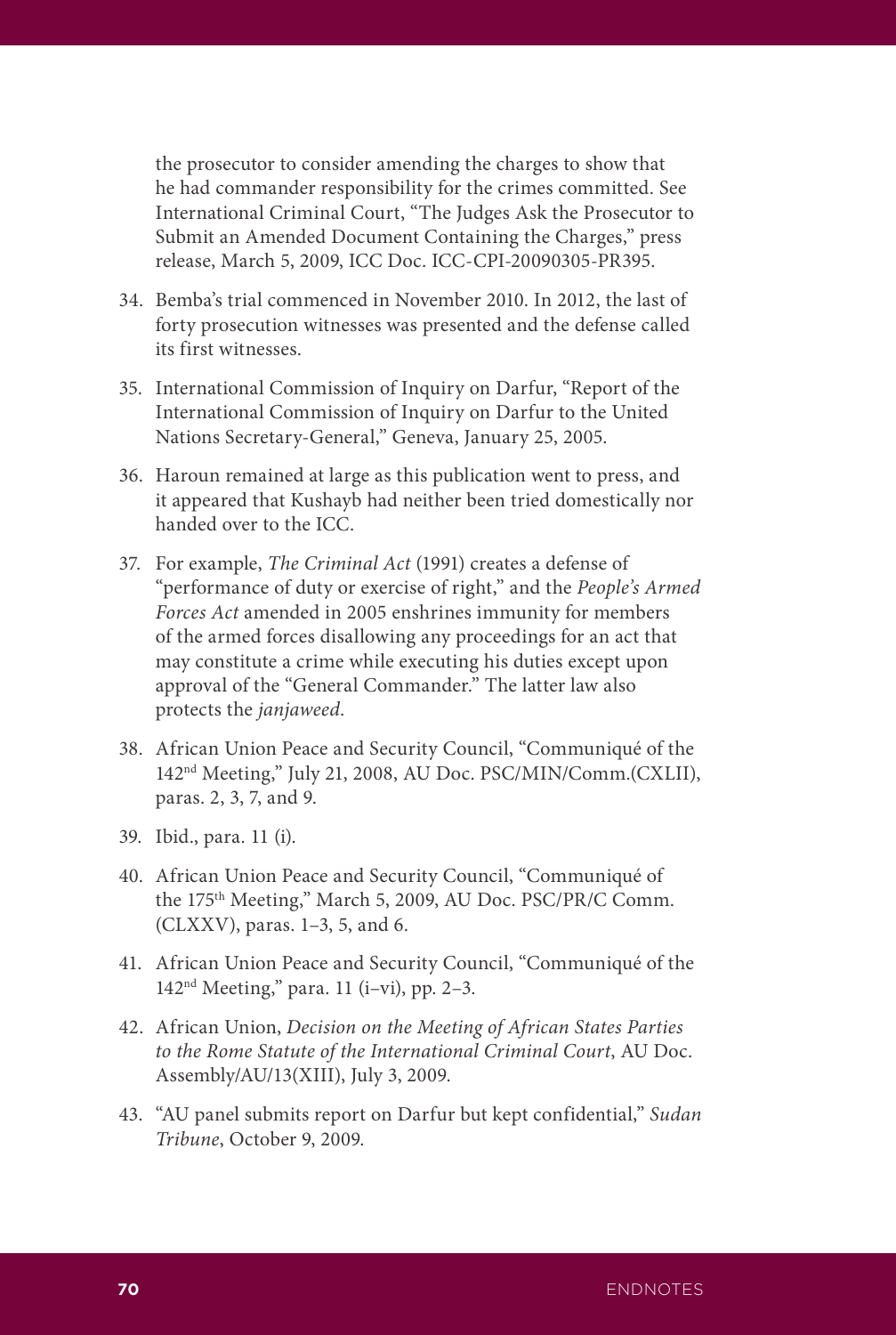- 44. Article 4(h) of the AU Constitutive Act signed in Lomé, Togo, on July 11, 2000, gives the union the "right to intervene in a Member State pursuant to a decision of the Assembly in respect of grave circumstances, namely war crimes, genocide and crimes against humanity."
- 45. African Union, *Decision on the Meeting*, paras. 4–6.
- 46. UN General Assembly, *Rome Statute*, Article 17(a).
- 47. "Kenya: Al-Bashir's Visit to the Country Was in Order, Says AU," *Daily Nation*, August 31, 2010.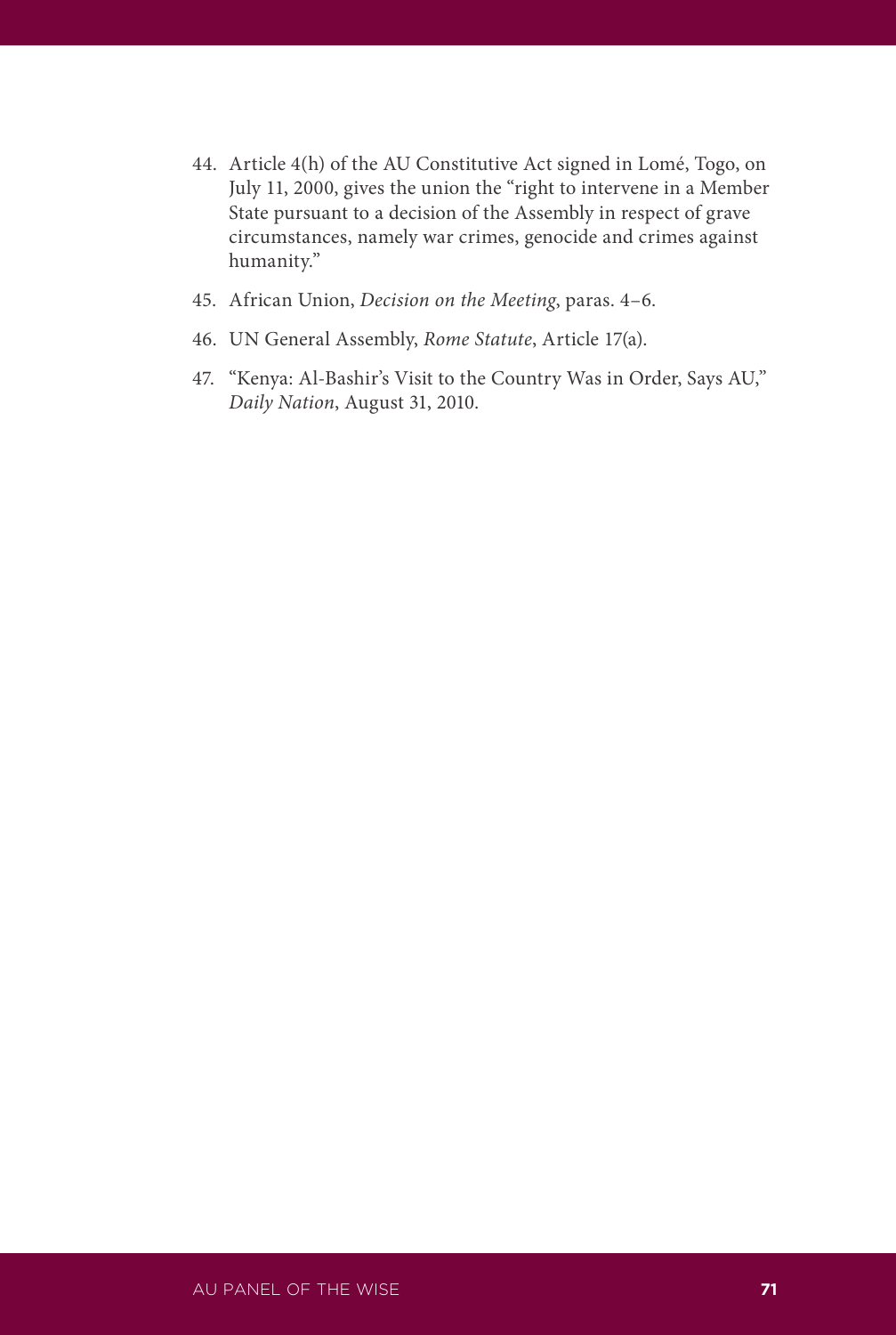# Annex

## AFRICAN UNION DRAFT TRANSITIONAL JUSTICE POLICY FRAMEWORK

#### Introduction

- 1. This African Union (AU) policy framework on Transitional Justice in Africa (ATJF) is intended to serve as a guide that can be adapted and applied to individual countries or sub-regions emerging from conflicts and repressive rule to assist them in their pursuit of accountability, sustainable peace, justice and reconciliation.
- 2. The need for the ATJF has become increasingly apparent as Africa demonstrates greater capacity for its affairs and seeks to complement international efforts to combat impunity and promote accountability, achieve peace, and foster reconciliation and social healing. With the formation of the AU, Africa has begun putting in place a regional and continental framework that includes mechanisms, instruments, and institutions that have as their aim the resolution of conflicts, ensuring accountability, promotion of peacebuilding, justice, reconciliation, and development. Pursuant to these objectives, the AU appointed prominent African leaders to consult on comprehensive solutions to conflicts in Darfur.
- 3. A combination of local, regional, and international factors create numerous obstacles to the attainment of sustainable peace, accountability, reparations, healing, and post-conflict reconciliation. The narrow pursuit of particular forms of justice has served to aggravate and prolong the misery of victims and frustrate creative solutions required to end violent hostilities and return to the rule of law.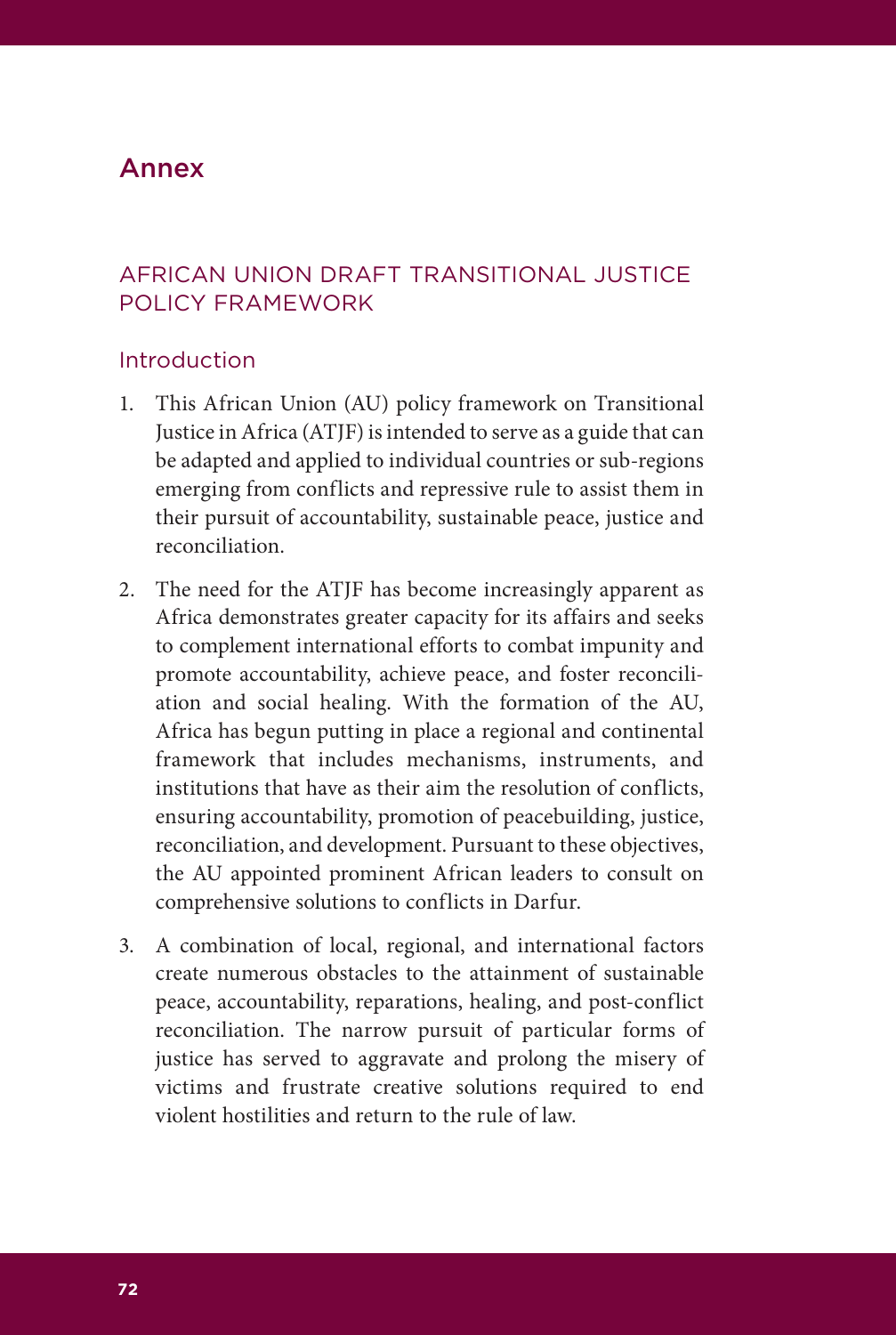- 4. The AUPD Report highlighted the need to address the objectives of peace, reconciliation, and justice as interconnected, mutually dependent, and equally desirable. They must be pursued in a manner consistent with the need to achieve democratic and socio-economic and cultural transformation. The Report emphasizes that local ownership and inclusive participation of affected communities in the design and implementation of appropriate mechanisms is vital for success.
- 5. Therefore, the objective of the ATJF on peace, reconciliation, and justice is to improve the timeliness, effectiveness, and coordination of the efforts of societies emerging from conflicts and oppressive rule; and to lay the foundations for accountability, social justice, sustainable peace, healing, and reconciliation. This objective is in line with Article 4 (o) of the Constitutive Act of the AU, which calls for peaceful resolution of conflicts, respect of the sanctity of human life, and the condemnation and rejection of impunity.
- 6. This ATJF policy framework is conceived as a practical and actionable tool to a) consolidate peace, reconciliation, and justice in Africa and prevent impunity; b) help end repressive rule and conflicts and nurture sustainable peace with development, social justice, human and peoples' rights, democratic rule, and good governance; c) draw lessons from various experiences across Africa in articulating a set of common concepts and principles to constitute a reference point for developing and strengthening peace agreements and transitional justice institutions and initiatives in Africa; d) develop AU benchmarks for assessing compliance with the need to combat impunity. The framework also consolidates Africa's contribution to the emerging field of transitional justice and international law by broadening understanding and approaches to impunity and justice. The policy declares that transitional justice broadly defined is at the core of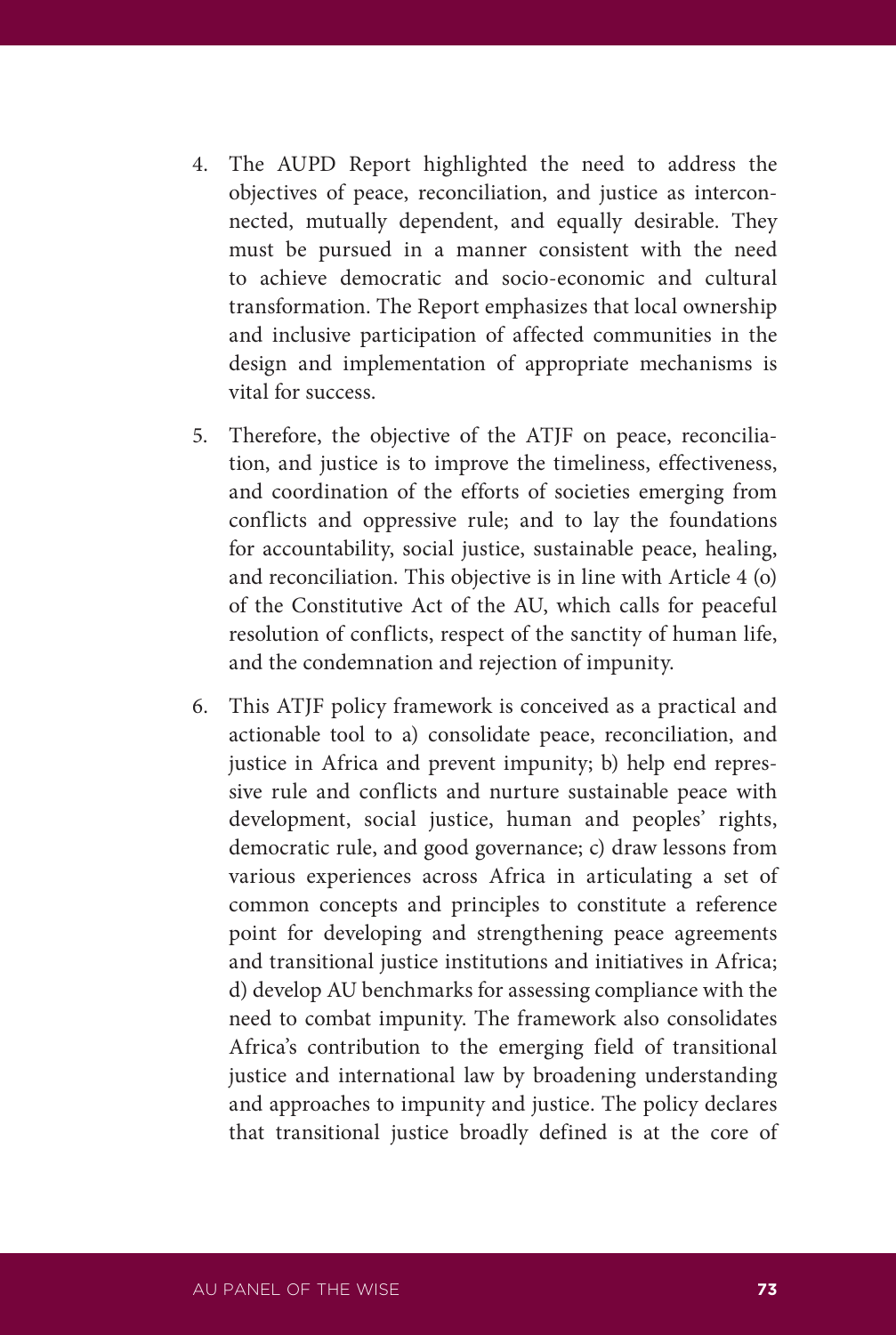human and peoples' rights in Africa.

7. For the purposes of this policy framework, transitional justice is defined to include a range of processes and mechanisms associated with a society's attempt to mitigate ongoing conflicts and to address a legacy of large scale past abuses, in order to ensure accountability, promote justice, and achieve peace and reconciliation. The essence of transitional justice under this framework is the balancing of the immediate need to secure peace with longer term imperatives to establish the rule of law and prevent future conflicts. It includes short, medium, and long term local, regional, and international programs that address the peace, reconciliation, and justice needs of the affected populations, prevent escalation of conflicts, prevent further victimization, avoid relapse into violence, combat impunity, foster social justice and democratic participation, and strengthen progress towards the consolidation of peace.

### AU Mandate in Combating Impunity and Promoting Peace, Justice, and Reconciliation

- 8. Africa has for the past fifty years been grappling with the challenges of implementing creative mechanisms to promote peace, reconciliation, and justice. Individual countries struggled with a legacy of colonial abuses and violations perpetuated with impunity. The formation of the Organization of African Unity (OAU, now AU) was the epitome of this struggle and the embodiment of Africa's aspiration for accountability, eradication of impunity, attainment of sustainable peace, democracy, good governance, and development.
- 9. Articles 6 and 14 of the *Protocol Relating to the Establishment of the Peace and Security Council of the AU* mandates peacemaking and peacebuilding with respect to restoration of the rule of law and the establishment of conditions for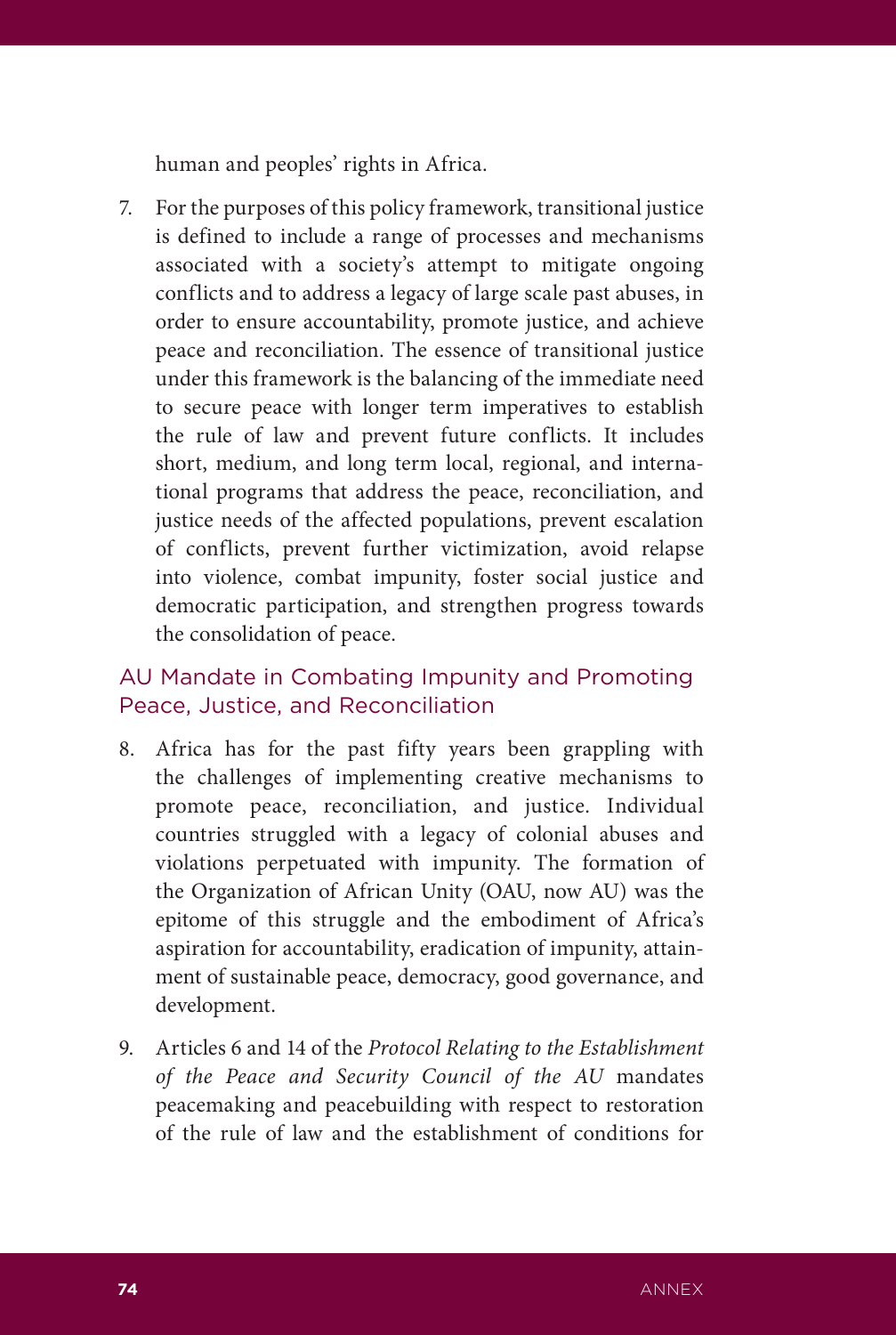post-conflict rebuilding of society. This should inevitably include a comprehensive framework on addressing the issue of justice and accountability.

- 10. Article 31, 32, and 33 of the AU Policy Framework on Post Conflict Reconstruction and Development (PCRD) under its Human Rights, Justice and Reconciliation chapter explicitly recognizes the need to protect human rights. It obliges the AU to develop mechanisms to deal with past and ongoing grievances; provide space for a context-based approach to PCRD; facilitate mobilization of society to ensure the legitimacy and relevance of the PCRD model adopted; address the tension between choices of impunity and reconciliation; encourage and facilitate peacebuilding and reconciliation activities from the national to the grassroots levels; allow for opportunities to invoke traditional mechanisms of reconciliation and/or justice, to the extent that they are consistent with the African Charter on Human and Peoples' Rights (ACHPR); establish efficient and independent justice sectors and provide for the use of AU structures and other international instruments to reinforce human rights, justice, and reconciliation.
- 11. Furthermore, article 16, 28, and 39 of the *African Charter on Democracy, Elections and Governance* provides for consolidation of democracy through exchange of experiences; strong partnership and dialogue between governments, civil society, and private sector; and promotion of a culture of respect, compromise, consensus, and tolerance to mitigate conflict, promote political stability and security, and harness the creative energies of the African people.
- 12. The appointment of the AUPD with a mandate to consult and make recommendations on effective and comprehensive approaches to the issues of accountability and combating impunity, on the one hand, and peace, healing, and reconciliation, on the other, in Darfur fulfilled the above obliga-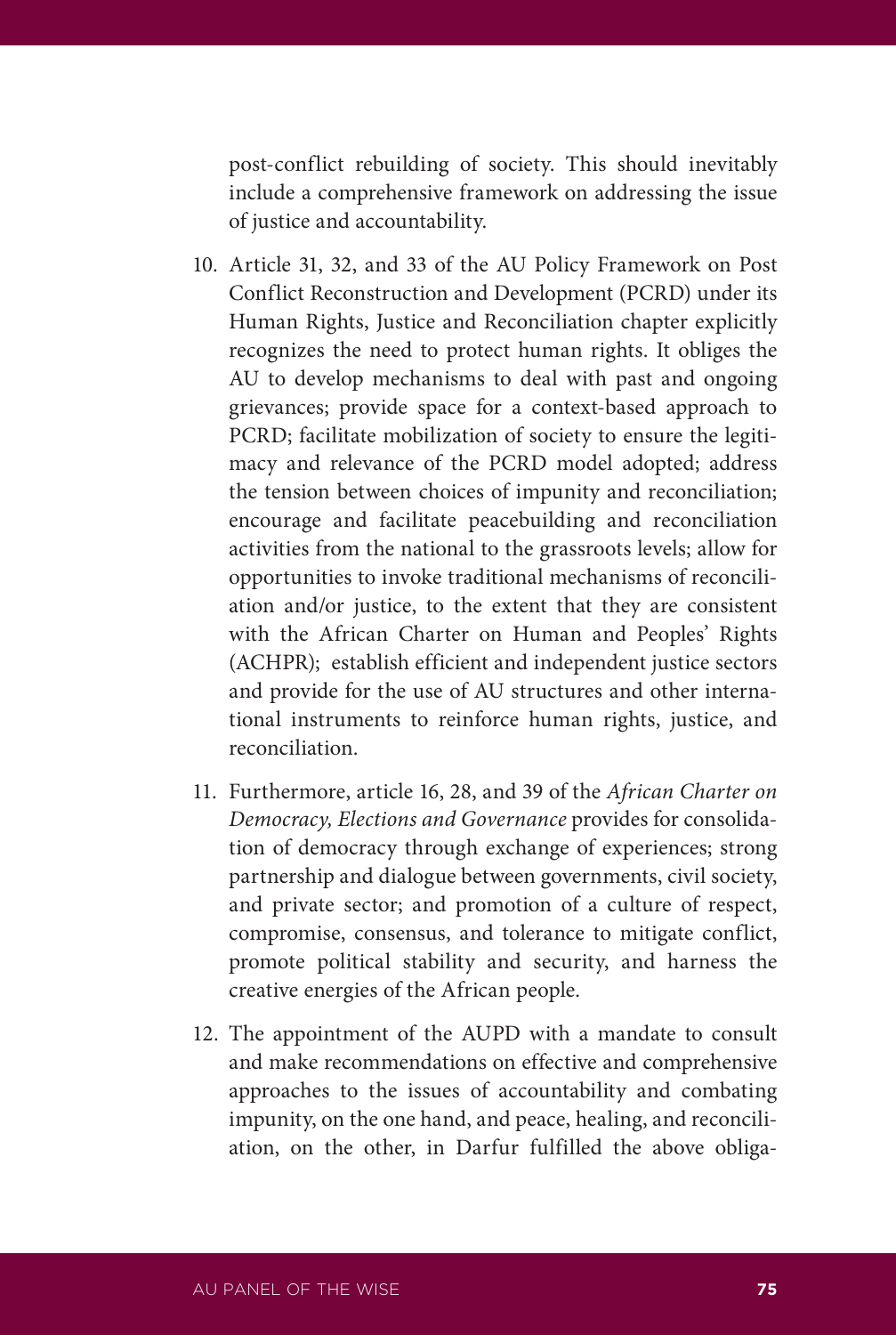tions. The AUPD Report, while responding specifically to the situation in Darfur, made generic recommendations on integrated justice and reconciliation responses for Africa as a whole: the utility of comprehensive national processes and principles for the establishment of hybrid courts in parallel with a truth seeking and reconciliation process. On October 29, 2009, the AU Peace and Security Council adopted this report.

- 13. The AUPD Report espouses a number of key transitional justice principles relevant to the African context including the following: a) The urgency to pursue peace through inclusive negotiations, rather than force/military struggles. This should include acknowledgement of past and ongoing suffering by victims and attention to regional and international dimensions. It emphasized the need to investigate serious crimes and put in place measures to prevent the commission of future crimes, as well as preserve evidence for later proceedings and adopt measures of witness protection to encourage victims of sexual crimes to come forward. b) The suspension of hostilities and protection of civilians to provide enabling conditions for participation in dialogue and the search for meaningful peace and justice; including a permanent ceasefire, demobilization and comprehensive security arrangements. c) Broader understanding of justice to encompass processes of achieving healing, equality, reconciliation, obtaining compensation and restitution, and establishing the rule of law. This should constitute part of a comprehensive transitional justice process required to deal with the past and secure sustainable justice going forward.
- 14. The AUPD emphasized that criminal justice will be significant, though not a sufficient pillar in every justice and reconciliation framework. There needs to be legislative and institutional reforms in post-conflict transitional societies to provide for an effective accountability system. Alongside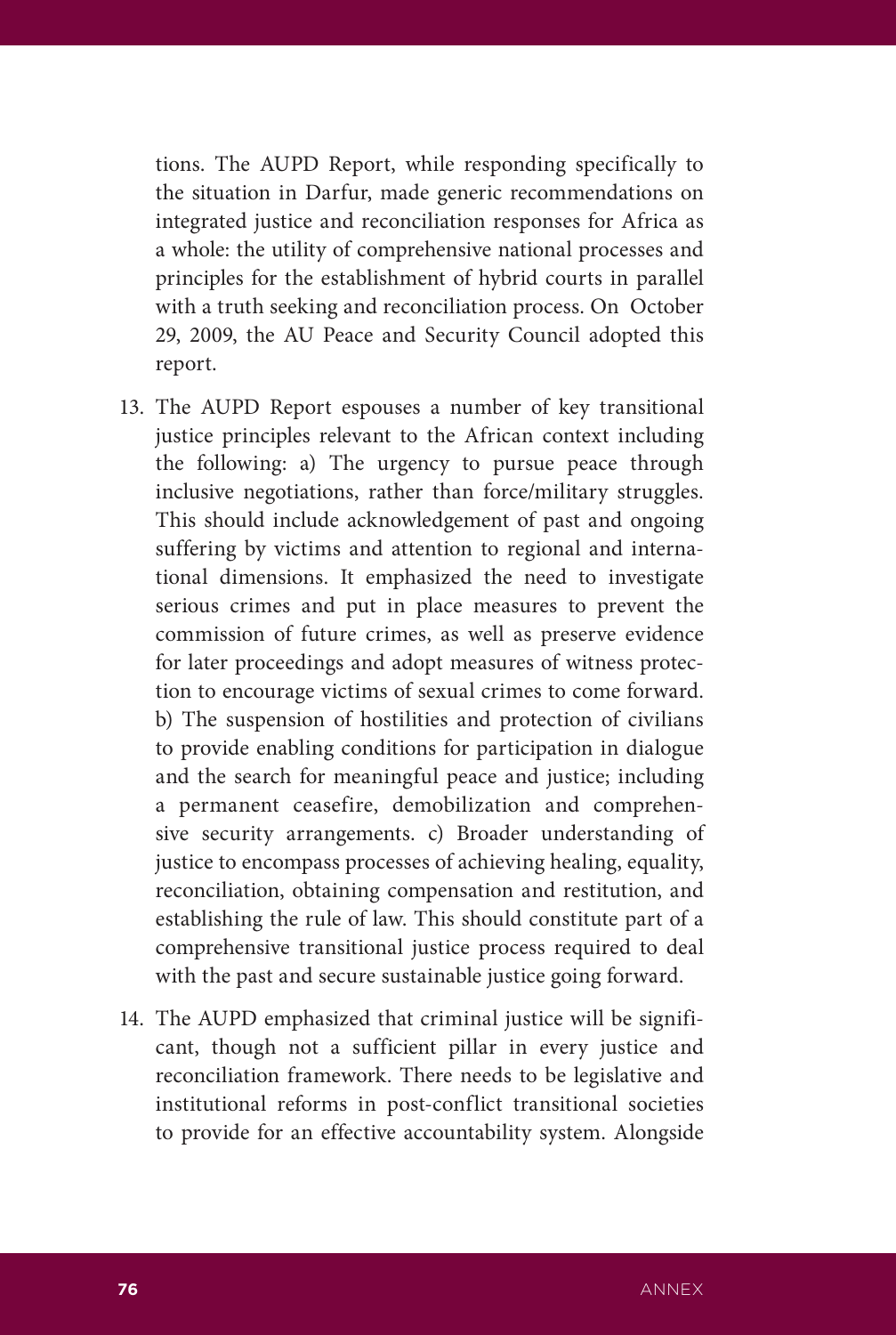the formal system of national and hybrid courts, African traditional justice mechanisms should be developed and applied to deal with appropriate crimes and perpetrators at the community level.

### Rationale for a Framework on Transitional Justice in Africa

- 15. The appointment of the AUPD was an important milestone for African leaders as it points to African solutions to Africa's challenges. An AU policy framework on transitional justice in Africa is premised on the following:
	- a) *A programmatic and normative imperative:* As the embodiment of Africa's determination for peace, justice, and reconciliation, the AU is obliged to engender programs that make possible the realization of the African transitional justice vision and aspirations. Furthermore, given that achieving peace, reconciliation, and justice in the aftermath of mass atrocities is a complex matter which requires extraordinary measures, it elaborates in a holistic manner the entire continuum of measures required to demonstrate the commitment to peace, justice, and reconciliation, and lays down minimum standards and benchmarks for combating impunity and evaluating compliance. As a framework it sketches a model that is adaptable to specific country situations, and because of its appeal to an African sense of justice, needs, and aspirations, it will empower and encourage affected countries to take the lead in designing appropriate transitional justice mechanisms.
	- b) *A determination to enhance global accountability and imbue African values:* International norms and standards of accountability for international crimes are evolving rapidly but without the essential African input and voices. While Africans also share aspirations for these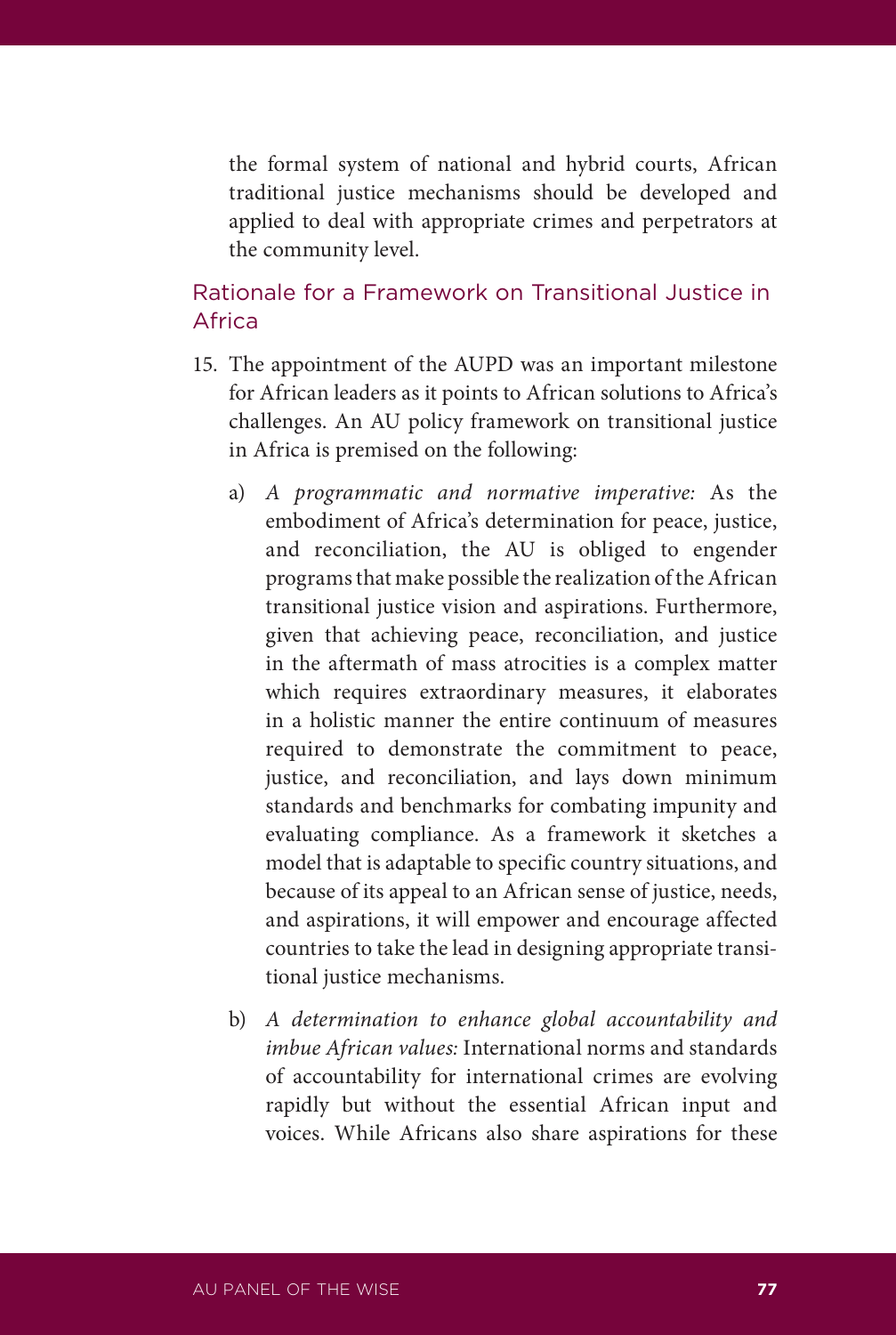global accountability norms, some contexts in Africa make their implementation impossible. In such circumstances sequencing is necessary. Some traditional practices and customary norms in Africa like Ubuntu in South Africa, Gacaca in Rwanda, and Mato Oput in Uganda have proven to be useful to complement the need for criminal prosecutions for certain categories of crimes. Institutionalizing these norms and integrating generic African practices to international norms would further enhance international commitment to end impunity and promote peace, justice, and reconciliation.

c) *Provide a platform for International Engagement and Partnership with Africans in Enhancing Global Accountability:* Ending impunity and promoting peace, justice, and reconciliation in Africa are indistinguishable from the core objectives that underpin the formation of the AU and its embodiment of international human rights norms in its constitutive instruments. The opportunities for deepening these objectives have accrued from the spread of democratic values, promotion of the culture of constitutionalism, and the conclusion of many civil wars that afflicted many African countries after attaining independence. Equally vital, the new norms of international justice encapsulated in the principle of the Responsibility to Protect (R2P) and institutions such as the International Criminal Court (ICC) have refocused attention on ways to manage impunity. Yet these principles and instruments have also occasioned dissent in Africa stemming from perception of threats to sovereignty, the perceived intrusiveness of international legality on weak states, and the fear of the selective application and implementation of these principles. That Africans deserve and aspire to a fair and equitable global justice system is evident from the fact that African states represent a majority of signatory states to the Rome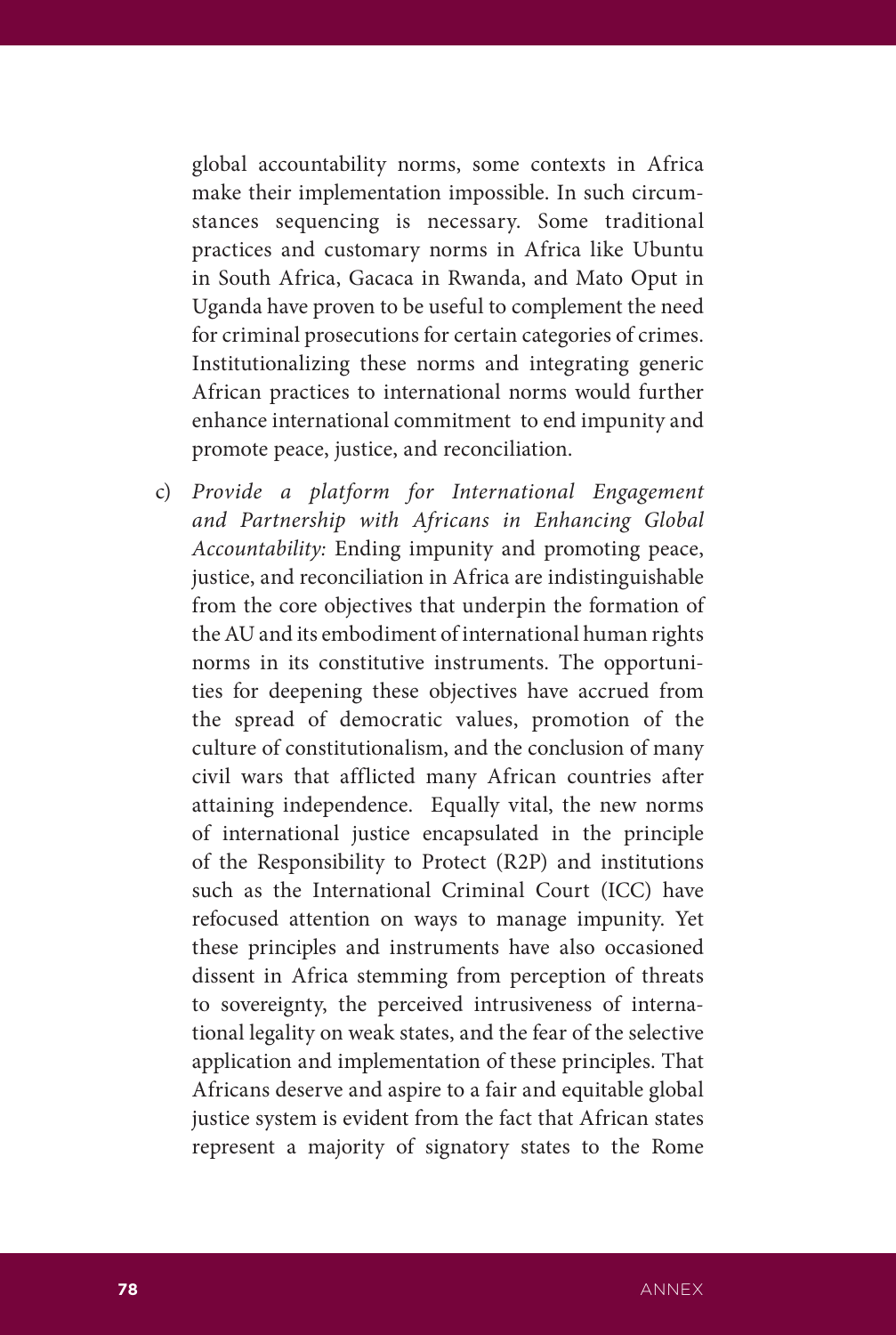Statute of the ICC. Three of the five cases before the ICC were referred to it by African states. The contention over contemporary implementation of international justice initiatives in Africa, therefore, must not be construed as blanket opposition to justice but rather a recognition that imposing justice while ignoring Africas' legitimate concerns may be detrimental to justice. This ATJ Framework demonstrates the AU's recognition that transitional justice imperatives are at the center of the new continental obligation to combat impunity and achieve sustainable peace and reconciliation.

d) *Addressing Knowledge gaps on Transitional Justice in the African Context:* This framework recognizes the urgent need to document and further clarify in a coherent manner the practical and philosophical underpinnings of the various African traditional justice mechanisms practiced in different countries. This policy framework invites African countries to facilitate the creation of training institutes and centers for documentation, learning, and dissemination of local accountability and justice mechanisms within the broader transitional justice spectrum envisaged under this policy framework. Transitional justice studies should constitute part of academic syllabi in Africa and be taught at all levels of education.

#### Principles Underpinning the ATJ Framework

16. **Entrench African Values in Transitional Justice:** The ATJ Framework should catalyze the development and embodiment of African values into the transitional justice discourse. The framework recognizes that international justice takes place within a political, socio-economic, and ideological context and the effective implementation of international justice requires supportive diplomatic, strategic, and political settings. The AU, scholars, and other actors will use the ATJ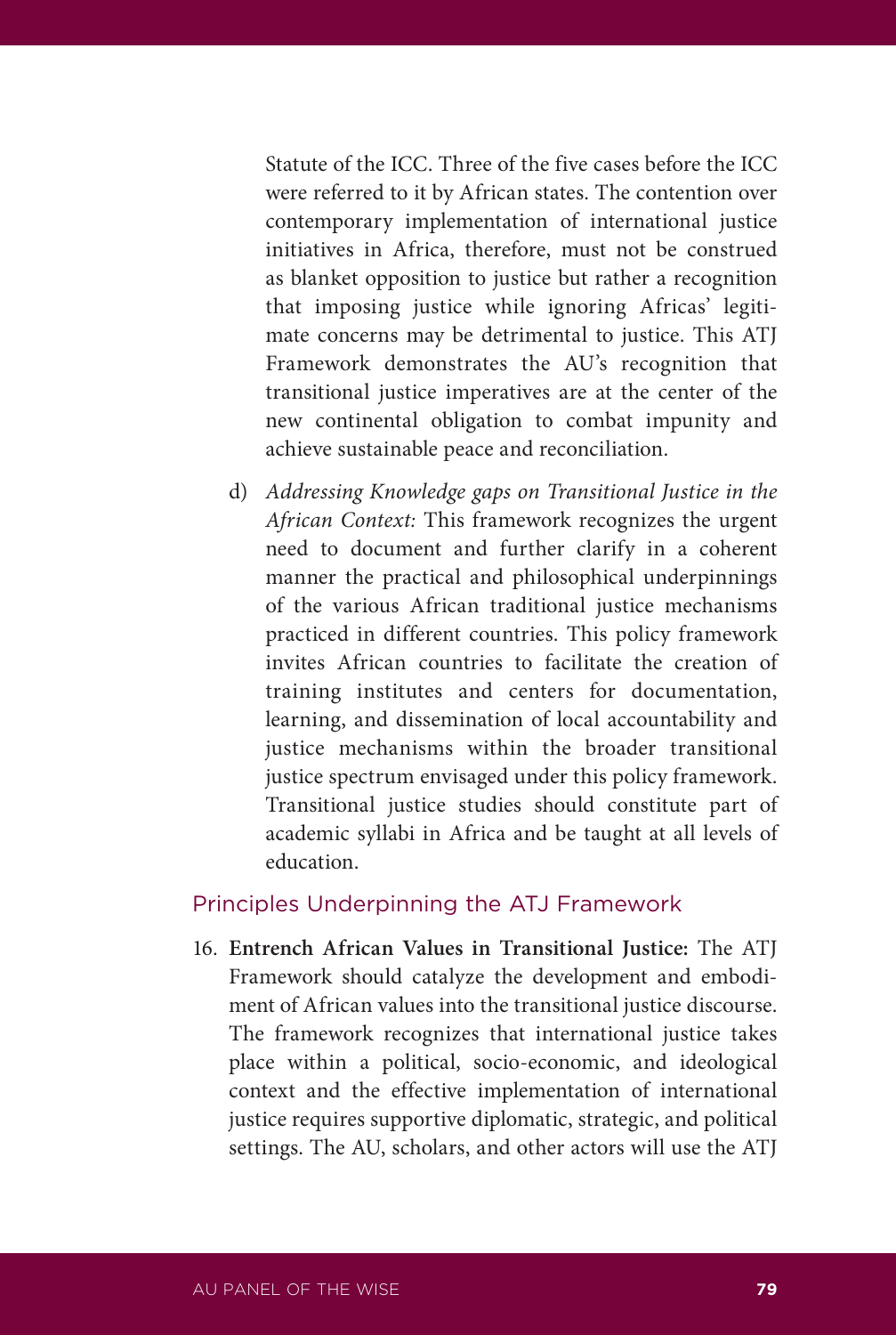framework as a medium to appreciate, initiate, and support transitional justice initiatives in Africa. The AU and member states should provide support and solidarity to countries emerging from conflict to implement effective accountability measures meeting national and international standards.

- 17. **Promote Local Ownership and Inclusive Participation in Transitional Justice Processes:** The ATJ framework is premised on promoting accountability mechanisms that resonate with people's sense of justice. The framework prioritizes local ownership and participation as the sine qua non to justice. Rebuilding state authorities after conflict requires harnessing local capacities and transitional governments must devise means for mitigating suffering to affected populations. This framework recognizes that for countries that are emerging out of civil conflicts, reconciliation, and justice have benefitted from wide-ranging and open discussions across communities about the vital nature of institutions of consensus-building and collective problem-solving that confront the scourge of impunity. The framework mandates broad national consultation and consensus on demands for accountability and reconciliation.
- 18. **Sequencing Peace and Justice:** This framework declares that peace, justice, and reconciliation are interconnected, mutually interdependent, and equally desirable. However, it is also equally self-evident that in an on-going conflict the most urgent desire of the affected population is to cease hostilities, and restore peace and security. Nevertheless, when stability is restored and victims protected, there is need for concerted action to strengthen institutions, including creating new ones to deliver justice and hold certain categories of perpetrators accountable to consolidate the pursuit of sustainable peace.
- 19. **Broadening the Understanding of Justice:** The ATJ framework is aimed at addressing impunity that is entrenched when powerful individuals and institutions act as they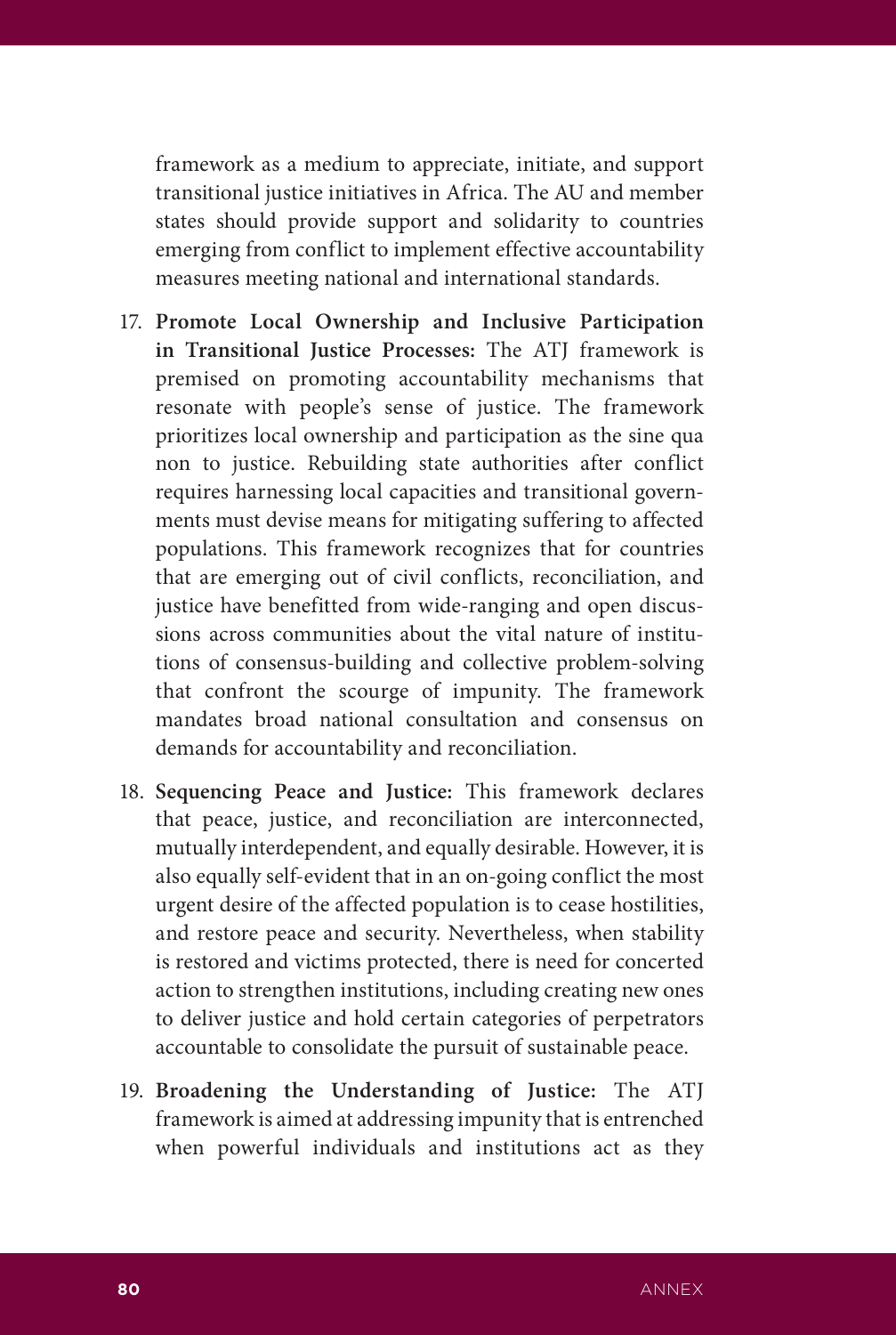desire without being held to account or answer for their actions. This framework recognizes that accountability is broader than punishment, and while the fear of reprisals, reproach, retribution, and recrimination may satisfy the ends of justice, restorative measures such as compensation, truth-telling, public apology, reparations, vetting and institutional reforms are equally important ingredients of justice. While punitive or restorative justice can be adopted to address the different nature and level of crimes, the ultimate objectives of a stable and sturdy peace ultimately hinges on finding a judicious balance between the two objectives. This framework stipulates that even where a country makes short-term pragmatic concessions that promotes reconciliation and peace at the expense of punitive justice, it must strengthen judicial institutions and punish certain perpetrators to diminish the persistence of impunity.

20. **Complementarity with the ICC:** The AU believes and reaffirms its commitment to fighting impunity. While recognizing that the ICC has an important role to play, it is critical that the necessary adjustments and amendments be made to the ICC Status, in line with the recommendations of the ministerial preparatory meeting on the Rome Statute, held in Addis Ababa on November 6, 2009, as endorsed by the Assembly of the Union at its 14th Ordinary Session held in Addis Ababa in January 2010. This policy framework marks the beginning for a positive complementarity between Africa and international justice. For too long there was no overarching framework in Africa to harmonize the pursuit of justice and accountability in Africa making enforcement and implementation of international justice controversial. To contribute to development of international norms, all measures under this framework including initiatives by the AU to combat impunity, would build on the obligation of furthering international human rights and accountability under the United Nations Charter, the AU Constitutive Act,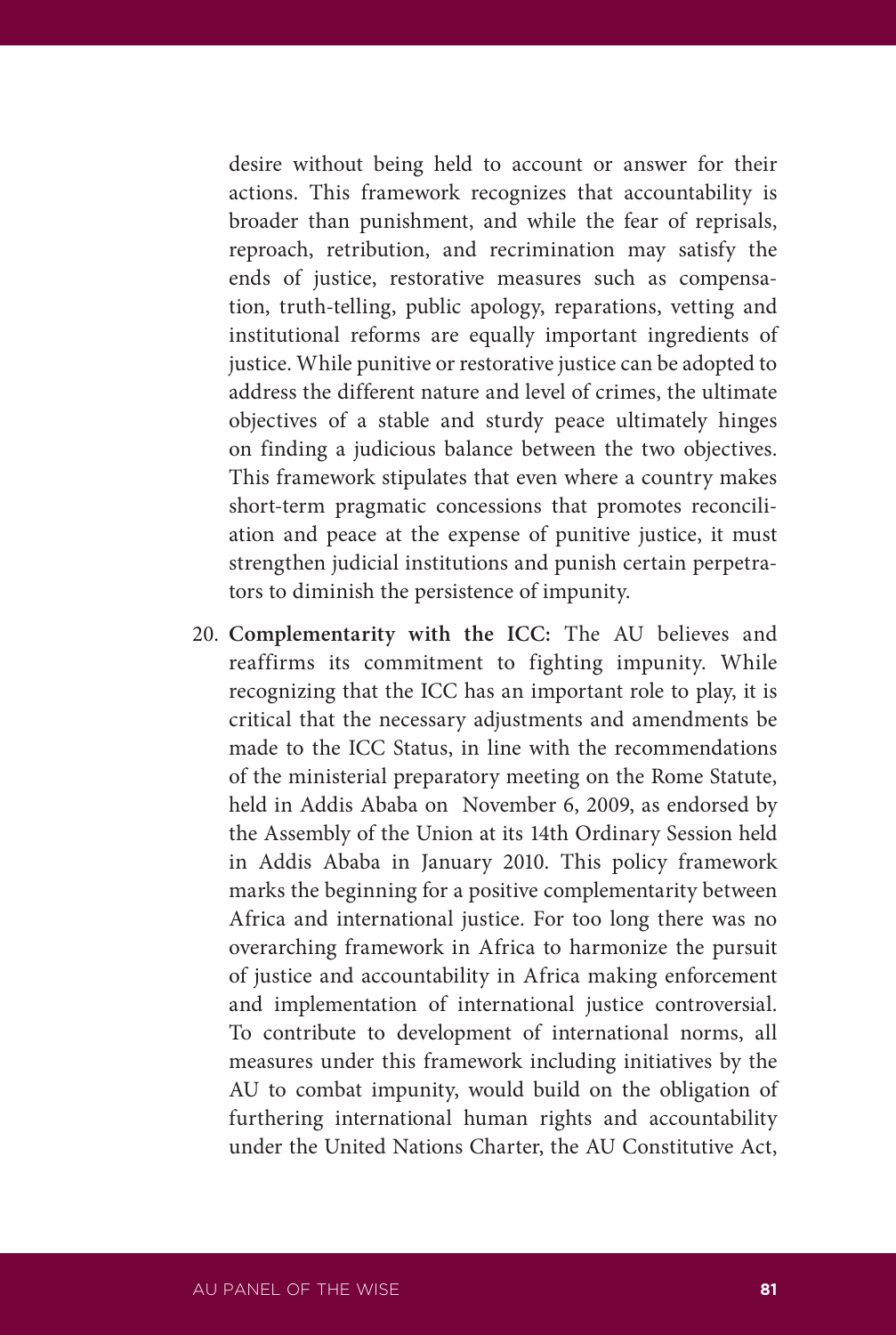the African Charter on Human and Peoples' Rights, and the Genocide Convention.

21. **Strengthen AU Capacity to Combat Impunity:** The ATJ policy framework constitutes a range of measures being undertaken by the AU to fulfill its obligation to combat impunity such as the African Commission and Court on Human and Peoples' Rights, the African Committee of Experts on the Rights and Welfare of the Child, the Court of Justice of the Regional Economic Communities, the *Protocol Relating to the Establishment of the Peace and Security Council* and the *African Charter on Democracy, Elections and Governance*, and the proposal to create an extended criminal jurisdiction for the African Court on Human and Peoples', Rights to include crimes of genocide, war crimes, and crimes against humanity.

## Constitutive Element of a Transitional Justice Framework

- 22. This framework envisages several overlapping mechanisms of accountability and reconciliation such as comprehensive peace agreements; truth telling forums and commissions; prosecutions in courts of law—formal courts, ad hoc international tribunals and hybrid courts; traditional justice mechanisms; acknowledgement, compensation, and reparations; and institutional vetting or lustrations; and limited conditional amnesty as constitutive elements of the ATJ framework.
- 23. To be in compliance with the spirit and standards established in this framework any initiative must be aimed at ensuring accountability, and promote peace, reconciliation, and justice. The parties including all actors in pursuit of peace, justice, and reconciliation in Africa such as states and non-state actors, international institutions, civil society and advocates, have obligations to respect and protect the dignity and rights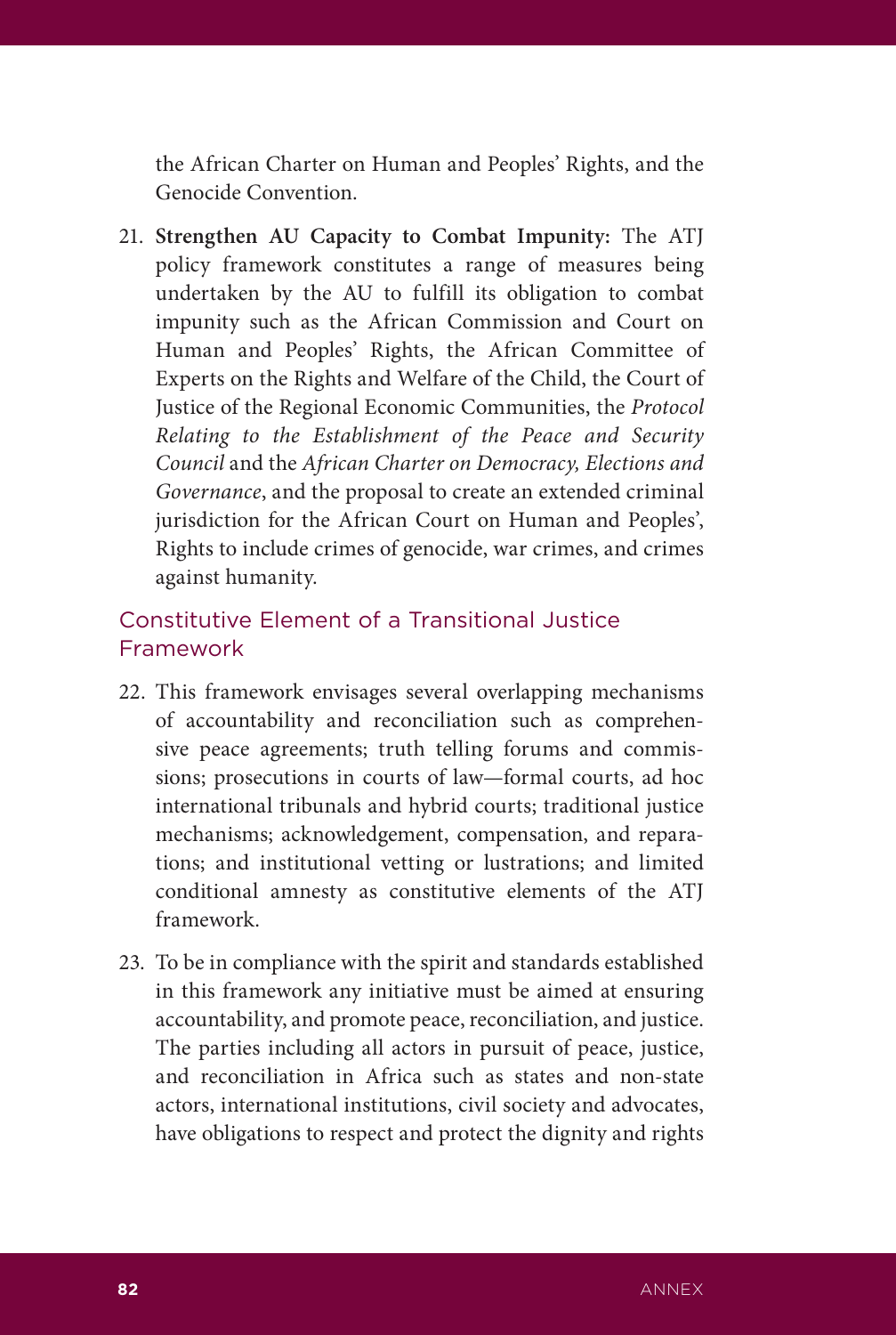of victims and victim communities, witnesses and intermediaries who are the people most directly affected by mass atrocities, whose respect a justice mechanism must earn and whose participation and support is necessary for the success of any measure of justice. This obligation includes duties of care, provision of appropriate protection and assistance, accurate and timely information, facilitation of good faith dealings, and diligent discharge of both legal and ethical responsibilities. Provisions should be made to protect women and children affected by conflicts, place victims' protection and their participation at the center of all proceedings, implement integrated measures and address the root causes and sources for the continuation of conflicts as part and parcel to societal healing.

- 24. Every peace agreement concluded under this framework must proceed under the solemn declaration that peace, justice, and reconciliation are interconnected, mutually interdependent and equally desirable. Peace shall constitute a first measure of justice in Africa. Whereas this policy framework prioritizes the pursuit of negotiated peace in Africa, the peace agreements and commitment by parties to negotiate a peaceful end to violent conflict will constitute an important, but not conclusive element of accountability under this framework. For transitional justice measures to be comprehensive and meet the benchmarks under this framework, the parties must agree to implement democratic reforms and commit to accountability and reparatory measures necessary to combat impunity.
- 25. While negotiating peace and justice in Africa, action should be undertaken to protect civilians and investigate the serious crimes that have been committed. Such measures should include robust arrangements to prevent a resumption of hostilities and guarantee respect and implementation of peace agreements. For a peace agreement to be comprehen-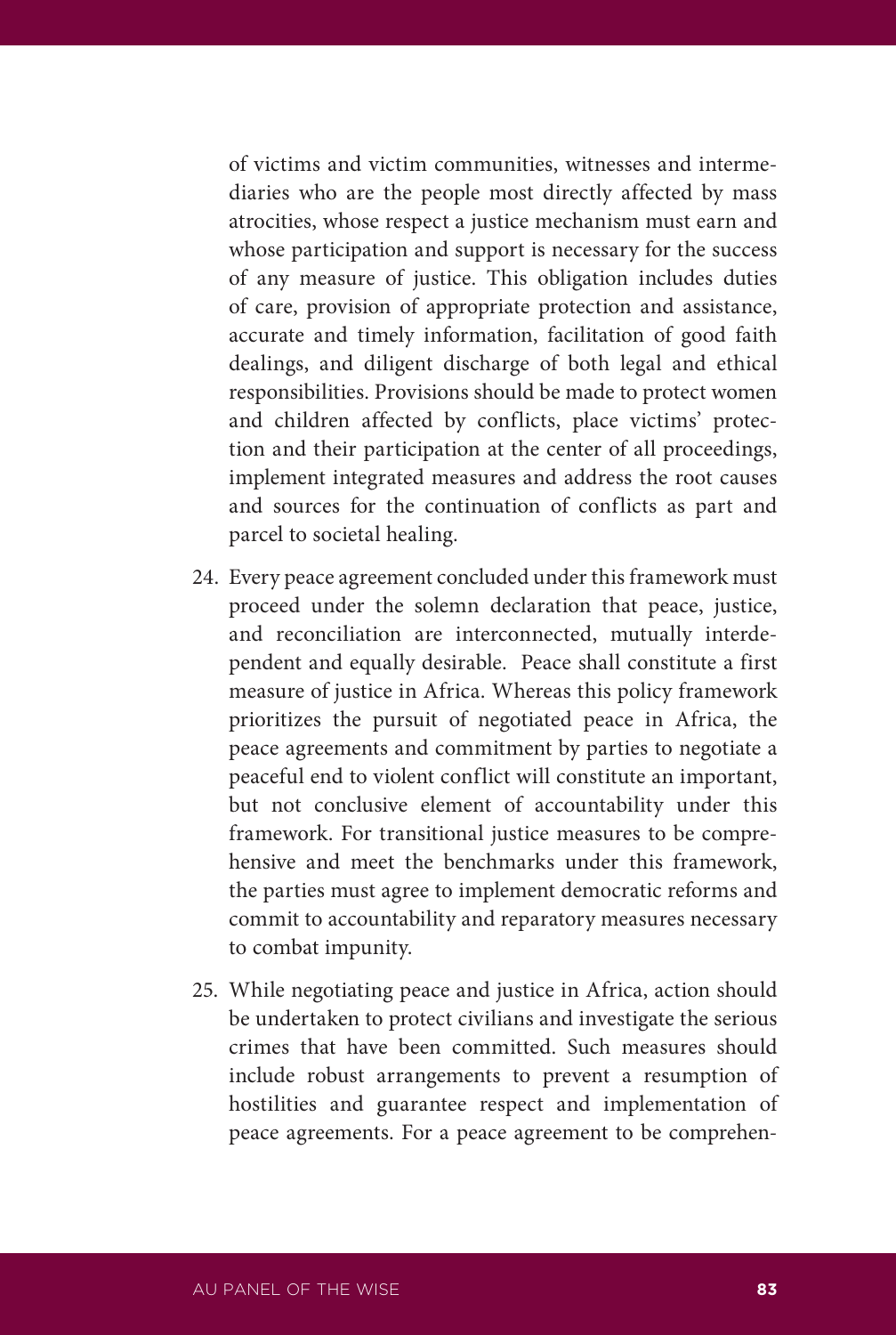sive under this policy, it must meet the following benchmarks:

- a) *Suspension of Hostilities Agreement:* In a Suspension/ Cessation of Hostility (COH) agreement parties shall agree to an unconditional end to hostilities and provide immediate security for the affected populations to create an enabling environment to allow inclusive participation to determine the agenda and outcomes of a peace process. This includes unilateral measures undertaken in good faith and aimed at reducing violence; agreeing to a mediator and venue; acceptance of a neutral guarantor to monitor the truce; adoption of a consensual framework; participation by key leaders or appointment of credible delegations with full powers to negotiate and conclude binding agreements; respect humanitarian assistance; release of civilians and non-combatants; facilitate returns of refugees and internally displaced persons (IDPs).
- b) *The Framework Agreement:* Parties should adopt a comprehensive framework agreement that commits them to a process of negotiations to end the conflict. A framework agreement must contain a Declaration of Principles (DoPs) for the resolution of the conflict, the parties and all stakeholders involved, reference groups, including international guarantors, representative delegations with a full mandate, venue, and expected duration. The framework must also address the agenda for negotiations including demand for finding comprehensive solutions to the conflict, justice, and reconciliation.
- c) *Permanent Ceasefire and Security Arrangements:* The parties should enter into negotiations to conclude a Permanent Ceasefire (PC), including comprehensive security arrangements (CSA). The central objective of the PC/CSA will be to permanently end all hostilities among all conflicting parties, ensuring that only mandated forces have the authority to bear arms and provide security. The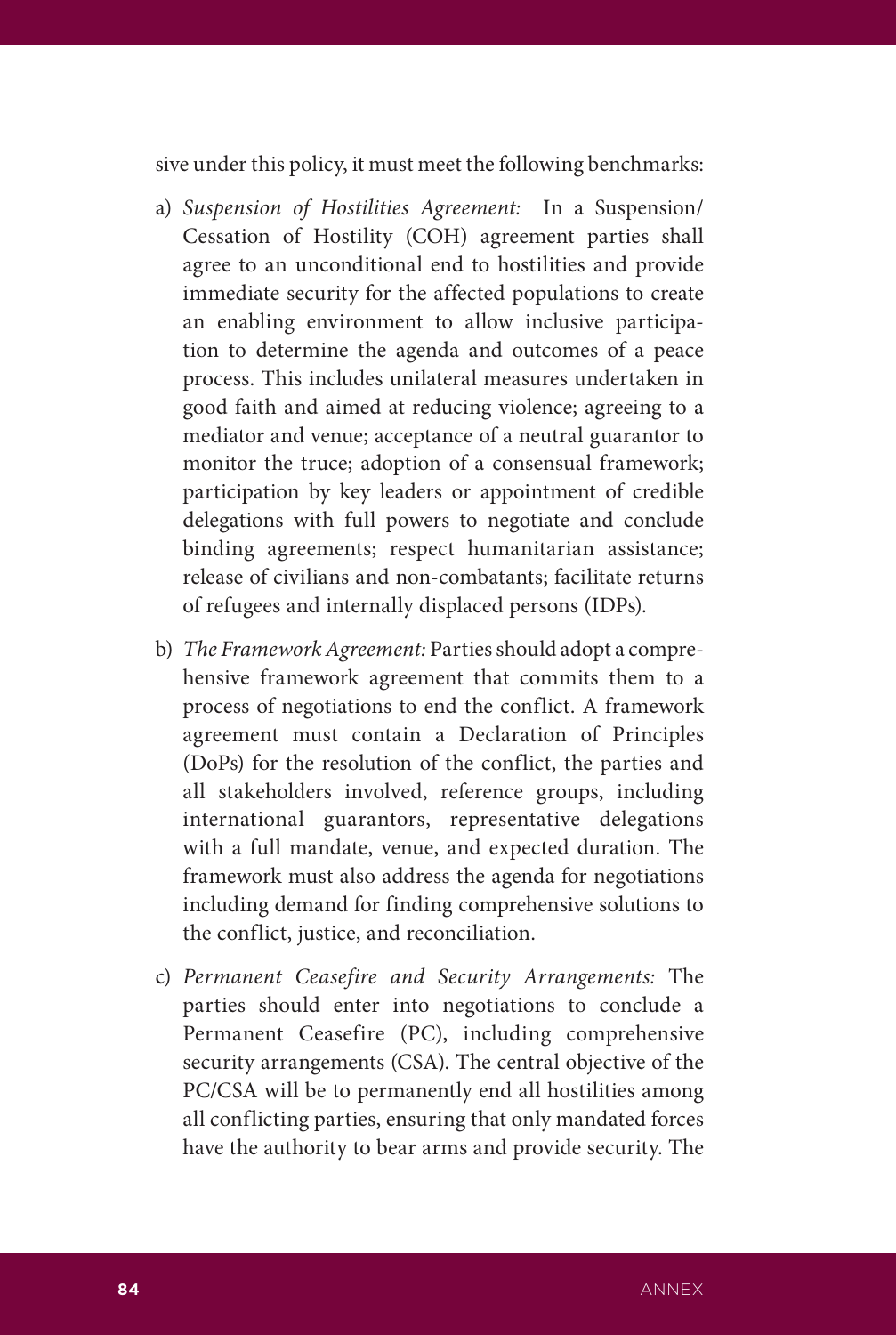process of disarmament, demobilization, and reintegration (DDR) needs to be an essential element of these arrangements. The PC/CSA comes to force once it has been incorporated into the Final Comprehensive Peace Agreement (FCPA).

- d) *Comprehensive Solutions to the Conflict:* Parties shall agree and consult affected populations on the roadmap to a comprehensive solution to the conflict (CSC). The CSC Agreement shall address the actual and perceived root causes of the conflict and reasons for its continuity and stipulate comprehensive programs and steps to be taken to address and prevent reoccurrence; including power sharing, constitutional reforms, compensation, reparations, and all measures for the pursuit of sustainable peace, justice, and reconciliation.
- e) *Addressing the issue of accountability and combating impunity:* The ATJ framework understands justice broadly to encompass processes of achieving equality, repairing broken relationships, obtaining compensation and restitution, establishing the rule of law, implementing restorative measures, as well as retributions for culpable societal members. To fulfill the accountability requirements under this framework and combat impunity, parties must undertake to implement the interventions set out below to deal will these aspects of justice, reconciliation, and sustainable peacebuilding and must not privilege any one measure over the other. For avoidance of doubt, while sequencing may vary and application of different mechanisms can target different actors, ultimately all measures below must be implemented for particular groups at the first available opportunity.
	- (i) *Investigations and Prosecutions:* States shall establish, equip, and maintain an independent unit for carrying out investigations into international crimes and other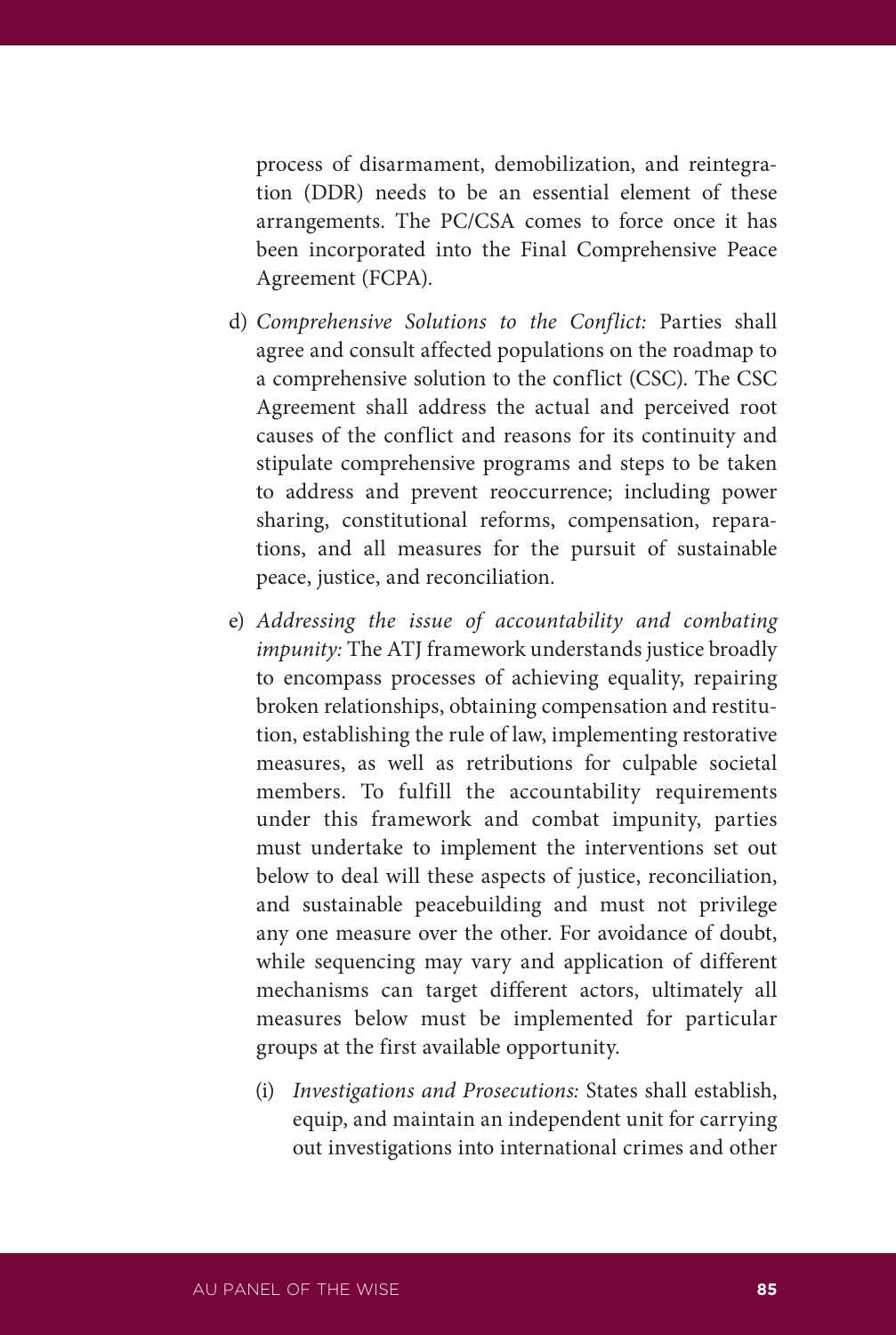violations of human rights. Investigations of mass atrocities to support accountability and any proceedings envisaged under this framework should continue unimpeded before, during, and after negotiations until such a time when accountability proceedings are concluded, supported by such evidence. The international crimes investigation unit should have a multidisciplinary character of forensic and other experts with support from the international community. Investigations shall (a) seek to identify individuals who are alleged to have planned or carried out widespread, systematic, or serious attacks directed against civilians; (b) reflect the broad pattern of serious crimes and violations committed during the conflict; (c) give particular attention to crimes and violations against women and children committed during the conflict. Prosecutions shall focus on individuals alleged to have planned or carried out widespread, systematic, or serious attacks directed against civilians or who are alleged to have committed international crimes under the Rome Statue and the grave breaches of the Geneva Conventions.

(ii) *Prosecutorial Measures:* Alongside the formal courts, states shall establish special hybrid tribunals with qualified local and international judges. A hybrid court for purposes of trying high-level crimes ideally should be constituted as a new, independent organization established by an international treaty between the AU and the responsible governments. The court should be entirely independent and protected from political interference, should guarantee fair trials and adequate witness protection, and should not be subject to any constitutional or other judicial review by the states; all prosecutorial initiatives must aim to develop the domestic legal jurisprudence and strengthening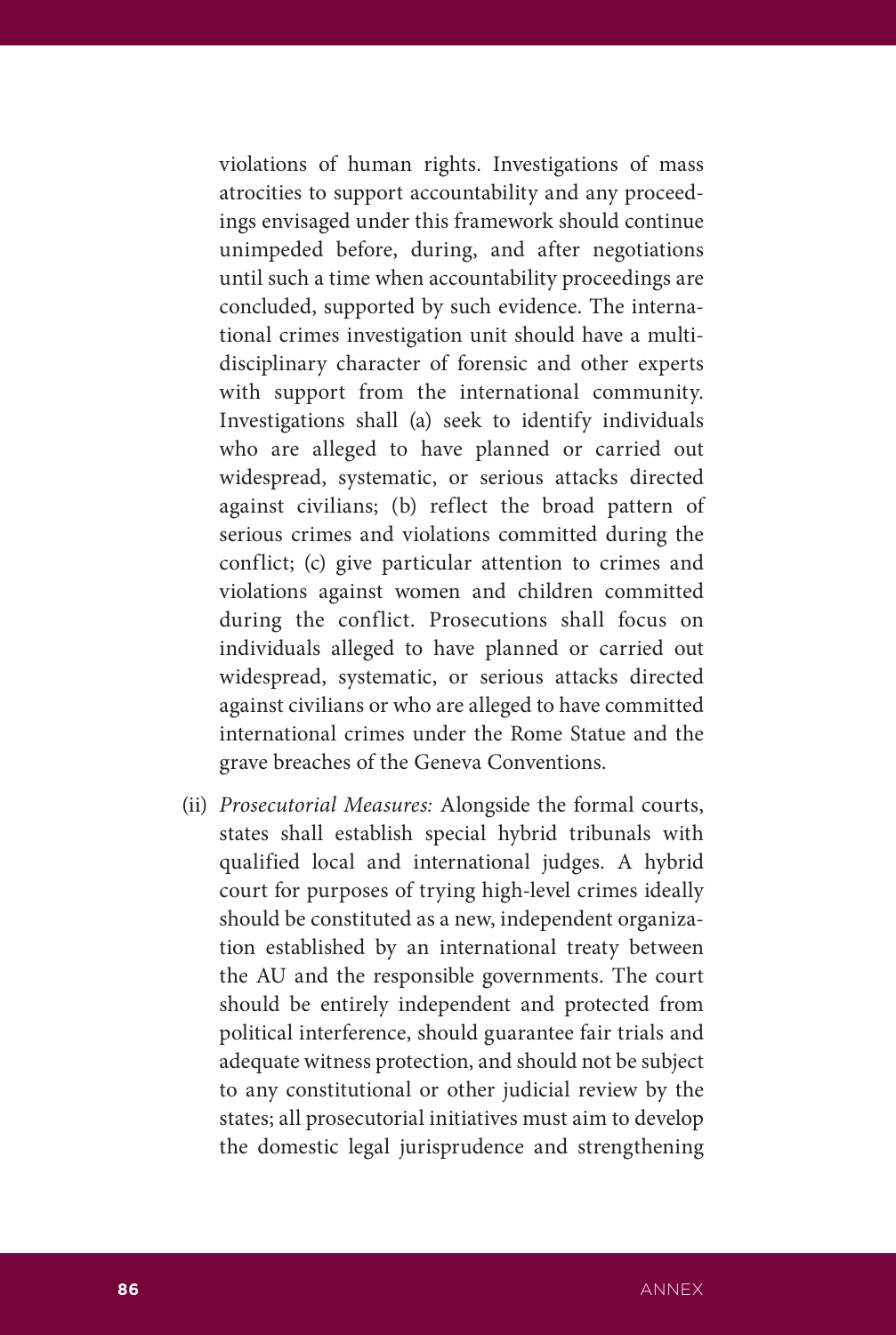the administration of justice.

- Hybrid Courts: The Hybrid court shall be independent and supported by dedicated prosecution, investigation and registry functions. The Hybrid court shall hold accountable those individuals deemed most responsible for commission of international crimes and crimes under the Rome Statute or grave breaches of the Geneva Convention. The AU shall nominate individuals of integrity and competence as judges, commissioners, investigators, observers and technical staff to facilitate and report on investigations, accountability, truth telling, and reconciliation pursuant to this policy framework. Provided that priority in staffing shall be guided by the need to identify, train, and facilitate competent local experts of recognized competence in international law from within the country to establish a sustainable capacity for future administration of justice. For the proper functioning of the Hybrid Court in accordance with this policy framework, legislation may provide for the constitution of the court; the substantive law to be applied; appeals against the decisions of the court; rules of procedure; and the recognition of traditional and community justice and reconciliation processes in all formal proceeding.
- Strengthening Administration of Criminal Justice: Criminal prosecution shall constitute an important element in combating impunity and building sustainable peace under this framework. To facilitate meaningful administration of criminal justice, states shall introduce enabling legislations and institutions to provide effective accountability for the different levels of criminal participation.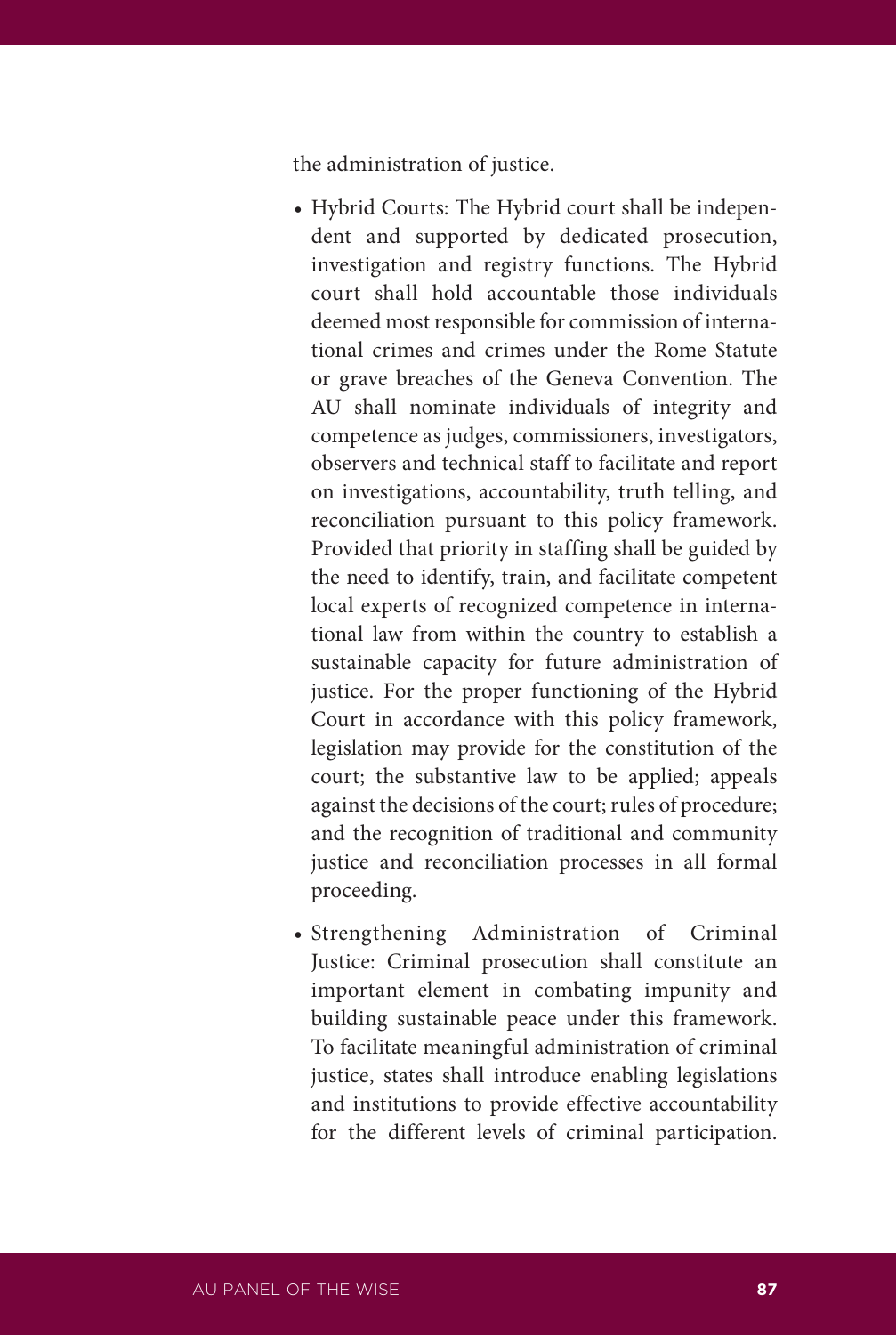Legislations shall be consistent with the constitution and laws which reflects international crimes and penal sanctions; remove legal or de facto immunities and other legal impediments to prosecutions such as periods of limitations; guarantee fair trials, including adequate legal representation and, where necessary, legal aid for suspects and accused persons; enhance procedural and evidential provisions to enable the effective and timely delivery of justice, as well as the participation of witnesses and victims in judicial processes; include special measures, including legislations for dealing with rape and other sexual crimes at all stages of the criminal justice processes; measures to protect witnesses and victims participating in proceedings; adequate staffing and provision for capacity building in all departments and proceedings; clear procedural rules for co-ordination between the different courts and functions within the criminal justice system, as well as between institutions of accountability and reconciliation envisaged under this policy framework.

• Cooperation with Investigations and Proceedings: Rules and procedures for all accountability mechanism under this framework shall regulate the manner in which an individual may cooperate with any investigations and proceedings and, by disclosure of all relevant information relating to (a) his or her own conduct during the conflict; (b) details that may assist in establishing the fate of persons missing during the conflict; (c) the location of land mines or unexploded ordnances or other munitions; and, (d) any other relevant information. Provided that a person shall not be compelled to disclose any matter that might incriminate him or her unless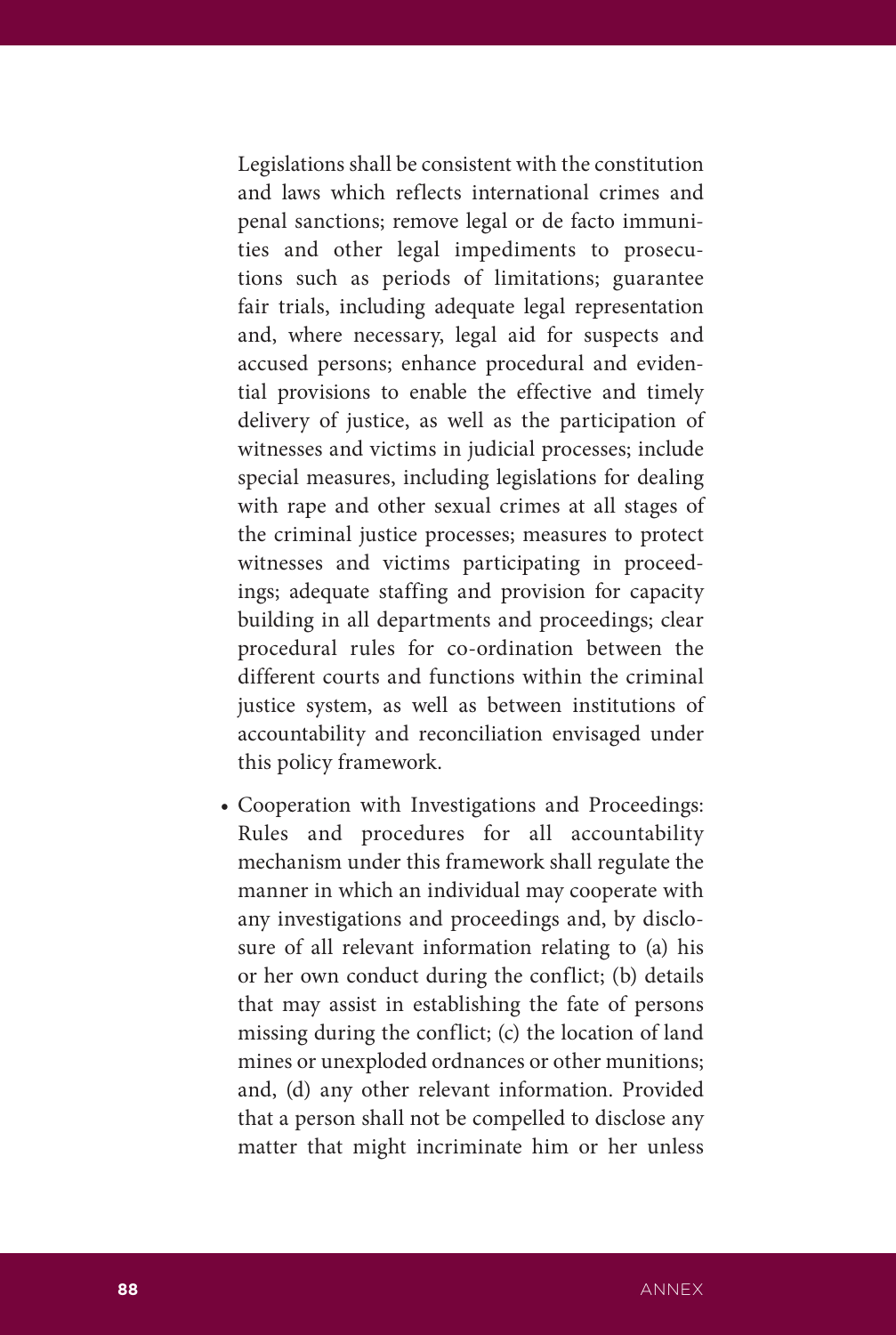immunity is specifically granted. Provisions may be made for the recognition of confessions or other forms of cooperation to be recognized for purposes of sentencing or sanctions.

(iii) *Truth-Seeking and Independent Commissions:* In order to achieve closure, both victims and perpetrators must be afforded the opportunity to reconcile their account of histories. While all mechanisms envisaged under this framework facilitate some kind of inquiry into the past and other related matters, there is a need to establish a body conferred with all the necessary powers and immunities, whose functions shall include (a) to consider and analyze any relevant matters including the history of the conflict; (b) to inquire into the manifestations of the conflict; (c) to inquire into human rights violations committed during the conflict, giving particular attention to the experiences of women and children; (d) to hold hearings and sessions in public and private; (e) to make provision for witness protection, especially for children and women; (f) to make special provision for cases involving gender based violence; (g) to promote truth-telling in communities and in this respect to liaise with any traditional or other community reconciliation interlocutors; (h) to promote and encourage the preservation of the memory of the events and victims of the conflict through memorials, archives, commemorations and other forms of preservation; (i) to gather and analyze information on those who have disappeared during the conflict; (j) to make recommendations for the most appropriate modalities for implementing a regime of reparations, taking into account the principles set out in this framework; (k) to make recommendations for preventing any future outbreak of conflict; (l) to publish its findings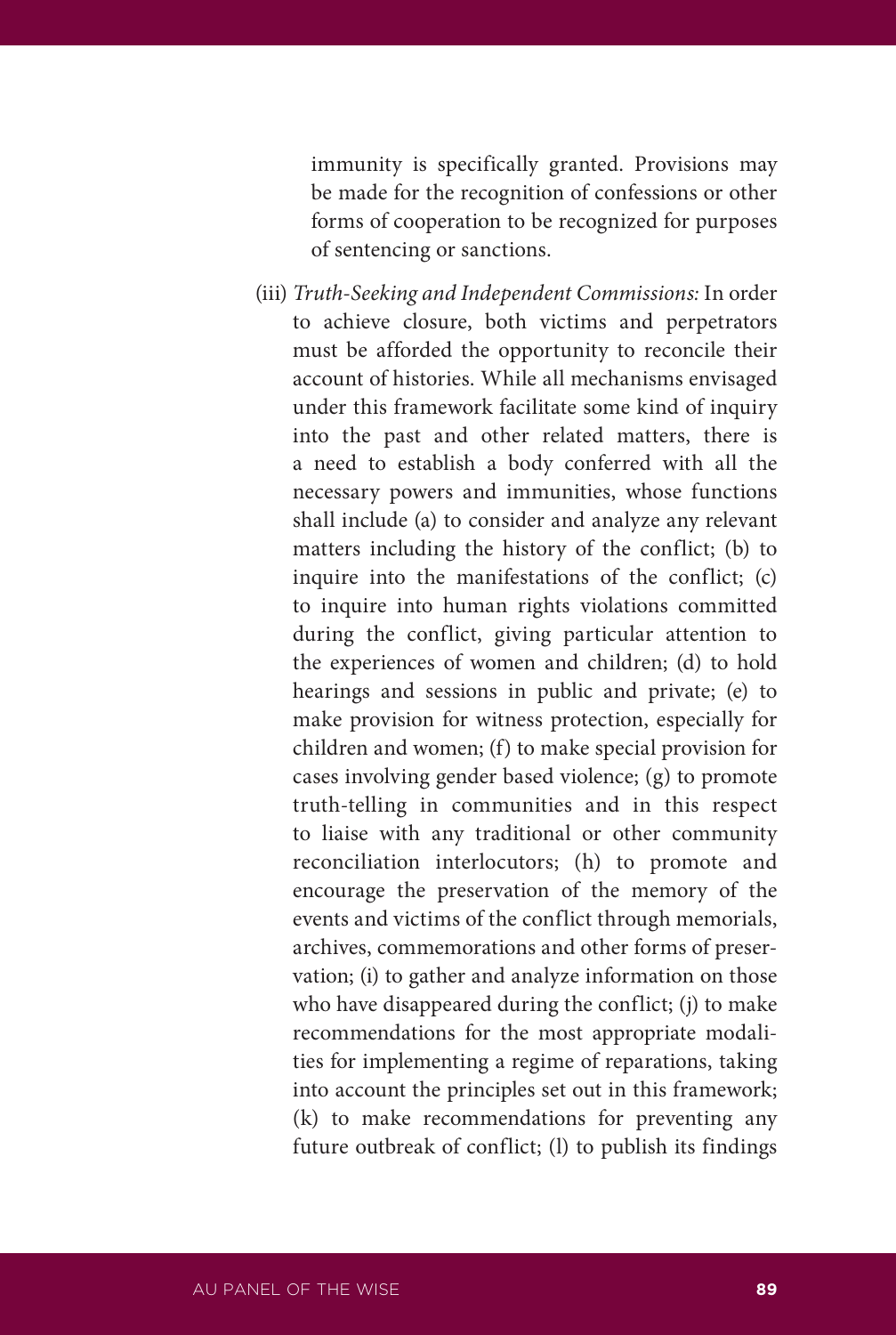as a public document; (m) to undertake any other functions relevant to the principles set out in this framework.

- (iv) *Guidelines and Working Methods:* In the fulfillment of its functions, the body shall give precedence to any investigations or formal proceedings instituted pursuant to the terms of this policy framework. Detailed guidelines and working practices shall be established to regulate the relationship between the body and any other adjudicatory body seized of a case relating to this policy framework. The body shall be independent and made up of individuals of high moral character and proven integrity and the necessary expertise for carrying out its functions. In particular, its composition shall reflect integrity, impartiality, credibility, diversity, gender balance, and the national character. A truth commission should confront the past with honesty, integrity, and vigor. It must do so regardless of how painful and divisive the truth may appear to be. The objective of a truth commission cannot be realized if it is subjected to manipulation, overlooks inconvenient facts, or generates a distorted version of the truth for short term goals.
- (v) *Reparations:* Prompt, adequate, and effective comprehensive reparation programs are a constitutive element for achieving peace, justice, and reconciliation under this framework. Generally reparation includes material and moral measures intended to return the victim to his/her position prior to the violations. This means reparations should be proportional to the gravity of the violations and the harm suffered. Under this policy framework, the reparation must achieve a broader goal of restitution for the victim but must aim at creating a situation that would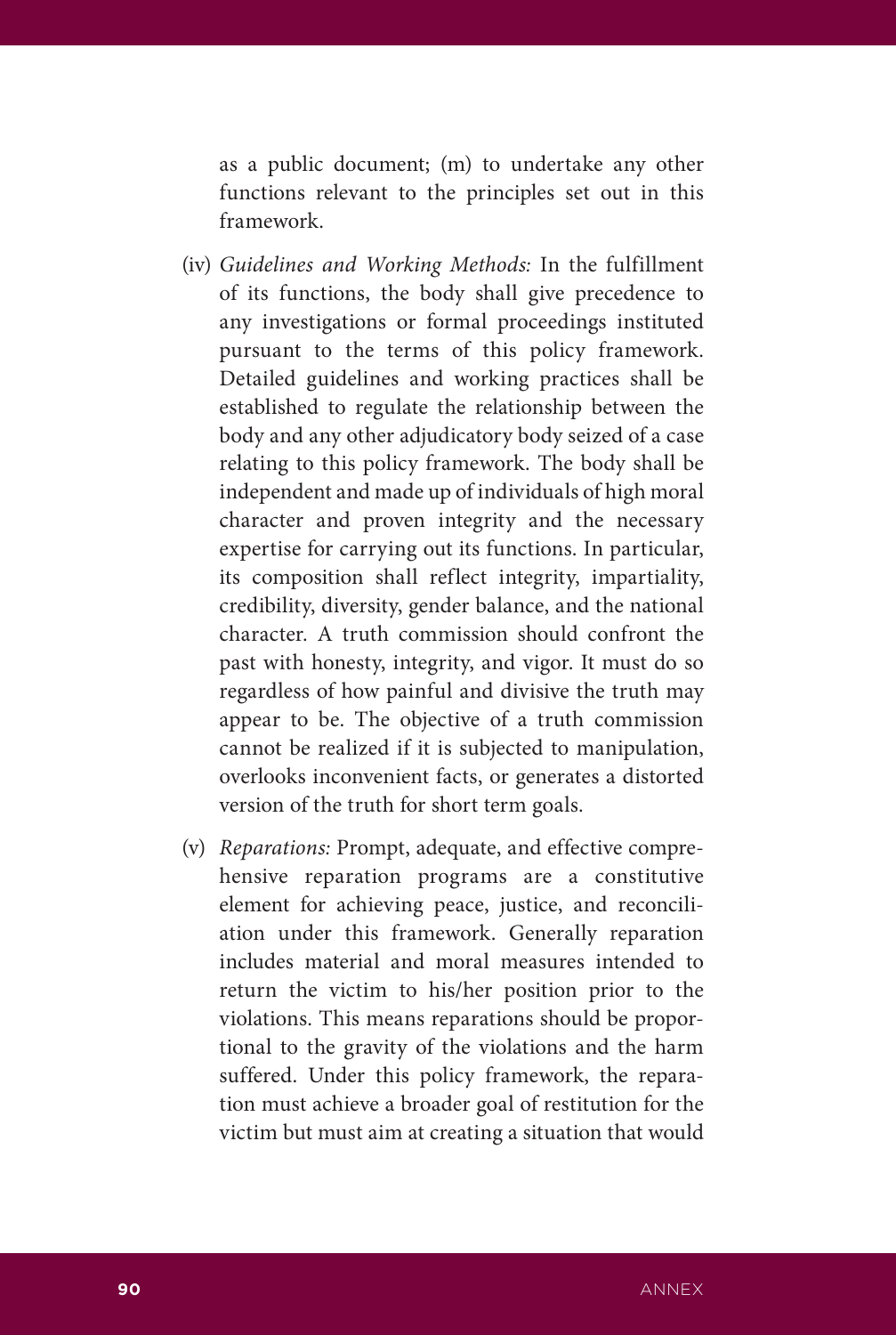not permit such a violation to reoccur. Accordingly reparatory measures shall include a whole range of compensatory, restitutionary, rehabilitative, and/or symbolic measures—public apologies, acknowledgement, memorials and memorialization, and can be individual (the benefits accrue to or are felt by the victim directly through, for example, access to mental or physical healthcare services) or collective (the benefits are targeted at the whole community that has suffered harm through, for example, reconstruction of infrastructure). Reparations might also take on a whole range of legal and institutional reforms as well as developmental programs. States shall establish the necessary arrangements for making prompt adequate reparations to victims of the conflict. All actors engaged in promotion of peace, justice, and reconciliation pursuant to this policy framework must prioritize effective coordination of reparation programs to reach all category of victims. States shall develop clear procedures and programs for reparations—financial or otherwise—and set up appropriate institutions to administer them effectively. Those most responsible should bear the heaviest burden in providing reparations. The responsible institutions should use their resources to provide reparations, especially for the most vulnerable victims and the internally displaced. Civil society organizations and representatives of victims' groups must be actively involved in designing and implementing the reparations program.

(vi) *Socio-Economic and Cultural Justice:* This policy framework considers justice as a value that should not impinge on people's daily lives—from the provision of security and the rule of law, through measures such as disarming the militia, an end to predatory policing, and the need for security agencies that act with due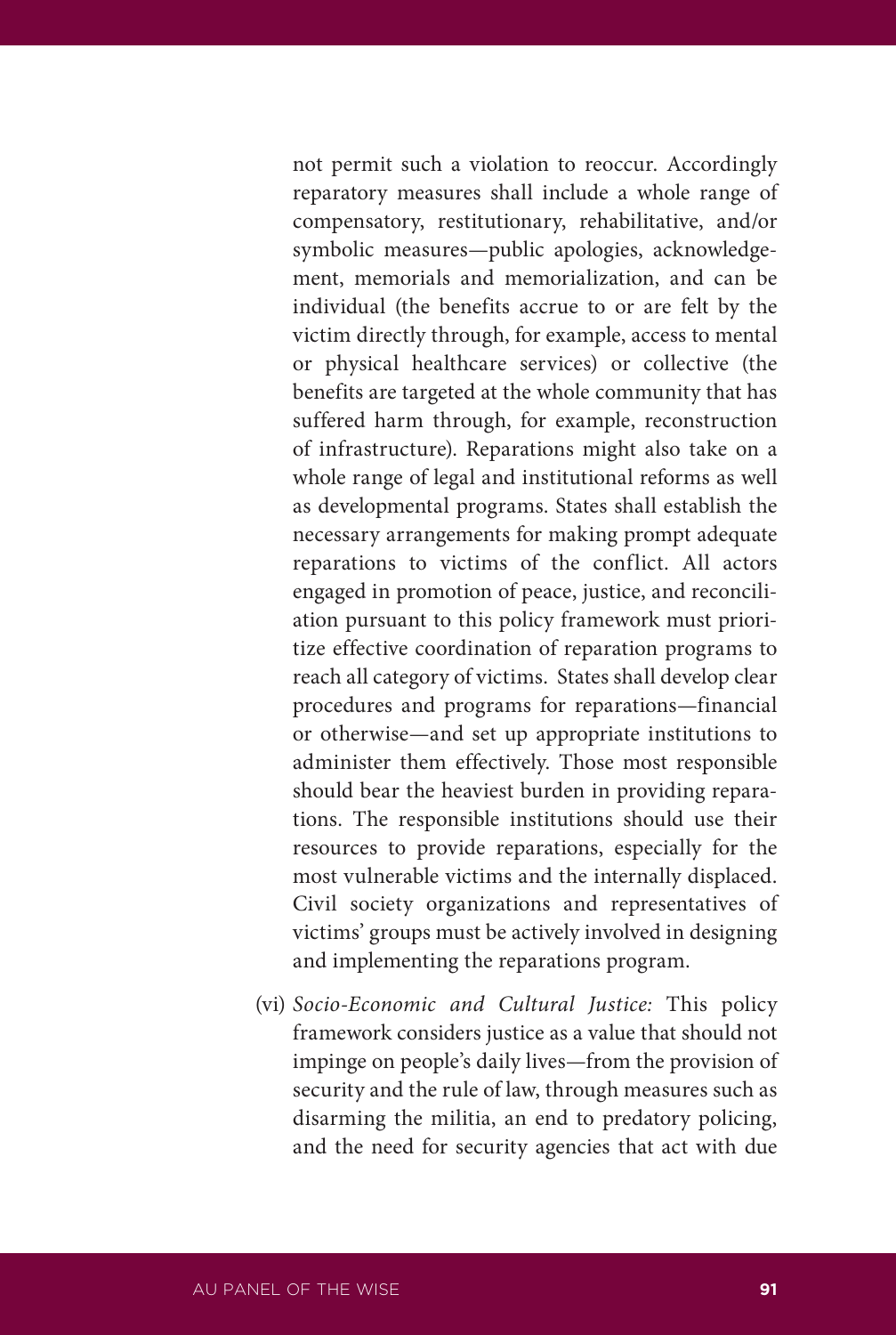regard to human rights and the rule of law. While not a single accountability mechanism envisaged under this framework can deliver this, priority must focus on achieving socio-economic and cultural justice through provision of protection and security, followed by a political settlement that can lead to an equitable distribution of wealth, elimination of corruption, implementation of development programs, nurturing the rule of law, and political systems that give people a significant say over their own affairs. This includes equal treatment of all groups within the state and the elimination of inequalities and discrimination against any individual or group of persons on the ground of ethnic origin, race, religious beliefs, social or economic standing, gender, sexual orientation, disability or political opinion. Where people have human security and equal opportunity, they feel confident enough to take bold steps towards the future, seize ownership of their problems, rebuild trust, come together to collectively examine perceptions of injustice, however they are defined, seek redress, engage with government institutions from a position of strength and undo the wrongs, damages, and past mistakes. The end of hostilities should enable displaced populations, including refugees, to exercise their right to return to their original homes. Adequate measures shall be adopted by the state with support of the AU and other international actors, in consultation with affected population, to find durable solutions to displacement, as well as resolving land disputes/ conflicts, recovering lost properties, and adequate facilitation of the process of voluntary repatriation, return and resettlement including provision of restitutions, compensation, reparations, and rehabilitation of communities. The need to promote reconciliation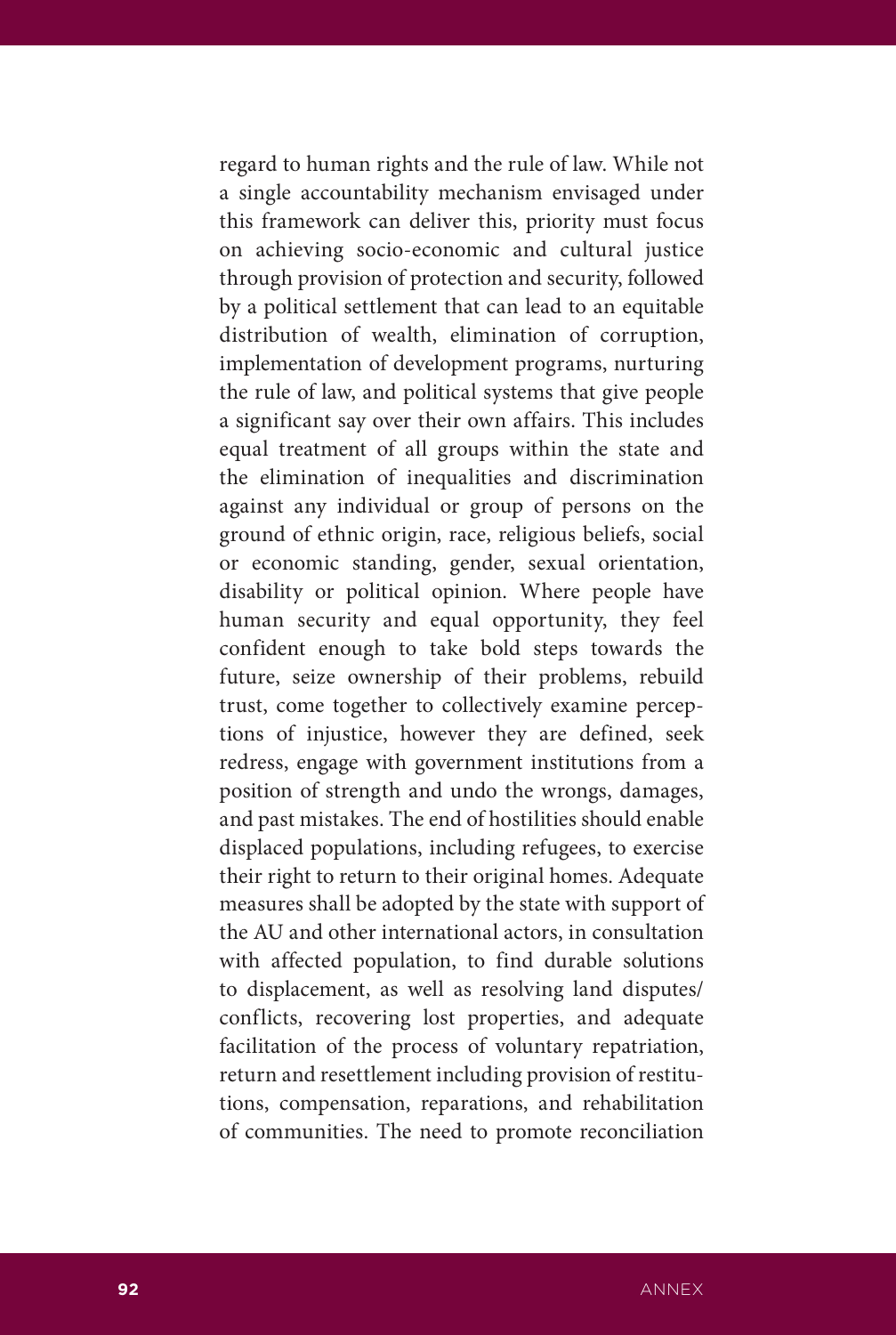should animate all efforts and programs envisaged under this policy framework. The process of reconciliation is enhanced when people engage with one another and citizens contribute to debates about the future of their communities and society. Institutions and programs must be put in place to provide a forum for affected communities and stakeholders to dialogue on recovery, reconstruction and development efforts, as well as sustainable peacebuilding and reconciliation.

- f) *Amnesty:* An Amnesty is likely to complicate already complex processes. A conditional amnesty process drains resources and time and is likely to distract a truth-seeking body or commission from its central tasks. Experience illustrates that an amnesty process does not contribute significantly to the generation of truth. It should only be considered as a last resort. There must be a sound justification for the inclusion of an amnesty process and it must also be practically feasible to implement.
- g) *Traditional Justice Mechanism:* The recognition of traditional justice and reconciliation measures shall constitute an important consideration in all accountability mechanisms envisaged under this policy framework. Alongside the formal prosecutions and any other mechanisms, attempts shall be made to identify and promote the most appropriate traditional justice mechanism to deal with those perpetrators who appear to bear crimes other than the most serious violations. Particular measures and strategies, and where necessary, legislations codifying broad principles, should be adopted to ensure that traditional justice measures operate fairly and do not exclude the concerns of any group (women, children, youths, victims, perpetrators, or outsiders) wishing to participate in justice proceedings.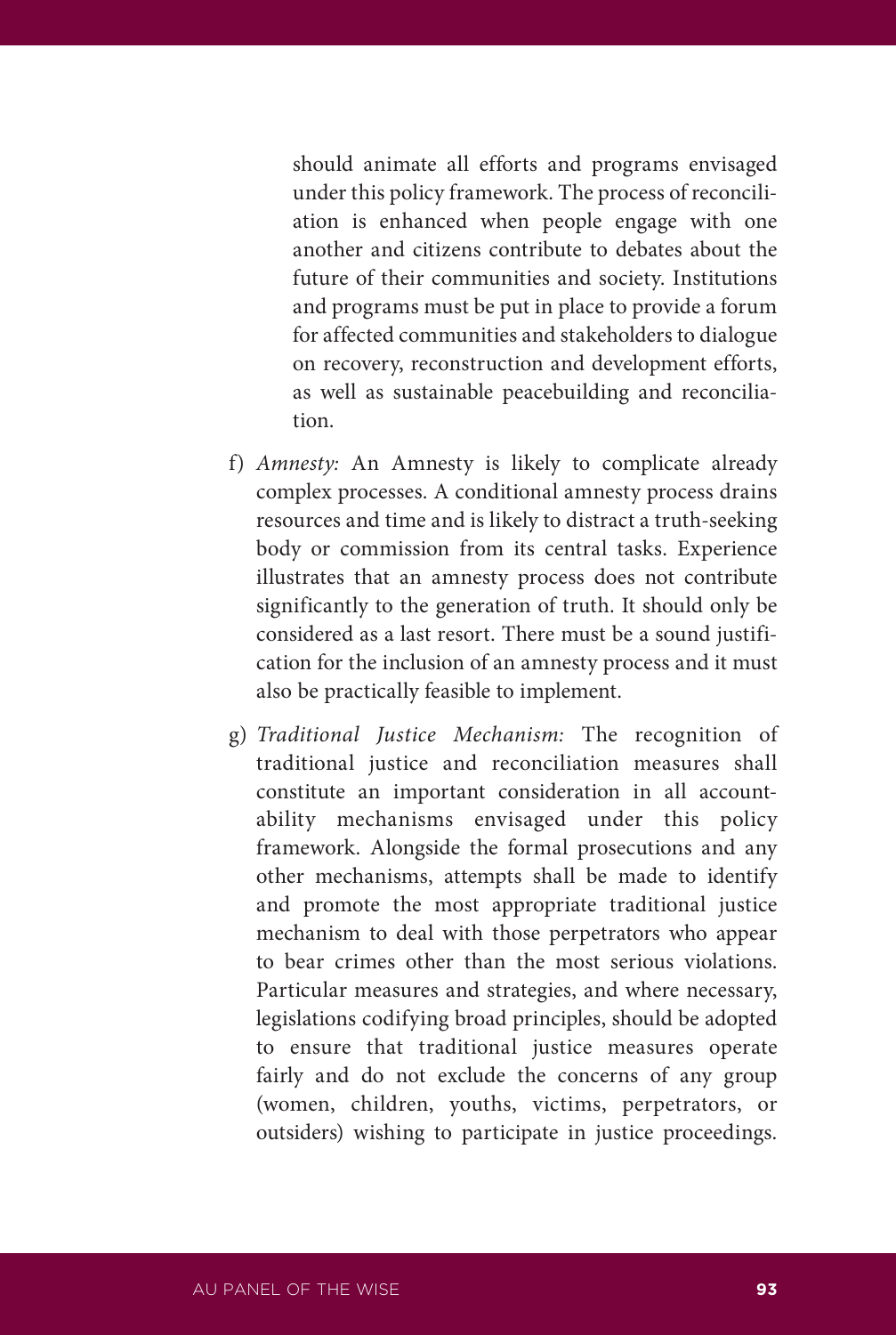Communal dispute settlement institutions such as family and clan courts shall be promoted at appropriate levels for appropriate cases, provided a person shall not be compelled to undergo any traditional ritual.

- h) *Constitutional, Legal, and Institutional Reforms:* States, in consultation with the AU and civil society shall assess the need and introduce national legal arrangements and reform existing laws and institutions to facilitate implementation of the full measure of accountability and reconciliation envisaged under this policy framework. Provided that all stages of the development and implementation of reform programs, the widest possible consultation shall be promoted and undertaken in order to receive the views and concerns of all stakeholders, and to ensure broad national ownership of the accountability and reconciliation processes and also be in tandem with international obligations.
- i) *Vetting and Lustration:* Provisional measures shall be adopted to exclude certain individuals deemed most responsible for the worst crimes from public offices and institutions to facilitate the administration of accountability and reconciliation processes stipulated under this policy framework.
- j) *ICC and Referrals:* The ICC is a court of last resort, which complements the national and regional judicial systems. It is also a court of limited but overriding capacity. This policy framework recognizes the important role the ICC can play in the pursuit of international justice and undertakes to call for its cooperation or refer to the attention of the ICC any individual within AU member states deemed to be in contravention under this policy framework. The adoption of this policy framework also demands the creation of an ICC-AU liaison office to facilitate positive complementarity envisaged under this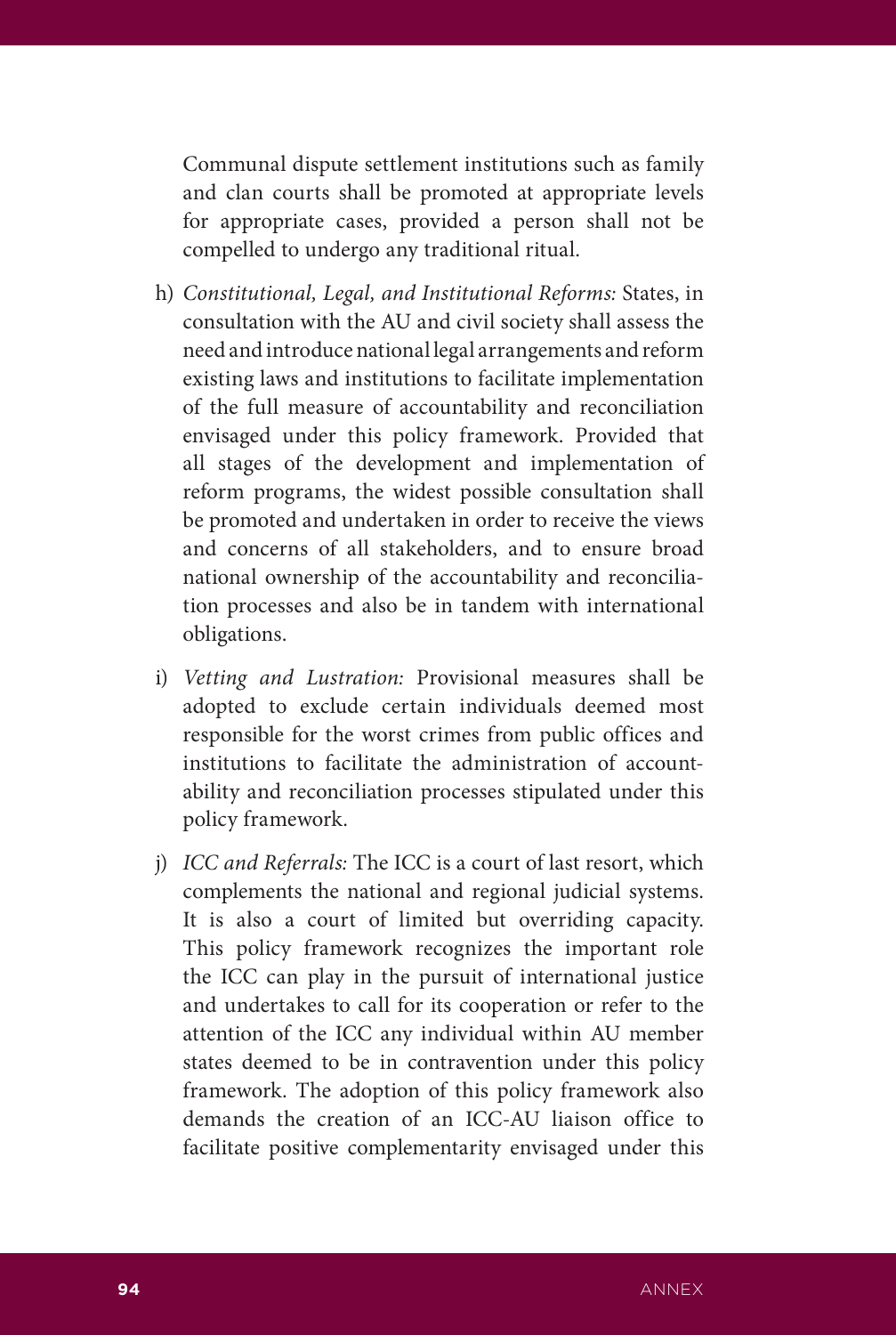policy framework. The ICC and UN Security Council shall cooperate in suspending or delaying indictments in specific situations as may be requested by the AU in pursuance of implementing complementary accountability measures under this framework.

- 26. **Benchmarks and Indicators:** Key benchmarks for measuring transitional justice development in Africa shall be progressively developed under this policy framework but a guiding tool for assessing compliance with this policy framework includes the following:
	- a) Effective implementation of the AUPD recommendations in Darfur;
	- b) AU support and engagement with transitional justice processes in African countries;
	- c) Institutional and legal reforms, including creation of accountability and reconciliation mechanisms envisaged under this policy framework by African countries;
	- d) Peaceful resolution of intractable conflicts in Africa with comprehensive peace agreements that address the issue of accountability and reconciliation;
	- e) Progressive realization of economic and social justice and enhancement of democratization, human rights, and good governance;
	- f) Existence and use of functioning African traditional justice and reconciliation mechanisms;
	- g) Growing scholarship and education on African transitional justice initiatives and imperatives to the global pursuit of justice;
	- h) Establishment of African institutes, learning centers, and inclusion of transitional justice studies in educational curriculum;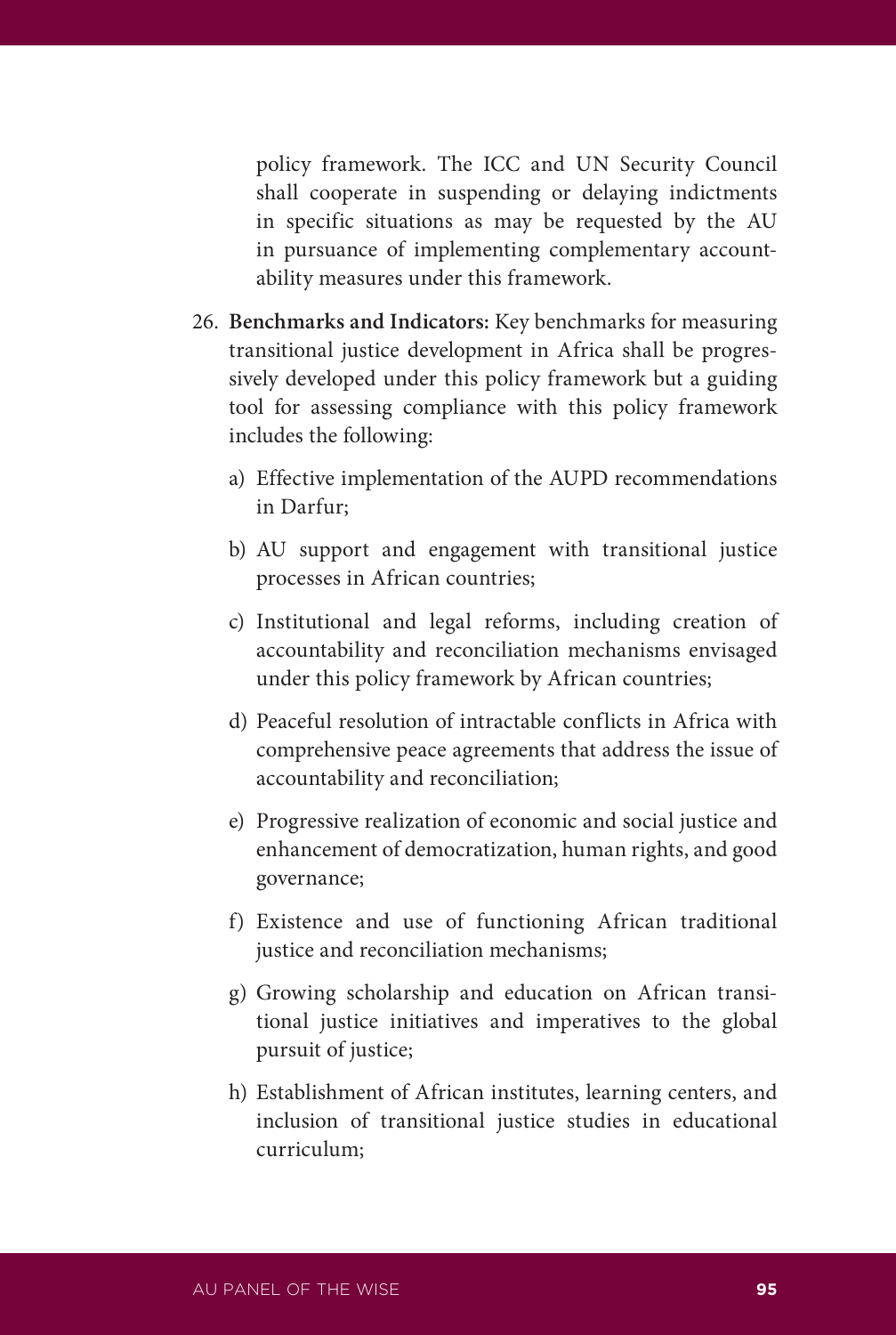- i) Integration of transitional justice imperatives in all conflict and post conflict peacebuilding, recovery and development programs;
- j) Growing number of African transitional justice experts engaging in other contexts and advocating justice, peace, and reconciliation within the continent.
- 27. **Resource Mobilization:** Securing adequate and sustained funding and international support is pertinent to achieving transitional justice goals in societies emerging from conflicts under this policy framework. The AU and individual countries shall design comprehensive resource mobilization strategies and extend support to other countries implementing transitional justice initiatives where possible. The AU shall allocate funding to encourage the development of transitional justice expertise in Africa. The AU shall liaise with the ICC to facilitate the effective and efficient use of funds for victims in situations within Africa. Countries emerging from conflict should coordinate with international donors, nongovernmental organizations, civil society, and the private sector to mobilize resources to facilitate local grassroots transitional justice initiatives.
- 28. **General Interpretation:** This Policy Framework reaffirms that peace, justice, and reconciliation require that the human rights and dignity of affected populations are respected and upheld; that grave abuses of human rights are redressed; that the prevailing culture of impunity is eradicated; and that perpetrators are held accountable through a robust, credible system of accountability, social and economic. The choice for prioritizing any of the mechanisms stipulated under this framework will be based among others on the needs of the victims, possibility of enforcements, behaviors of the parties, nature and levels of criminality, prevailing political, social and economic circumstances, and the interests of justice. The AU shall, in consultation with responsible govern-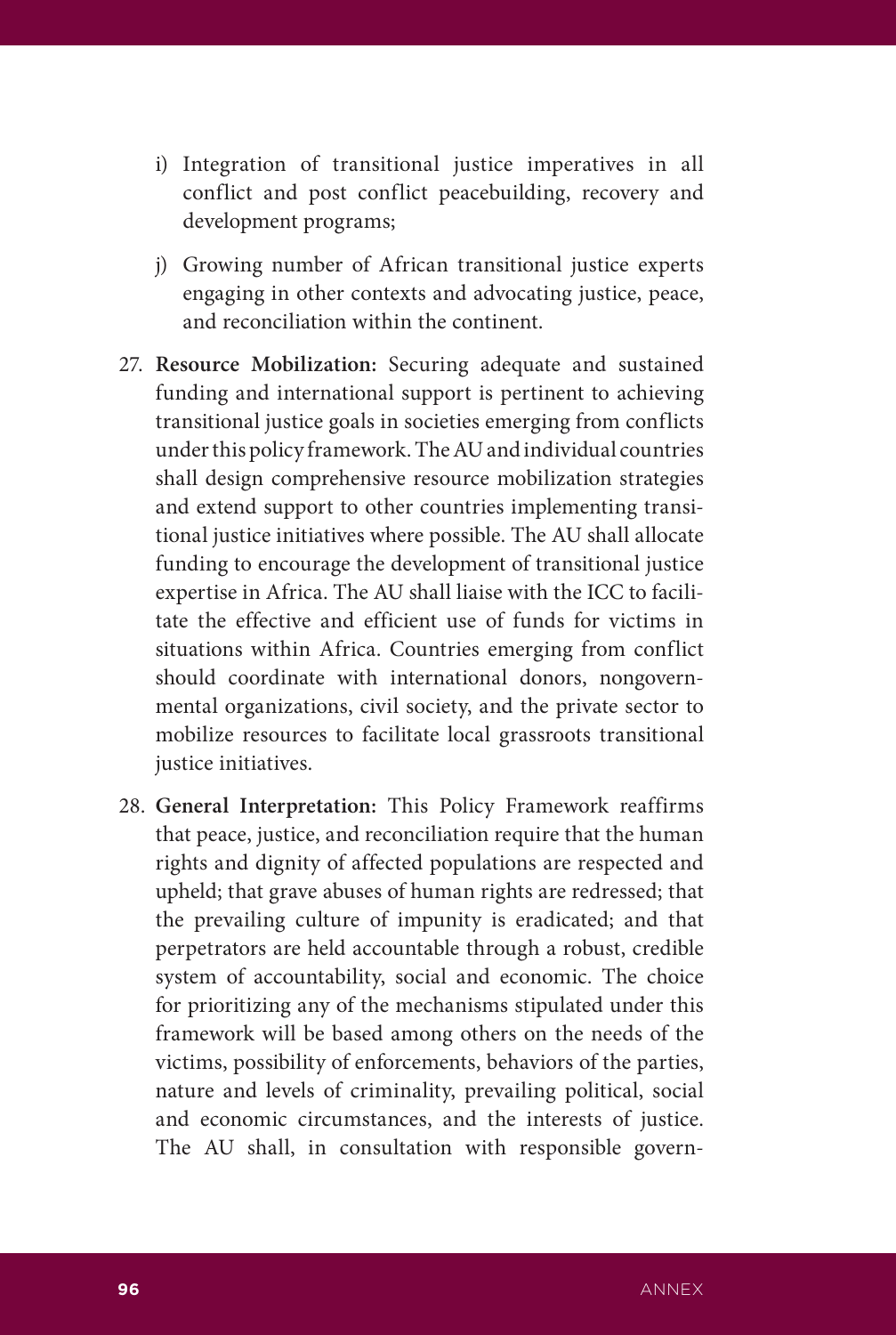ments, African transitional justice experts, African citizens, the international community, UN agencies, and African civil society conduct broad consultation and coordinate the effective and timely implementation of specific measures envisaged by this policy framework. Any person subject to an accountability mechanism under this framework shall be afforded a fair hearing and may be entitled to appear in person or be represented at that person's expense by a lawyer of his or her choice, provided that victims participating in any formal proceedings shall be entitled to legal representation at the expense of the state.